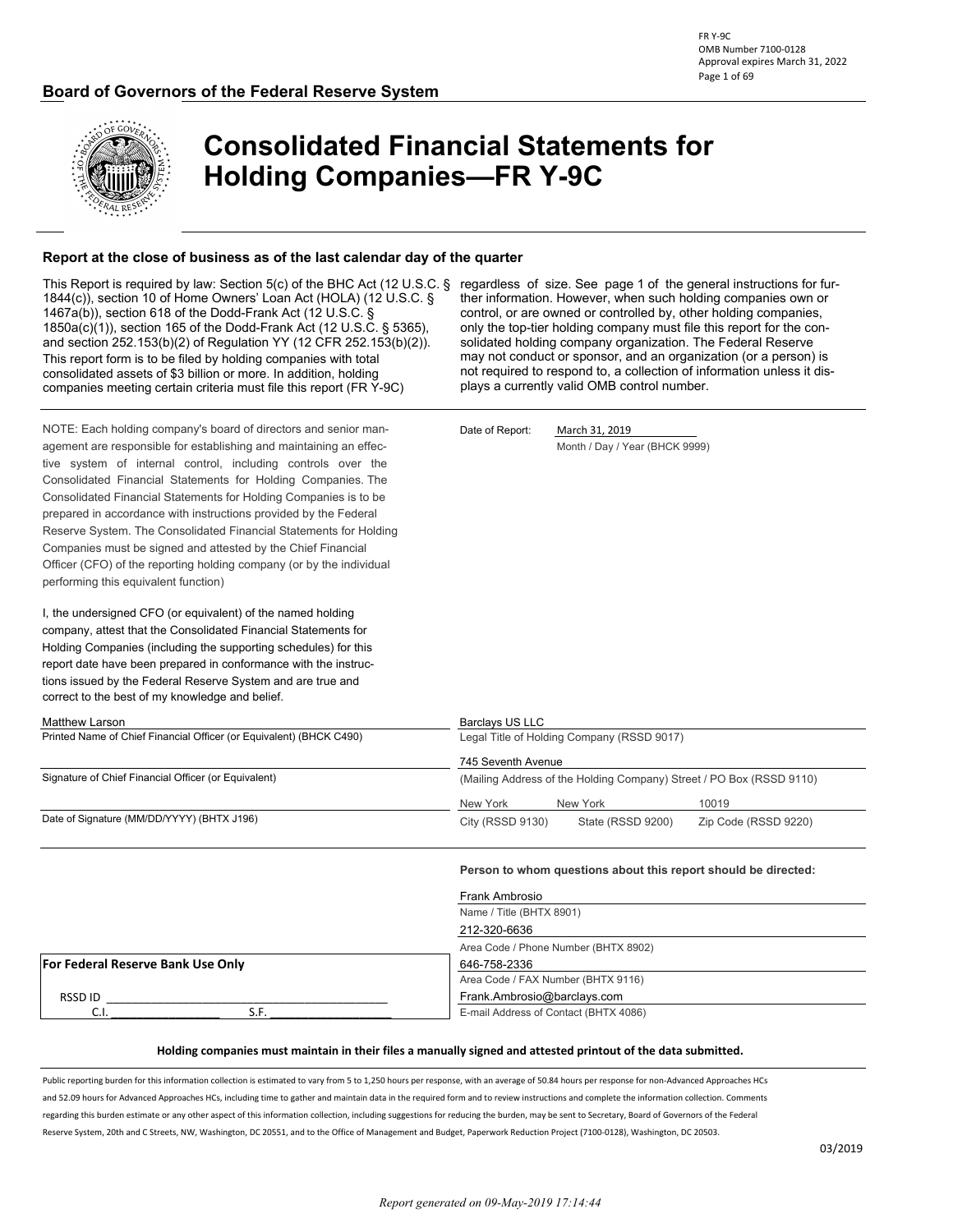## **Report of Income for Holding Companies**

**Report all Schedules of the Report of Income on a calendar year-to-date basis.**

#### **Schedule HI—Consolidated Income Statement**

|                                                                                          | Dollar Amounts in Thousands BHCK | Bil I Mil I Thou                        |                         |
|------------------------------------------------------------------------------------------|----------------------------------|-----------------------------------------|-------------------------|
| 1. Interest income                                                                       |                                  |                                         |                         |
| a. Interest and fee income on loans:                                                     |                                  |                                         |                         |
| (1) In domestic offices:                                                                 |                                  |                                         |                         |
| (a) Loans secured by 1-4 family residential properties                                   |                                  | 4435                                    | 1.a.(1)(a)              |
| (b) All other loans secured by real estate                                               |                                  | 4436<br>$\overline{\phantom{a}}$        | 1.a.(1)(b)              |
| (c) All other loans                                                                      |                                  | F821                                    | $995,000$ 1.a. $(1)(c)$ |
| (2) In foreign offices, Edge and Agreement subsidiaries, and IBFs                        |                                  | 4059<br>$111,000$ 1.a.(2)               |                         |
| b. Income from lease financing receivables                                               |                                  | 4065<br>$\overline{\phantom{a}}$        | 1.b.                    |
| c. Interest income on balances due from depository institutions                          |                                  | 4115<br>59,000 1.c.                     |                         |
| d. Interest and dividend income on securities:                                           |                                  |                                         |                         |
| (1) U.S. Treasury securities and U.S. government agency obligations                      |                                  |                                         |                         |
| (excluding mortgage-backed securities)                                                   |                                  | <b>B488</b><br>$\overline{\phantom{a}}$ | 1.d.(1)                 |
| (2) Mortgage-backed securities                                                           |                                  | B489                                    | $1,000$ $1.d.(2)$       |
| (3) All other securities                                                                 |                                  | 4060<br>$\overline{\phantom{a}}$        | 1.d.(3)                 |
| e. Interest income from trading assets                                                   |                                  | 494,000 1.e.<br>4069                    |                         |
| f. Interest income on federal funds sold and securities purchased under agreements       |                                  |                                         |                         |
| to resell                                                                                |                                  | 4020<br>640,000 1.f.                    |                         |
| g. Other interest income                                                                 |                                  | 62,000 1.g.<br>4518                     |                         |
| h. Total interest income (sum of items 1.a through 1.g)                                  |                                  | 4107<br>2,362,000 1.h.                  |                         |
| 2. Interest expense                                                                      |                                  |                                         |                         |
| a. Interest on deposits:                                                                 |                                  |                                         |                         |
| (1) In domestic offices:                                                                 |                                  |                                         |                         |
| (a) Time deposits of \$250,000 or less                                                   |                                  | <b>HK03</b>                             | $41,000$ 2.a. $(1)(a)$  |
| (b) Time deposits of more than \$250,000                                                 |                                  | HK04                                    | $5,000$ 2.a. $(1)(b)$   |
| (c) Other deposits                                                                       |                                  | 6761                                    | $84,000$ 2.a. $(1)(c)$  |
| (2) In foreign offices, Edge and Agreement subsidiaries, and IBFs                        |                                  | 4172<br>$\overline{\phantom{a}}$        | 2.a.(2)                 |
| b. Expense on federal funds purchased and securities sold under agreements to repurchase |                                  | 4180<br>688,000 2.b.                    |                         |
| c. Interest on trading liabilities and other borrowed money                              |                                  |                                         |                         |
| (excluding subordinated notes and debentures)                                            |                                  | 4185<br>575,000 2.c.                    |                         |
| d. Interest on subordinated notes and debentures and on mandatory convertible            |                                  |                                         |                         |
| securities                                                                               |                                  | 4397<br>22,000 2.d.                     |                         |
| e. Other interest expense                                                                |                                  | 4398<br>184,000 2.e.                    |                         |
| f. Total interest expense (sum of items 2.a through 2.e)                                 |                                  | 4073<br>1,599,000 2.f.                  |                         |
| 3. Net interest income (item 1.h minus item 2.f)                                         |                                  | 4074<br>763,000 3                       |                         |
| 4. Provision for loan and lease losses2                                                  |                                  | <b>JJ33</b><br>278,000 4                |                         |
| 5. Noninterest income:                                                                   |                                  |                                         |                         |
| a. Income from fiduciary activities                                                      |                                  | 4070                                    | 5.a.                    |
| b. Service charges on deposit accounts in domestic offices                               |                                  | 4483                                    | 5.b.                    |
| c. Trading revenue3                                                                      |                                  | A220<br>132,000 5.c.                    |                         |
| d. (1) Fees and commissions from securities brokerage                                    |                                  | C886<br>$300,000$ 5.d.(1)               |                         |
| (2) Investment banking, advisory, and underwriting fees and commissions                  |                                  | C888<br>497,000 5.d.(2)                 |                         |
| (3) Fees and commissions from annuity sales                                              |                                  | C887<br>$\overline{\phantom{a}}$        | 5.d.(3)                 |
| (4) Underwriting income from insurance and reinsurance activities                        |                                  | C386<br>$\overline{\phantom{a}}$        | 5.d.(4)                 |
| (5) Income from other insurance activities                                               |                                  | C387                                    | 5.d.(5)                 |
| e. Venture capital revenue                                                               |                                  | B491                                    | 5.e.                    |
| f. Net servicing fees                                                                    |                                  | B492<br>$\overline{\phantom{a}}$        | 5.f.                    |
| g. Net securitization income                                                             |                                  | B493                                    | 5.g.                    |
| 1. Includes interest income on time certificates of deposit not held for trading.        |                                  |                                         |                         |

**2. Institutions that have adopted ASU 2016-13 should report in item 4, the provisions for credit losses for all financial assets that fall within the scope of the standard.**

3. For holding companies required to complete Schedule HI, memoranda item 9, trading revenue reported in Schedule HI, item 5.c must equal the sum of memoranda items 9.a through 9.e.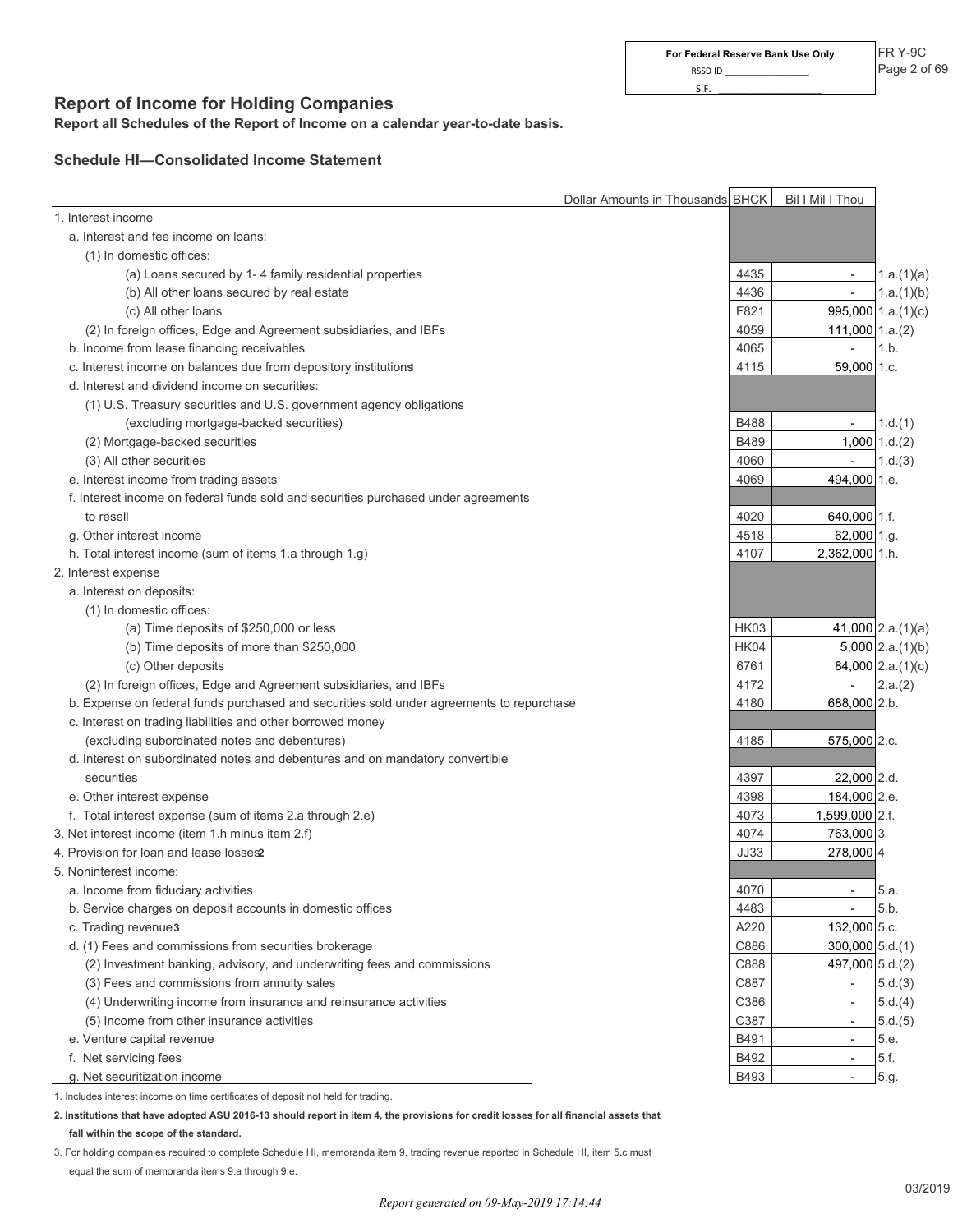FR Y-9C

| <b>Schedule HI-Continued</b> | Page 3 of 69 |
|------------------------------|--------------|
|------------------------------|--------------|

|                                                                                      | Dollar Amounts in Thousands BHCK |             | <b>Bil Mil Thou</b>      |         |
|--------------------------------------------------------------------------------------|----------------------------------|-------------|--------------------------|---------|
| 5. h. Not applicable                                                                 |                                  |             |                          |         |
| i. Net gains (losses) on sales of loans and leases                                   |                                  | 8560        | $\overline{\phantom{a}}$ | 5.i.    |
| j. Net gains (losses) on sales of other real estate owned                            |                                  | 8561        | $\overline{\phantom{a}}$ | 5.j.    |
| k. Net gains (losses) on sales of other assets                                       |                                  | B496        |                          | 5.k.    |
| I. Other noninterest incomes                                                         |                                  | <b>B497</b> | 650,000 5.1.             |         |
| m. Total noninterest income (sum of items 5.a through 5.I)                           |                                  | 4079        | 1,579,000 5.m.           |         |
| 6. a. Realized gains (losses) on held-to-maturity securities                         |                                  | 3521        | $\overline{\phantom{a}}$ | 6.a.    |
| b. Realized gains (losses) on available-for-sale securities                          |                                  | 3196        | $\overline{\phantom{a}}$ | 6.b.    |
| 7. Noninterest expense:                                                              |                                  |             |                          |         |
| a. Salaries and employee benefits                                                    |                                  | 4135        | 645,000 7.a.             |         |
| b. Expenses of premises and fixed assets (net of rental income)                      |                                  |             |                          |         |
| (excluding salaries and employee benefits and mortgage interest)                     |                                  | 4217        | 35,000 7.b.              |         |
| c. (1) Goodwill impairment losses                                                    |                                  | C216        | $\overline{\phantom{a}}$ | 7.c.(1) |
| (2) Amortization expense and impairment losses for other intangible assets           |                                  | C232        | $23,000$ 7.c.(2)         |         |
| d. Other noninterest expenses                                                        |                                  | 4092        | 898,000 7.d.             |         |
| e. Total noninterest expense (sum of items 7.a through 7.d)                          |                                  | 4093        | 1,601,000 7.e.           |         |
| 8. a. Income (loss) before unrealized holding gains (losses) on equity               |                                  |             |                          |         |
| securities not held for trading, applicable income taxes, and discontinued           |                                  |             |                          |         |
| operations (sum of items 3, 5.m, 6.a, 6.b, minus items 4 and 7.e)                    |                                  | <b>HT69</b> | 463,000 8.a.             |         |
| b. Unrealized holding gains (losses) on equity securities not held for trading       |                                  | <b>HT70</b> | $1,000$ 8.b.             |         |
| c. Income (loss) before applicable income taxes and discontinued                     |                                  |             |                          |         |
| operations (sum of items 8.a and 8.b).                                               |                                  | 4301        | 464,000 8.c.             |         |
| 9. Applicable income taxes (foreign and domestic)                                    |                                  | 4302        | 113,000 9                |         |
| 10. Income (loss) before discontinued operations (item 8.c. minus item 9)            |                                  | 4300        | 351,000 10               |         |
| 11. Discontinued operations, net of applicable income taxes                          |                                  | <b>FT28</b> |                          | 11      |
| 12. Net income (loss) attributable to holding company and noncontrolling             |                                  |             |                          |         |
| (minority) interests (sum of items 10 and 11)                                        |                                  | G104        | 351,000 12               |         |
| 13. LESS: Net income (loss) attributable to noncontrolling (minority) interests      |                                  |             |                          |         |
| (if net income, report as a positive value; if net loss, report as a negative value) |                                  | G103        |                          | 13      |
| 14. Net income (loss) attributable to holding company (item 12 minus item 13)        |                                  | 4340        | 351,000 14               |         |

4. Exclude net gain(losses) on sales of trading assets and held-to-maturity and available-for-sale-securities.

5. See Schedule HI, memoranda item 6.

6. See Schedule HI, memoranda item 7.

**7. Item 8.b is to be completed only by holding companies that have adopted ASU 2016-01, which includes provisions governing**

#### **the accounting for investments in equity scurities. See the instructions for further detail on ASU 2016-01.**

8. Describe on Schedule HI, memoranda item 8.

#### **Memoranda**

|                                                                                              | Dollar Amounts in Thousands BHCK | <b>Bil Mil Thou</b>      |         |
|----------------------------------------------------------------------------------------------|----------------------------------|--------------------------|---------|
| 1. Net interest income (item 3 above) on a fully taxable equivalent basis                    | 4519                             | 766,000 M.1.             |         |
| 2. Net income before applicable income taxes, and discontinued operations (item 8.c. above)  |                                  |                          |         |
| on a fully taxable equivalent basis                                                          | 4592                             | 470,000 M.2.             |         |
| 3. Income on tax-exempt loans and leases to states and political subdivisions in the U.      |                                  |                          |         |
| (included in Schedule HI, items 1.a and 1.b, above)                                          | 4313                             | $\overline{\phantom{a}}$ | M.3.    |
| 4. Income on tax-exempt securities issued by states and political subdivisions in the U.     |                                  |                          |         |
| (included in Schedule HI, item 1.d. (3), above)                                              | 4507                             | $\overline{\phantom{a}}$ | M.4.    |
| 5. Number of full-time equivalent employees at end of current period                         | <b>BHCK</b>                      | Number                   |         |
| (round to nearest whole number)                                                              | 4150                             | 10506 M.5.               |         |
| 6. Other noninterest income (from Schedule HI, item 5.I, above) (only report amounts greater |                                  |                          |         |
| than \$100,000 that exceed 7 percent of Schedule HI, item 5.I):                              | <b>BHCK</b>                      | <b>Bil Mil Thou</b>      |         |
| a. Income and fees from the printing and sale of checks                                      | C013                             | $\overline{\phantom{a}}$ | M.6.a.  |
| b. Earnings on/increase in value of cash surrender value of life insurance                   | C014                             | $\overline{\phantom{a}}$ | M.6.b.  |
| c. Income and fees from automated teller machines (ATMs)                                     | C016                             | $\overline{\phantom{a}}$ | M.6.c.  |
|                                                                                              |                                  |                          | 03/2019 |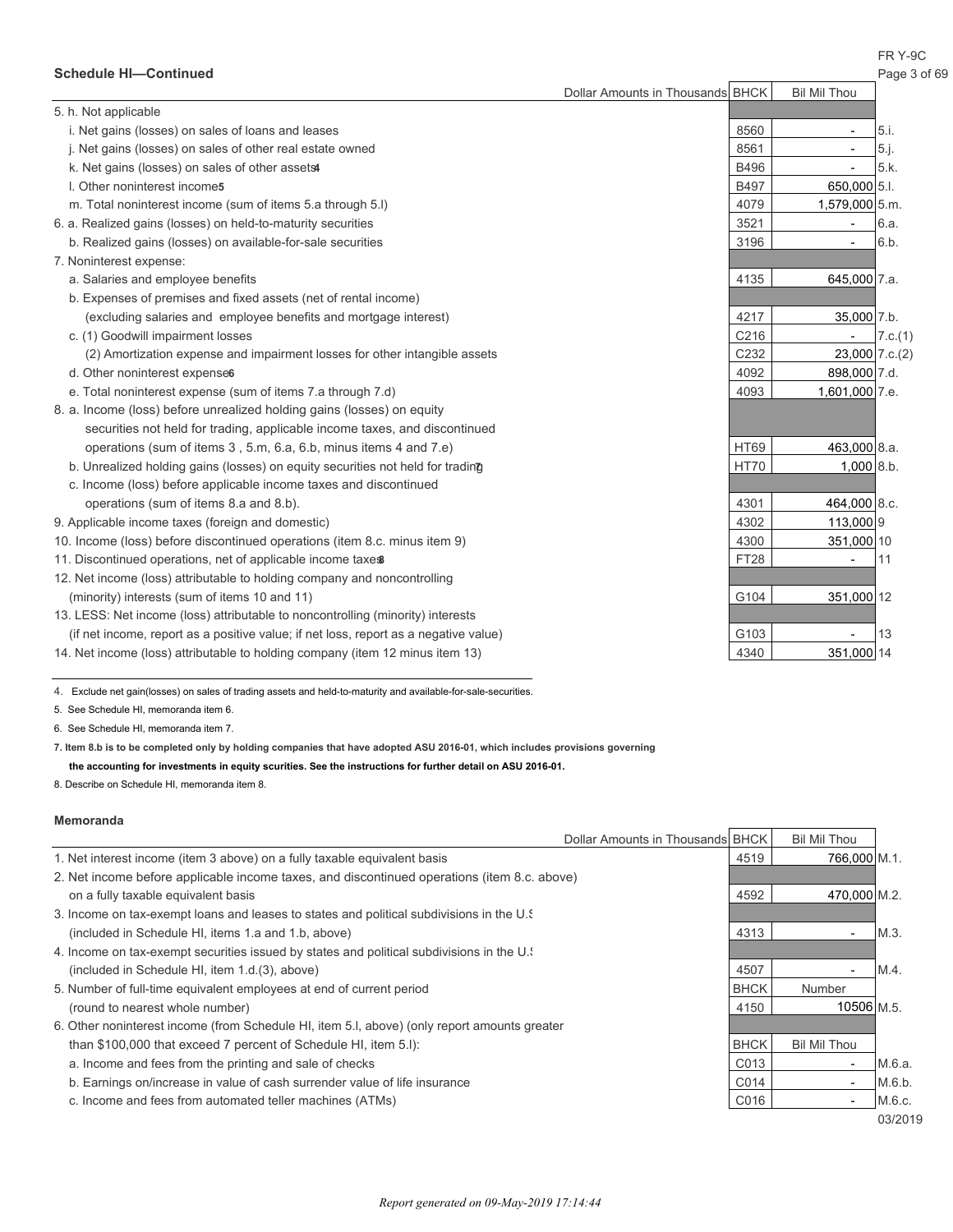## **Schedule HI—Continued**

#### **Memoranda—Continued**

| MEIIIVI aliua—vullulueu                                                                       |             | Dollar Amounts in Thousands BHCK |      | <b>Bil Mil Thou</b>      |           |
|-----------------------------------------------------------------------------------------------|-------------|----------------------------------|------|--------------------------|-----------|
| 6. d. Rent and other income from other real estate owned                                      |             |                                  | 4042 | $\blacksquare$           | M.6.d.    |
| e. Safe deposit box rent                                                                      |             |                                  | C015 | $\overline{\phantom{a}}$ | M.6.e.    |
| f. Bank card and credit card interchange fees                                                 |             |                                  | F555 | 59,000 M.6.f.            |           |
| g. Income and fees from wire transfers                                                        |             |                                  | T047 | $\overline{\phantom{a}}$ | M.6.g.    |
| <b>TEXT</b>                                                                                   |             |                                  |      |                          |           |
| 8562 Affiliate service charges<br>h.                                                          |             |                                  | 8562 | 508,000 M.6.h.           |           |
| <b>TEXT</b>                                                                                   |             |                                  |      |                          |           |
| 8563 Annual fees<br>i.                                                                        |             |                                  | 8563 | 64,000 M.6.i.            |           |
| <b>TEXT</b>                                                                                   |             |                                  |      |                          |           |
| 8564 FV of derivatives                                                                        |             |                                  | 8564 | 56,000 M.6.j.            |           |
| 7. Other noninterest expense (from Schedule HI, item 7.d, above) (only report amounts greater |             |                                  |      |                          |           |
| than \$100,000 that exceed 7 percent of the sum of Schedule HI, item 7.d):                    |             |                                  |      |                          |           |
| a. Data processing expenses                                                                   |             |                                  | C017 | 76,000 M.7.a.            |           |
| b. Advertising and marketing expenses                                                         |             |                                  | 0497 | $\overline{\phantom{a}}$ | M.7.b.    |
| c. Directors' fees                                                                            |             |                                  | 4136 | $\overline{\phantom{a}}$ | M.7.c.    |
|                                                                                               |             |                                  | C018 |                          | M.7.d.    |
| d. Printing, stationery, and supplies                                                         |             |                                  |      | $\overline{\phantom{a}}$ |           |
| e. Postage                                                                                    |             |                                  | 8403 | $\overline{\phantom{a}}$ | M.7.e.    |
| f. Legal fees and expenses                                                                    |             |                                  | 4141 | $\overline{\phantom{a}}$ | M.7.f.    |
| g. FDIC deposit insurance assessments                                                         |             |                                  | 4146 | $\overline{\phantom{a}}$ | M.7.g.    |
| h. Accounting and auditing expenses                                                           |             |                                  | F556 | $\overline{\phantom{a}}$ | M.7.h.    |
| i. Consulting and advisory expenses                                                           |             |                                  | F557 | $\overline{\phantom{a}}$ | M.7. i.   |
| j. Automated teller machine (ATM) and interchange expenses                                    |             |                                  | F558 | $\overline{\phantom{a}}$ | M.7. j.   |
| k. Telecommunications expenses                                                                |             |                                  | F559 | $\overline{\phantom{a}}$ | M.7.k.    |
| I. Other real estate owned expenses                                                           |             |                                  | Y923 | $\overline{\phantom{a}}$ | M.7.1.    |
| m. Insurance expenses (not included in employee expenses, premises and fixed assets           |             |                                  |      |                          |           |
| expenses, and other real estate owned expenses)                                               |             |                                  | Y924 | $\overline{\phantom{a}}$ | M.7.m.    |
| <b>TEXT</b>                                                                                   |             |                                  |      |                          |           |
| 8565 Partner contractual payments<br>n.                                                       |             |                                  | 8565 | 66,000 M.7. n.           |           |
| TEXT                                                                                          |             |                                  |      |                          |           |
| O.<br>8566   Non-IHC affiliate expense/charges                                                |             |                                  | 8566 | 291,000 M.7.o.           |           |
| TEXT                                                                                          |             |                                  |      |                          |           |
| 8567 Fees & Commissions expenses                                                              |             |                                  | 8567 | 139,000 M.7.p.           |           |
| 8. Discontinued operations and applicable income tax effect (from Schedule HI, item 11        |             |                                  |      |                          |           |
| (itemize and describe each discontinued operation):                                           |             |                                  |      |                          |           |
| TEXT                                                                                          |             |                                  |      |                          |           |
| a. (1) FT29                                                                                   |             |                                  | FT29 | $\overline{\phantom{a}}$ | M.8.a.(1) |
| (2) Applicable income tax effect                                                              | BHCK FT30   |                                  |      |                          | M.8.a.(2) |
| <b>TEXT</b>                                                                                   |             |                                  |      |                          |           |
| b. (1) FT31                                                                                   |             |                                  | FT31 | $\overline{\phantom{a}}$ | M.8.b.(1) |
| (2) Applicable income tax effect                                                              | <b>BHCK</b> | FT32<br>$\overline{\phantom{a}}$ |      |                          | M.8.b.(2) |
| 9. Trading revenue (from cash instruments and derivative instruments)                         |             |                                  |      |                          |           |
| (Sum of items 9.a through 9.e must equal Schedule HI, item 5.c.)                              |             |                                  |      |                          |           |
|                                                                                               |             |                                  |      |                          |           |
| Memorandum items 9.a through 9.e are to be completed by holding companies that reported       |             |                                  |      |                          |           |
| total trading assets of \$10 million or more for any quarter of the preceding calendar year:  |             |                                  |      |                          |           |
| a. Interest rate exposures                                                                    |             |                                  | 8757 | 38,000 M.9.a.            |           |
| b. Foreign exchange exposures                                                                 |             |                                  | 8758 | $2,000$ M.9.b.           |           |
| c. Equity security and index exposures                                                        |             |                                  | 8759 | 57,000 M.9.c.            |           |
|                                                                                               |             |                                  | 8760 | $\overline{\phantom{a}}$ | M.9.d.    |
| d. Commodity and other exposures                                                              |             |                                  | F186 | 35,000 M.9.e.            |           |
| e. Credit exposures                                                                           |             |                                  |      |                          | 06/2018   |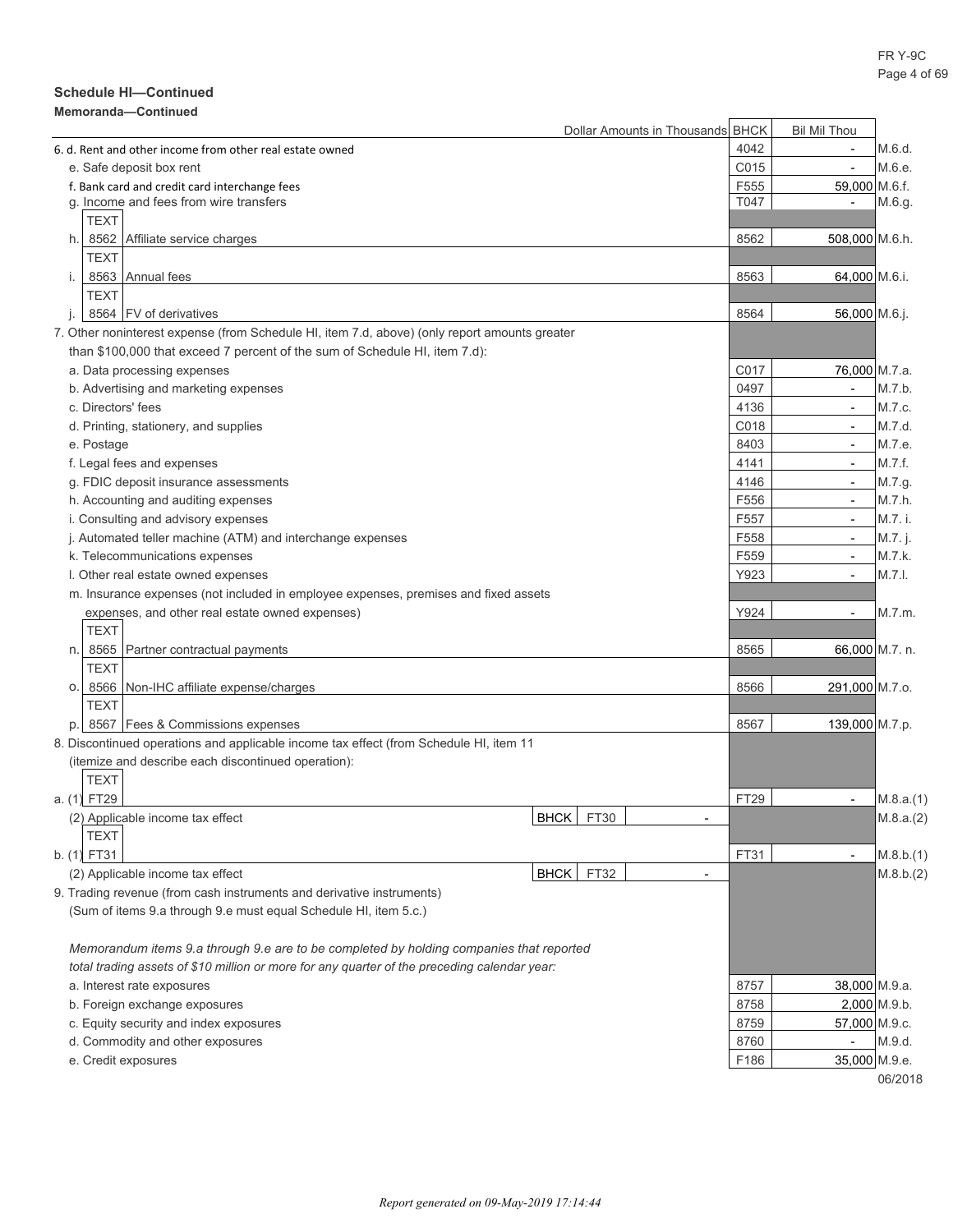#### FR Y-9C Page 5 of 69

#### **Schedule HI—Continued Memoranda—Continued**

|                                                                                                  | Dollar Amounts in Thousands BHCK |                  | <b>Bil Mil Thou</b>      |            |
|--------------------------------------------------------------------------------------------------|----------------------------------|------------------|--------------------------|------------|
| Memoranda items 9.f and 9.g are to be completed by holding companies with \$100 billion or more  |                                  |                  |                          |            |
| in total assets that are required to complete Schedule HI, Memorandum items 9.a through 9.e,     |                                  |                  |                          |            |
| above. 1                                                                                         |                                  |                  |                          |            |
| 9. f. Impact on trading revenue of changes in the creditworthiness of the holding company's      |                                  |                  |                          |            |
| derivatives counterparties on the holding company's derivative assets (included in               |                                  |                  |                          |            |
| Memorandum items 9.a through 9.e above)                                                          |                                  | K090             |                          | M.9.f.     |
| g. Impact on trading revenue of changes in the creditworthiness of the holding company           |                                  |                  |                          |            |
| on the holding company's derivative liabilities                                                  |                                  |                  |                          |            |
| (included in Memorandum items 9.a through 9.e above)                                             |                                  | K094             |                          | M.9.g.     |
| Memorandum items 10.a and 10.b are to be completed by holding companies with \$10 billion or     |                                  |                  |                          |            |
| more in total consolidated assets. 1                                                             |                                  |                  |                          |            |
| 10. Net gains (losses) recognized in earnings on credit derivatives that economically hedge cre- |                                  |                  |                          |            |
| exposures held outside the trading account:                                                      |                                  |                  |                          |            |
| a. Net gains (losses) on credit derivatives held for trading                                     |                                  | C889             | $\overline{\phantom{a}}$ | M.10.a.    |
| b. Net gains (losses) on credit derivatives held for purposes other than trading                 |                                  | C890             | $\overline{\phantom{a}}$ | M.10.b.    |
| 11. Credit losses on derivatives (see instructions)                                              |                                  | A251             | $\overline{\phantom{a}}$ | M.11.      |
| Memorandum item 12 a is to be completed by holding companies with \$1 billion or more in total   |                                  |                  |                          |            |
| assets.1                                                                                         |                                  |                  |                          |            |
| 12. a. Income from the sale and servicing of mutual funds and annuities (in domestic offices)    |                                  | 8431             | $\overline{\phantom{a}}$ | M.12.a.    |
| b. (1) Premiums on insurance related to the extension of credit                                  |                                  | C242             | $\overline{\phantom{a}}$ | M.12.b.(1) |
| (2) All other insurance premiums                                                                 |                                  | C <sub>243</sub> | $\overline{\phantom{a}}$ | M.12.b.(2) |
| c. Benefits, losses, and expenses from insurance-related activities                              |                                  | <b>B983</b>      | $\overline{\phantom{a}}$ | M.12.c.    |
| 13. Does the reporting holding company have a Subchapter S election in effect for                |                                  | 0=No BHCK        |                          |            |
| federal income tax purposes for the current tax year? (Enter "1" for Yes; enter "0" for No.)     |                                  | $1 = Yes$ A530   |                          | $0$ M.13.  |

|                                                                                                | Dollar Amounts in Thousands BHCK |                  | <b>Bil Mil Thou</b>      |            |
|------------------------------------------------------------------------------------------------|----------------------------------|------------------|--------------------------|------------|
| Memorandum item 14 is to be completed by holding companies that have elected to account fo     |                                  |                  |                          |            |
| assets and liabilities under a fair value option.                                              |                                  |                  |                          |            |
| 14. Net gains (losses) recognized in earnings on assets and liabilities that are reported      |                                  |                  |                          |            |
| fair value under a fair value option:                                                          |                                  |                  |                          |            |
| a. Net gains (losses) on assets                                                                |                                  | F <sub>551</sub> | 459,000 M.14.a.          |            |
| (1) Estimated net gains (losses) on loans attributable to changes in instrument-specific       |                                  |                  |                          |            |
| credit risk                                                                                    |                                  | F552             |                          | M.14.a.(1) |
| b. Net gains (losses) on liabilities                                                           |                                  | F553             | $(578,000)$ M.14.b.      |            |
| (1) Estimated net gains (losses) on liabilities attributable to changes in instrument-specific |                                  |                  |                          |            |
| credit risk                                                                                    |                                  | F554             | $\overline{\phantom{a}}$ | M.14.b.(1) |
| 15. Stock-based employee compensation expense (net of tax effects) calculated for all          |                                  |                  |                          |            |
| awards under the fair value method                                                             |                                  | C409             | 34,000 M.15.             |            |
|                                                                                                |                                  |                  |                          |            |
| Memorandum item 16 is to be completed by holding companies that are required to complete       |                                  |                  |                          |            |
| Schedule HC-C, Memorandum items 6.b and 6.c and is to be completed semiannually in the         |                                  |                  | Year-to-date             |            |
| June and December reports only.                                                                |                                  | <b>BHCK</b>      | Bil Mil Thou             |            |
| 16. Noncash income from negative amortization on closed-end loans secured by 1-4 family        |                                  |                  |                          |            |
| residential properties (included in Schedule HI, item 1.a.(1)(a))                              |                                  | F228             | $\overline{\phantom{a}}$ | M.16.      |
| 17. Other-than-temporary impairment losses on held-to-maturity and available-for-sale debt     |                                  |                  |                          |            |
| securities recognized in earnings (included in Schedule HI, items 6.a and 6.b)                 |                                  | J321             | $\overline{\phantom{a}}$ | M.17.      |
|                                                                                                |                                  |                  |                          |            |

<sup>1.</sup> The asset size test is generally based on the total assets reported as of June 30, 2018.

**<sup>2.</sup> Memorandum item 17 is to be completed only by instructions that have not adopted ASU 2016-13.**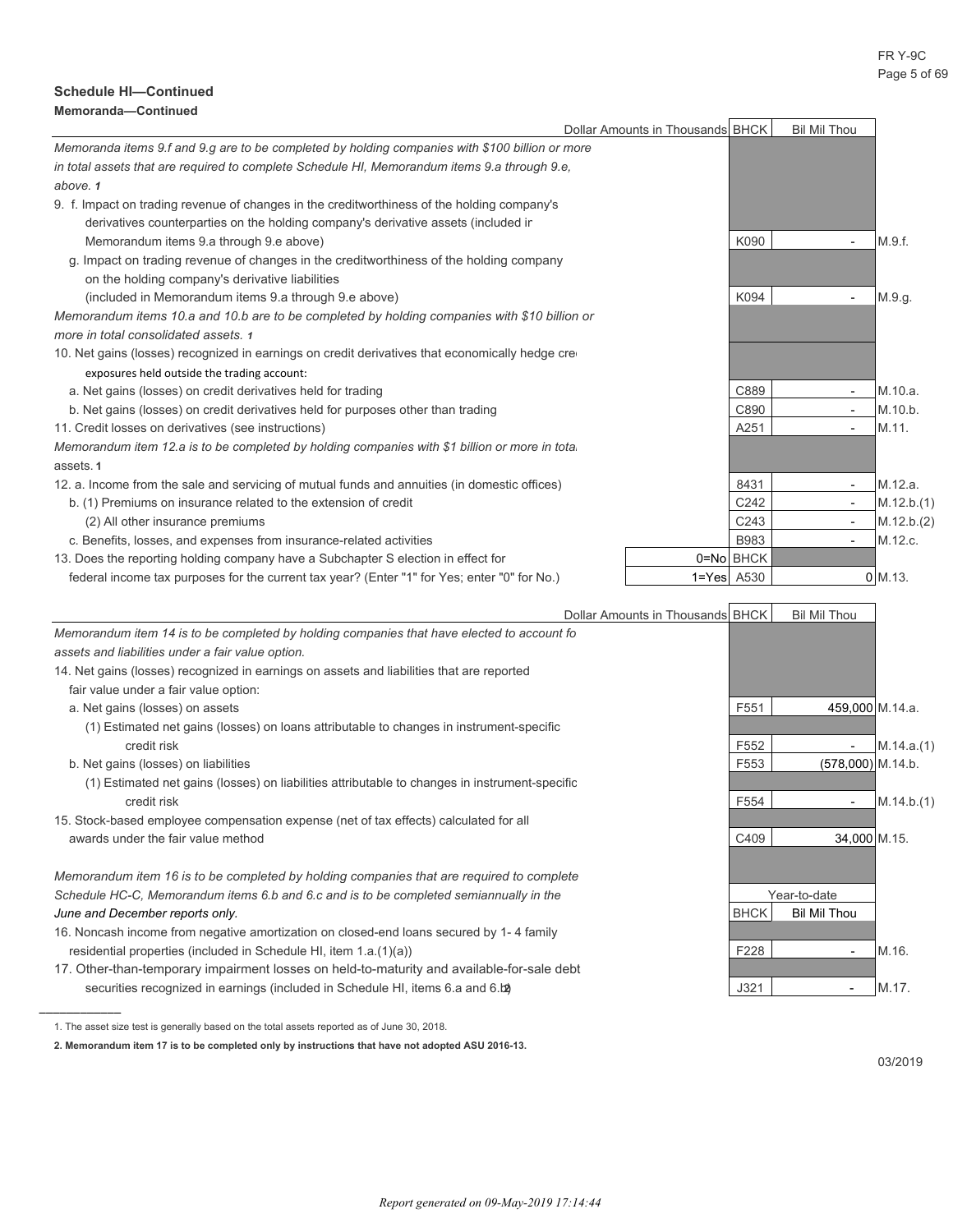## **Schedule HI-A—Changes in Holding Company Equity Capital**

|                                                                                                        | Dollar Amounts in Thousands BHCK |             | <b>Bil Mil Thou</b>      |      |
|--------------------------------------------------------------------------------------------------------|----------------------------------|-------------|--------------------------|------|
| 1. Total holding company equity capital most recently reported for the end of previous                 |                                  |             |                          |      |
| calendar year (i.e., after adjustments from amended Reports of Income)                                 |                                  | 3217        | 16,415,000 1             |      |
| 2. Cumulative effect of changes in accounting principles and corrections of material accounting errors |                                  | <b>B507</b> |                          |      |
| 3. Balance end of previous calendar year as restated (sum of items 1 and 2)                            |                                  | <b>B508</b> | 16,415,000 3             |      |
|                                                                                                        |                                  | <b>BHCT</b> |                          |      |
| 4. Net income (loss) attributable to holding company (must equal Schedule HI, item 14)                 |                                  | 4340        | 351,000 4                |      |
| 5. Sale of perpetual preferred stock (excluding treasury stock transactions):                          |                                  | <b>BHCK</b> |                          |      |
| a. Sale of perpetual preferred stock, gross                                                            |                                  | 3577        |                          | 5.a. |
| b. Conversion or retirement of perpetual preferred stock                                               |                                  | 3578        |                          | 5.b. |
| 6. Sale of common stock:                                                                               |                                  |             |                          |      |
| a. Sale of common stock, gross                                                                         |                                  | 3579        |                          | 6.a. |
| b. Conversion or retirement of common stock                                                            |                                  | 3580        | $\blacksquare$           | 6.b. |
| 7. Sale of treasury stock                                                                              |                                  | 4782        | $\overline{\phantom{a}}$ |      |
| 8. LESS: Purchase of treasury stock                                                                    |                                  | 4783        |                          | 8    |
| 9. Changes incident to business combinations, net                                                      |                                  | 4356        |                          | 9    |
| 10. LESS: Cash dividends declared on preferred stock                                                   |                                  | 4598        |                          | 10   |
| 11. LESS: Cash dividends declared on common stock                                                      |                                  | 4460        |                          | 11   |
| 12. Other comprehensive income                                                                         |                                  | <b>B511</b> | 2,000 12                 |      |
| 13. Change in the offsetting debit to the liability for Employee Stock Ownership Plan (ESOP) debt      |                                  |             |                          |      |
| quaranteed by the holding company                                                                      |                                  | 4591        |                          | 13   |
| 14. Other adjustments to equity capital (not included above)                                           |                                  | 3581        | 20.000 14                |      |
| 15. Total holding company equity capital end of current period (sum of items 3, 4, 5, 6, 7, 9, 12,     |                                  | <b>BHCT</b> |                          |      |
| 13, and 14, less items 8, 10, and 11) (must equal item 27 a on Schedule HC)                            |                                  | 3210        | 16,788,000 15            |      |

1. Includes, but is not limited to, changes in net unrealized holding gains (losses) on available-for-sale securities, changes in accumulated net gains (losses) on cash flow hedges, foreign currency translation adjustments, and pension and other postretirement plan related changes other than net periodic benefit cost.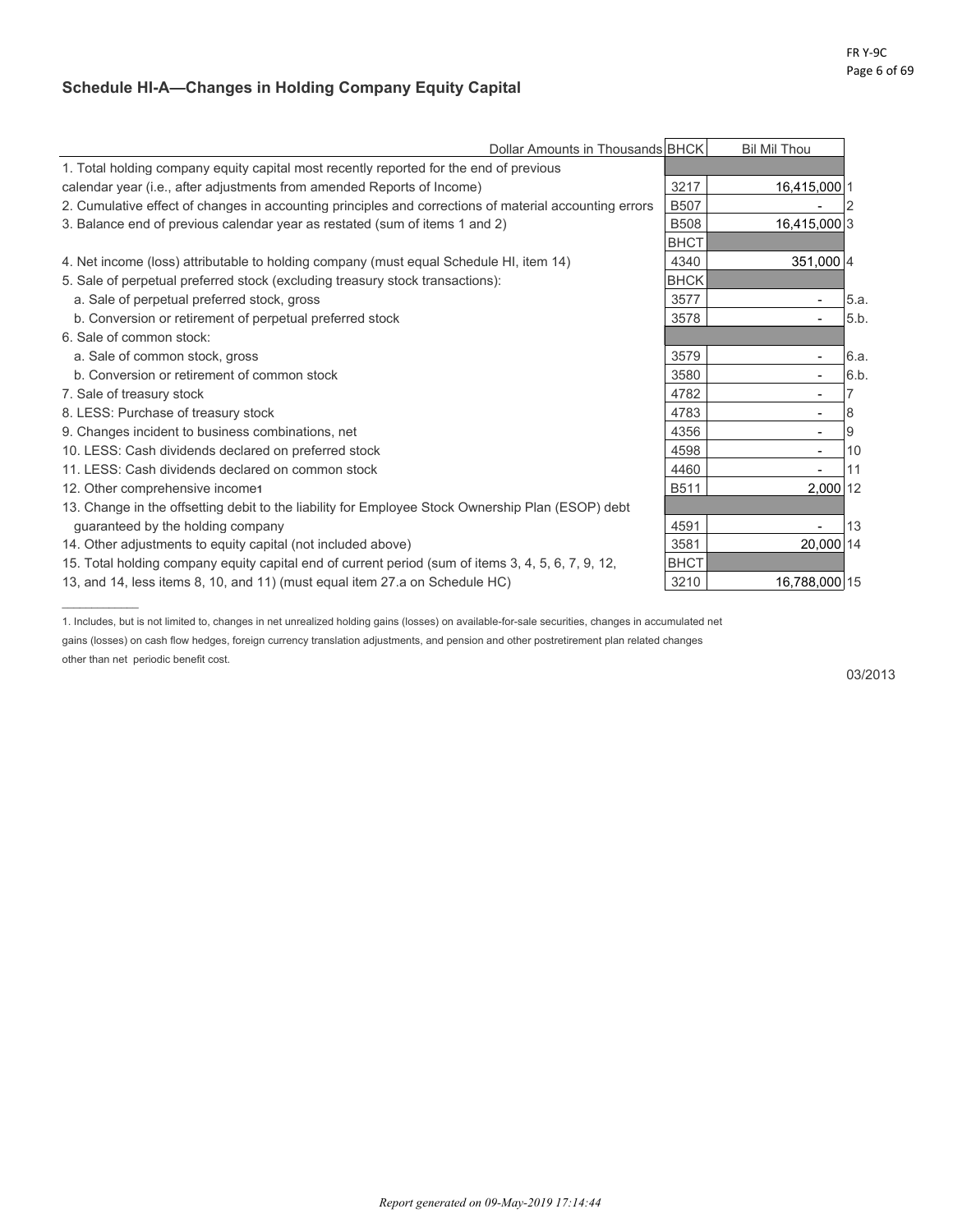## **Schedule HI-B—Charge-Offs and Recoveries on Loans and Leases and Changes in Allowance for Credit Losses**

## **Part I. Charge-offs and Recoveries on Loans and Leases (Fully Consolidated)**

#### **Part I includes charge-offs and recoveries through the allocated transfer risk reserve.**

| Charge-offs1<br>Recoveries<br>Dollar Amounts in Thousands BHCK<br><b>BHCK</b><br><b>Bil Mil Thou</b><br><b>Bil Mil Thou</b><br>1. Loans secured by real estate:<br>a. Construction, land development, and other land loans<br>in domestic offices:<br>C891<br>C892<br>(1) 1-4 family residential construction loans<br>1.a.(1)<br>$\overline{\phantom{a}}$<br>(2) Other construction loans and all land development and<br>C893<br>C894<br>other land loans<br>1.a.(2)<br>$\overline{\phantom{a}}$<br>$\blacksquare$<br>b. Secured by farmland in domestic offices<br>3584<br>3585<br>1.b.<br>$\overline{\phantom{a}}$<br>$\overline{a}$<br>c. Secured by 1-4 family residential properties in domestic offices<br>(1) Revolving, open-end loans secured by 1-4 family residentia<br>5411<br>5412<br>properties and extended under lines of credit<br>1.c.(1)<br>$\overline{\phantom{a}}$<br>(2) Closed-end loans secured by 1-4 family residential<br>properties in domestic offices:<br>C217<br>C234<br>(a) Secured by first liens<br>1.c.(2)(a)<br>$\blacksquare$<br>$\blacksquare$<br>C235<br>C218<br>1.c.(2)(b)<br>(b) Secured by junior liens<br>$\overline{a}$<br>$\overline{\phantom{a}}$<br>d. Secured by multifamily (5 or more) residential properties in<br>3588<br>3589<br>domestic offices<br>1.d.<br>$\overline{a}$<br>e. Secured by nonfarm nonresidential properties in domestic offices:<br>(1) Loans secured by owner-occupied nonfarm nonresidential<br>C896<br>C895<br>properties<br>1.e.(1)<br>$\blacksquare$<br>$\blacksquare$<br>C897<br>C898<br>1.e.(2)<br>(2) Loans secured by other nonfarm nonresidential properties<br>$\overline{a}$<br>$\overline{\phantom{a}}$<br>B512<br><b>B513</b><br>1.f.<br>f. In foreign offices<br>$\overline{\phantom{a}}$<br>$\mathbf{r}$<br>2. Not applicable.<br>4665<br>3<br>3. Loans to finance agricultural production and other loans to farmers<br>4655<br>$\overline{\phantom{0}}$<br>4. Commercial and industrial loans:<br>3,000<br>4617<br>a. To U.S. addressees (domicile)<br>4645<br>$\overline{a}$<br>4.a.<br>4646<br>4618<br>4.b.<br>b. To non-U.S. addressees (domicile)<br>$\overline{\phantom{a}}$<br>5. Loans to individuals for household, family, and other personal<br>expenditures:<br>313,000 B515<br>a. Credit cards<br><b>B514</b><br>50,000 5.a.<br>K129<br>b. Automobile loans<br>K133<br>5.b.<br>c. Other consumer loans (includes single payment, installment,<br>all student loans, and revolving credit plans other than<br>K206<br>K205<br>5,000<br>credit cards)<br>5.c.<br>$\overline{\phantom{a}}$<br>4643<br>4627<br>6. Loans to foreign governments and official institutions<br>6<br>$\blacksquare$<br>$\overline{a}$<br>4644<br>4628<br>7<br>7. All other loans<br>8. Lease financing receivables:<br>a. Leases to individuals for household, family, and other personal<br>F185<br>F187<br>8.a.<br>expenditures<br>$\overline{\phantom{a}}$<br>$\overline{a}$<br>8.b.<br>F188<br>b. All other leases<br>C880<br>$\blacksquare$<br>$\overline{\phantom{a}}$ |                                     | (Column A) |         | (Column B) |          |  |
|--------------------------------------------------------------------------------------------------------------------------------------------------------------------------------------------------------------------------------------------------------------------------------------------------------------------------------------------------------------------------------------------------------------------------------------------------------------------------------------------------------------------------------------------------------------------------------------------------------------------------------------------------------------------------------------------------------------------------------------------------------------------------------------------------------------------------------------------------------------------------------------------------------------------------------------------------------------------------------------------------------------------------------------------------------------------------------------------------------------------------------------------------------------------------------------------------------------------------------------------------------------------------------------------------------------------------------------------------------------------------------------------------------------------------------------------------------------------------------------------------------------------------------------------------------------------------------------------------------------------------------------------------------------------------------------------------------------------------------------------------------------------------------------------------------------------------------------------------------------------------------------------------------------------------------------------------------------------------------------------------------------------------------------------------------------------------------------------------------------------------------------------------------------------------------------------------------------------------------------------------------------------------------------------------------------------------------------------------------------------------------------------------------------------------------------------------------------------------------------------------------------------------------------------------------------------------------------------------------------------------------------------------------------------------------------------------------------------------------------------------------------------------------------------------------------------------------------------------------------------------------------------------------------------------------------------------------------------------------------------------------------------------------------------------------------|-------------------------------------|------------|---------|------------|----------|--|
|                                                                                                                                                                                                                                                                                                                                                                                                                                                                                                                                                                                                                                                                                                                                                                                                                                                                                                                                                                                                                                                                                                                                                                                                                                                                                                                                                                                                                                                                                                                                                                                                                                                                                                                                                                                                                                                                                                                                                                                                                                                                                                                                                                                                                                                                                                                                                                                                                                                                                                                                                                                                                                                                                                                                                                                                                                                                                                                                                                                                                                                              |                                     |            |         |            |          |  |
|                                                                                                                                                                                                                                                                                                                                                                                                                                                                                                                                                                                                                                                                                                                                                                                                                                                                                                                                                                                                                                                                                                                                                                                                                                                                                                                                                                                                                                                                                                                                                                                                                                                                                                                                                                                                                                                                                                                                                                                                                                                                                                                                                                                                                                                                                                                                                                                                                                                                                                                                                                                                                                                                                                                                                                                                                                                                                                                                                                                                                                                              |                                     |            |         |            |          |  |
|                                                                                                                                                                                                                                                                                                                                                                                                                                                                                                                                                                                                                                                                                                                                                                                                                                                                                                                                                                                                                                                                                                                                                                                                                                                                                                                                                                                                                                                                                                                                                                                                                                                                                                                                                                                                                                                                                                                                                                                                                                                                                                                                                                                                                                                                                                                                                                                                                                                                                                                                                                                                                                                                                                                                                                                                                                                                                                                                                                                                                                                              |                                     |            |         |            |          |  |
|                                                                                                                                                                                                                                                                                                                                                                                                                                                                                                                                                                                                                                                                                                                                                                                                                                                                                                                                                                                                                                                                                                                                                                                                                                                                                                                                                                                                                                                                                                                                                                                                                                                                                                                                                                                                                                                                                                                                                                                                                                                                                                                                                                                                                                                                                                                                                                                                                                                                                                                                                                                                                                                                                                                                                                                                                                                                                                                                                                                                                                                              |                                     |            |         |            |          |  |
|                                                                                                                                                                                                                                                                                                                                                                                                                                                                                                                                                                                                                                                                                                                                                                                                                                                                                                                                                                                                                                                                                                                                                                                                                                                                                                                                                                                                                                                                                                                                                                                                                                                                                                                                                                                                                                                                                                                                                                                                                                                                                                                                                                                                                                                                                                                                                                                                                                                                                                                                                                                                                                                                                                                                                                                                                                                                                                                                                                                                                                                              |                                     |            |         |            |          |  |
|                                                                                                                                                                                                                                                                                                                                                                                                                                                                                                                                                                                                                                                                                                                                                                                                                                                                                                                                                                                                                                                                                                                                                                                                                                                                                                                                                                                                                                                                                                                                                                                                                                                                                                                                                                                                                                                                                                                                                                                                                                                                                                                                                                                                                                                                                                                                                                                                                                                                                                                                                                                                                                                                                                                                                                                                                                                                                                                                                                                                                                                              |                                     |            |         |            |          |  |
|                                                                                                                                                                                                                                                                                                                                                                                                                                                                                                                                                                                                                                                                                                                                                                                                                                                                                                                                                                                                                                                                                                                                                                                                                                                                                                                                                                                                                                                                                                                                                                                                                                                                                                                                                                                                                                                                                                                                                                                                                                                                                                                                                                                                                                                                                                                                                                                                                                                                                                                                                                                                                                                                                                                                                                                                                                                                                                                                                                                                                                                              |                                     |            |         |            |          |  |
|                                                                                                                                                                                                                                                                                                                                                                                                                                                                                                                                                                                                                                                                                                                                                                                                                                                                                                                                                                                                                                                                                                                                                                                                                                                                                                                                                                                                                                                                                                                                                                                                                                                                                                                                                                                                                                                                                                                                                                                                                                                                                                                                                                                                                                                                                                                                                                                                                                                                                                                                                                                                                                                                                                                                                                                                                                                                                                                                                                                                                                                              |                                     |            |         |            |          |  |
|                                                                                                                                                                                                                                                                                                                                                                                                                                                                                                                                                                                                                                                                                                                                                                                                                                                                                                                                                                                                                                                                                                                                                                                                                                                                                                                                                                                                                                                                                                                                                                                                                                                                                                                                                                                                                                                                                                                                                                                                                                                                                                                                                                                                                                                                                                                                                                                                                                                                                                                                                                                                                                                                                                                                                                                                                                                                                                                                                                                                                                                              |                                     |            |         |            |          |  |
|                                                                                                                                                                                                                                                                                                                                                                                                                                                                                                                                                                                                                                                                                                                                                                                                                                                                                                                                                                                                                                                                                                                                                                                                                                                                                                                                                                                                                                                                                                                                                                                                                                                                                                                                                                                                                                                                                                                                                                                                                                                                                                                                                                                                                                                                                                                                                                                                                                                                                                                                                                                                                                                                                                                                                                                                                                                                                                                                                                                                                                                              |                                     |            |         |            |          |  |
|                                                                                                                                                                                                                                                                                                                                                                                                                                                                                                                                                                                                                                                                                                                                                                                                                                                                                                                                                                                                                                                                                                                                                                                                                                                                                                                                                                                                                                                                                                                                                                                                                                                                                                                                                                                                                                                                                                                                                                                                                                                                                                                                                                                                                                                                                                                                                                                                                                                                                                                                                                                                                                                                                                                                                                                                                                                                                                                                                                                                                                                              |                                     |            |         |            |          |  |
|                                                                                                                                                                                                                                                                                                                                                                                                                                                                                                                                                                                                                                                                                                                                                                                                                                                                                                                                                                                                                                                                                                                                                                                                                                                                                                                                                                                                                                                                                                                                                                                                                                                                                                                                                                                                                                                                                                                                                                                                                                                                                                                                                                                                                                                                                                                                                                                                                                                                                                                                                                                                                                                                                                                                                                                                                                                                                                                                                                                                                                                              |                                     |            |         |            |          |  |
|                                                                                                                                                                                                                                                                                                                                                                                                                                                                                                                                                                                                                                                                                                                                                                                                                                                                                                                                                                                                                                                                                                                                                                                                                                                                                                                                                                                                                                                                                                                                                                                                                                                                                                                                                                                                                                                                                                                                                                                                                                                                                                                                                                                                                                                                                                                                                                                                                                                                                                                                                                                                                                                                                                                                                                                                                                                                                                                                                                                                                                                              |                                     |            |         |            |          |  |
|                                                                                                                                                                                                                                                                                                                                                                                                                                                                                                                                                                                                                                                                                                                                                                                                                                                                                                                                                                                                                                                                                                                                                                                                                                                                                                                                                                                                                                                                                                                                                                                                                                                                                                                                                                                                                                                                                                                                                                                                                                                                                                                                                                                                                                                                                                                                                                                                                                                                                                                                                                                                                                                                                                                                                                                                                                                                                                                                                                                                                                                              |                                     |            |         |            |          |  |
|                                                                                                                                                                                                                                                                                                                                                                                                                                                                                                                                                                                                                                                                                                                                                                                                                                                                                                                                                                                                                                                                                                                                                                                                                                                                                                                                                                                                                                                                                                                                                                                                                                                                                                                                                                                                                                                                                                                                                                                                                                                                                                                                                                                                                                                                                                                                                                                                                                                                                                                                                                                                                                                                                                                                                                                                                                                                                                                                                                                                                                                              |                                     |            |         |            |          |  |
|                                                                                                                                                                                                                                                                                                                                                                                                                                                                                                                                                                                                                                                                                                                                                                                                                                                                                                                                                                                                                                                                                                                                                                                                                                                                                                                                                                                                                                                                                                                                                                                                                                                                                                                                                                                                                                                                                                                                                                                                                                                                                                                                                                                                                                                                                                                                                                                                                                                                                                                                                                                                                                                                                                                                                                                                                                                                                                                                                                                                                                                              |                                     |            |         |            |          |  |
|                                                                                                                                                                                                                                                                                                                                                                                                                                                                                                                                                                                                                                                                                                                                                                                                                                                                                                                                                                                                                                                                                                                                                                                                                                                                                                                                                                                                                                                                                                                                                                                                                                                                                                                                                                                                                                                                                                                                                                                                                                                                                                                                                                                                                                                                                                                                                                                                                                                                                                                                                                                                                                                                                                                                                                                                                                                                                                                                                                                                                                                              |                                     |            |         |            |          |  |
|                                                                                                                                                                                                                                                                                                                                                                                                                                                                                                                                                                                                                                                                                                                                                                                                                                                                                                                                                                                                                                                                                                                                                                                                                                                                                                                                                                                                                                                                                                                                                                                                                                                                                                                                                                                                                                                                                                                                                                                                                                                                                                                                                                                                                                                                                                                                                                                                                                                                                                                                                                                                                                                                                                                                                                                                                                                                                                                                                                                                                                                              |                                     |            |         |            |          |  |
|                                                                                                                                                                                                                                                                                                                                                                                                                                                                                                                                                                                                                                                                                                                                                                                                                                                                                                                                                                                                                                                                                                                                                                                                                                                                                                                                                                                                                                                                                                                                                                                                                                                                                                                                                                                                                                                                                                                                                                                                                                                                                                                                                                                                                                                                                                                                                                                                                                                                                                                                                                                                                                                                                                                                                                                                                                                                                                                                                                                                                                                              |                                     |            |         |            |          |  |
|                                                                                                                                                                                                                                                                                                                                                                                                                                                                                                                                                                                                                                                                                                                                                                                                                                                                                                                                                                                                                                                                                                                                                                                                                                                                                                                                                                                                                                                                                                                                                                                                                                                                                                                                                                                                                                                                                                                                                                                                                                                                                                                                                                                                                                                                                                                                                                                                                                                                                                                                                                                                                                                                                                                                                                                                                                                                                                                                                                                                                                                              |                                     |            |         |            |          |  |
|                                                                                                                                                                                                                                                                                                                                                                                                                                                                                                                                                                                                                                                                                                                                                                                                                                                                                                                                                                                                                                                                                                                                                                                                                                                                                                                                                                                                                                                                                                                                                                                                                                                                                                                                                                                                                                                                                                                                                                                                                                                                                                                                                                                                                                                                                                                                                                                                                                                                                                                                                                                                                                                                                                                                                                                                                                                                                                                                                                                                                                                              |                                     |            |         |            |          |  |
|                                                                                                                                                                                                                                                                                                                                                                                                                                                                                                                                                                                                                                                                                                                                                                                                                                                                                                                                                                                                                                                                                                                                                                                                                                                                                                                                                                                                                                                                                                                                                                                                                                                                                                                                                                                                                                                                                                                                                                                                                                                                                                                                                                                                                                                                                                                                                                                                                                                                                                                                                                                                                                                                                                                                                                                                                                                                                                                                                                                                                                                              |                                     |            |         |            |          |  |
|                                                                                                                                                                                                                                                                                                                                                                                                                                                                                                                                                                                                                                                                                                                                                                                                                                                                                                                                                                                                                                                                                                                                                                                                                                                                                                                                                                                                                                                                                                                                                                                                                                                                                                                                                                                                                                                                                                                                                                                                                                                                                                                                                                                                                                                                                                                                                                                                                                                                                                                                                                                                                                                                                                                                                                                                                                                                                                                                                                                                                                                              |                                     |            |         |            |          |  |
|                                                                                                                                                                                                                                                                                                                                                                                                                                                                                                                                                                                                                                                                                                                                                                                                                                                                                                                                                                                                                                                                                                                                                                                                                                                                                                                                                                                                                                                                                                                                                                                                                                                                                                                                                                                                                                                                                                                                                                                                                                                                                                                                                                                                                                                                                                                                                                                                                                                                                                                                                                                                                                                                                                                                                                                                                                                                                                                                                                                                                                                              |                                     |            |         |            |          |  |
|                                                                                                                                                                                                                                                                                                                                                                                                                                                                                                                                                                                                                                                                                                                                                                                                                                                                                                                                                                                                                                                                                                                                                                                                                                                                                                                                                                                                                                                                                                                                                                                                                                                                                                                                                                                                                                                                                                                                                                                                                                                                                                                                                                                                                                                                                                                                                                                                                                                                                                                                                                                                                                                                                                                                                                                                                                                                                                                                                                                                                                                              |                                     |            |         |            |          |  |
|                                                                                                                                                                                                                                                                                                                                                                                                                                                                                                                                                                                                                                                                                                                                                                                                                                                                                                                                                                                                                                                                                                                                                                                                                                                                                                                                                                                                                                                                                                                                                                                                                                                                                                                                                                                                                                                                                                                                                                                                                                                                                                                                                                                                                                                                                                                                                                                                                                                                                                                                                                                                                                                                                                                                                                                                                                                                                                                                                                                                                                                              |                                     |            |         |            |          |  |
|                                                                                                                                                                                                                                                                                                                                                                                                                                                                                                                                                                                                                                                                                                                                                                                                                                                                                                                                                                                                                                                                                                                                                                                                                                                                                                                                                                                                                                                                                                                                                                                                                                                                                                                                                                                                                                                                                                                                                                                                                                                                                                                                                                                                                                                                                                                                                                                                                                                                                                                                                                                                                                                                                                                                                                                                                                                                                                                                                                                                                                                              |                                     |            |         |            |          |  |
|                                                                                                                                                                                                                                                                                                                                                                                                                                                                                                                                                                                                                                                                                                                                                                                                                                                                                                                                                                                                                                                                                                                                                                                                                                                                                                                                                                                                                                                                                                                                                                                                                                                                                                                                                                                                                                                                                                                                                                                                                                                                                                                                                                                                                                                                                                                                                                                                                                                                                                                                                                                                                                                                                                                                                                                                                                                                                                                                                                                                                                                              |                                     |            |         |            |          |  |
|                                                                                                                                                                                                                                                                                                                                                                                                                                                                                                                                                                                                                                                                                                                                                                                                                                                                                                                                                                                                                                                                                                                                                                                                                                                                                                                                                                                                                                                                                                                                                                                                                                                                                                                                                                                                                                                                                                                                                                                                                                                                                                                                                                                                                                                                                                                                                                                                                                                                                                                                                                                                                                                                                                                                                                                                                                                                                                                                                                                                                                                              |                                     |            |         |            |          |  |
|                                                                                                                                                                                                                                                                                                                                                                                                                                                                                                                                                                                                                                                                                                                                                                                                                                                                                                                                                                                                                                                                                                                                                                                                                                                                                                                                                                                                                                                                                                                                                                                                                                                                                                                                                                                                                                                                                                                                                                                                                                                                                                                                                                                                                                                                                                                                                                                                                                                                                                                                                                                                                                                                                                                                                                                                                                                                                                                                                                                                                                                              |                                     |            |         |            |          |  |
|                                                                                                                                                                                                                                                                                                                                                                                                                                                                                                                                                                                                                                                                                                                                                                                                                                                                                                                                                                                                                                                                                                                                                                                                                                                                                                                                                                                                                                                                                                                                                                                                                                                                                                                                                                                                                                                                                                                                                                                                                                                                                                                                                                                                                                                                                                                                                                                                                                                                                                                                                                                                                                                                                                                                                                                                                                                                                                                                                                                                                                                              |                                     |            |         |            |          |  |
|                                                                                                                                                                                                                                                                                                                                                                                                                                                                                                                                                                                                                                                                                                                                                                                                                                                                                                                                                                                                                                                                                                                                                                                                                                                                                                                                                                                                                                                                                                                                                                                                                                                                                                                                                                                                                                                                                                                                                                                                                                                                                                                                                                                                                                                                                                                                                                                                                                                                                                                                                                                                                                                                                                                                                                                                                                                                                                                                                                                                                                                              |                                     |            |         |            |          |  |
|                                                                                                                                                                                                                                                                                                                                                                                                                                                                                                                                                                                                                                                                                                                                                                                                                                                                                                                                                                                                                                                                                                                                                                                                                                                                                                                                                                                                                                                                                                                                                                                                                                                                                                                                                                                                                                                                                                                                                                                                                                                                                                                                                                                                                                                                                                                                                                                                                                                                                                                                                                                                                                                                                                                                                                                                                                                                                                                                                                                                                                                              |                                     |            |         |            |          |  |
|                                                                                                                                                                                                                                                                                                                                                                                                                                                                                                                                                                                                                                                                                                                                                                                                                                                                                                                                                                                                                                                                                                                                                                                                                                                                                                                                                                                                                                                                                                                                                                                                                                                                                                                                                                                                                                                                                                                                                                                                                                                                                                                                                                                                                                                                                                                                                                                                                                                                                                                                                                                                                                                                                                                                                                                                                                                                                                                                                                                                                                                              |                                     |            |         |            |          |  |
|                                                                                                                                                                                                                                                                                                                                                                                                                                                                                                                                                                                                                                                                                                                                                                                                                                                                                                                                                                                                                                                                                                                                                                                                                                                                                                                                                                                                                                                                                                                                                                                                                                                                                                                                                                                                                                                                                                                                                                                                                                                                                                                                                                                                                                                                                                                                                                                                                                                                                                                                                                                                                                                                                                                                                                                                                                                                                                                                                                                                                                                              |                                     |            |         |            |          |  |
|                                                                                                                                                                                                                                                                                                                                                                                                                                                                                                                                                                                                                                                                                                                                                                                                                                                                                                                                                                                                                                                                                                                                                                                                                                                                                                                                                                                                                                                                                                                                                                                                                                                                                                                                                                                                                                                                                                                                                                                                                                                                                                                                                                                                                                                                                                                                                                                                                                                                                                                                                                                                                                                                                                                                                                                                                                                                                                                                                                                                                                                              |                                     |            |         |            |          |  |
|                                                                                                                                                                                                                                                                                                                                                                                                                                                                                                                                                                                                                                                                                                                                                                                                                                                                                                                                                                                                                                                                                                                                                                                                                                                                                                                                                                                                                                                                                                                                                                                                                                                                                                                                                                                                                                                                                                                                                                                                                                                                                                                                                                                                                                                                                                                                                                                                                                                                                                                                                                                                                                                                                                                                                                                                                                                                                                                                                                                                                                                              |                                     |            |         |            |          |  |
|                                                                                                                                                                                                                                                                                                                                                                                                                                                                                                                                                                                                                                                                                                                                                                                                                                                                                                                                                                                                                                                                                                                                                                                                                                                                                                                                                                                                                                                                                                                                                                                                                                                                                                                                                                                                                                                                                                                                                                                                                                                                                                                                                                                                                                                                                                                                                                                                                                                                                                                                                                                                                                                                                                                                                                                                                                                                                                                                                                                                                                                              |                                     |            |         |            |          |  |
|                                                                                                                                                                                                                                                                                                                                                                                                                                                                                                                                                                                                                                                                                                                                                                                                                                                                                                                                                                                                                                                                                                                                                                                                                                                                                                                                                                                                                                                                                                                                                                                                                                                                                                                                                                                                                                                                                                                                                                                                                                                                                                                                                                                                                                                                                                                                                                                                                                                                                                                                                                                                                                                                                                                                                                                                                                                                                                                                                                                                                                                              |                                     |            |         |            |          |  |
|                                                                                                                                                                                                                                                                                                                                                                                                                                                                                                                                                                                                                                                                                                                                                                                                                                                                                                                                                                                                                                                                                                                                                                                                                                                                                                                                                                                                                                                                                                                                                                                                                                                                                                                                                                                                                                                                                                                                                                                                                                                                                                                                                                                                                                                                                                                                                                                                                                                                                                                                                                                                                                                                                                                                                                                                                                                                                                                                                                                                                                                              |                                     |            |         |            |          |  |
|                                                                                                                                                                                                                                                                                                                                                                                                                                                                                                                                                                                                                                                                                                                                                                                                                                                                                                                                                                                                                                                                                                                                                                                                                                                                                                                                                                                                                                                                                                                                                                                                                                                                                                                                                                                                                                                                                                                                                                                                                                                                                                                                                                                                                                                                                                                                                                                                                                                                                                                                                                                                                                                                                                                                                                                                                                                                                                                                                                                                                                                              |                                     |            |         |            |          |  |
|                                                                                                                                                                                                                                                                                                                                                                                                                                                                                                                                                                                                                                                                                                                                                                                                                                                                                                                                                                                                                                                                                                                                                                                                                                                                                                                                                                                                                                                                                                                                                                                                                                                                                                                                                                                                                                                                                                                                                                                                                                                                                                                                                                                                                                                                                                                                                                                                                                                                                                                                                                                                                                                                                                                                                                                                                                                                                                                                                                                                                                                              | 9. Total (sum of items 1 through 8) | 4635       | 321,000 | 4605       | 50,000 9 |  |

1. Include write-downs arising from transfers to a held-for-sale account.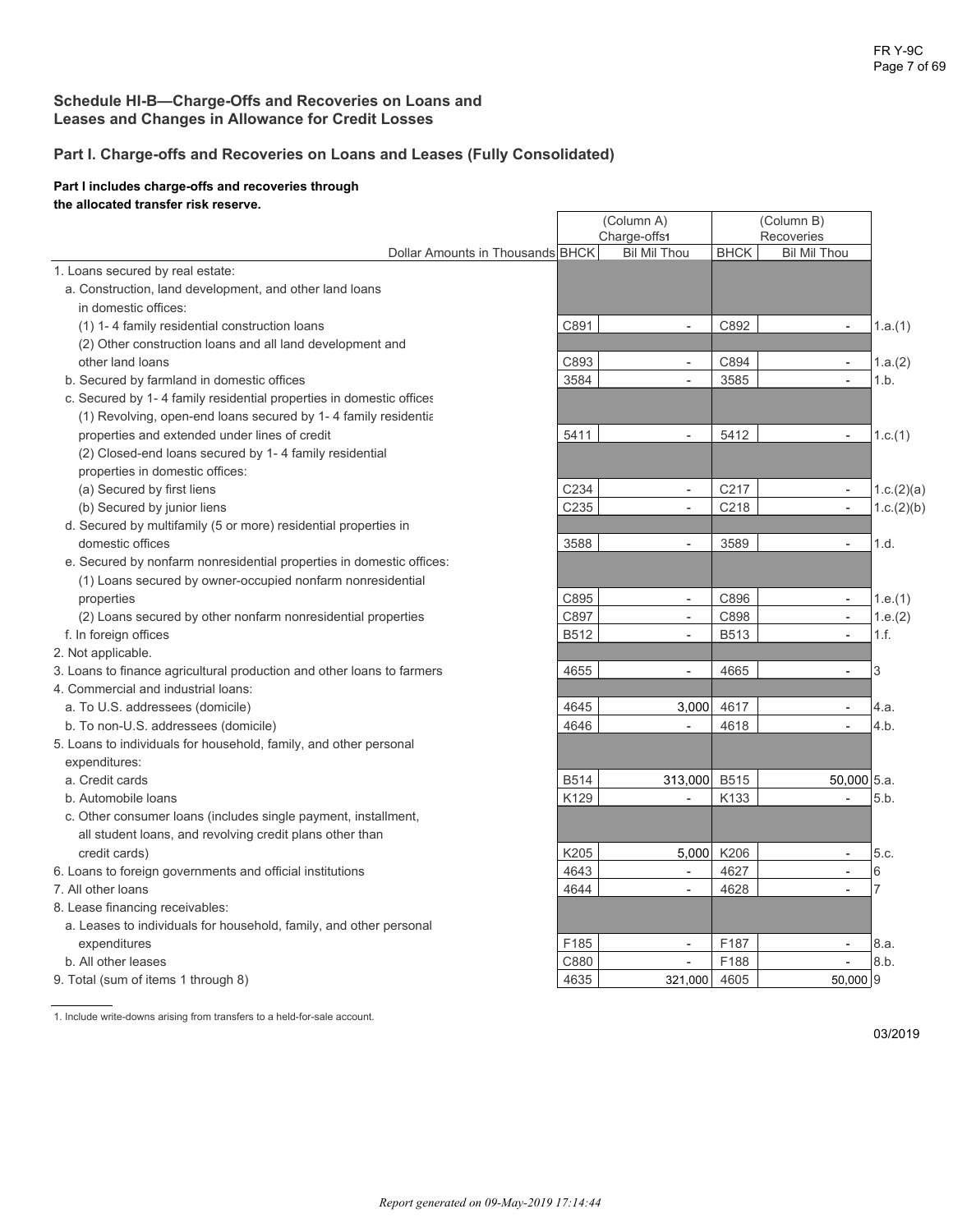#### **Schedule HI-B—Continued** Page 8 of 69 **Memoranda**

Year-to-date

|                                                                                | (Column A)<br>Charge-offs1 |              | (Column B)<br>Recoveries |                     |         |
|--------------------------------------------------------------------------------|----------------------------|--------------|--------------------------|---------------------|---------|
|                                                                                | Date                       |              |                          |                     |         |
| Dollar Amounts in Thousands BHCK                                               |                            | Bil Mil Thou | BHCK                     | <b>Bil Mil Thou</b> |         |
| 1. Loans to finance commercial real estate, construction, and land             |                            |              |                          |                     |         |
| development activities (not secured by real estate) included in Schedule       |                            |              |                          |                     |         |
| HI-B, part I, items 4 and 7 above                                              | 5409                       |              | 5410                     |                     | $M.1$ . |
| 2. Loans secured by real estate to non-U.S. addressees (domicile) (included in |                            |              |                          |                     |         |
| Schedule HI-B, part I, item 1, above)                                          | 4652                       |              | 4662                     |                     | M.2     |

*Memorandum item 3 is to be completed by (1) holding companies that, together with affiliated institutions, have outstanding credit card receivables (as defined in the instructions) that exceed \$500 million as of the report date or (2) holding companies that on a consolidated basis are credit card specialty holding companies (as defined in the instructions).*

3. Uncollectible retail credit card fees and finance charges reversed against income BHCK BIL Mil Thou (i.e., not included in charge-offs against the allowance for loan and lease losses) **2** C388 64,000 M.3.

1. Include write-downs arising from transfers to a held-for-sale account.

**2. Institutions that have adopted ASU 2016-13 should report in Memorandum item 3 uncollectible retail credit card fees and finance charges reversed against income (i.e., not included in charge-offs against the allowance for credit losses on loans and leases).**

#### **Part II. Changes in Allowances for Credit Losses 1**

|                                                         |             | (Column A)               |             | (Column B)               |             | (Column C)          |   |  |
|---------------------------------------------------------|-------------|--------------------------|-------------|--------------------------|-------------|---------------------|---|--|
|                                                         |             | Loans and leases held    |             | Held-to-maturity         |             | Available-for-sale  |   |  |
|                                                         |             | for investment           |             | debt securities 2        |             | debt securities 2   |   |  |
| Dollar Amounts in Thousands BHCK                        |             | <b>Bil Mil Thou</b>      | <b>BHCK</b> | <b>Bil Mil Thou</b>      | <b>BHCK</b> | <b>Bil Mil Thou</b> |   |  |
| 1. Balance most recently reported at end of previous    |             |                          |             |                          |             |                     |   |  |
| year (i.e., after adjustments from amended Reports      |             |                          |             |                          |             |                     |   |  |
| of Income)                                              | <b>B522</b> | 1,137,000                | JH88        | $\overline{\phantom{a}}$ | <b>JH94</b> |                     |   |  |
| 2. Recoveries (column A must equal Part I, item 9,      | <b>BHCT</b> |                          |             |                          |             |                     |   |  |
| column B, above)                                        | 4605        | 50,000                   | <b>JH89</b> |                          | <b>JH95</b> |                     |   |  |
| 3. LESS: Charge-offs (column A must equal Part I,       |             |                          |             |                          |             |                     |   |  |
| item 9, column A, above less Schedule HI-B, Part II,    | <b>BHCK</b> |                          |             |                          |             |                     |   |  |
| item 4, Column A)                                       | C079        | 324,000                  | JH92        |                          | <b>JH98</b> |                     |   |  |
| 4. LESS: Write-downs arising from transfers of          |             |                          |             |                          |             |                     |   |  |
| financial assets3                                       | 5523        | (3,000)                  | JJ00        |                          | JJ01        |                     |   |  |
| 5. Provisions for credit losses4, 5                     | 4230        | 278,000                  | <b>JH90</b> | $\overline{\phantom{0}}$ | JH96        |                     | 5 |  |
| 6. Adjustments* (see instructions for this schedule)    | C233        | $\overline{\phantom{a}}$ | <b>JH91</b> | $\sim$                   | <b>JH97</b> |                     | 6 |  |
| 7. Balance end of current period (sum of items 1, 2, 5, |             |                          |             |                          |             |                     |   |  |
| and 6, less items 3 and 4) (column A must equal         | <b>BHCT</b> |                          |             |                          |             |                     |   |  |
| Schedule HC, item 4.c)                                  | 3123        | 1,144,000                | <b>JH93</b> |                          | <b>JH99</b> |                     |   |  |

<sup>\*</sup> Describe on Schedule RI-E—Explanations.

**1. Institutions that have not adopted ASU 2016-13 should report changes in allowance for loan and lease losses in column A.**

**2. Columns B and C are to be completed only by institutions that have adopted ASU 2016-13.**

**3. Institutions that have not adopted ASU 2016-13, should report write-downs arising from transfers of loans to a held-for-sale account in item 4, column A.**

**4. Institutions that have not yet adopted ASU 2016-13 should report the provision for loan and lease losses in item 5, column A, and the amount reported must equal Schedule HI, item 4.**

**5. For institutions that have adopted ASU 2016-13, the sum of item 5, columns A through C, plus schedule HI-B, Part II, Memorandum item 5, below, must equal Schedule HI, item 4.**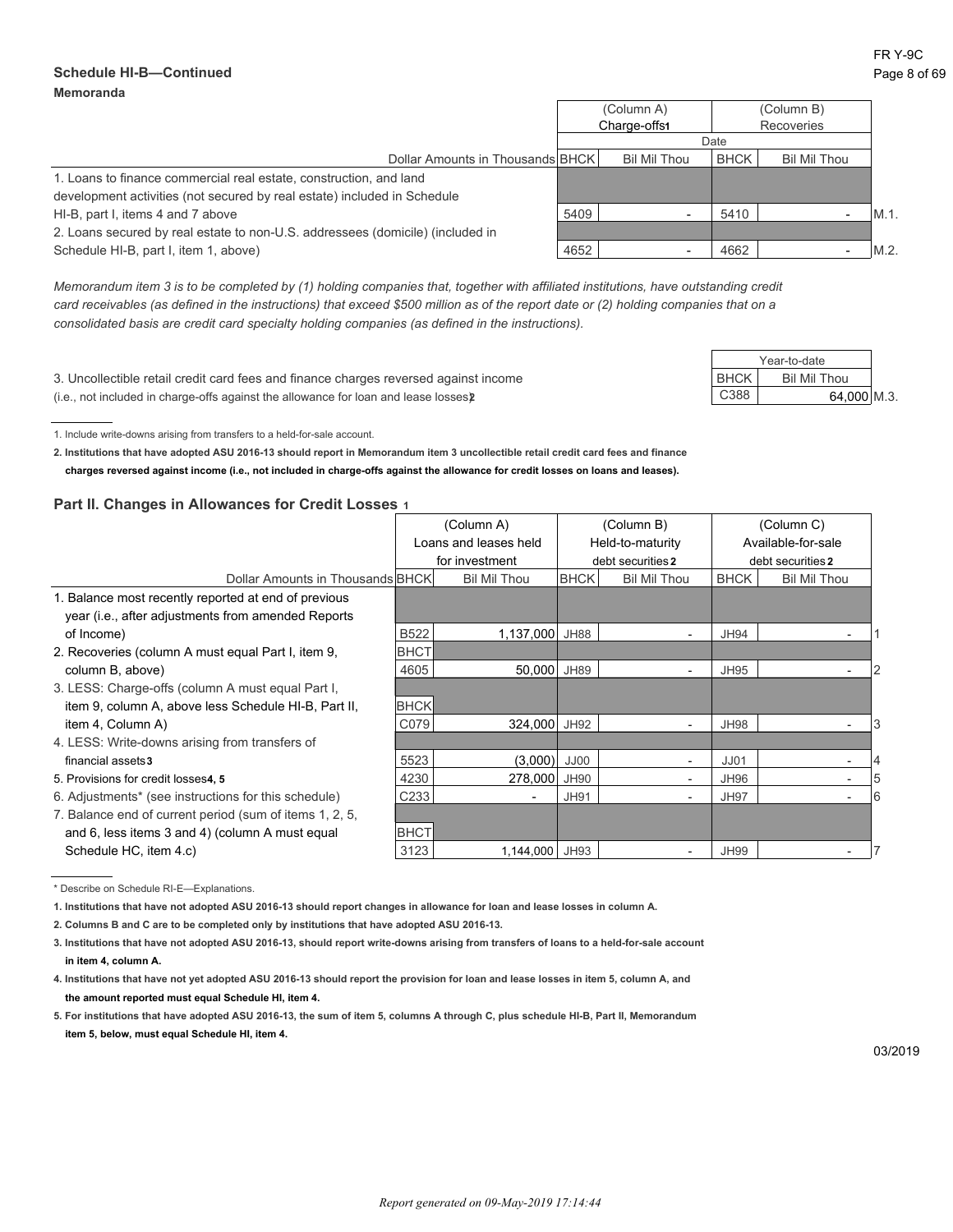#### **Schedule HI-B—Continued** Page 9 of 69 **Memoranda**

| Dollar Amounts in Thousands BHCK                                                                        |      | <b>Bil Mil Thou</b>      |         |
|---------------------------------------------------------------------------------------------------------|------|--------------------------|---------|
| 1. Allocated transfer risk reserve included in Schedule HI-B, part II, item 7, column A, above          | C435 | $\overline{\phantom{0}}$ | $M.1$ . |
| Memoranda items 2 and 3 are to be completed by (1) holding companies that, together with                |      |                          |         |
| affiliated institutions, have outstanding credit card receivables (as defined in the instructions) that |      |                          |         |
| exceed \$500 million as of the report date or (2) holding companies that on a consolidated basis are    |      |                          |         |
| credit card specialty holding companies (as defined in the instructions).                               |      |                          |         |
| 2. Separate valuation allowance for uncollectible retail credit card fees and finance charge            | C389 | 49.000 M.2.              |         |
| 3. Amount of allowance for loan and lease losses attributable to retail credit card fees and            |      |                          |         |
| finance charges1                                                                                        | C390 | $\overline{\phantom{0}}$ | M.3.    |
| 4. Amount of allowance for post-acquisition credit losses on purchased credit-impaired loans            |      |                          |         |
| accounted for in accordance with AICPA Statement of Position 03-3                                       |      |                          |         |
| (included in Schedule HI-B, part II, item 7, column A, above)2                                          | C781 | -                        | M.4.    |
| 5. Provisions for credit losses on other financial assets measured at amortized cost (not included      |      |                          |         |
| item 5, above)3                                                                                         | JJ02 |                          | M.5.    |
| 6. Allowance for credit losses on other financial assets measured at amortized cost (not included in    |      |                          |         |
| item 7, above)3                                                                                         | JJ03 |                          | M.6.    |

**1. Institutions that have adopted ASU 2016-13 should report in Memorandum item 3 the amount of allowance for credit losses on loans and leases attributable to retail credit card fees and finance charges.**

**2. Memorandum item 4 is to be completed only by institutions that have not yet adopted ASU 2016-13.**

**3. Memorandum items 5 and 6 are to be completed only by institutions that have adopted ASU 2016-13.**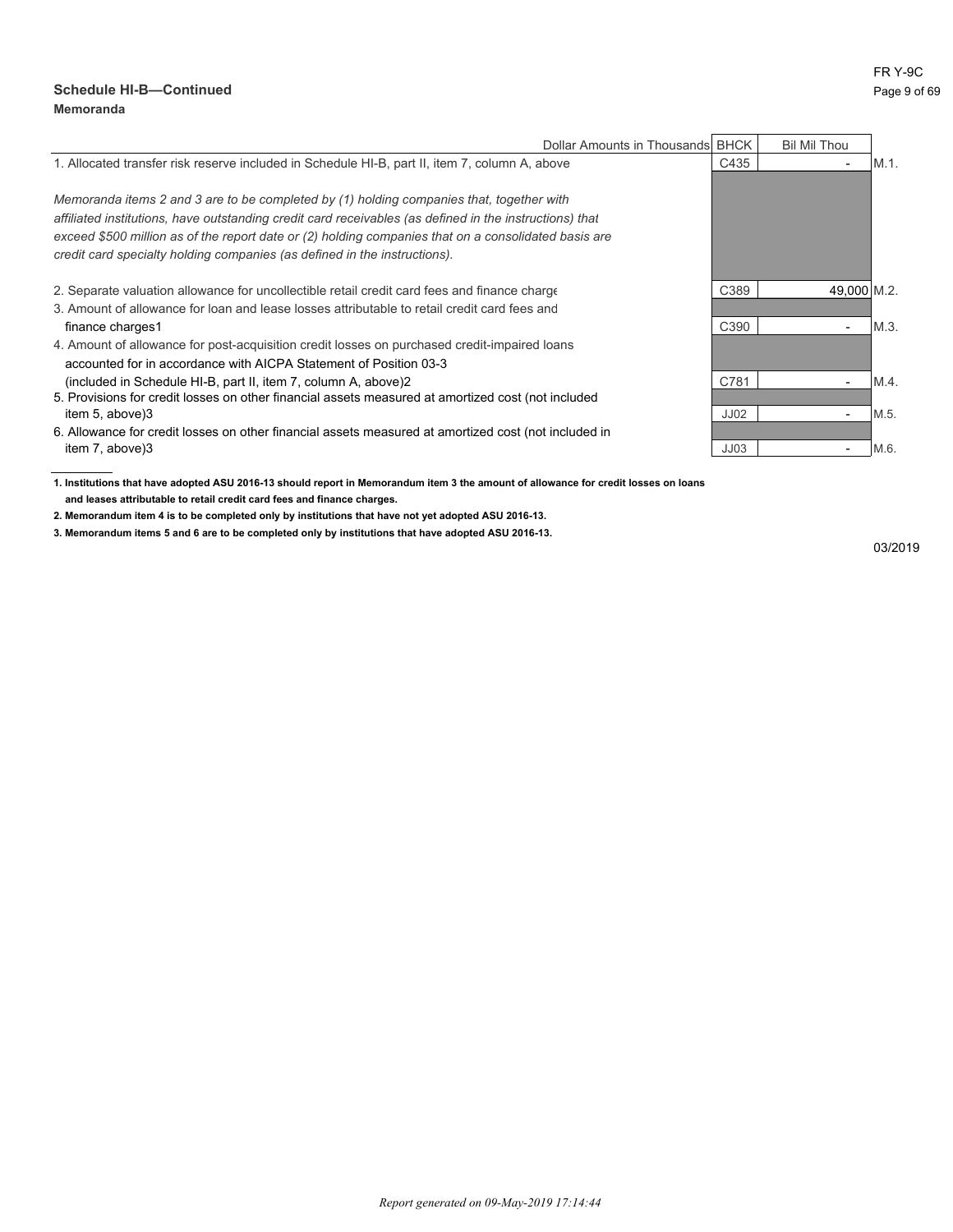#### **Schedule HI-C—Disaggregated Data on the Allowance for Loan and Lease Losses**

### **Part I. Disaggregated Data on the Allowance for Loan and Lease Losses 1**

Schedule HI-C is to be completed by holding companies with \$1 billion or more in total assets. **2**

|                                  |      | (Column A)             |             | (Column B)               |             | (Column C)                    | (Column D)         |                               | (Column E)           |                              | (Column F)            |                          |      |
|----------------------------------|------|------------------------|-------------|--------------------------|-------------|-------------------------------|--------------------|-------------------------------|----------------------|------------------------------|-----------------------|--------------------------|------|
|                                  |      | Recorded Investment:   |             | Allowance Balance:       |             | Recorded Investment:          | Allowance Balance: |                               | Recorded Investment: |                              | Allowance Balance:    |                          |      |
|                                  |      | Individually Evaluated |             | Individually Evaluated   |             | <b>Collectively Evaluated</b> |                    | <b>Collectively Evaluated</b> |                      | Purchased                    | Purchased             |                          |      |
|                                  |      | for Impairment         |             | for Impairment           |             | for Impairment                |                    | for Impairment                |                      | <b>Credit-Impaired Loans</b> | Credit-Impaired Loans |                          |      |
|                                  |      | (ASC 310-10-35)        |             | (ASC 310-10-35)          |             | (ASC 450-20)                  |                    | (ASC 450-20)                  |                      | (ASC 310-30)                 | (ASC 310-30)          |                          |      |
| Dollar Amounts in Thousands BHCK |      | <b>Bil Mil Thou</b>    | <b>BHCK</b> | <b>Bil Mil Thou</b>      | <b>BHCK</b> | <b>Bil Mil Thou</b>           | <b>BHCK</b>        | <b>Bil Mil Thou</b>           | <b>BHCK</b>          | <b>Bil Mil Thou</b>          | <b>BHCK</b>           | <b>Bil Mil Thou</b>      |      |
| 1. Real estate loans:            |      |                        |             |                          |             |                               |                    |                               |                      |                              |                       |                          |      |
| a. Construction loans            | M708 |                        | M709        |                          | M710        | $\overline{\phantom{a}}$      | M711               | $\overline{\phantom{a}}$      | M712                 | $\overline{\phantom{a}}$     | M713                  |                          | 1.a. |
| b. Commercial                    |      |                        |             |                          |             |                               |                    |                               |                      |                              |                       |                          |      |
| real estate loans                | M714 |                        | M715        |                          | M716        | 11,000 M717                   |                    |                               | M719                 |                              | M720                  |                          | 1.b. |
| c. Residential                   |      |                        |             |                          |             |                               |                    |                               |                      |                              |                       |                          |      |
| real estate loans                | M721 |                        | M722        | $\overline{\phantom{a}}$ | M723        |                               | 3.000 M724         | $\overline{\phantom{a}}$      | M725                 | $\overline{\phantom{a}}$     | M726                  | $\overline{\phantom{a}}$ | 1.c. |
| 2. Commercial loans 3            | M727 |                        | 1,000 M728  | $\overline{\phantom{a}}$ | M729        | 13,928,000 M730               |                    | 13,000 M731                   |                      | $\overline{\phantom{0}}$     | M732                  |                          |      |
| 3. Credit cards                  | M733 | 310,000 M734           |             | 118,000 M735             |             | 24,974,000 M736               |                    | 996,000 M737                  |                      |                              | 4,000 M738            |                          |      |
| 4. Other consumer loans          | M739 |                        | 1,000 M740  |                          | M741        | 535,000 M742                  |                    | 17,000 M743                   |                      |                              | M744                  |                          |      |
| 5. Unallocated, if any           |      |                        |             |                          |             |                               | M745               | $\overline{\phantom{a}}$      |                      |                              |                       |                          |      |
| 6. Total                         |      |                        |             |                          |             |                               |                    |                               |                      |                              |                       |                          |      |
| (sum of items 1.a. through 5.) 4 | M746 | 312,000 M747           |             | 118,000 M748             |             | 39,451,000 M749               |                    | 1,026,000 M750                |                      |                              | 4,000 M751            |                          | 16   |

**1. Only institutions that have not adopted ASU 2016-13 are to complete Schedule HI-C, Part I.**

2. The asset-size test is based on the total assets reported as of *June 30, 2018*.

3. Include all loans and leases not reported as real estate loans, credit cards, or other consumer loans.

**4. The sum of item 6, columns B, D, and F, must equal Schedule HC, item 4.c. Item 6, column E, must equal Schedule HC-C, Memorandum item 5.b. Item 6, column F, must equal Schedule HI-B, Part II, Memorandum item 4.**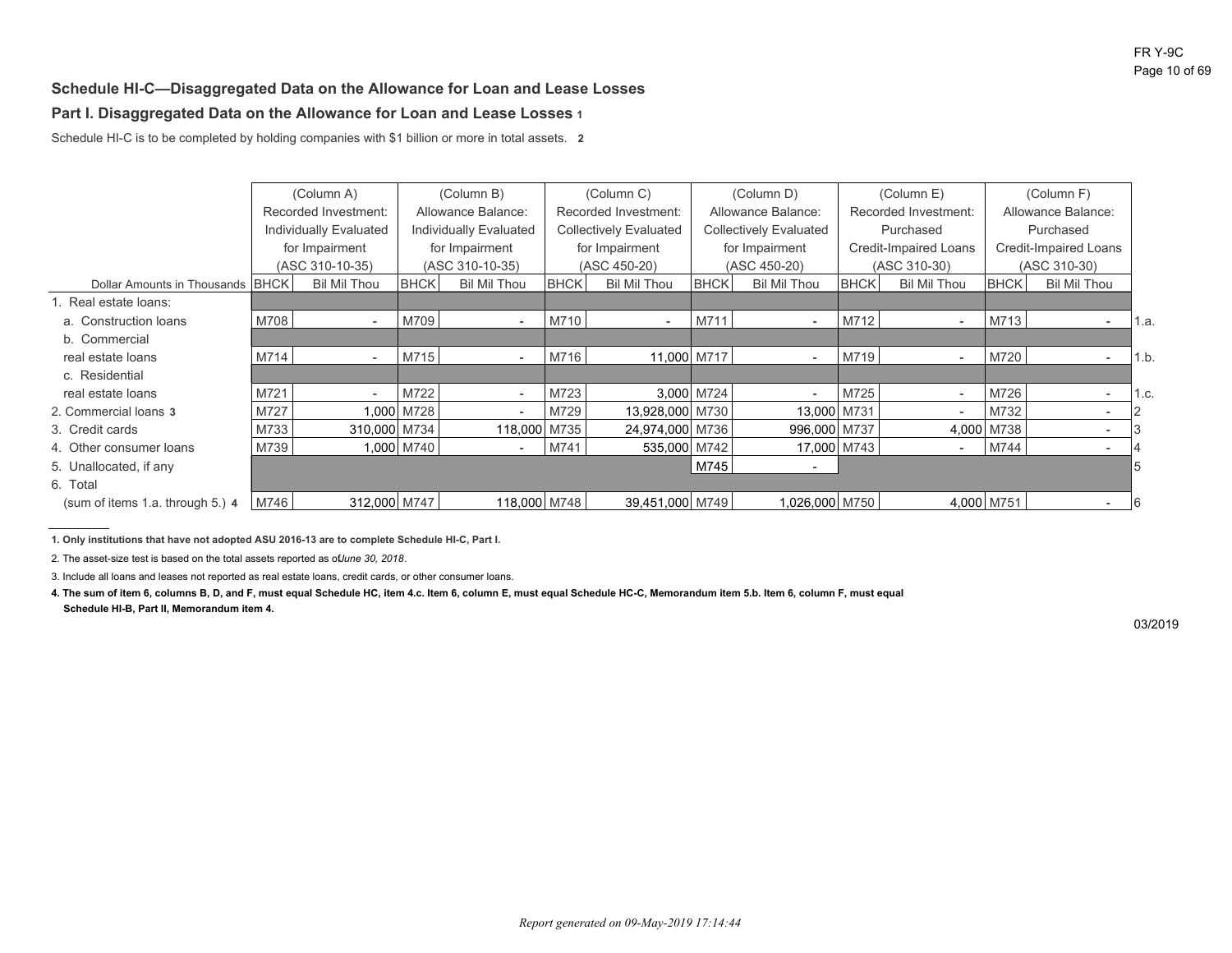### **Part II. Disaggregated Data on the Allowances for Credit Losses 1**

Schedule HI-C, Part II is to be completed by holding companies with \$1 billion or more in total assets. **2**

|                                         |                                  |             | (Column A)            | (Column B)<br>Allowance Balance |                          |      |
|-----------------------------------------|----------------------------------|-------------|-----------------------|---------------------------------|--------------------------|------|
|                                         |                                  |             | <b>Amortized Cost</b> |                                 |                          |      |
|                                         | Dollar Amounts in Thousands BHCK |             | Amount                | <b>BHCK</b>                     | Amount                   |      |
| Loans and Leases Held for Investment:   |                                  |             |                       |                                 |                          |      |
| 1. Real estate loans:                   |                                  |             |                       |                                 |                          |      |
| a. Construction loans                   |                                  | <b>JJ04</b> | -                     | JJ12                            | -                        | 1.a. |
| b. Commercial real estate loans         |                                  | <b>JJ05</b> |                       | JJ13                            | -                        | 1.b. |
| c. Residential real estate loans        |                                  | JJ06        |                       | <b>JJ14</b>                     | $\overline{\phantom{0}}$ | 1.c. |
| 2. Commercial loans 3                   |                                  | <b>JJ07</b> |                       | JJ15                            |                          |      |
| 3. Credit cards                         |                                  | JJ08        |                       | JJ16                            |                          |      |
| 4. Other consumer loans                 |                                  | <b>JJ09</b> |                       | JJ17                            | $\overline{\phantom{0}}$ |      |
| 5. Unallocated                          |                                  |             |                       | <b>JJ18</b>                     |                          |      |
| 6. Total (sum of items 1.a through 5) 4 |                                  | <b>JJ11</b> |                       | <b>JJ19</b>                     |                          |      |

Г

|                                                                                     |                                    |             | Allowance Balance |      |
|-------------------------------------------------------------------------------------|------------------------------------|-------------|-------------------|------|
|                                                                                     | Dollar Amounts in Thousands   BHCK |             | Amount            |      |
| <b>Held-to-Maturity Securities:</b>                                                 |                                    |             |                   |      |
| 7. Securities issued by states and political subdivisions in the U.S                |                                    | <b>JJ20</b> |                   |      |
| 8. Total mortgage-backed securities (MBS) (including CMOs, REMICs and stripped MBS) |                                    | <b>JJ21</b> |                   |      |
| 9. Asset-backed securities and structured financial products                        |                                    | JJ23        |                   |      |
| 10. Other debt securities                                                           |                                    | <b>JJ24</b> |                   | l 10 |
| 11. Total (sum of items 7 through 10) 5                                             |                                    | JJ25        |                   |      |

**<sup>1.</sup> Only institutions that have adopted ASU 2016-13 are to complete Schedule HI-C, Part II.**

**2. The \$1 billion asset size test is based on the total assets reported as of** *June 30, 2018.*

**3. Include all loans and leases not reported as real estate loans, credit cards, or other consumer loans in items 1, 3, or 4 of Schedule HI-C, Part II.**

**4. Item 6, column B, must equal schedule HC, item 4.c.**

**5. Item 11 must equal Schedule HI-B, Part II item 7, column B.**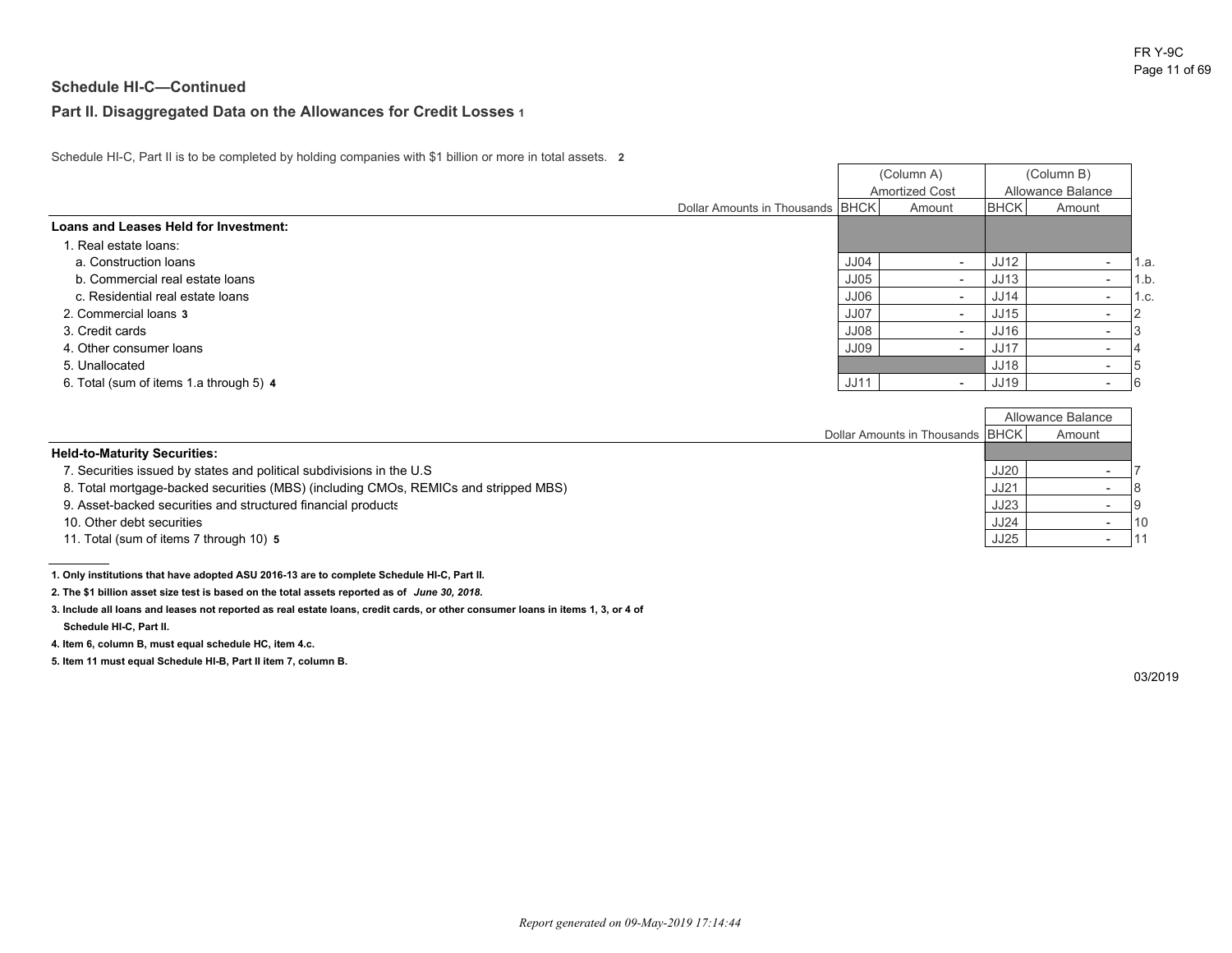#### **Notes to the Income Statement—Predecessor Financial Items**

For holding companies involved in a business combination(s) during the quarter, provide on the lines below income statement information for any acquired company(ies) with aggregated assets of \$10 billion or more or 5 percent of the reporting holding company's total consolidated assets as of the previous quarter-end, whichever is less. Information should be reported year-todate of acquisition.

|                                                                                                    | Dollar Amounts in Thousands BHBC | <b>Bil Mil Thou</b>      |      |
|----------------------------------------------------------------------------------------------------|----------------------------------|--------------------------|------|
| 1. Total interest income                                                                           | 4107                             | $\overline{\phantom{a}}$ |      |
| a. Interest income on loans and leases                                                             | 4094                             |                          | 1.a. |
| b. Interest income on investment securities                                                        | 4218                             | $\overline{\phantom{a}}$ | 1.b. |
| 2. Total interest expense                                                                          | 4073                             | $\overline{\phantom{a}}$ | 2    |
| a. Interest expense on deposits                                                                    | 4421                             | $\overline{\phantom{a}}$ | 2.a. |
| 3. Net interest income                                                                             | 4074                             | $\overline{\phantom{a}}$ | 3    |
| 4. Provision for loan and lease losses                                                             | <b>JJ33</b>                      | $\overline{\phantom{a}}$ | 4    |
| 5. Total noninterest income                                                                        | 4079                             | $\overline{\phantom{a}}$ | 5    |
| a. Income from fiduciary activities                                                                | 4070                             | $\overline{\phantom{a}}$ | 5.a. |
| b. Trading revenue                                                                                 | A220                             | $\overline{\phantom{a}}$ | 5.b. |
| c. Investment banking, advisory, brokerage, and underwriting fees and commissions                  | <b>B490</b>                      | $\overline{\phantom{a}}$ | 5.c. |
| d. Venture capital revenue                                                                         | B491                             | $\overline{\phantom{a}}$ | 5.d. |
| e. Net securitization income                                                                       | B493                             | $\overline{\phantom{a}}$ | 5.e. |
| f. Insurance commissions and fees                                                                  | <b>B494</b>                      | $\overline{\phantom{a}}$ | 5.f. |
| 6. Realized gains (losses) on held-to-maturity and available-for-sale securities                   | 4091                             | $\overline{\phantom{a}}$ | 6    |
| 7. Total noninterest expense                                                                       | 4093                             | $\overline{a}$           |      |
| a. Salaries and employee benefits                                                                  | 4135                             | $\overline{\phantom{a}}$ | 7.a. |
| b. Goodwill impairment losses                                                                      | C <sub>216</sub>                 | $\overline{\phantom{a}}$ | 7.b. |
| 8. Income (loss) before applicable income taxes and discontinued operations                        | 4301                             | $\overline{\phantom{a}}$ | 8    |
| 9. Applicable income taxes                                                                         | 4302                             | $\overline{\phantom{a}}$ | 9    |
| 10. Noncontrolling (minority) interest                                                             | 4484                             | $\overline{\phantom{a}}$ | 10   |
|                                                                                                    | <b>BHCK</b>                      |                          |      |
| 11. Discontinued operations, net of applicable income taxes and noncontrolling (minority) interest | FT41                             | $\overline{a}$           | 11   |
|                                                                                                    | <b>BHBC</b>                      |                          |      |
| 12. Net income (loss)                                                                              | 4340                             | $\overline{\phantom{a}}$ | 12   |
| 13. Cash dividends declared                                                                        | 4475                             | $\overline{\phantom{a}}$ | 13   |
| 14. Net charge-offs                                                                                | 6061                             | $\overline{\phantom{a}}$ | 14   |
| 15. Net interest income (item 3 above) on a fully taxable equivalent basis                         | 4519                             | $\overline{a}$           | 15   |

**1. Institutions that have adopted ASU 2016-13 should report in item 4, the provisions for credit losses for all financial assets that fall within the scope of the standard.**

**2. For institutions that have adopted ASU 2016-01, which includes provisions governing the accounting for investments in equity securities, include realized and unrealized gains (losses) (and all other value changes) on equity securities and other equity investments not held for trading in item 6.**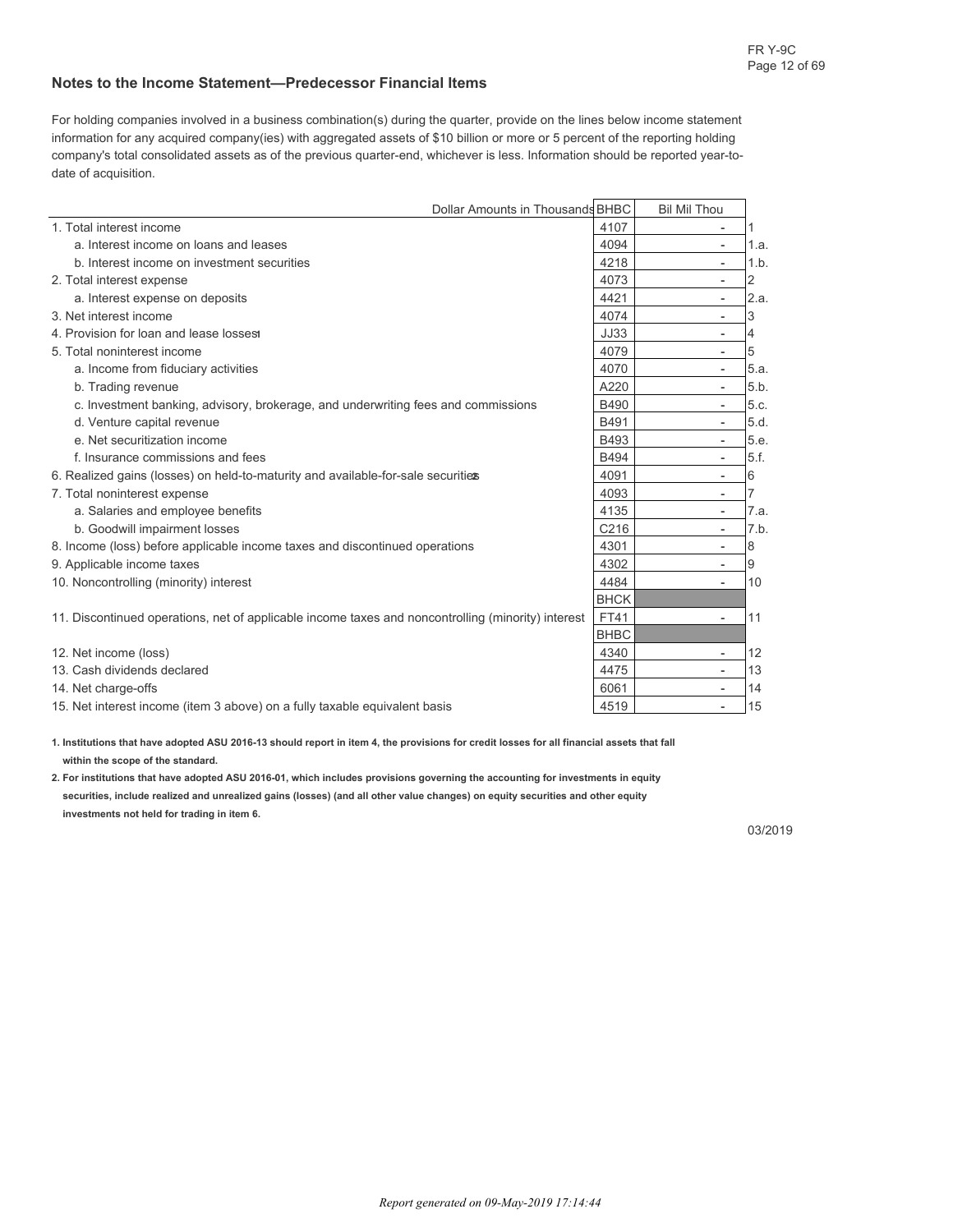#### **Notes to the Income Statement (Other)**

Enter in the lines provided below any additional information on specific line items on the income statement or to its schedules that the holding company wishes to explain, that has been separately disclosed in the holding company's quarterly reports to its shareholders, in its press releases, or on its quarterly reports to the Securities and Exchange Commission (SEC). Exclude any transactions that have been separately disclosed under the reporting requirements specified in memoranda items 6 through 8 t Schedule HI, the Consolidated Income Statement.

Also include any transactions which previously would have appeared as footnotes to Schedules HI through HI-B.

Each additional piece of information disclosed should include the appropriate reference to schedule and item number, as well as a description of the additional information and the dollar amount (in thousands of dollars) associated with that disclosure.

#### **Example**

A holding company has received \$1.35 million of back interest on loans and leases that are currently in nonaccrual status. The holding company's interest income for the quarter shows that increase which has been disclosed in the report to the stockholders and to the SEC. Enter on the line item below the following information:

| <b>TEXT</b> |                                                                | <b>IBHCK</b> | <b>Bil Mil Thou</b> |
|-------------|----------------------------------------------------------------|--------------|---------------------|
|             | 0000 Sch. HI, item 1.a(1), Recognition of interest payments on |              |                     |
|             | Inonaccrual loans to XYZ country                               |              |                     |
|             |                                                                | 0000         | 1,350               |

#### **Notes to the Income Statement (Other)**

|    | Dollar Amounts in Thousands BHCK                                                                         |             | <b>Bil Mil Thou</b> |     |
|----|----------------------------------------------------------------------------------------------------------|-------------|---------------------|-----|
|    | 1. Adoption of Current Expected Credit Losses Methodology - ASU 2016-13, 2                               | JJ26        |                     | 1.  |
|    | 2. Initial allowances for credit losses recognized upon the acquisition of purchased credit-deteriorated |             |                     |     |
|    | assets on or after the effective date of ASU 2016-131                                                    | <b>JJ27</b> | $\overline{a}$      | 2.  |
|    | 3. Effect of adoption of current expected credit losses methodology on allowances for credit losses on   |             |                     |     |
|    | loans and leases held for investment and held-to-maturity debt securities, 2                             | <b>JJ28</b> |                     | 3.  |
|    |                                                                                                          |             |                     |     |
|    | <b>TEXT</b><br>Dollar Amounts in Thousands BHCK                                                          |             | <b>Bil Mil Thou</b> |     |
| 4. | 5351                                                                                                     |             |                     |     |
|    |                                                                                                          |             |                     |     |
|    |                                                                                                          | 5351        | $\overline{a}$      | 4.  |
| 5. | 5352                                                                                                     |             |                     |     |
|    |                                                                                                          |             |                     |     |
|    |                                                                                                          | 5352        | $\overline{a}$      | 5.  |
| 6. | 5353                                                                                                     |             |                     |     |
|    |                                                                                                          |             |                     |     |
|    |                                                                                                          | 5353        | $\overline{a}$      | 6.  |
| 7. | 5354                                                                                                     |             |                     |     |
|    |                                                                                                          |             |                     |     |
|    |                                                                                                          | 5354        |                     | 7.  |
| 8. | 5355                                                                                                     |             |                     |     |
|    |                                                                                                          |             |                     |     |
|    |                                                                                                          | 5355        |                     | 8.  |
| 9. | B042                                                                                                     |             |                     |     |
|    |                                                                                                          |             |                     |     |
|    |                                                                                                          | B042        |                     | 9.  |
|    | 10. B043                                                                                                 |             |                     |     |
|    |                                                                                                          |             |                     |     |
|    |                                                                                                          | B043        |                     | 10. |
|    | 11. B044                                                                                                 |             |                     |     |
|    |                                                                                                          |             |                     |     |
|    |                                                                                                          | B044        |                     | 11. |
|    | 12. B045                                                                                                 |             |                     |     |
|    |                                                                                                          |             |                     |     |
|    |                                                                                                          | B045        | $\overline{a}$      | 12. |
|    | 13. B046                                                                                                 |             |                     |     |
|    |                                                                                                          |             |                     |     |
|    |                                                                                                          | <b>B046</b> |                     | 13. |
|    |                                                                                                          |             |                     |     |

**1. Only institutions that have adopted ASU 2016-13 should report values in these items, if applicable**

**2. Institutions should complete this item in the quarter that they adopt ASU 2016-13 and in the quarter-end FR Y-9C report for the remainder of that calendar year only.**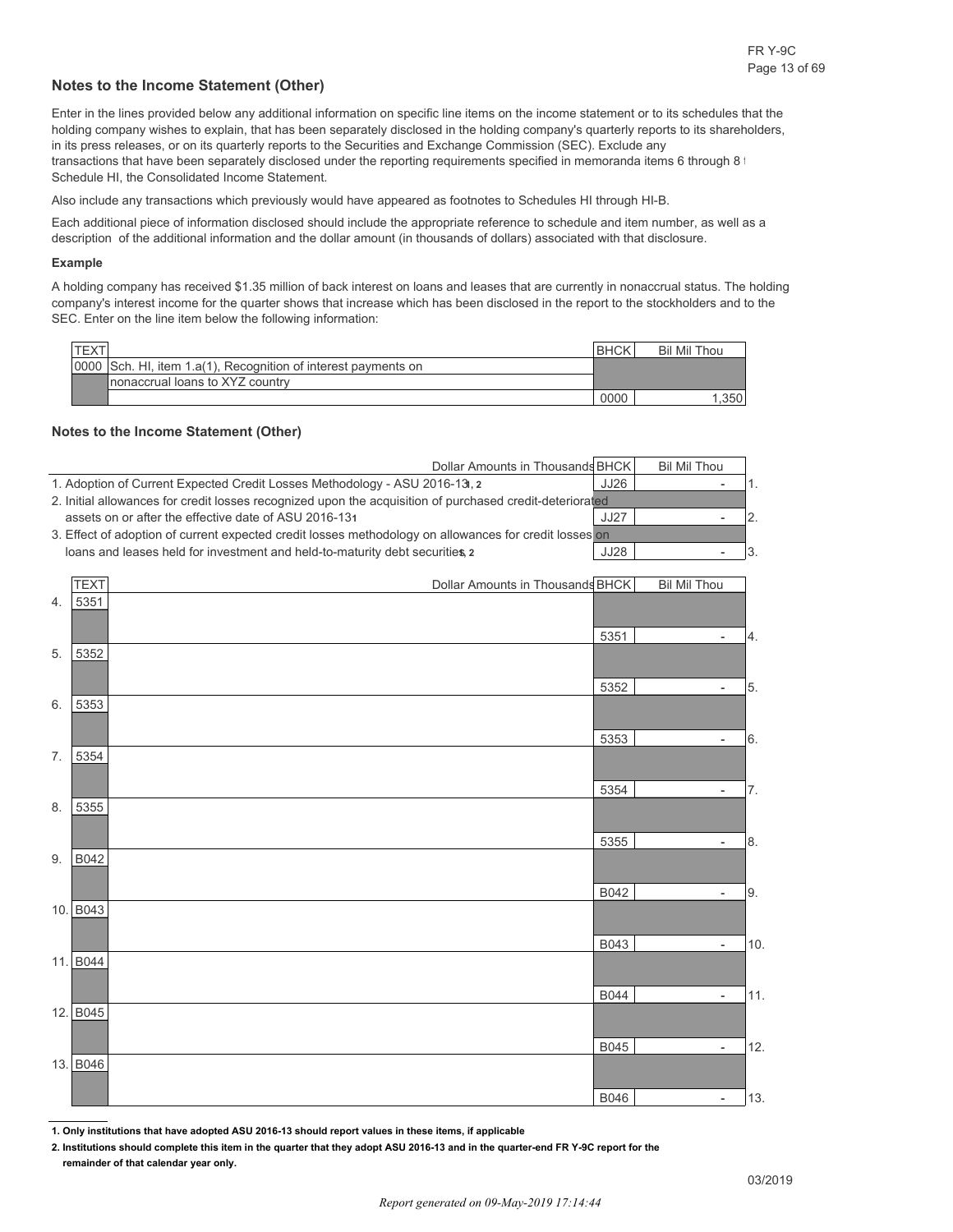#### **Notes to the Income Statement (Other)**

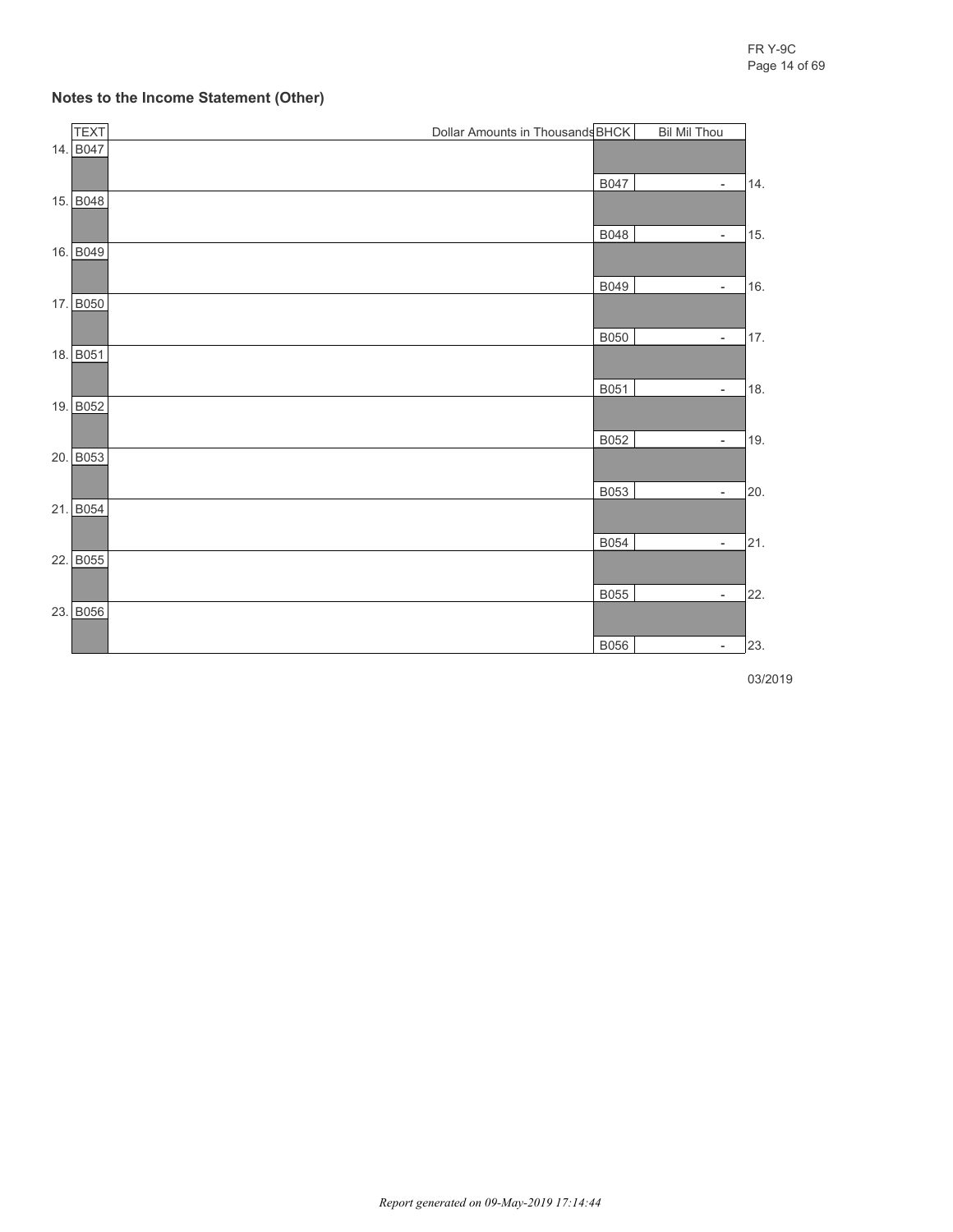## **Consolidated Financial Statements for Holding Companies**

Report at the close of business

Date

### **Schedule HC—Consolidated Balance Sheet**

|                                                                                      | Dollar Amounts in Thousands BHCK |             |             | <b>Bil Mil Thou</b> |      |
|--------------------------------------------------------------------------------------|----------------------------------|-------------|-------------|---------------------|------|
| <b>Assets</b>                                                                        |                                  |             |             |                     |      |
| 1. Cash and balances due from depository institutions:                               |                                  |             |             |                     |      |
| a. Noninterest-bearing balances and currency and coin 1                              |                                  |             | 0081        | 1,959,000 1.a.      |      |
| b. Interest-bearing balances: 2                                                      |                                  |             |             |                     |      |
| (1) In U.S. offices                                                                  |                                  |             | 0395        | 8,076,000 1.b.(1)   |      |
| (2) In foreign offices, Edge and Agreement subsidiaries, and IBFs                    |                                  |             | 0397        | 247,000 1.b.(2)     |      |
| 2. Securities:                                                                       |                                  |             |             |                     |      |
| a. Held-to-maturity securities (from Schedule HC-B, column A)3                       |                                  |             | <b>JJ34</b> |                     | 2.a. |
| b. Available-for-sale securities (from Schedule HC-B, column D)                      |                                  |             | 1773        | 374,000 2.b.        |      |
| c. Equity securities with readily determinable fair values not held for trading      |                                  |             | <b>JA22</b> | 4,000 2.c.          |      |
| 3. Federal funds sold and securities purchased under agreements to resell:           |                                  |             |             |                     |      |
| a. Federal funds sold in domestic offices                                            |                                  | <b>BHDM</b> | <b>B987</b> |                     | 3.a. |
| b. Securities purchased under agreements to resell5,6                                |                                  | <b>BHCK</b> | <b>B989</b> | 59,983,000 3.b.     |      |
| 4. Loans and lease financing receivables:                                            |                                  |             |             |                     |      |
| a. Loans and leases held for sale                                                    |                                  |             | 5369        | 191,000 4.a.        |      |
| <b>B528</b><br>b. Loans and leases, held for investment                              |                                  | 39,799,000  |             |                     | 4.b. |
| 3123<br>c. LESS: Allowance for loan and lease losses7                                |                                  | 1,144,000   |             |                     | 4.c. |
| d. Loans and leases, held for investment, net of allowance for loan and lease losses |                                  |             |             |                     |      |
| item 4.b minus 4.c)                                                                  |                                  |             | <b>B529</b> | 38,655,000 4.d.     |      |
| 5. Trading assets (from Schedule HC-D)                                               |                                  |             | 3545        | 28,631,000 5        |      |
| 6. Premises and fixed assets (including capitalized leases)                          |                                  |             | 2145        | 199,000 6           |      |
| 7. Other real estate owned (from Schedule HC-M)                                      |                                  |             | 2150        | 17,000 7            |      |
| 8. Investments in unconsolidated subsidiaries and associated companies               |                                  |             | 2130        | 10,000 8            |      |
| 9. Direct and indirect investments in real estate ventures                           |                                  |             | 3656        | 77,000 9            |      |
| 10. Intangible assets (from Schedule HC-M)                                           |                                  |             | 2143        | 668,000 10          |      |
| 11. Other assets (from Schedule HC-F)                                                |                                  |             | 2160        | 16,594,000 11       |      |
| 12. Total assets (sum of items 1 through 11)                                         |                                  |             | 2170        | 155,685,000 12      |      |

1. Includes cash items in process of collection and unposted debits.

2. Includes time certificates of deposit not held for trading.

**3. Institutions that have adopted ASU 2016-13 should report item 2.a, amounts net of any applicable allowance for credit losses. This item should equal Schedule HC-B, item 8, column A less Schedule HI-B, Part II, item 7, column B.**

4. Item 2.c is to be completed only by holding companies that have adopted ASU 2016-01, which includes provisions governing the accounting for investments in equity securities. See the instructions for further detail on ASU 2016-01.

5. Includes all securities resale agreements in domestic and foreign offices, regardless of maturity.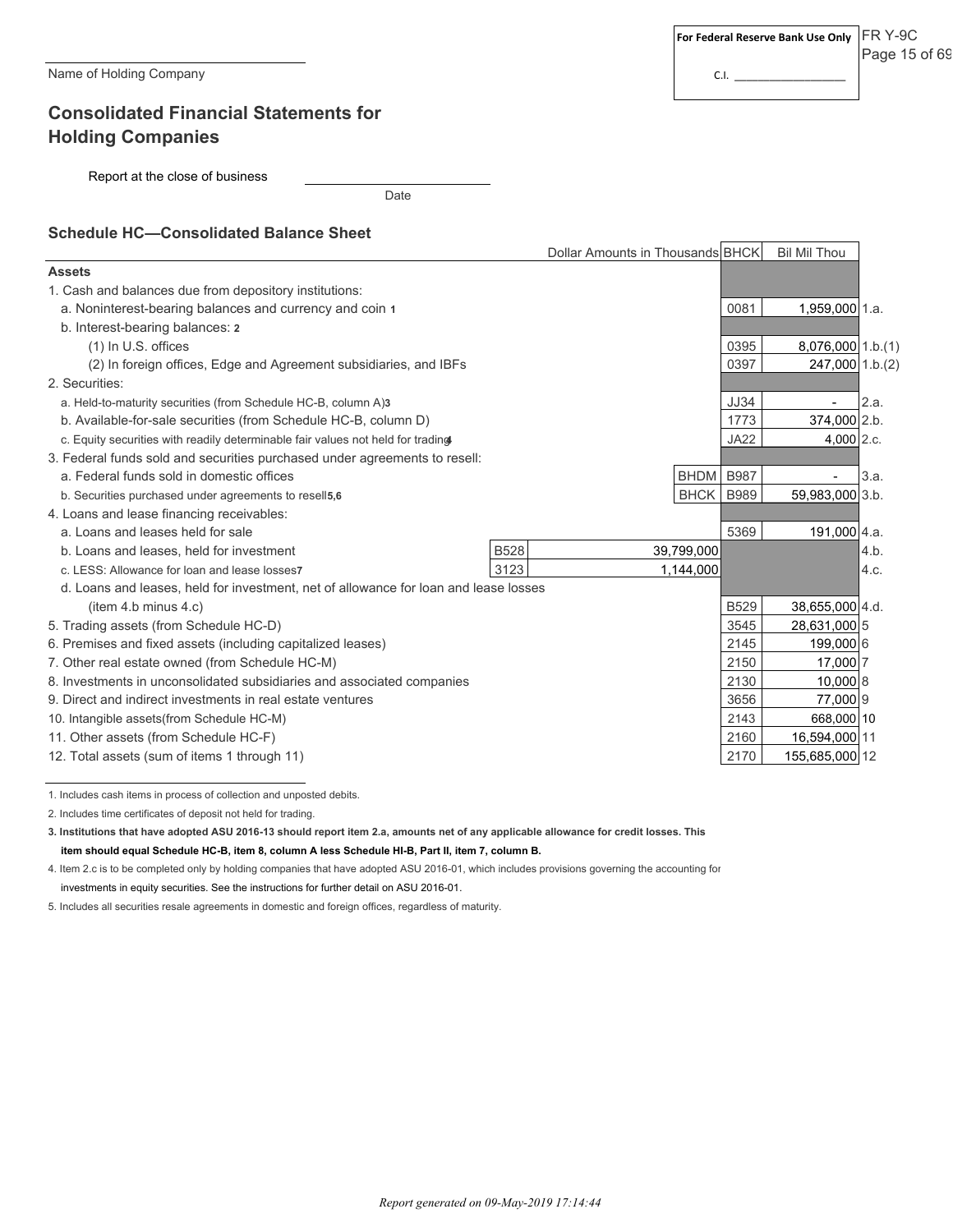**6. Institutions that have adopted ASU 2016-13 should report items 3.b and 11 amounts net of any applicable allowance for credit losses.**

**7. Institutions that have adopted ASU 2016-13 should report in item 4.c the allowance for credit losses on loans and leases.**

03/2019

## FR Y-9C Page 16 of 69

### **Schedule HC—Continued**

|                                                                                                | Dollar Amounts in Thousands BHDM | <b>Bil Mil Thou</b>      |                   |
|------------------------------------------------------------------------------------------------|----------------------------------|--------------------------|-------------------|
| <b>Liabilities</b>                                                                             |                                  |                          |                   |
| 13. Deposits:                                                                                  |                                  |                          |                   |
| a. In domestic offices (from Schedule HC-E):                                                   |                                  |                          |                   |
| (1) Noninterest-bearing 1                                                                      | 6631                             |                          | $50,000$ 13.a.(1) |
| (2) Interest-bearing                                                                           | 6636                             | 24,545,000 13.a.(2)      |                   |
| b. In foreign offices, Edge and Agreement subsidiaries, and IBFs:                              | <b>BHFN</b>                      |                          |                   |
| (1) Noninterest-bearing                                                                        | 6631                             | $\overline{\phantom{a}}$ | 13.b.(1)          |
| (2) Interest-bearing                                                                           | 6636                             | $\blacksquare$           | 13.b.(2)          |
| 14. Federal funds purchased and securities sold under agreements to repurchase:                | <b>BHDM</b>                      |                          |                   |
| a. Federal funds purchased in domestic offices 2                                               | B993                             | $\overline{a}$           | 14.a.             |
|                                                                                                | <b>BHCK</b>                      |                          |                   |
| b. Securities sold under agreements to repurchase 3                                            | <b>B995</b>                      | 47,333,000 14.b.         |                   |
| 15. Trading liabilities (from Schedule HC-D)                                                   | 3548                             | 7,228,000 15             |                   |
| 16. Other borrowed money (includes mortgage indebtedness and obligations under                 |                                  |                          |                   |
| capitalized leases) (from Schedule HC-M)                                                       | 3190                             | 26,768,000 16            |                   |
| 17. Not applicable                                                                             |                                  |                          |                   |
| 18. Not applicable                                                                             |                                  |                          |                   |
| 19. a. Subordinated notes and debentures 4                                                     | 4062                             | 2,077,000 19.a.          |                   |
| b. Subordinated notes payable to unconsolidated trusts issuing trust preferred securities, and |                                  |                          |                   |
| trust preferred securities issued by consolidated special purpose entities                     | C699                             |                          | 19.b.             |
| 20. Other liabilities (from Schedule HC-G)                                                     | 2750                             | 30,896,000 20            |                   |
| 21. Total liabilities (sum of items 13 through 20)                                             | 2948                             | 138,897,000 21           |                   |
| 22. Not applicable                                                                             |                                  |                          |                   |
| <b>Equity Capital</b>                                                                          |                                  |                          |                   |
| <b>Holding Company Equity Capital</b>                                                          |                                  |                          |                   |
| 23. Perpetual preferred stock and related surplus                                              | 3283                             | 2,616,000 23             |                   |
| 24. Common stock (par value)                                                                   | 3230                             | 18,000 24                |                   |
| 25. Surplus (exclude all surplus related to preferred stock)                                   | 3240                             | 12,339,000 25            |                   |
| 26. a. Retained earnings                                                                       | 3247                             | 1,857,000 26.a.          |                   |
| b. Accumulated other comprehensive income 5                                                    | <b>B530</b>                      | $(42,000)$ 26.b.         |                   |
| c. Other equity capital components 6                                                           | A130                             | $\blacksquare$           | 26.c.             |
| 27. a. Total holding company equity capital (sum of items 23 through 26.c)                     | 3210                             | 16,788,000 27.a.         |                   |
| b. Noncontrolling (minority) interests in consolidated subsidiaries                            | 3000                             |                          | 27.b.             |
| 28. Total equity capital (sum of items 27.a and 27.b)                                          | G105                             | 16,788,000 28            |                   |
| 29. Total liabilities and equity capital (sum of items 21 and 28)                              | 3300                             | 155,685,000 29           |                   |

1. Includes noninterest-bearing demand, time, and savings deposits.

2. Report overnight Federal Home Loan Bank advances in Schedule HC, item 16, "Other borrowed money."

3. Includes all securities repurchase agreements in domestic and foreign offices regardless of maturity.

4. Includes limited-life preferred stock and related surplus.

5. Includes, but is not limited to, net unrealized holding gains (losses) on available-for-sale securities, accumulated net gains (losses) on cash flow hedges, cumulative foreign currency translation adjustments, and accumulated defined benefit pension and other postretirement plan adjustments.

6. Includes treasury stock and unearned Employee Stock Ownership Plan shares.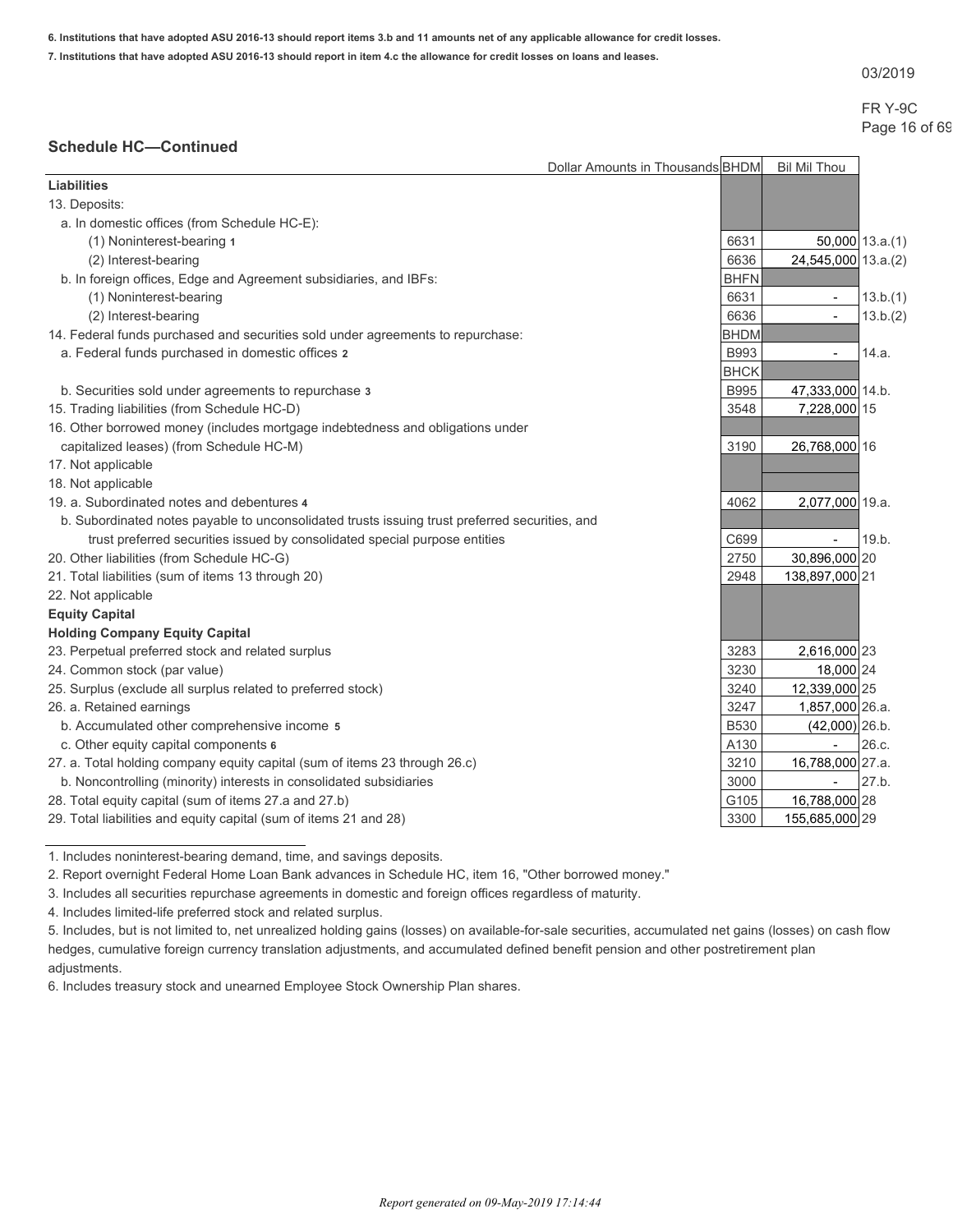## FR Y-9C Page 17 of 69

## **Schedule HC—Continued**

**Memoranda (to be completed annually by holding companies for the December 31 report date)**

| 1. Has the holding company engaged in a full-scope independent external audit at any time during the<br>calendar year? (Enter "1" for Yes, enter "0" for No.)                                                                                   | 0=No BHCK<br>$1 = Yes$ $C884$              | $M.1$ . |
|-------------------------------------------------------------------------------------------------------------------------------------------------------------------------------------------------------------------------------------------------|--------------------------------------------|---------|
| 2. If response to Memoranda item 1 is yes, indicate below the name and address of the holding company's<br>independent external auditing firm (see instructions), and the name and e-mail address of the auditing firm<br>engagement partner. 7 |                                            |         |
| а.                                                                                                                                                                                                                                              | b.                                         |         |
| (1) Name of External Auditing Firm (TEXT C703)                                                                                                                                                                                                  | (1) Name of Engagement Partner (TEXT C704) |         |
| (2) City (TEXT C708)                                                                                                                                                                                                                            | (2) E-mail Address (TEXT C705)             |         |
| $(4)$ Zip Code (TEXT C715)<br>(3) State Abbreviation (TEXT C714)                                                                                                                                                                                |                                            |         |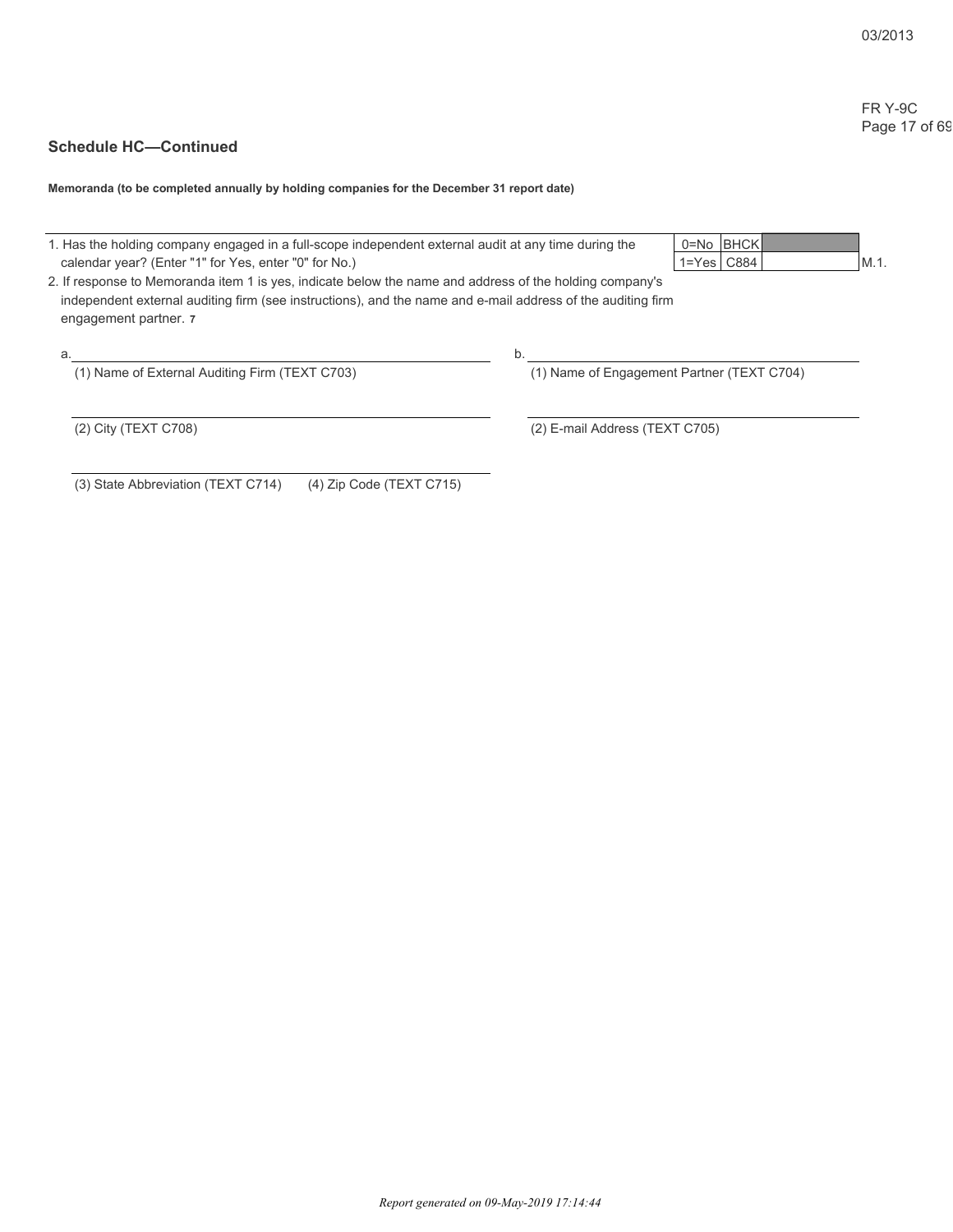### **Schedule HC-B—Securities**

|                                                                       | Held-to-Maturity |                          |             |                          | Available-for-Sale |                          |             |                          |                  |
|-----------------------------------------------------------------------|------------------|--------------------------|-------------|--------------------------|--------------------|--------------------------|-------------|--------------------------|------------------|
|                                                                       |                  | (Column A)               |             | (Column B)               | (Column C)         |                          | (Column D)  |                          |                  |
|                                                                       |                  | <b>Amortized Cost</b>    |             | Fair Value               |                    | <b>Amortized Cost</b>    |             | <b>Fair Value</b>        |                  |
| Dollar Amounts in Thousands BHCK                                      |                  | <b>Bil Mil Thou</b>      | <b>BHCK</b> | <b>Bil Mil Thou</b>      | <b>BHCK</b>        | <b>Bil Mil Thou</b>      | <b>BHCK</b> | <b>Bil Mil Thou</b>      |                  |
| 1. U.S. Treasury securities                                           | 0211             |                          | 0213        |                          | 1286               |                          | 5,000 1287  | $5,000$ 1                |                  |
| 2. U.S. government agency and sponsored agency obligations            |                  |                          |             |                          |                    |                          |             |                          |                  |
| (exclude mortgage-backed securities) 1                                | <b>HT50</b>      | $\overline{a}$           | <b>HT51</b> | $\overline{\phantom{0}}$ | <b>HT52</b>        | $\overline{\phantom{a}}$ | <b>HT53</b> | $\overline{\phantom{a}}$ | 2                |
| 3. Securities issued by states and political subdivisions in the U.S. | 8496             |                          | 8497        |                          | 8498               | $\overline{\phantom{a}}$ | 8499        | $\blacksquare$           |                  |
| 4. Mortgage-backed securities (MBS)                                   |                  |                          |             |                          |                    |                          |             |                          |                  |
| a. Residential pass-through securities:                               |                  |                          |             |                          |                    |                          |             |                          |                  |
| (1) Guaranteed by GNMA                                                | G300             | $\blacksquare$           | G301        | $\blacksquare$           | G302               | 75,000 G303              |             |                          | $74,000$ 4.a.(1) |
| (2) Issued by FNMA and FHLMC                                          | G304             | $\overline{\phantom{a}}$ | G305        | $\sim$                   | G306               | 29,000 G307              |             |                          | $29,000$ 4.a.(2) |
| (3) Other pass-through securities                                     | G308             | $\blacksquare$           | G309        | $\blacksquare$           | G310               | $\sim$                   | G311        | $\sim$                   | 4.a.(3)          |
| b. Other residential mortgage-backed securities                       |                  |                          |             |                          |                    |                          |             |                          |                  |
| (include CMOs, REMICs, and stripped MBS):                             |                  |                          |             |                          |                    |                          |             |                          |                  |
| (1) Issued or quaranteed by U.S. Government agencies or               |                  |                          |             |                          |                    |                          |             |                          |                  |
| sponsored agencies 2                                                  | G312             |                          | G313        | $\overline{\phantom{a}}$ | G314               | $\overline{\phantom{a}}$ | G315        | $\overline{\phantom{a}}$ | 4.b.(1)          |
| (2) Collateralized by MBS issued or guaranteed by U.S.                |                  |                          |             |                          |                    |                          |             |                          |                  |
| Government agencies or sponsored agencies 2                           | G316             |                          | G317        |                          | G318               | $\overline{\phantom{a}}$ | G319        | $\overline{\phantom{a}}$ | 4.b.(2)          |
| (3) All other residential mortgage-backed securities                  | G320             | $\overline{\phantom{a}}$ | G321        | $\overline{\phantom{a}}$ | G322               | $\overline{\phantom{a}}$ | G323        | $\sim$                   | 4.b.(3)          |
| c. Commercial MBS:                                                    |                  |                          |             |                          |                    |                          |             |                          |                  |
| (1) Commercial pass-through securities:                               |                  |                          |             |                          |                    |                          |             |                          |                  |
| (a) Issued or quaranteed by FNMA, FHLMC, or GNMA                      | K142             | $\overline{\phantom{a}}$ | K143        | $\blacksquare$           | K144               | $\overline{\phantom{a}}$ | K145        | $\sim$                   | 4.c.(1)(a)       |
| (b) Other pass-through securities                                     | K146             | $\overline{\phantom{a}}$ | K147        | $\sim$                   | K148               | $\overline{\phantom{a}}$ | K149        | $\overline{\phantom{a}}$ | 4.c.(1)(b)       |
| (2) Other commercial MBS:                                             |                  |                          |             |                          |                    |                          |             |                          |                  |
| (a) Issued or guaranteed by U.S. Government agencies or               |                  |                          |             |                          |                    |                          |             |                          |                  |
| sponsored agencies 2                                                  | K150             | $\overline{\phantom{a}}$ | K151        | $\overline{\phantom{a}}$ | K152               | $\overline{\phantom{a}}$ | K153        | $\sim$                   | 4.c.(2)(a)       |
| (b) All other commercial MBS                                          | K154             | $\overline{\phantom{a}}$ | K155        | $\overline{\phantom{a}}$ | K156               | $\blacksquare$           | K157        | $\sim$                   | 4.c.(2)(b)       |

1. Includes Small Business Administration "Guaranteed Loan Pool Certificates," U.S. Maritime Administration obligations, Export-Import Bank participation certificates, and obligations (other than mortgage-backed securities) issued by the Farm Credit System, the Federal Home Loan Bank System, the Federal Home Loan Mortgage Corporation, the Federal National Mortgage Association, the Financing Corporation, Resolution Funding Corporation, the Student Loan Marketing Association, and the Tennessee Valley Authority.

2. U.S. Government agencies include, but are not limited to, such agencies as the Government National Mortgage Association (GNMA), the Federal Deposit Insurance Corporation (FDIC), and the National Credit Union Administration (NCUA). U.S. Government-sponsored agencies include, but are not limited to, such agencies as the Federal Home Loan Mortgage Corporation (FHLMC) and the Federal National Mortgage Association (FNMA).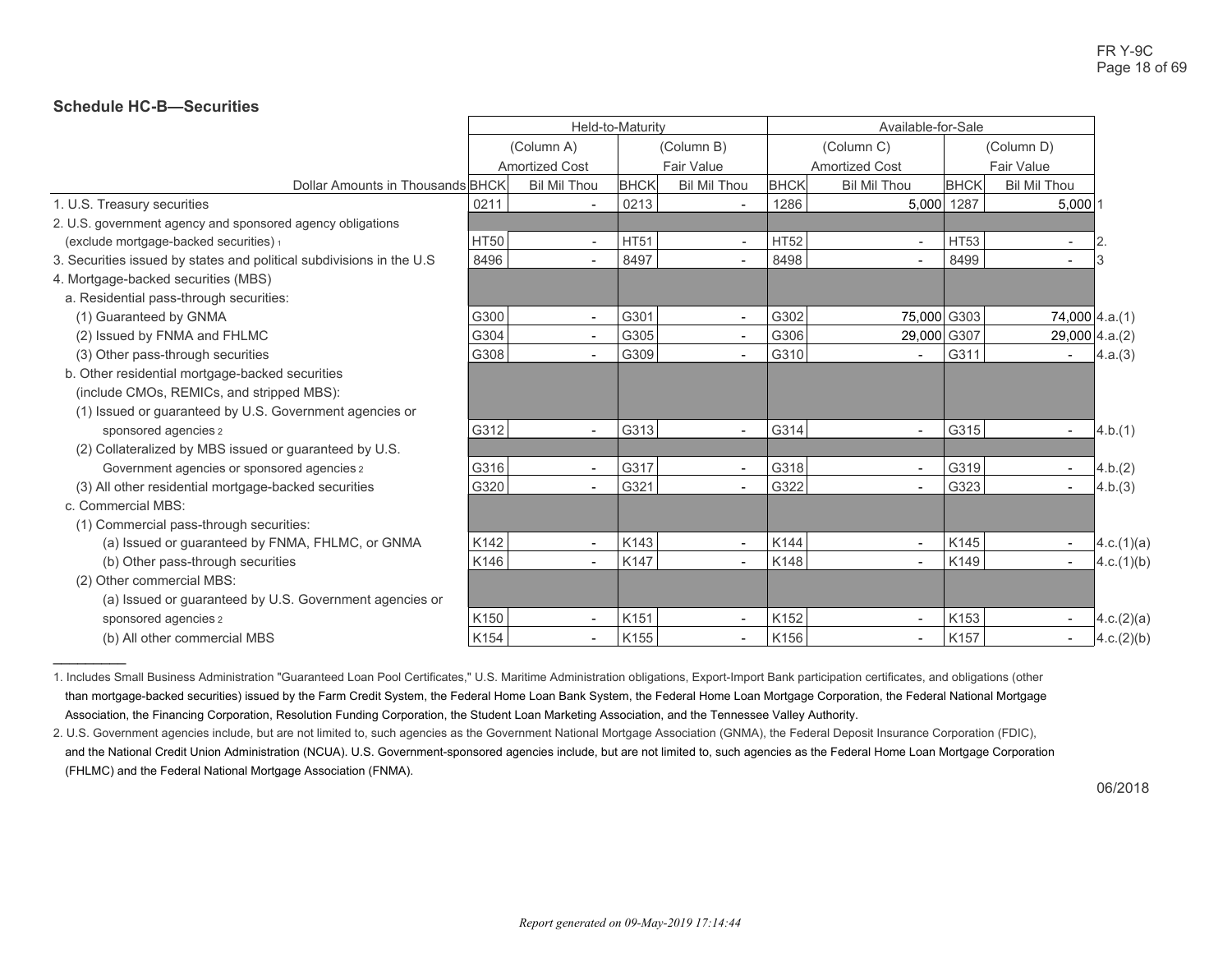|                                                                 | Held-to-Maturity |                          |             |                          | Available-for-Sale |                          |                   |                          |         |
|-----------------------------------------------------------------|------------------|--------------------------|-------------|--------------------------|--------------------|--------------------------|-------------------|--------------------------|---------|
|                                                                 |                  | (Column A)               |             | (Column B)               |                    | (Column C)               | (Column D)        |                          |         |
|                                                                 |                  | <b>Amortized Cost</b>    |             | Fair Value               |                    | <b>Amortized Cost</b>    | <b>Fair Value</b> |                          |         |
| Dollar Amounts in Thousands BHCK                                |                  | <b>Bil Mil Thou</b>      | <b>BHCK</b> | <b>Bil Mil Thou</b>      | <b>BHCK</b>        | <b>Bil Mil Thou</b>      | <b>BHCK</b>       | <b>Bil Mil Thou</b>      |         |
| 5. Asset-backed securities and structured financial products:   |                  |                          |             |                          |                    |                          |                   |                          |         |
| a. Asset-backed Securities (ABS)                                | C026             |                          | C988        | $\overline{\phantom{a}}$ | C989               | $\overline{\phantom{a}}$ | C027              |                          | 5.a.    |
| b. Structured financial products                                | <b>HT58</b>      |                          | <b>HT59</b> | $\overline{\phantom{a}}$ | <b>HT60</b>        | $\overline{\phantom{a}}$ | <b>HT61</b>       | $\overline{\phantom{0}}$ | 5.b.(1) |
| 6. Other debt securities:                                       |                  |                          |             |                          |                    |                          |                   |                          |         |
| a. Other domestic debt securities                               | 1737             | $\overline{\phantom{0}}$ | 1738        | $\overline{\phantom{a}}$ | 1739               | $\overline{\phantom{a}}$ | 1741              |                          | 6.a.    |
| b. Foreign debt securities                                      | 1742             |                          | 1743        |                          | 1744               | 265,000                  | 1746              | 266.000 6.b.             |         |
| 7. Investments in mutual funds and other equity securities with |                  |                          |             |                          |                    |                          |                   |                          |         |
| readily determinable fair values1                               |                  |                          |             |                          | A510               | $\overline{\phantom{a}}$ | A511              | $\overline{\phantom{a}}$ |         |
|                                                                 |                  |                          |             |                          |                    |                          | <b>BHCT</b>       |                          |         |
| 8. Total (sum of 1 through 7) 2                                 | 1754             |                          | 1771        | $\overline{\phantom{a}}$ | 1772               | 374,000 1773             |                   | 374,000 8                |         |

#### **Memoranda**

 $\frac{1}{2}$  ,  $\frac{1}{2}$  ,  $\frac{1}{2}$  ,  $\frac{1}{2}$  ,  $\frac{1}{2}$  ,  $\frac{1}{2}$ 

| Dollar Amounts in Thousands BHCK                                                                                                                                                                             |      | <b>Bil Mil Thou</b> |         |
|--------------------------------------------------------------------------------------------------------------------------------------------------------------------------------------------------------------|------|---------------------|---------|
| 1. Pledged securities3                                                                                                                                                                                       | 0416 |                     | $M.1$ . |
| 2. Remaining maturity or next repricing date of debt securities, 5 (Schedule HC-B, items 1 through 6.b in columns A and D above                                                                              |      |                     |         |
| a. 1 year and less                                                                                                                                                                                           | 0383 | 271.000 M.2.a.      |         |
| b. Over 1 year to 5 years                                                                                                                                                                                    | 0384 | <b>.</b>            | M.2.b.  |
| c. Over 5 years                                                                                                                                                                                              | 0387 | 103.000 M.2.c.      |         |
| Memorandum item 3 is to be completed semiannually in the June and December reports only.                                                                                                                     |      |                     |         |
| 3. Amortized cost of held-to-maturity securities sold or transferred to available-for-sale or trading securities during the calendar year-to-date<br>(report the amortized cost at date of sale or transfer) | 1778 |                     | $M.3$ . |
| 4. Structured notes (included in the held-to-maturity and available-for-sale accounts in Schedule HC-B, items 2, 3, 5, and 6                                                                                 |      |                     |         |
| a. Amortized cost                                                                                                                                                                                            | 8782 |                     | M.4.a.  |
| b. Fair value                                                                                                                                                                                                | 8783 |                     | M.4.b.  |

1. Item 7 is to be completed only by holding companies that have not adopted ASU 2016-01, which includes provisions governing the accounting for investments in equity securities. See the instructions for further detail on ASU 2016-01.

**2. For institutions that have adopted ASU 2016-13, the total reported in column A must equal Schedule HC, item 2.a, plus Schedule HI-B, Part II, item 7, column B. For institutions that have not adopted ASU 2016-13, the total reported in column A must equal Schedule HC, item 2.a. For all institutions, the total reported in column D must equal Schedule HC, item 2.b.**

<sup>3.</sup> Includes held-to-maturity securities at amortized cost and available-for-sale securities at fair value.

<sup>4.</sup> Exclude investments in mutual funds and other equity securities with readily determinable fair values.

<sup>5.</sup> Report fixed-rate debt securities by remaining maturity and floating debt securities by next repricing date.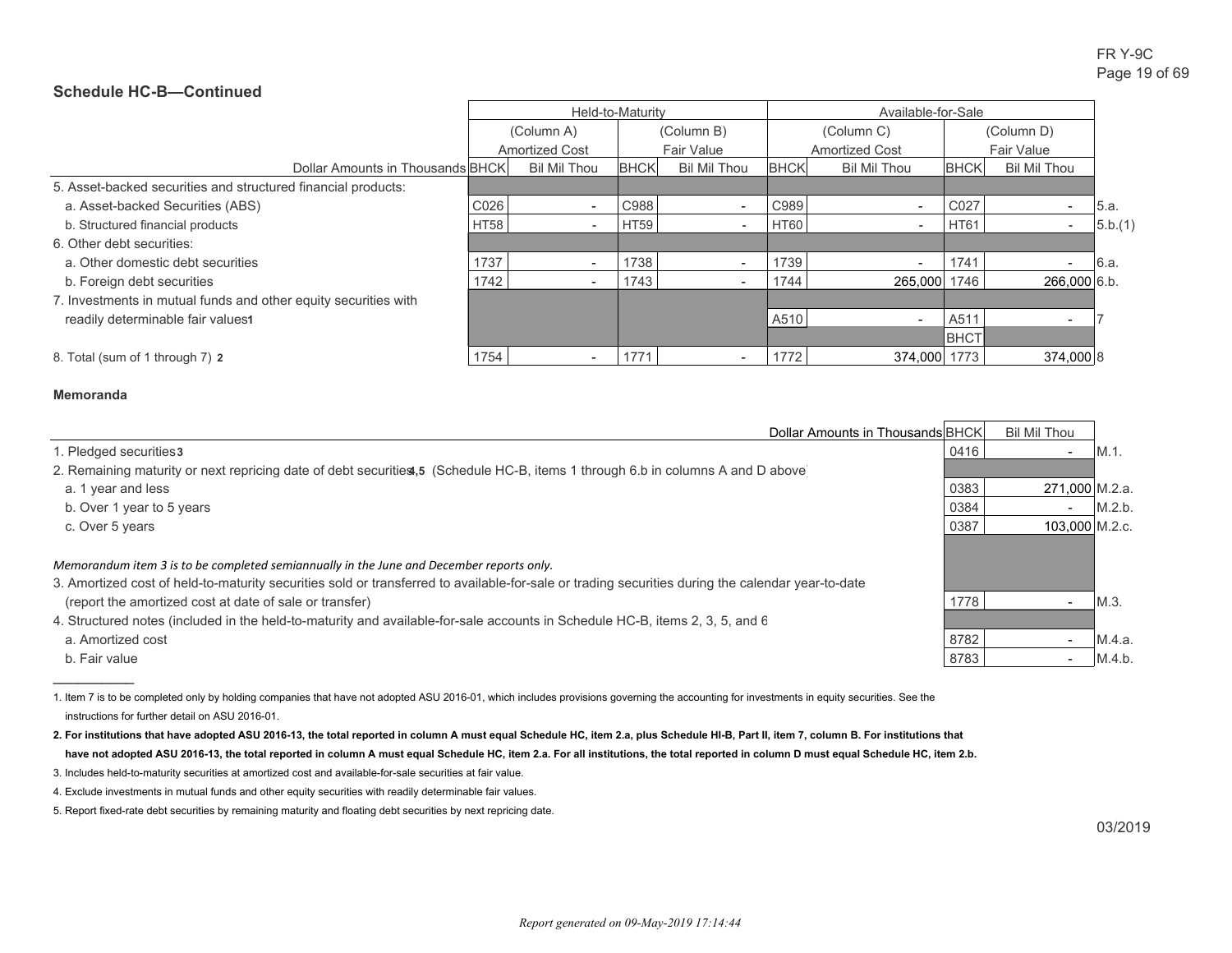# FRY-9C

## **Schedule HC-B—Continued** Page 20 of 69

**Memoranda—Continued**

 $\frac{1}{2}$ 

|                                                                        | Held-to-Maturity |                          |             | Available-for-Sale       |             |                          |             |                          |        |
|------------------------------------------------------------------------|------------------|--------------------------|-------------|--------------------------|-------------|--------------------------|-------------|--------------------------|--------|
|                                                                        |                  | (Column A)               |             | (Column B)               |             | (Column C)               |             | (Column D)               |        |
|                                                                        |                  | <b>Amortized Cost</b>    |             | <b>Fair Value</b>        |             | <b>Amortized Cost</b>    |             | <b>Fair Value</b>        |        |
| Dollar Amounts in Thousands BHCK                                       |                  | <b>Bil Mil Thou</b>      | <b>BHCK</b> | <b>Bil Mil Thou</b>      | <b>BHCK</b> | <b>Bil Mil Thou</b>      | <b>BHCK</b> | <b>Bil Mil Thou</b>      |        |
| Memorandum items 5.a through 5.f are to be completed by holding        |                  |                          |             |                          |             |                          |             |                          |        |
| companies with \$10 billion or more in total assets.1                  |                  |                          |             |                          |             |                          |             |                          |        |
| 5. Asset-backed securities (ABS) (sum of Memorandum                    |                  |                          |             |                          |             |                          |             |                          |        |
| items 5.a through 5.f must equal Schedule HC-B, item 5.a):             |                  |                          |             |                          |             |                          |             |                          |        |
| a. Credit card receivables                                             | <b>B838</b>      | $\blacksquare$           | <b>B839</b> | $\sim$                   | B840        | $\sim$                   | B841        | $\overline{\phantom{a}}$ | M.5.a. |
| b. Home equity lines                                                   | B842             | $\overline{\phantom{a}}$ | B843        | $\overline{\phantom{a}}$ | <b>B844</b> | $\overline{\phantom{a}}$ | B845        | $\overline{\phantom{a}}$ | M.5.b. |
| c. Automobile loans                                                    | <b>B846</b>      |                          | <b>B847</b> | $\sim$                   | <b>B848</b> | $\sim$                   | <b>B849</b> | $\overline{\phantom{a}}$ | M.5.c. |
| d. Other consumer loans                                                | <b>B850</b>      | $\sim$                   | B851        | $\sim$                   | B852        | $\sim$                   | <b>B853</b> |                          | M.5.d. |
| e. Commercial and industrial loans                                     | <b>B854</b>      | $\blacksquare$           | <b>B855</b> | $\blacksquare$           | <b>B856</b> | $\sim$                   | <b>B857</b> | $\overline{\phantom{a}}$ | M.5.e. |
| f. Other                                                               | <b>B858</b>      | $\sim$                   | <b>B859</b> | $\overline{\phantom{a}}$ | <b>B860</b> | $\blacksquare$           | B861        | $\overline{\phantom{a}}$ | M.5.f. |
| Memorandum items 6.a through 6.g are to be completed by holding        |                  |                          |             |                          |             |                          |             |                          |        |
| companies with \$10 billion or more in total assets.                   |                  |                          |             |                          |             |                          |             |                          |        |
| 6. Structured financial products by underlying collateral or reference |                  |                          |             |                          |             |                          |             |                          |        |
| assets (for each column, sum of Memorandum items 6.a through 6.g       |                  |                          |             |                          |             |                          |             |                          |        |
| must equal Schedule HC-B, sum of items 5.b.(1) through (3)):           |                  |                          |             |                          |             |                          |             |                          |        |
| a. Trust preferred securities issued by financial institutions         | G348             |                          | G349        | $\overline{\phantom{a}}$ | G350        | $\overline{\phantom{a}}$ | G351        |                          | M.6.a. |
| b. Trust preferred securities issued by real estate investment trusts  | G352             | $\overline{\phantom{a}}$ | G353        | $\overline{\phantom{a}}$ | G354        | $\overline{\phantom{a}}$ | G355        | $\overline{\phantom{a}}$ | M.6.b. |
| c. Corporate and similar loans                                         | G356             | $\blacksquare$           | G357        | $\overline{\phantom{a}}$ | G358        | $\blacksquare$           | G359        | $\overline{\phantom{a}}$ | M.6.c. |
| d. 1-4 family residential MBS issued or quaranteed by U.S.             |                  |                          |             |                          |             |                          |             |                          |        |
| government-sponsored enterprises (GSEs)                                | G360             |                          | G361        | $\overline{\phantom{a}}$ | G362        | $\overline{\phantom{a}}$ | G363        | $\overline{\phantom{a}}$ | M.6.d. |
| e. 1-4 family residential MBS not issued or guaranteed by GSEs         | G364             | $\blacksquare$           | G365        | $\blacksquare$           | G366        | $\blacksquare$           | G367        | $\blacksquare$           | M.6.e. |
| f. Diversified (mixed) pools of structured financial products          | G368             | $\blacksquare$           | G369        | $\overline{\phantom{a}}$ | G370        | $\blacksquare$           | G371        | $\overline{\phantom{a}}$ | M.6.f. |
| g. Other collateral or reference assets                                | G372             |                          | G373        | $\overline{\phantom{a}}$ | G374        | $\overline{\phantom{a}}$ | G375        |                          | M.6.g. |

1. The \$10 billion asset-size test is based on the total assets reported as of June 30, 2018.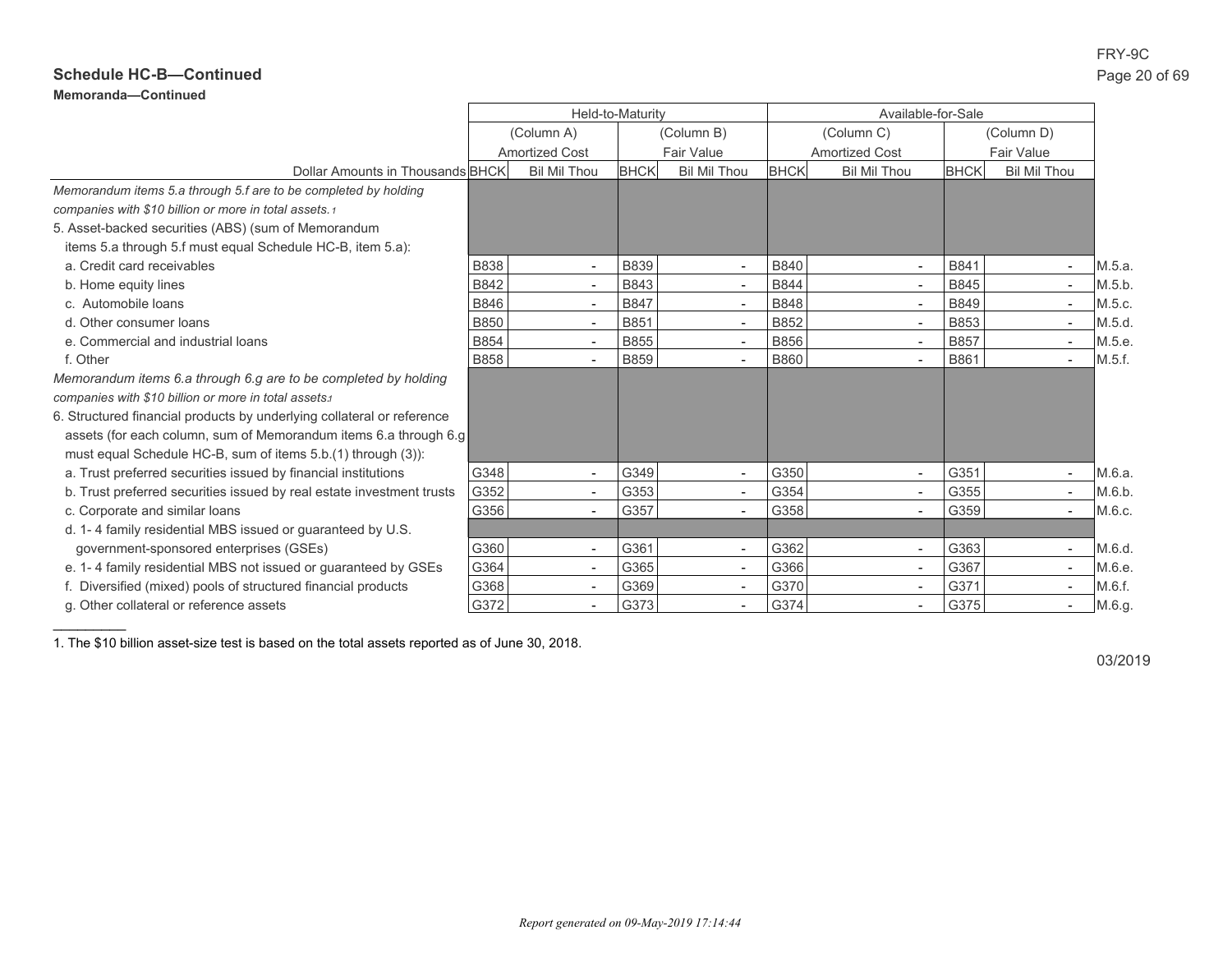FR Y-9C Page 21 of 69

## **Schedule HC-C—Loans and Lease Financing Receivables**

Do not deduct the allowance for loan and lease losses **1** from amounts reported in this schedule. Report (1) loans and leases held for sale at the lower of cost or fair value, (2) loans and leases held for investment, net of unearned income, and (3) loans and leases accounted for at fair value under a fair value option. Exclude assets held for trading and commercial paper.

|                                                                        | (Column A)  |                     | (Column B)  |                     |                     |
|------------------------------------------------------------------------|-------------|---------------------|-------------|---------------------|---------------------|
|                                                                        |             | Consolidated        |             | In Domestic Offices |                     |
| Dollar Amounts in Thousands BHCK                                       |             | <b>Bil Mil Thou</b> | <b>BHDM</b> | <b>Bil Mil Thou</b> |                     |
| 1. Loans secured by real estate                                        | 1410        | 14000               |             |                     | 1                   |
| a. Construction, land development, and other land loans:               |             |                     | <b>BHCK</b> |                     |                     |
| (1) 1-4 family residential construction loans                          |             |                     | F158        |                     | $0$ 1.a.(1)         |
| (2) Other construction loans and all land development and other        |             |                     |             |                     |                     |
| land loans                                                             |             |                     | F159        |                     | $0 \; 1.a.(2)$      |
|                                                                        |             |                     | BHDM        |                     |                     |
| b. Secured by farmland                                                 |             |                     | 1420        |                     | $0 \vert 1.b.$      |
| c. Secured by 1-4 family residential properties:                       |             |                     |             |                     |                     |
| (1) Revolving, open-end loans secured by 1-4 family residential        |             |                     |             |                     |                     |
| properties and extended under lines of credit                          |             |                     | 1797        |                     | $0$ 1.c.(1)         |
| (2) Closed-end loans secured by 1-4 family residential properties:     |             |                     |             |                     |                     |
| (a) Secured by first liens                                             |             |                     | 5367        |                     | $0 \mid 1.c.(2)(a)$ |
| (b) Secured by junior liens                                            |             |                     | 5368        |                     | $0 \mid 1.c.(2)(b)$ |
| d. Secured by multifamily (5 or more) residential properties           |             |                     | 1460        | 3000 1.d.           |                     |
| e. Secured by nonfarm nonresidential properties:                       |             |                     |             |                     |                     |
| (1) Loans secured by owner- occupied nonfarm nonresidential            |             |                     | <b>BHCK</b> |                     |                     |
| properties                                                             |             |                     | F160        |                     | $0 \mid 1.e.(1)$    |
| (2) Loans secured by other nonfarm nonresidential properties           |             |                     | F161        |                     | 11000 1.e.(2)       |
|                                                                        |             |                     | <b>BHDM</b> |                     |                     |
| 2. Loans to depository institutions and acceptances of other banks     |             |                     | 1288        | 2650000 2           |                     |
| a. To U.S. banks and other U.S. depository institutions                | 1292        | $\Omega$            |             |                     | 2.a.                |
| b. To foreign banks                                                    | 1296        | 8571000             |             |                     | 2.b.                |
| 3. Loans to finance agricultural production and other loans to farmers | 1590        | 0                   | 1590        |                     | 0 <sub>3</sub>      |
| 4. Commercial and industrial loans                                     |             |                     | 1766        | 243000 4            |                     |
| a. To U.S. addressees (domicile)                                       | 1763        | 184000              |             |                     | 4.a.                |
| b. To non-U.S. addressees (domicile)                                   | 1764        | 59000               |             |                     | 4.b.                |
| 5. Not applicable                                                      |             |                     |             |                     |                     |
| 6. Loans to individuals for household, family, and other personal      |             |                     |             |                     |                     |
| expenditures (i.e., consumer loans) (includes purchased paper)         |             |                     | 1975        | 26015000 6          |                     |
| a. Credit cards                                                        | <b>B538</b> | 25479000            |             |                     | 6.а.                |
| b. Other revolving credit plans                                        | <b>B539</b> | 0                   |             |                     | 6.b.                |
| c. Automobile loans                                                    | K137        | 0                   |             |                     | 6.c.                |
| d. Other consumer loans                                                |             |                     |             |                     |                     |
| (includes single payment, installment, and all student loans)          | K207        | 536000              |             |                     | 6.d.                |
| 7. Loans to foreign governments and official institutions              |             |                     |             |                     |                     |
| (including foreign central banks)                                      | 2081        | $\mathbf 0$         | 2081        |                     | 0 <sub>7</sub>      |
| 8. Not applicable                                                      |             |                     |             |                     |                     |
| 9. Loans to nondepository financial institutions and other loans:      |             |                     |             |                     |                     |
| a. Loans to nondepository financial institutions                       | J454        | 1774000             | J454        |                     | 09.a.               |
| b. Other loans                                                         |             |                     |             |                     |                     |
| (1) Loans for purchasing or carrying securities                        |             |                     |             |                     |                     |
| (secured or unsecured)                                                 | 1545        | 3373000             | 1545        | 3373000 9.b.(1)     |                     |
| (2) All other loans (exclude consumer loans)                           | J451        | 0                   | J451        |                     | 0,9.b.(2)           |
| 10. Lease financing receivables (net of unearned income)               |             |                     | 2165        |                     | $0$ 10              |
| a. Leases to individuals for household, family, and other personal     |             |                     |             |                     |                     |
| expenditures (i.e., consumer leases)                                   | F162        | 0                   |             |                     | 10.a.               |
| b. All other leases                                                    | F163        | 0                   |             |                     | 10.b.               |

**1. Institutions that have adopted ASU 2016-13 should not deduct the allowance for credit losses on loans and leases or the allocated transfer risk reserve from amounts reported on this schedule.**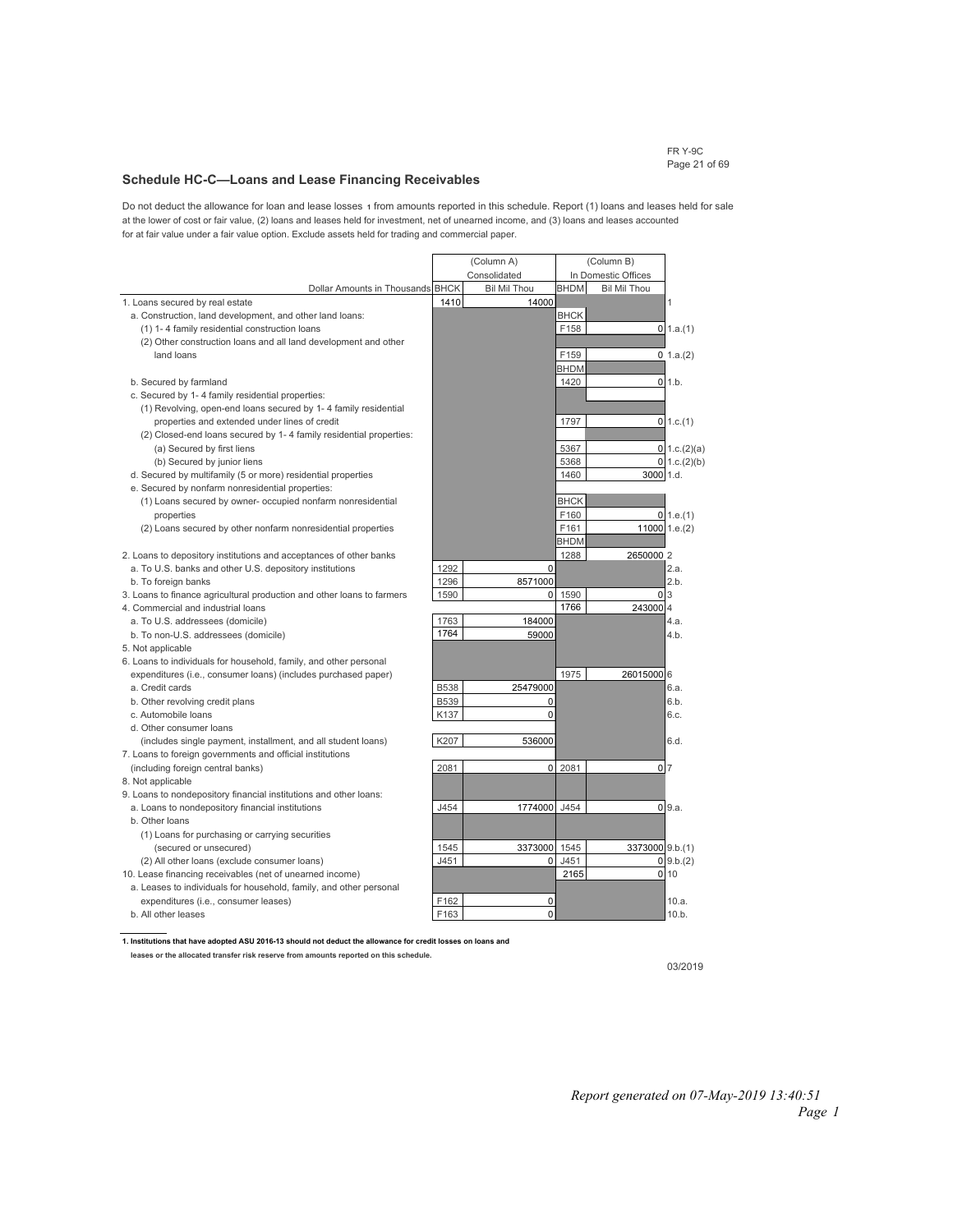#### FR Y-9C Page 22 of 69

#### **Schedule HC-C—Continued**

|                                                                      |                                     | (Column A)    | (Column B)  |                     |      |
|----------------------------------------------------------------------|-------------------------------------|---------------|-------------|---------------------|------|
|                                                                      | Consolidated<br>In Domestic Offices |               |             |                     |      |
| Dollar Amounts in Thousands BHCK                                     |                                     | Bil Mil Thou  | <b>BHDM</b> | <b>Bil Mil Thou</b> |      |
| 11. LESS: Any unearned income on loans reflected in items 1-9 above  | 2123                                |               | 2123        |                     | 0 11 |
| 12. Total loans and leases held for investment and held for          |                                     |               |             |                     |      |
| sale (sum of items 1 through 10 minus item 11)                       |                                     |               |             |                     |      |
| (total of column A must equal Schedule HC, sum of items 4.a and 4.b) | 2122                                | 39990000 2122 |             | 32295000 12         |      |

#### **Memoranda**

|                                                                                                        | Dollar Amounts in Thousands BHDM |             | <b>Bil Mil Thou</b> |                          |
|--------------------------------------------------------------------------------------------------------|----------------------------------|-------------|---------------------|--------------------------|
| 1. Loans restructured in troubled debt restructurings that are in compliance with their modified       |                                  |             |                     |                          |
| terms (included in Schedule HC-C, and not reported as past due or                                      |                                  |             |                     |                          |
| nonaccrual in Schedule HC-N, Memorandum item 1):                                                       |                                  |             |                     |                          |
| a. Construction, land development, and other land loans in domestic offices:                           |                                  |             |                     |                          |
| (1) 1-4 family residential construction loans                                                          |                                  | K158        |                     | $0 \text{ M.1.a.} (1)$   |
| (2) All other construction loans and all land development and other land loans                         |                                  | K159        |                     | $0 \mid M.1.a.(2)$       |
| b. Loans secured by 1-4 family residential properties in domestic offices                              |                                  | F576        |                     | $0 \, M.1.b.$            |
| c. Secured by multifamily (5 or more) residential properties in domestic offices                       |                                  | K160        |                     | $0$ M.1.c.               |
| d. Secured by nonfarm nonresidential properties in domestic offices:                                   |                                  |             |                     |                          |
| (1) Loans secured by owner-occupied nonfarm nonresidential propertie                                   |                                  | K161        |                     | $0$ M.1.d. $(1)$         |
| (2) Loans secured by other nonfarm nonresidential properties                                           |                                  | K162        |                     | 0 M.1.d.(2)              |
| e. Commercial and Industrial loans:                                                                    |                                  | <b>BHCK</b> |                     |                          |
| (1) To U.S. addressees (domicile)                                                                      | K163                             | 1000        |                     | M.1.e.(1)                |
| (2) To non-U.S. addressees (domicile)                                                                  | K164                             | 0           |                     | M.1.e.(2)                |
| f. All other loans (include loans to individuals for household, family, and other personal             |                                  |             |                     |                          |
| expenditures)1                                                                                         |                                  | K165        | 242000 M.1.f.       |                          |
|                                                                                                        |                                  |             |                     |                          |
| Itemize and describe loan categories included in Memorandum item 1.f, above that exceed                |                                  |             |                     |                          |
| 10 percent of total loans restructured in troubled debt restructurings that are in compliance          |                                  |             |                     |                          |
| with their modified terms (sum of Memorandum items 1.a through 1.f):                                   |                                  | <b>BHDM</b> |                     |                          |
| (1) Loans secured by farmland in domestic offices                                                      |                                  | K166        |                     | $0 \mid M.1.f.(1)$       |
|                                                                                                        |                                  | <b>BHCK</b> |                     |                          |
| (2) Loans to finance agricultural production and other loans to farmers                                |                                  | K168        |                     | $0 \, M.1.f.(2)$         |
| (3) Loans to individuals for household, family, and other personal expenditures:                       |                                  |             |                     |                          |
| (a) Credit cards                                                                                       |                                  | K098        |                     | 241000 M.1.f.(3)(a)      |
| (b) Automobile Ioans                                                                                   |                                  | K203        |                     | $0 \text{ M.1.f.}(3)(b)$ |
| (c) Other consumer loans (includes single payment, installment, all student loans,                     |                                  |             |                     |                          |
| and revolving credit plans other than credit cards)                                                    |                                  | K204        |                     | $1000$ M.1.f.(3)(c)      |
| g. Total loans restructured in troubled debt restructurings that are in compliance with their          |                                  |             |                     |                          |
| modified terms (sum of Memorandum items 1.a.(1) through 1.f)                                           |                                  | <b>HK25</b> | 243,000 M.1.g       |                          |
| 2. Loans to finance commercial real estate, construction, and land development activities (not         |                                  |             |                     |                          |
| secured by real estate) included in Schedule HC-C, items 4 and 9, Column A, above                      |                                  | 2746        |                     | 0 M.2.                   |
| 3. Loans secured by real estate to non-U.S. addressees (domicile)                                      |                                  |             |                     |                          |
| (included in Schedule HC-C, item 1, column A)                                                          |                                  | <b>B837</b> |                     | $0$ M.3.                 |
|                                                                                                        |                                  |             |                     |                          |
| Memorandum item 4 is to be completed by (1) holding companies that, together with                      |                                  |             |                     |                          |
| affiliated institutions, have outstanding credit card receivables (as defined in the instructions)     |                                  |             |                     |                          |
| that exceed \$500 million as of the report date or (2) holding companies that on a                     |                                  |             |                     |                          |
| consolidated basis are credit card specialty holding companies (as defined in the instructions).       |                                  |             |                     |                          |
|                                                                                                        |                                  |             |                     |                          |
| 4. Outstanding credit card fees and finance charges<br>(included in Schedule HC-C, item 6.a, Column A) |                                  | C391        | 277000 M.4.         |                          |
|                                                                                                        |                                  |             |                     |                          |
|                                                                                                        |                                  |             |                     | 03/2018                  |

*Report generated on 07-May-2019 13:40:51 Page 2*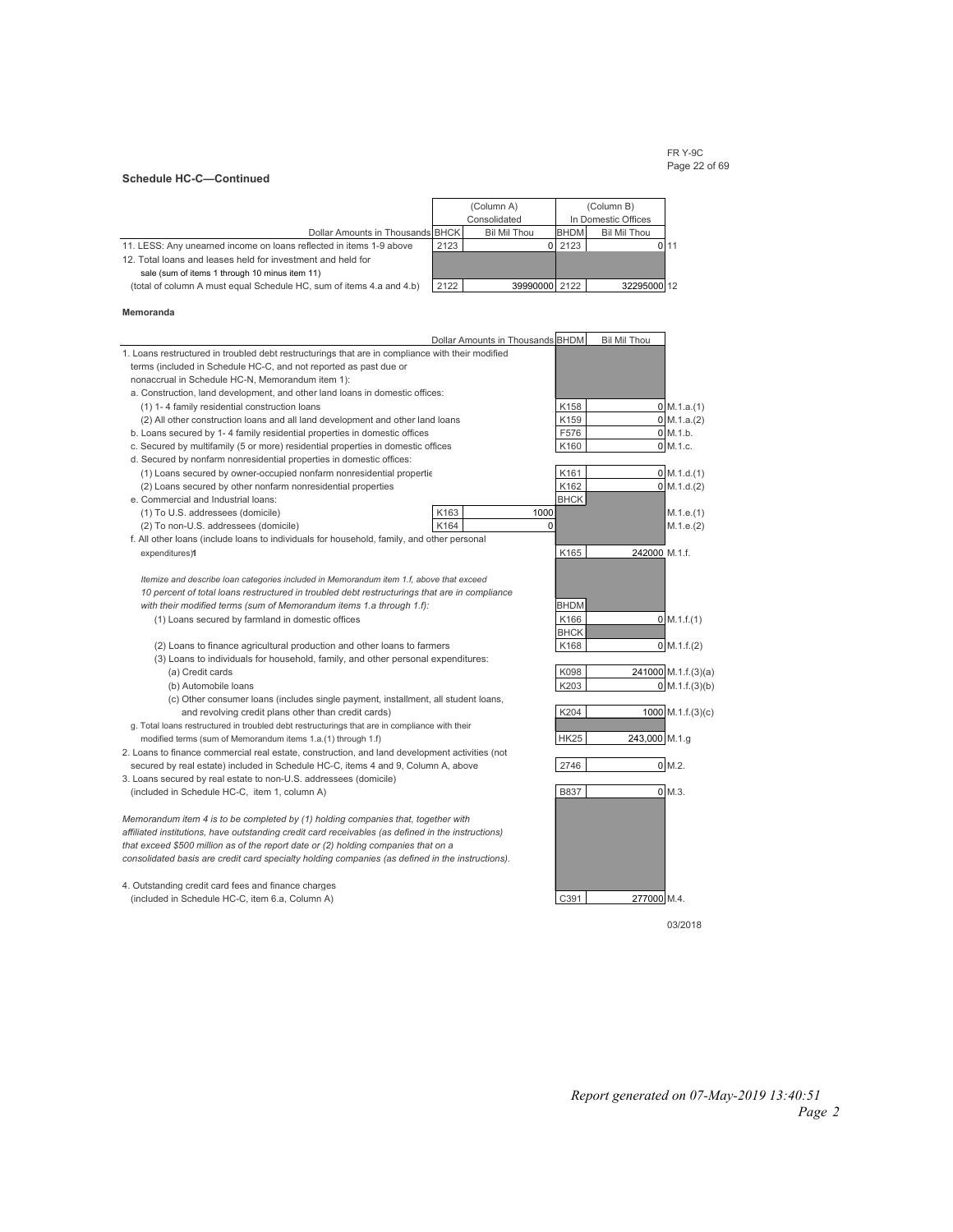#### FR Y-9C Page 23 of 69

#### **Schedule HC-C—Continued Memoranda--Continued**

*Memorandum item 5 is to be completed by all holding companies. Memorandum item 5.a and 5.b are to be completed semiannually in the June and December reports only. <sup>1</sup>*

- 5. Purchased credit-impaired loans held for investment accounted for in accordance with AICPA Statement of Position 03- 3 (exclude loans held for sale):
- 
- b. Carrying amount included in Schedule HC-C, items 1 through 9 C780 C780 4000 M.5.b

*Memorandum item 6.a, 6.b, and 6.c are to be completed semiannually in the June and December reports only.*

- 6. Closed-end loans with negative amortization features secured by 1- 4 family residential properties in domestic offices:
- a. Total carrying amount of closed-end loans with negative amortization features secured by 1- 4 family residential properties (included in Schedule HC-C, items 1.c.(2)(a) and (b)) .. F230  $\vert$  F230 0 M.6.a.

*Memorandum items 6.b and 6.c are to be completed by holding companies that had closed-end loans with negative amortization features secured by 1- 4 family residential properties (as reported in Schedule HC-C, Memorandum item 6.a) as of December 31, 2018, that exceeded the lesser of \$100 million or 5 percent of total loans and leases held for investment and held for sale in domestic offices (as reported in Schedule HC-C, item 12, column B).*

- b. Total maximum remaining amount of negative amortization contractually permitted on closed-end loans secured by 1- 4 family residential properties F231 F231 0 M.6.b.
- c. Total amount of negative amortization on closed-end loans secured by 1- 4 family residential properties included in the amount reported in Memorandum item  $6.\overline{a}$  above  $0$  M.6.c.
- 7.-8. Not applicable.
- 9. Loans secured by 1- 4 family residential properties in domestic offices in process of BHDM foreclosure (included in Schedule HC-C, items 1.c.(1), 1.c.(2)(a), and 1.c.(2)(b)) F577 0 M.9.
- 10.-11. Not applicable

1. Memorandum item 5 is to be completed only by holding companies that have not yet adopted ASU 2016-13.





03/2019

# *Report generated on 07-May-2019 13:40:51*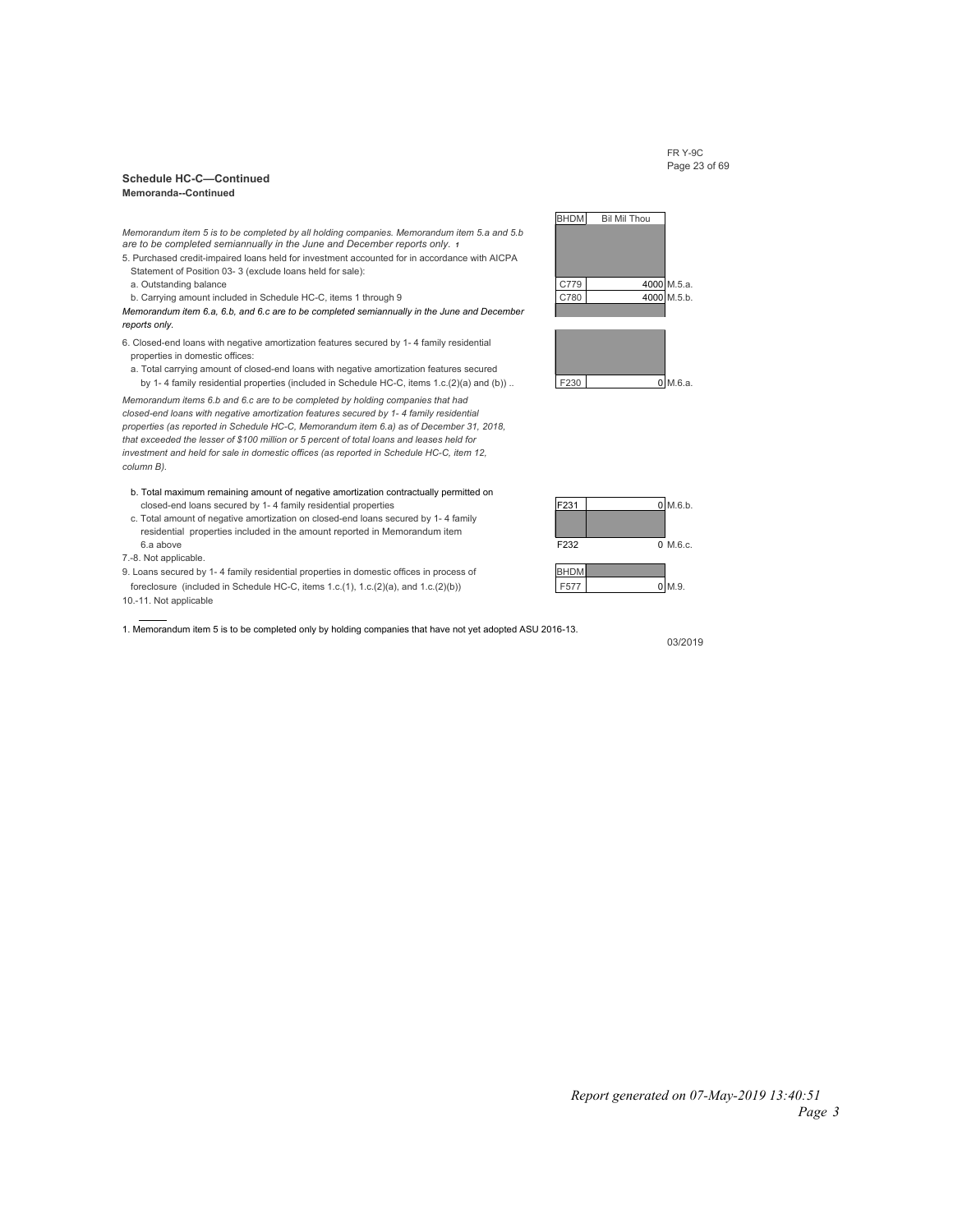#### FR Y-9C Page 24 of 69

#### Schedule HC-C—Continued Memoranda--Continued

|                                                |      | (Column A)             |                | (Column B)                  |             | (Column C)               |           |
|------------------------------------------------|------|------------------------|----------------|-----------------------------|-------------|--------------------------|-----------|
|                                                |      | Fair value of acquired |                | Gross contractual           |             | Best estimate at         |           |
|                                                |      | loans and leases at    |                | amounts receivable          |             | acquisition date of con- |           |
|                                                |      | acquisition date       | at acquisition |                             |             | tractual cash flows not  |           |
|                                                |      |                        |                |                             |             | expected to be collected |           |
| Dollar Amounts in Thousands BHCK               |      | <b>Bil Mil Thou</b>    | <b>BHCK</b>    | <b>Bil Mil Thou</b>         | <b>BHCK</b> | <b>Bil Mil Thou</b>      |           |
| Memorandum item 12.a, 12.b, 12.c, and 12.d are |      |                        |                |                             |             |                          |           |
| to be completed semiannually in the June and   |      |                        |                |                             |             |                          |           |
| December reports only.                         |      |                        |                |                             |             |                          |           |
| 12. Loans (not subject to the requirements of  |      |                        |                |                             |             |                          |           |
| FASB ASC 310-30 (former AICPA Statement        |      |                        |                |                             |             |                          |           |
| of Position 03-3))1 and leases held for        |      |                        |                |                             |             |                          |           |
| investment that are acquired in business       |      |                        |                |                             |             |                          |           |
| combinations with acquisition dates in the     |      |                        |                |                             |             |                          |           |
| current calendar year:                         |      |                        |                |                             |             |                          |           |
| a. Loans secured by real estate                | G091 | $\overline{0}$         | G092           | $\mathbf 0$                 | G093        | 0 M.12.a.                |           |
| b. Commercial and industrial loans             | G094 |                        | 0 G095         | 0l                          | G096        | $0$ M.12.b.              |           |
| c. Loans to individuals for household,         |      |                        |                |                             |             |                          |           |
| family, and other personal expenditures        | G097 |                        | 0 G098         | 01                          | G099        |                          | 0 M.12.c. |
| d. All other loans and all leases              | G100 |                        | 0 G101         | 01                          | G102        | $0$ M.12.d.              |           |
|                                                |      |                        |                |                             |             |                          |           |
|                                                |      |                        |                | Dollar Amounts in Thousands | <b>BHCK</b> | <b>Bil Mil Thou</b>      |           |
| 13. Not applicable                             |      |                        |                |                             |             |                          |           |
|                                                |      |                        |                |                             |             |                          |           |
| 14. Pledged loans and leases                   |      |                        |                |                             | G378        | 28332000 M.14.           |           |

**1. Institutions that have adopted ASU 2016-13 should report only loans held for investment not considered purchased credit-deteriorated per ASC 326 in Memorandum item 12.**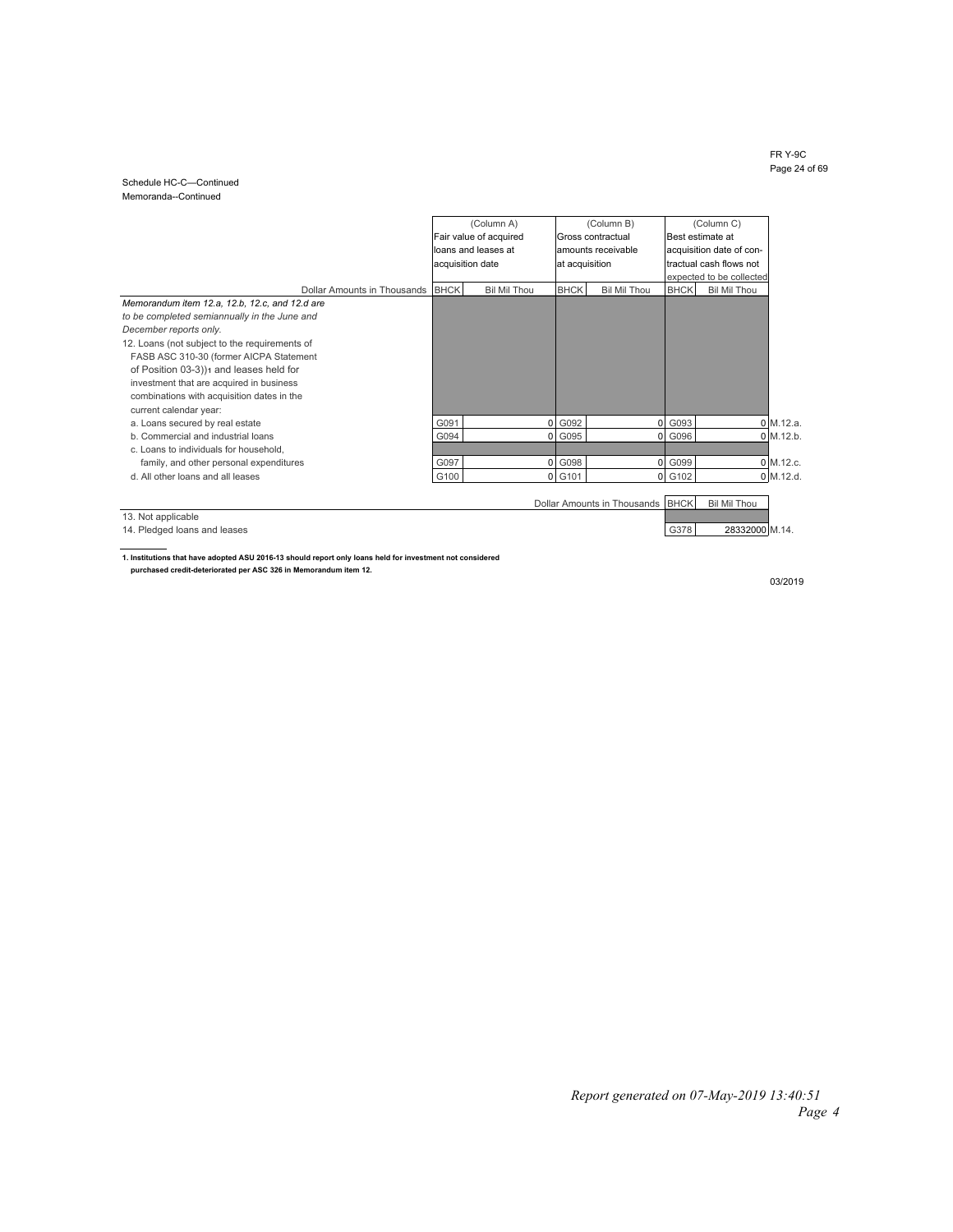### **Schedule HC-D—Trading Assets and Liabilities**

*Schedule HC-D is to be completed by holding companies that reported total trading assets of \$10 million or more in any of the four preceding calendar quarters.*

|                                                                                     | Dollar Amounts in Thousands BHCM | <b>Bil Mil Thou</b>              |
|-------------------------------------------------------------------------------------|----------------------------------|----------------------------------|
| <b>Assets</b>                                                                       |                                  |                                  |
| 1. U.S. Treasury securities                                                         | 3531                             | 14,065,000 1                     |
| 2. U.S. government agency obligations (exclude mortgage-backed securities)          | 3532                             | 71,000 2                         |
| 3. Securities issued by states and political subdivisions in the U.S                | 3533                             | 745,000 3                        |
| 4. Mortgage-backed securities (MBS):                                                | <b>BHCK</b>                      |                                  |
| a. Residential pass-through securities issued or guaranteed by FNMA, FHLMC, or GNMA | G379                             | 6,124,000 4.a.                   |
| b. Other residential mortgage-backed securities issued or guaran-                   |                                  |                                  |
| teed by U.S. Government agencies or sponsored agencies                              |                                  |                                  |
| (include CMOs, REMICs, and stripped MBS)                                            | G380                             | $\mathbf{r}$<br>4.b.             |
| c. All other residential mortgage-backed securities                                 | G381                             | 4.c.<br>$\overline{a}$           |
| d. Commercial MBS issued or guaranteed by U.S. Government                           |                                  |                                  |
| agencies or sponsored agencies1                                                     | K <sub>197</sub>                 | 99,000 4.d.                      |
| e. All other commercial MBS                                                         | K198                             | 316,000 4.e.                     |
| 5. Other debt securities                                                            |                                  |                                  |
| a. Structured financial products:                                                   | <b>HT62</b>                      | 287,000 5.a.                     |
| b. All other debt securities                                                        | G386                             | 2,173,000 5.b.                   |
| 6. Loans:                                                                           |                                  |                                  |
| a. Loans secured by real estate                                                     |                                  |                                  |
| (1) Loans secured by 1-4 family residential properties                              | HT63                             | 6.a.(1)<br>$\sim$                |
| (2) All other loans secured by real estate                                          | <b>HT64</b>                      | 6.a.(2)<br>$\blacksquare$        |
| b. Commercial and industrial loans                                                  | F614                             | 6.b.<br>٠                        |
| c. Loans to individuals for household, family, and other personal expenditures      |                                  |                                  |
| (i.e., consumer loans) (includes purchased paper)                                   | <b>HT65</b>                      | 6.c.<br>$\overline{\phantom{0}}$ |
| d. Other loans                                                                      | F618                             | 6.d.<br>$\overline{\phantom{a}}$ |
| 7.-8. Not applicable                                                                |                                  |                                  |
| 9. Other trading assets                                                             | 3541                             | 3,797,000 9                      |
| 10. Not applicable                                                                  |                                  |                                  |
| 11. Derivatives with a positive fair value                                          | 3543                             | 954,000 11                       |
| 12. Total trading assets (sum of items 1 through 11)                                | <b>BHCT</b>                      |                                  |
| (total of Column A must equal Schedule HC, item 5)                                  | 3545                             | 28,631,000 12                    |
|                                                                                     |                                  |                                  |
| <b>Liabilities</b>                                                                  |                                  |                                  |
| 13. a. Liability for short positions:                                               | <b>BHCK</b>                      |                                  |
| (1) Equity securities                                                               | G209                             | $2,935,000$ 13.a.(1)             |
| (2) Debt securities                                                                 | G210                             | $3,390,000$ 13.a.(2)             |
| (3) All other assets                                                                | G211                             | 13.a.(3)<br>$\blacksquare$       |
| b. All other trading liabilities                                                    | F624                             | 13.b.<br>$\blacksquare$          |
| 14. Derivatives with a negative fair value                                          | 3547                             | 903,000 14                       |
| 15. Total trading liabilities (sum of items 13.a through 14)                        | <b>BHCT</b>                      |                                  |
| (total of column A must equal Schedule HC, item 15)                                 | 3548                             | 7,228,000 15                     |

1. U.S. Government agencies include, but are not limited to, such agencies as the Government National Mortgage Association (GNMA),

sored agencies include, but are not limited to, such agencies as the Federal Home Loan Mortgage Corporation (FHLMC) and the

Federal National Mortgage Association (FNMA).

the Federal Deposit Insurance Corporation (FDIC), and the National Credit Union Administration (NCUA). U.S. Government-spon-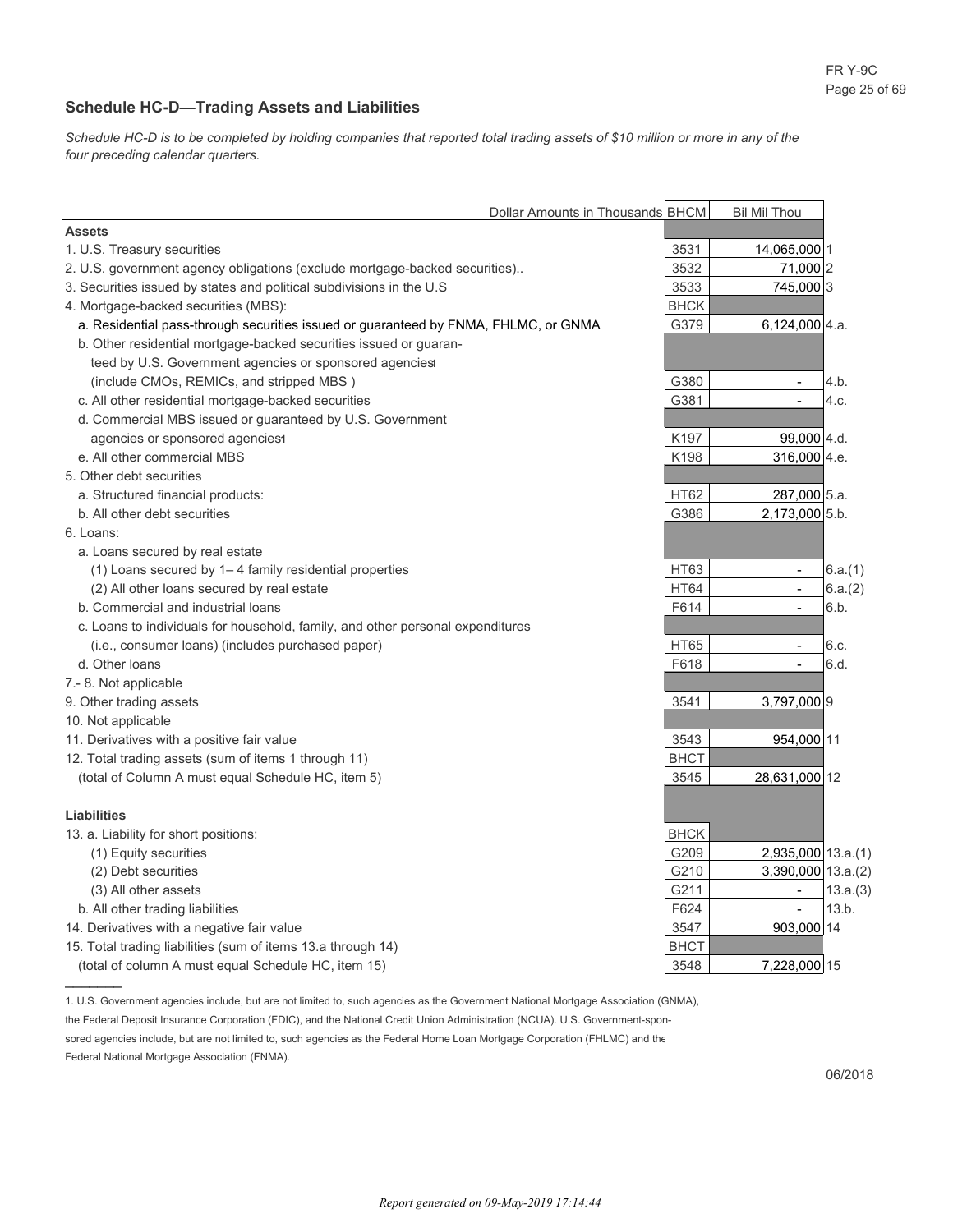### **Schedule HC-D—Continued Memoranda**

|                                                                                                 | Dollar Amounts in Thousands BHCK | <b>Bil Mil Thou</b>      |              |
|-------------------------------------------------------------------------------------------------|----------------------------------|--------------------------|--------------|
| 1. Unpaid principal balance of loans measured at fair value (reported in Schedule HC-D,         |                                  |                          |              |
| items 6.a.(1) through 6.d.)                                                                     |                                  |                          |              |
| a. Loans secured by real estate                                                                 |                                  |                          |              |
| (1) Loans secured by 1-4 family residential properties                                          | <b>HT66</b>                      | $\blacksquare$           | M.1.a.(1)    |
| (2) All other loans secured by real estate                                                      | <b>HT67</b>                      | $\blacksquare$           | M.1.a.(2)    |
| b. Commercial and industrial loans                                                              | F632                             | $\sim$                   | M.1.b.       |
| c. Loans to individuals for household, family, and other personal                               |                                  |                          |              |
| expenditures (i.e., consumer loans) (includes purchased paper)                                  | HT68                             | $\blacksquare$           | M.1.c.       |
| d. Other loans                                                                                  | F636                             | $\overline{a}$           | M.1.d.       |
| Memorandum items 2 through 10 are to be completed by holding companies with \$10 billion or     |                                  |                          |              |
| more in total trading assets.                                                                   |                                  |                          |              |
| 2. Loans measured at fair value that are past due 90 days or more:                              |                                  |                          |              |
| a. Fair value                                                                                   | F639                             | $\blacksquare$           | M.2.a.       |
| b. Unpaid principal balance                                                                     | F640                             | $\frac{1}{2}$            | M.2.b.       |
| 3. Structured financial products by underlying collateral or reference assets (for each column, |                                  |                          |              |
| sum of Memorandum items 3.a through 3.g must equal Schedule HC-D, sum of items 5.a:             |                                  |                          |              |
| a. Trust preferred securities issued by financial institutions                                  | G299                             | $\mathbf{r}$             | M.3.a.       |
| b. Trust preferred securities issued by real estate investment trusts                           | G332                             | $\overline{\phantom{a}}$ | M.3.b.       |
| c. Corporate and similar loans                                                                  | G333                             | 287,000 M.3.c.           |              |
| d. 1-4 family residential MBS issued or guaranteed by U.S.                                      |                                  |                          |              |
| government-sponsored enterprises (GSEs)                                                         | G334                             | $\mathbf{r}$             | M.3.d.       |
| e. 1-4 family residential MBS not issued or guaranteed by GSEs                                  | G335                             | $\blacksquare$           | M.3.e.       |
| f. Diversified (mixed) pools of structured financial products                                   | G651                             | $\sim$                   | M.3.f.       |
| g. Other collateral or reference assets                                                         | G652                             | $\sim$                   | M.3.g.       |
| 4. Pledged trading assets:                                                                      |                                  |                          |              |
| a. Pledged securities                                                                           | G387                             | 22.173.000 M.4.a.        |              |
| b. Pledged loans                                                                                | G388                             |                          | M.4.b.       |
| 5. Asset-backed securities:                                                                     |                                  |                          |              |
| a. Credit card receivables                                                                      | F643                             | 130,000 M.5.a.           |              |
| b. Home equity lines                                                                            | F644                             | $\blacksquare$           | M.5.b.       |
| c. Automobile loans                                                                             | F645                             | 112,000 M.5.c.           |              |
| d. Other consumer loans                                                                         | F646                             | 22,000 M.5.d.            |              |
| e. Commercial and industrial loans                                                              | F647                             | 99,000 M.5.e.            |              |
| f. Other                                                                                        | F648                             | 20,000 M.5.f.            |              |
| 6. Not applicable                                                                               |                                  |                          | M.6.         |
| 7. Equity securities:                                                                           |                                  |                          |              |
| a. Readily determinable fair values                                                             | F652                             | 3,792,000 M.7.a.         |              |
| b. Other                                                                                        | F653                             |                          | 4,000 M.7.b. |
| 8. Loans pending securitization                                                                 | F654                             | $\overline{\phantom{a}}$ | M.8.         |
|                                                                                                 |                                  |                          |              |

03/2019

1. The \$10 billion trading asset-size test is based on total trading assets reported as of June 30, 2018.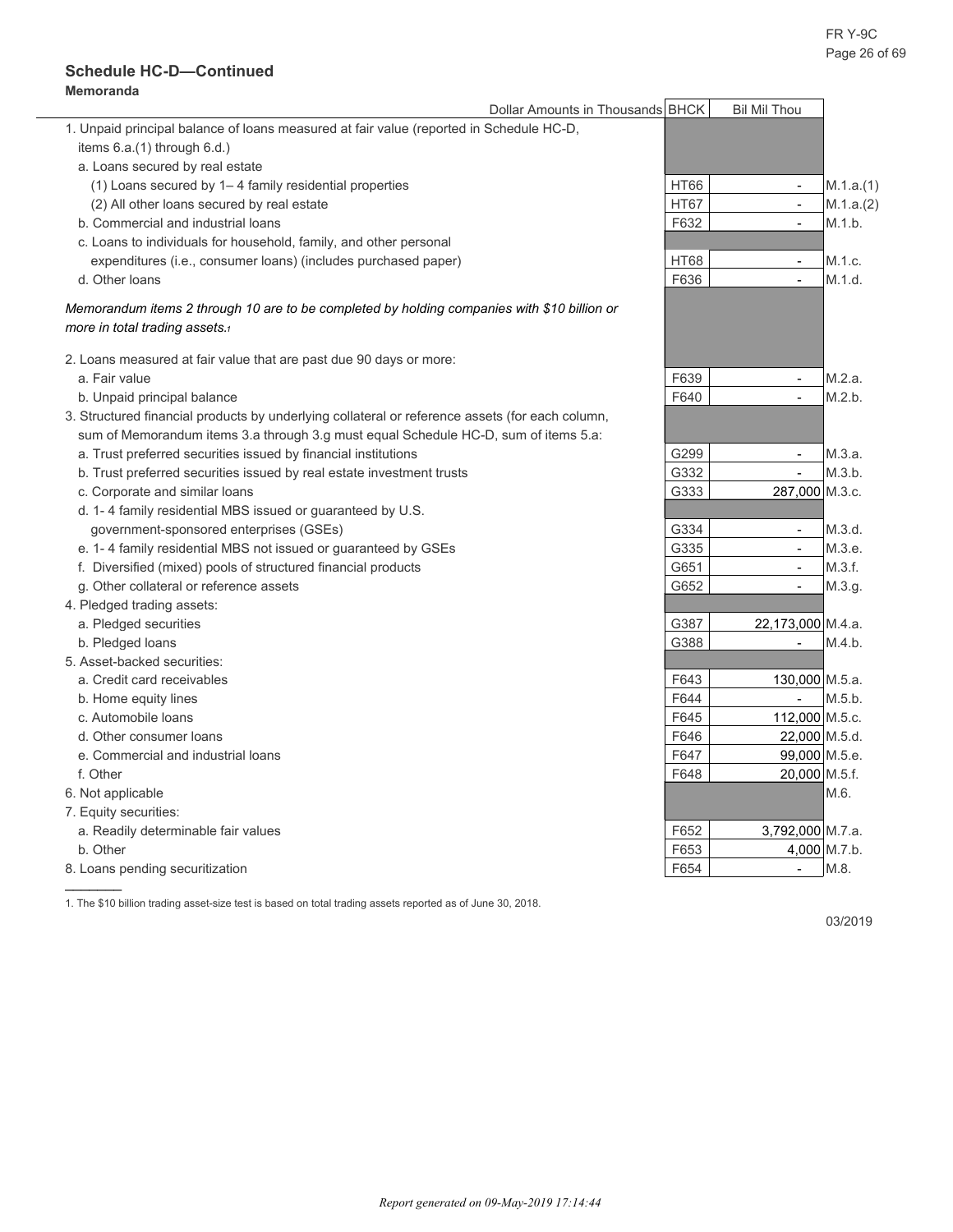## **Schedule HC-D—Continued Memoranda**

| Dollar Amounts in Thousands BHCK                                                                 |      | <b>Bil Mil Thou</b>      |           |
|--------------------------------------------------------------------------------------------------|------|--------------------------|-----------|
| 9. a. (1) Gross fair value of commodity contracts                                                | G212 | $\overline{\phantom{a}}$ | M.9.a.(1) |
| (2) Gross fair value of physical commodities held in inventory                                   | G213 | $\blacksquare$           | M.9.a.(2) |
| b. Other trading assets (itemize and describe amounts included in Schedule HC-D, item 9,         |      |                          |           |
| column A (other than amounts included in Memoranda items 9.a. (1) and 9.a. (2) above) that       |      |                          |           |
| are greater than \$1,000,000 and exceed 25 percent of item 9 less Memoranda items 9.a.(1)        |      |                          |           |
| and 9. a. $(2)$ ): $2$                                                                           |      |                          |           |
| <b>BHTX</b><br>(1)<br>F655                                                                       | F655 | $\blacksquare$           | M.9.b.(1) |
| <b>BHTX</b><br>(2)<br>F656                                                                       | F656 | $\blacksquare$           | M.9.b.(2) |
| <b>BHTX</b><br>(3)<br>F657                                                                       | F657 | $\blacksquare$           | M.9.b.(3) |
| 10. Other trading liabilities (itemize and describe amounts included in Schedule HC-D, item 13.b |      |                          |           |
| that are greater than \$1,000,000 and exceed 25 percent of the item)                             |      |                          |           |
| <b>BHTX</b><br>a.<br>F658                                                                        | F658 | $\overline{\phantom{0}}$ | M.10.a.   |
| <b>BHTX</b><br>b.<br>F659                                                                        | F659 | $\overline{\phantom{0}}$ | M.10.b.   |
| <b>BHTX</b><br>F660                                                                              | F660 | $\overline{\phantom{0}}$ | M.10.c.   |
|                                                                                                  |      |                          |           |

2. Exclude equity securities.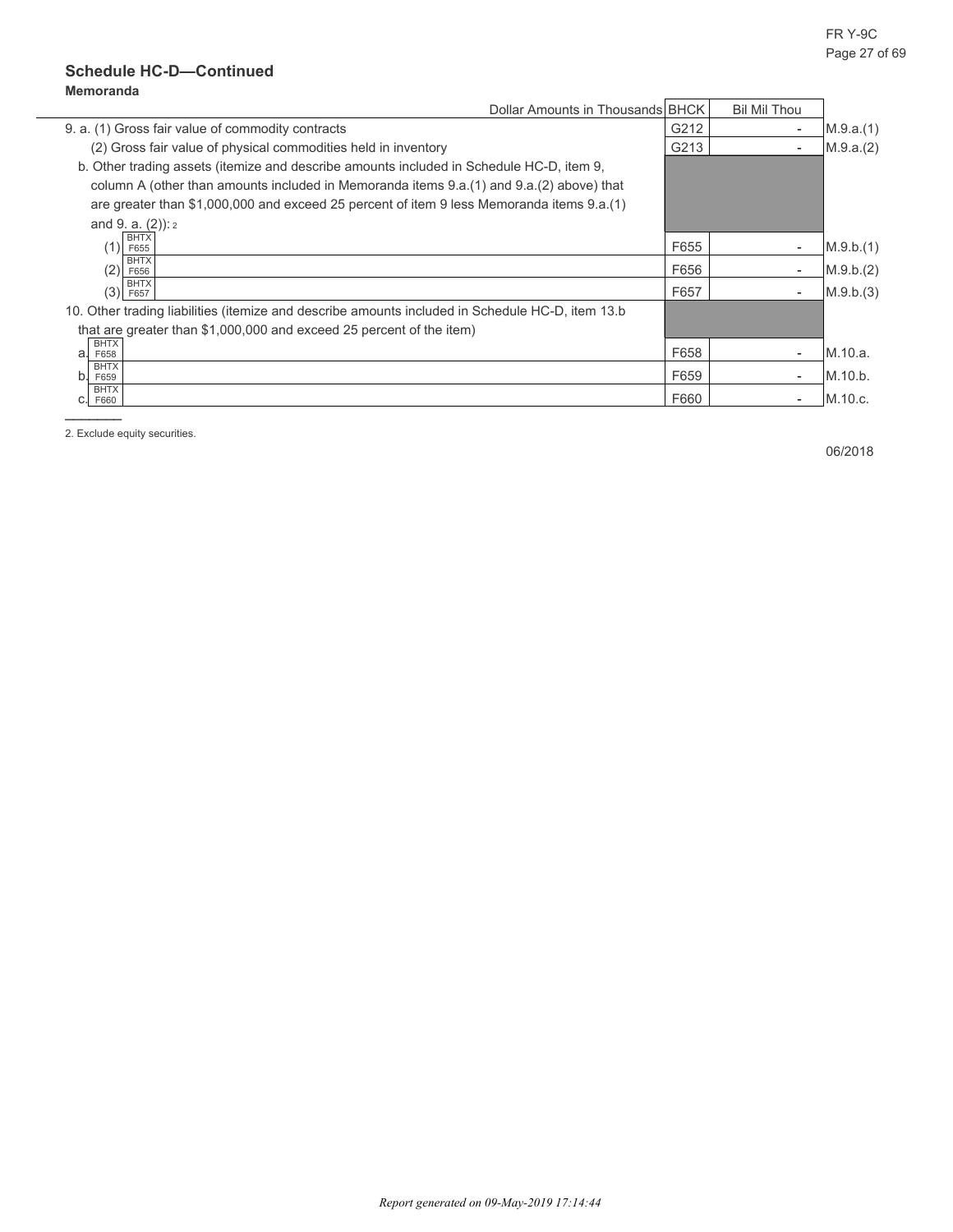## **Schedule HC-E—Deposit Liabilities 1**

| Dollar Amounts in Thousands BHCB                                                                   |             | <b>Bil Mil Thou</b>      |      |
|----------------------------------------------------------------------------------------------------|-------------|--------------------------|------|
| 1. Deposits held in domestic offices of commercial bank subsidiaries of the reporting              |             |                          |      |
| holding company:                                                                                   |             |                          |      |
| a. Noninterest-bearing balances2                                                                   | 2210        | $50,000$ 1.a.            |      |
| b. Interest-bearing demand deposits, NOW, ATS, and other transaction accounts                      | 3187        | 3,185,000 1.b.           |      |
| c Money market deposit accounts and other savings accounts                                         | 2389        | 11,905,000 1.c.          |      |
| d. Time deposits of \$250,000 or less                                                              | <b>HK29</b> | 8,480,000 1.d.           |      |
| e. Time deposits of more than \$250,000                                                            | J474        | 975,000 1.e.             |      |
| 2. Deposits held in domestic offices of other depository institutions that are subsidiaries of the |             |                          |      |
| reporting holding company:                                                                         | <b>BHOD</b> |                          |      |
| a. Noninterest-bearing balances                                                                    | 3189        |                          | 2.a. |
| b. Interest-bearing demand deposits, NOW, ATS, and other transaction accounts                      | 3187        |                          | 2.b. |
| c. Money market deposit accounts and other savings accounts                                        | 2389        | $\overline{\phantom{a}}$ | 2.c. |
| d. Time deposits of \$250,000 or less                                                              | <b>HK29</b> |                          | 2.d. |
| e. Time deposits of more than \$250,000                                                            | J474        |                          | 2.e. |

### **Memoranda**

| Dollar Amounts in Thousands BHDM                                                       |             | <b>Bil Mil Thou</b> |     |
|----------------------------------------------------------------------------------------|-------------|---------------------|-----|
| 1. Brokered deposits \$250,000 or less with a remaining maturity of one year or less   | HK06        | 2,737,000 M.1.      |     |
| 2. Brokered deposits \$250,000 or less with a remaining maturity of more than one year | <b>HK31</b> | $3,349,000$ M.2.    |     |
| 3. Time deposits of more than \$250,000 with a remaining maturity of one year or less  | <b>HK32</b> | 623,000 M.3.        |     |
|                                                                                        | <b>BHFN</b> |                     |     |
| 4. Foreign office time deposits with a remaining maturity of one year or less          | A245        |                     | M.4 |
|                                                                                        |             |                     |     |

1. The sum of items 1.a through 1.e and items 2.a through 2.e must equal the sum of Schedule HC, items 13.a.(1) and 13.a.(2).

2. Includes noninterest-bearing demand, time, and savings deposits.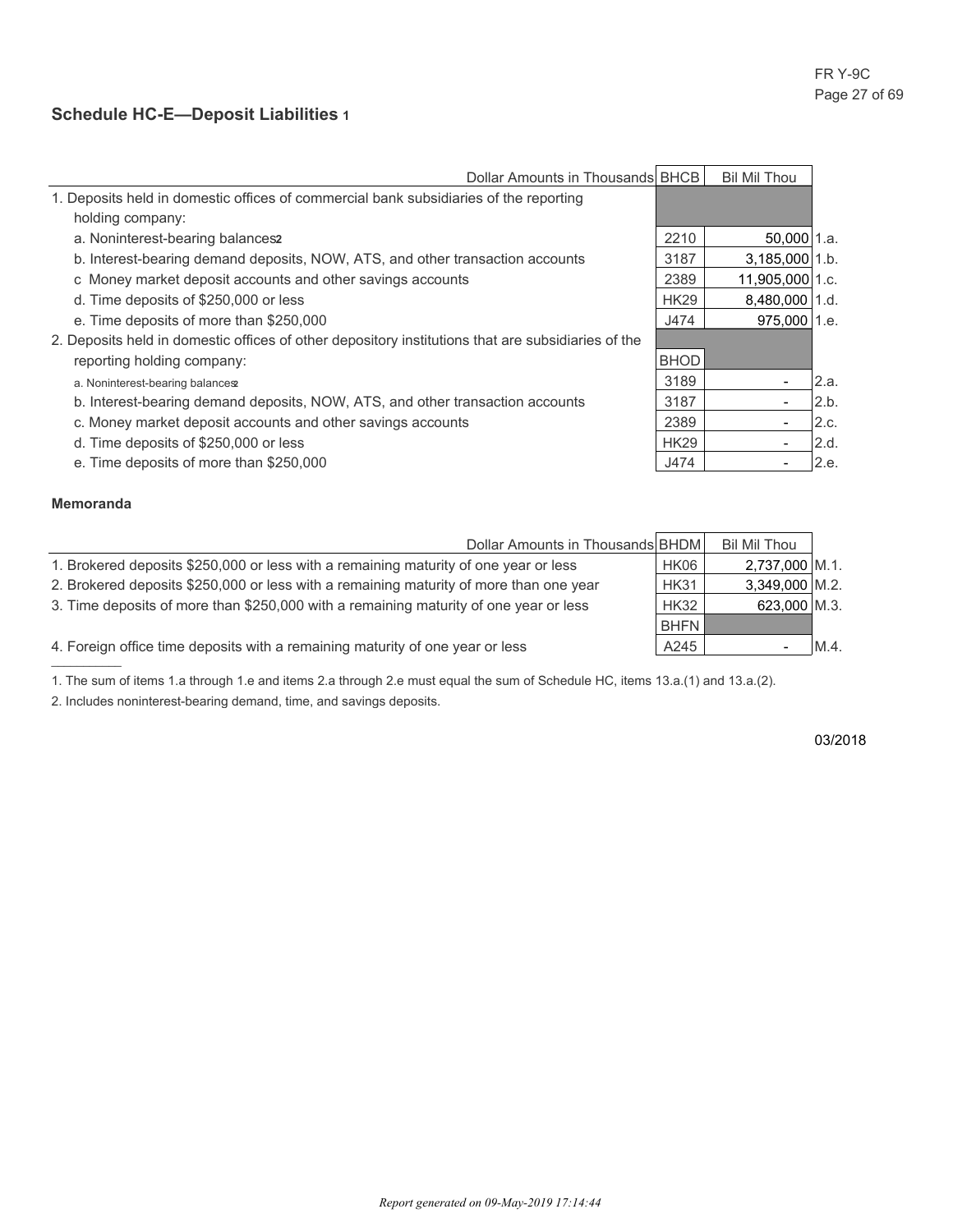## **Schedule HC-F—Other Assets 1**

| Dollar Amounts in Thousands BHCK                                      |             | Bil Mil Thou             |      |
|-----------------------------------------------------------------------|-------------|--------------------------|------|
| 1. Accrued interest receivable 2                                      | <b>B556</b> | 401,000 1                |      |
| 2. Net deferred tax assets 3                                          | 2148        | 1,609,000 2              |      |
| 3. Interest-only strips receivable (not in the form of a security) 4  | <b>HT80</b> | $\overline{\phantom{0}}$ | 3.   |
| 4. Equity investment without readily determinable fair values 5       | 1752        | $37,000$ 4               |      |
| 5. Life insurance assets:                                             |             |                          |      |
| a. General account life insurance assets                              | K201        |                          | 5.a. |
| b. Separate account life insurance assets                             | K202        |                          | 5.b. |
| c. Hybrid account life insurance assets                               | K270        |                          | 5.c. |
| 6. Other                                                              | 2168        | 14,547,000 6             |      |
|                                                                       | <b>BHCT</b> |                          |      |
| 7. Total (sum of items 1 through 6) (must equal Schedule HC, item 11) | 2160        | 16,594,000 7             |      |

**1. Institutions that have adopted ASU 2016-13 should report assets reported in HC-F net of any applicable allowance for credit losses.** 2. Include accrued interest receivable on loans, leases, debt securities, and other interest-bearing assetsExclude accrued interest receivables

**on interest-bearing assets that are reported elsewhere on the balance sheet.**

3. See discussion of deferred income taxes in Glossary entry on "income taxes."

4. Report interest-only strips receivable in the form of a security as available-for-sale securities in Schedule HC, item 2.b, or as trading assets in Schedule HC, item 5, as appropriate.

5. Include Federal Reserve stock, Federal Home Loan Bank stock, and bankers' bank stock.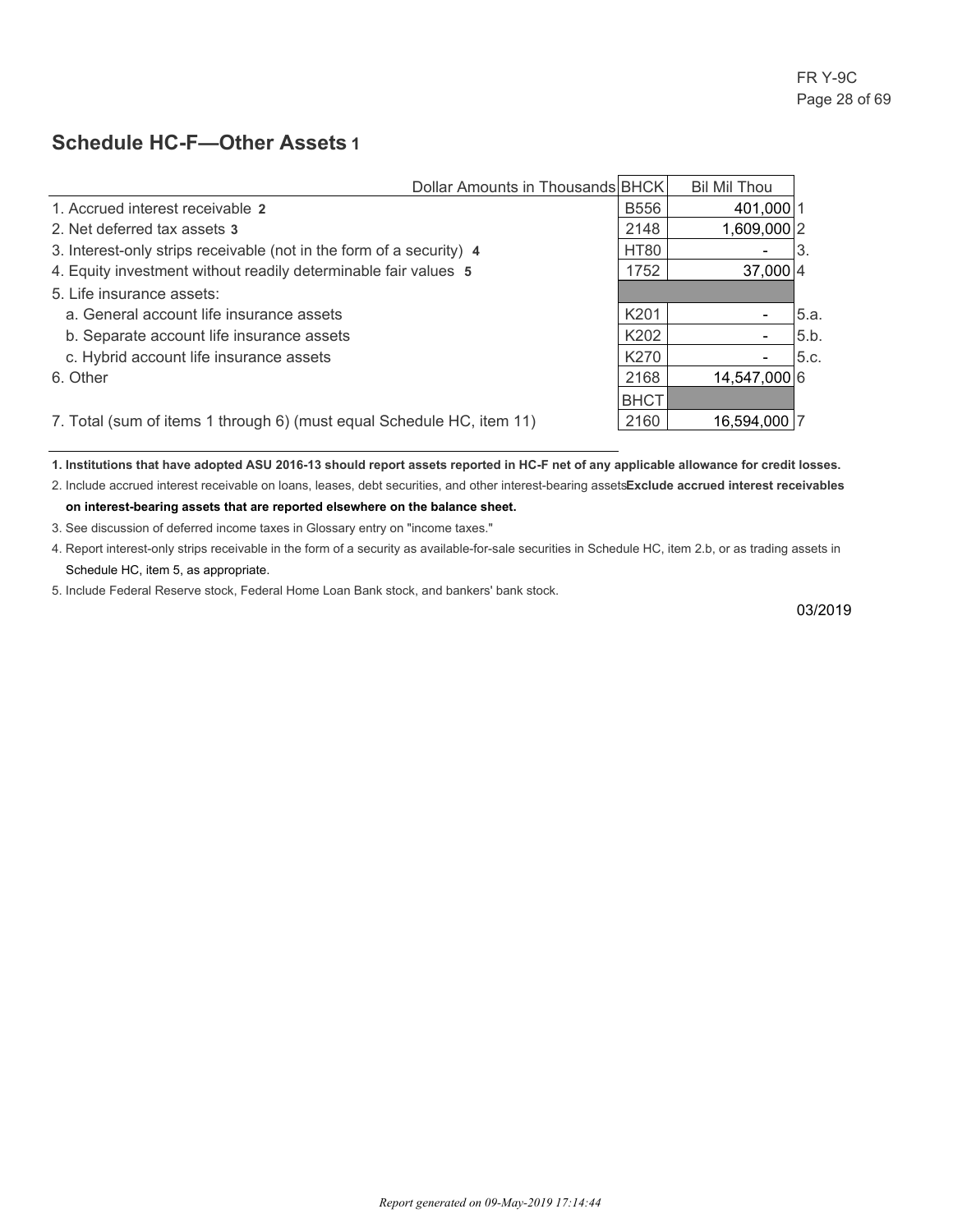## **Schedule HC-G—Other Liabilities**

\_\_\_\_\_\_\_\_\_\_\_\_\_\_\_\_\_

| Dollar Amounts in Thousands BHCK                                      |             | Bil Mil Thou  |  |
|-----------------------------------------------------------------------|-------------|---------------|--|
| 1. Not applicable                                                     |             |               |  |
| 2. Net deferred tax liabilities                                       | 3049        | $1,000$   2.  |  |
| 3. Allowance for credit losses on off-balance-sheet credit exposures  | <b>B557</b> |               |  |
| 4. Other                                                              | B984        | 30,895,000 4. |  |
|                                                                       | <b>BHCT</b> |               |  |
| 5. Total (sum of items 2 through 4) (must equal Schedule HC, item 20) | 2750        | 30,896,000 5. |  |

<sup>1.</sup> See discussion of deferred income taxes in Glossary entry on "income taxes."

**<sup>2.</sup> Holding companies that have adopted ASU 2016-13 should report in Schedule HC-G, item 3, the allowance for credit losses on those off-balance sheet credit exposures that fall within the standard.**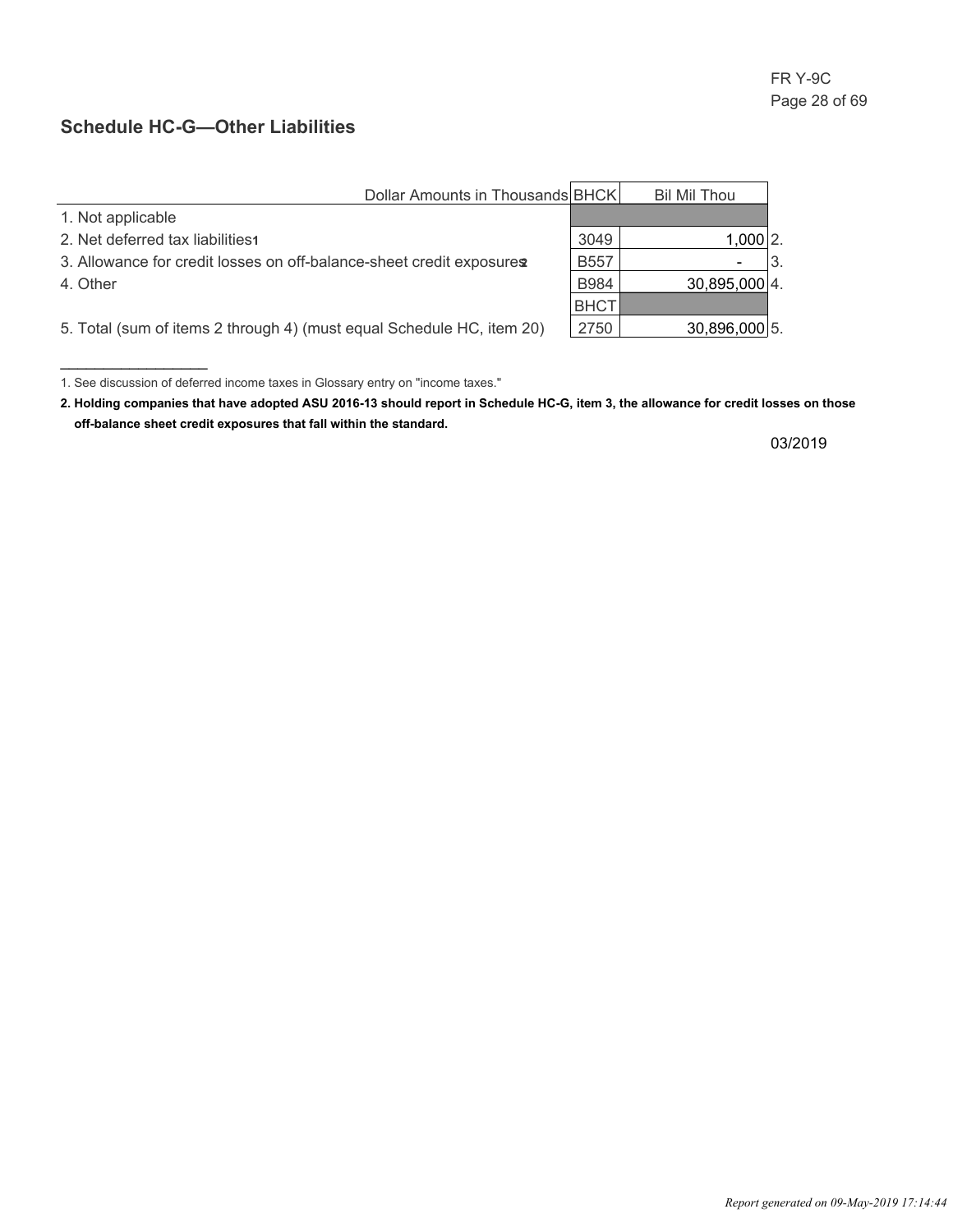## **Schedule HC-H—Interest Sensitivity 1**

 $\overline{\phantom{a}}$ 

| Dollar Amounts in Thousands BHCK                                                            |      | Bil Mil Thou   |   |
|---------------------------------------------------------------------------------------------|------|----------------|---|
| 1. Earning assets that are repriceable within one year or mature within one year            | 3197 | 111,687,000 1. |   |
| 2. Interest-bearing deposit liabilities that reprice within one year or mature within one   |      |                |   |
| year included in item 13.a.(2) and 13.b.(2) on Schedule HC, Balance Sheet                   | 3296 | 19,732,000 2.  |   |
| 3. Long-term debt that reprices within one year included in items 16 and 19.a on            |      |                |   |
| Schedule HC, Balance Sheet                                                                  | 3298 | 13,056,000 3.  |   |
| 4. Variable-rate preferred stock (includes both limited-life and perpetual preferred stock) | 3408 | $2,616,000$ 4. |   |
| 5. Long-term debt reported in Schedule HC, item 19.a on the Balance Sheet that is           |      |                |   |
| scheduled to mature within one year                                                         | 3409 |                | b |

<sup>1.</sup> Holding companies with foreign offices have the option of excluding the smallest of such non-U.S. offices from coverage in this schedule. Such holding companies may omit the smallest of their offices in foreign countries when arrayed by total assets provided that the assets of the excluded offices do not exceed 50 percent of the total assets of the holding company's assets in foreign countries and 10 percent of the holding company's total consolidated assets as of the report date.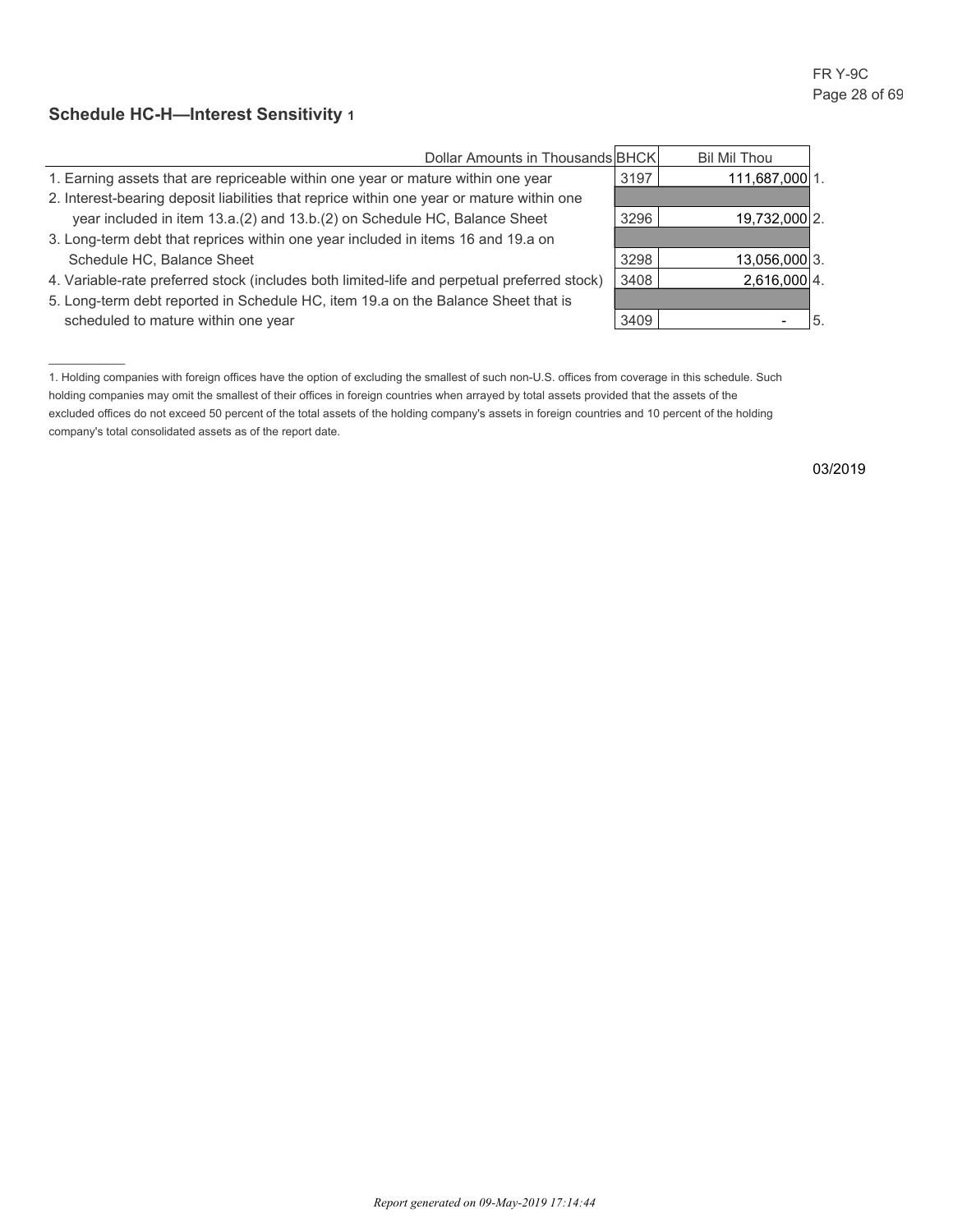## **Schedule HC-I—Insurance-Related Underwriting Activities (Including Reinsurance)**

Schedule HC-I must be completed by all top-tier holding companies. (See instructions for additional information.)

#### **I. Property and Casualty Underwriting**

 Item 1 is to be completed by holding companies with \$10,000,000 or more in reinsurance recoverables as of the effective date each quarter.

|                                                  | Dollar Amounts in Thousands BHCK |                  | <b>Bil Mil Thou</b>      |   |
|--------------------------------------------------|----------------------------------|------------------|--------------------------|---|
| <b>Assets</b>                                    |                                  |                  |                          |   |
| 1. Reinsurance recoverables                      |                                  | <b>B988</b>      | $\overline{\phantom{a}}$ |   |
| 2. Total assets                                  |                                  | C244             | 12,000 2                 |   |
|                                                  |                                  |                  |                          |   |
| <b>Liabilities</b>                               |                                  |                  |                          |   |
| 3. Claims and claims adjustment expense reserves |                                  | <b>B990</b>      | $\overline{\phantom{a}}$ | 3 |
| 4. Unearned premiums                             |                                  | <b>B991</b>      | 4,000 4                  |   |
|                                                  |                                  |                  |                          |   |
| 5. Total equity                                  |                                  | C <sub>245</sub> | 6,000 5                  |   |
|                                                  |                                  |                  |                          |   |
| 6. Net income                                    |                                  | C246             | $\overline{\phantom{a}}$ | 6 |

#### **II. Life and Health Underwriting**

 Item 1 is to be completed by holding companies with \$10,000,000 or more in reinsurance recoverables as of the effective date each quarter.

|                                                   | Dollar Amounts in Thousands BHCK |                  | <b>Bil Mil Thou</b>      |   |
|---------------------------------------------------|----------------------------------|------------------|--------------------------|---|
| <b>Assets</b>                                     |                                  |                  |                          |   |
| 1. Reinsurance recoverables                       |                                  | C <sub>247</sub> | $\overline{\phantom{0}}$ |   |
| 2. Separate account assets                        |                                  | <b>B992</b>      | $\overline{\phantom{a}}$ | 2 |
| 3. Total assets                                   |                                  | C <sub>248</sub> | $\overline{\phantom{0}}$ | 3 |
|                                                   |                                  |                  |                          |   |
| <b>Liabilities</b>                                |                                  |                  |                          |   |
| 4. Policyholder benefits and contractholder funds |                                  | <b>B994</b>      | ٠                        | 4 |
| 5. Separate account liabilities                   |                                  | <b>B996</b>      | $\overline{\phantom{a}}$ | 5 |
|                                                   |                                  |                  |                          |   |
| 6. Total equity                                   |                                  | C <sub>249</sub> |                          | 6 |
|                                                   |                                  |                  |                          |   |
| 7. Net income                                     |                                  | C <sub>250</sub> |                          |   |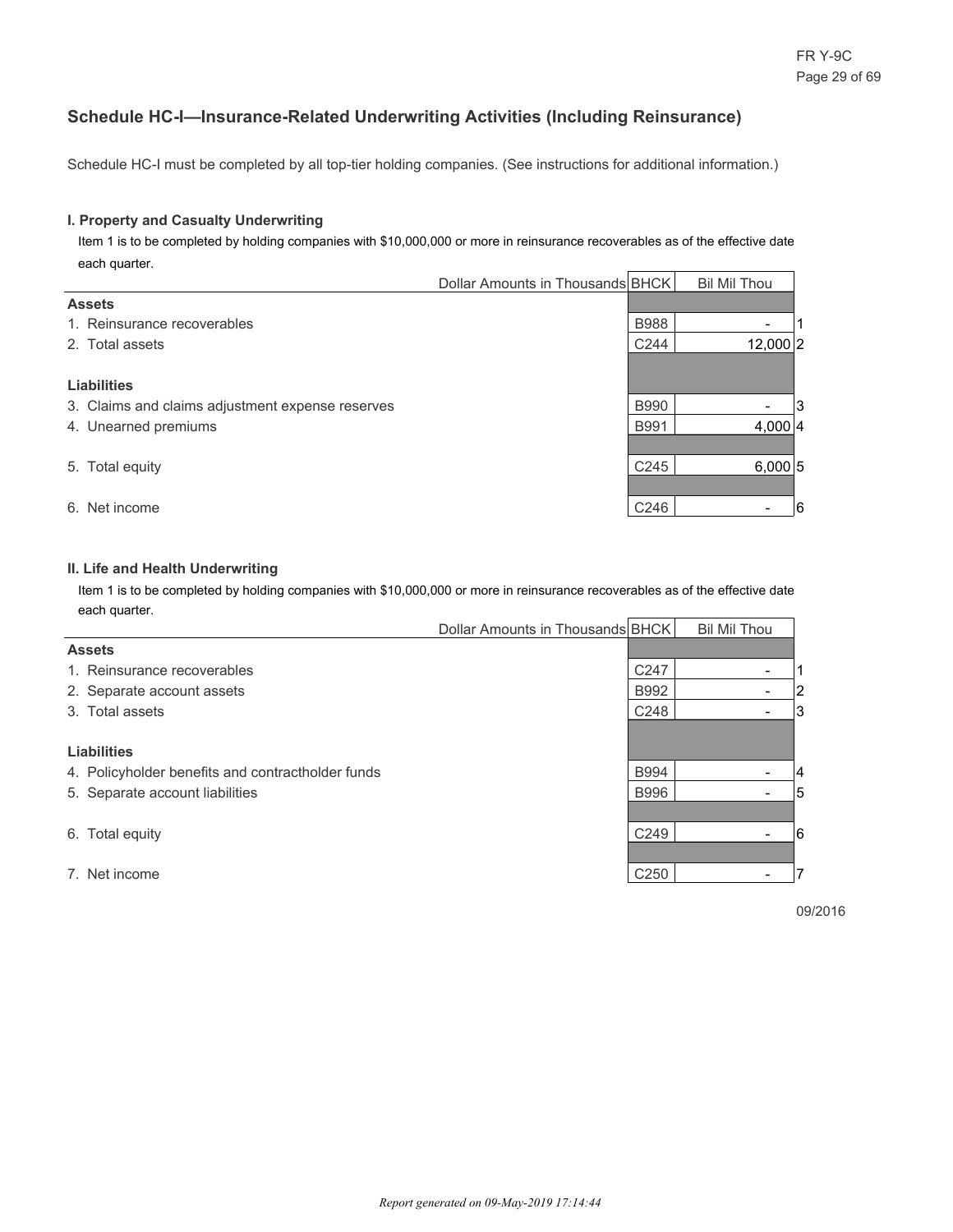## **Schedule HC-K—Quarterly Averages**

| Dollar Amounts in Thousands BHCK                                                                    |             | <b>Bil Mil Thou</b>     |                         |
|-----------------------------------------------------------------------------------------------------|-------------|-------------------------|-------------------------|
| <b>Assets</b>                                                                                       |             |                         |                         |
| 1. Securities:                                                                                      |             |                         |                         |
| a. U.S. Treasury securities and U.S. government agency obligations                                  |             |                         |                         |
| (excluding mortgage-backed securities) 1                                                            | <b>B558</b> | $6,000$ 1.a.            |                         |
| b. Mortgage-backed securities 1                                                                     | <b>B559</b> | 104,000 1.b.            |                         |
| c. All other debt securities 1 and equity securities with readily determinable fair values not held |             |                         |                         |
| for trading 2                                                                                       | <b>B560</b> | 269,000 1.c.            |                         |
| 2. Federal funds sold and securities purchased under agreements to resell                           | 3365        | 61,624,000 2            |                         |
|                                                                                                     | <b>BHDM</b> |                         |                         |
| 3. a . Total loans and leases in domestic offices                                                   | 3516        | 32,333,000 3.a.         |                         |
| (1) Loans secured by 1-4 family residential properties                                              | 3465        |                         | 3.a.(1)                 |
| (2) All other loans secured by real estate                                                          | 3466        | $27,000$ 3.a.(2)        |                         |
| (3) Loans to finance agricultural production and other loans to farmers                             | 3386        | $\blacksquare$          | 3.a.(3)                 |
| (4) Commercial and industrial loans                                                                 | 3387        | $243,000$ 3.a.(4)       |                         |
| (5) Loans to individuals for household, family, and other personal expenditures:                    |             |                         |                         |
| (a) Credit cards                                                                                    | B561        | $25,621,000$ 3.a.(5)(a) |                         |
| (b) Other (includes single payment, installment other than auto loans, all student loans,           |             |                         |                         |
| and revolving credit plans other than credit cards                                                  | B562        |                         | $526,000$ 3.a. $(5)(b)$ |
|                                                                                                     | <b>BHFN</b> |                         |                         |
| b. Total loans and leases in foreign offices, Edge and agreement subsidiaries, and IBFs             | 3360        | 7,685,000 3.b.          |                         |
| Item 4(a) is to be completed by holding companies with total trading assets of \$10 million or      |             |                         |                         |
| more in any of the four preceding calendar quarters.                                                |             |                         |                         |
|                                                                                                     | <b>BHCK</b> |                         |                         |
| 4. a. Trading assets                                                                                | 3401        | 41,508,000 4.a.         |                         |
| b. Other earning assets                                                                             | <b>B985</b> | 16,346,000 4.b.         |                         |
| 5. Total consolidated assets 3                                                                      | 3368        | 171,778,000 5           |                         |
|                                                                                                     |             |                         |                         |
| <b>Liabilities</b>                                                                                  |             |                         |                         |
| 6. Interest-bearing deposits (domestic) 4                                                           | 3517        | 24,080,000 6            |                         |
| 7. Interest-bearing deposits (foreign) 4                                                            | 3404        |                         | 7                       |
| 8. Federal funds purchased and securities sold under agreements to repurchase                       | 3353        | 59,066,000 8            |                         |
| 9. All other borrowed money                                                                         | 2635        | 27,218,000 9            |                         |
| 10. Not applicable                                                                                  |             |                         |                         |
|                                                                                                     |             |                         |                         |
| <b>Equity Capital</b>                                                                               |             |                         |                         |
| 11. Total equity capital (excludes limited-life preferred stock)                                    | 3519        | 16,585,000 11           |                         |
|                                                                                                     |             |                         |                         |

<sup>1.</sup> Quarterly averages for all debt securities should be based on amortized cost.

- 3. The quarterly average for total assets should reflect securities not held for trading as follows:
	- a) Debt securies at amortized cost
	- b) For holding companies that have adopted ASU 2016-01, equity securities with readily determinable fair values should be reported at fair value. For holding companies that have not adopted ASU 2016-01, equity securities with readily determinable fair values should be reported at the lower of cost or fair value.
	- c) For holding companies that have adopted ASU 2016-01, equity investments without readily determinable fair values should be reported at their balance sheet carrying values (i.e., fair value or, if elected, cost minus impairment, if any, plus or minus changes resulting from observable price changes). For holding companies that have not adopted ASU 2016-01, equity investments without readily determinable fair values should be reported at historical cost.
- 4. Includes interest-bearing demand deposits.

<sup>2.</sup> For holding companies that have adopted ASU 2016-01, which includes provisions governing the accounting for investments in equity securities, quarterly averages for equity securities with readily determinable fair values should be based on fail value. For holding companies that have not adopted ASU 2016-01, quarterly averages for equity securities with readily determinable fair values should be based on historical cost.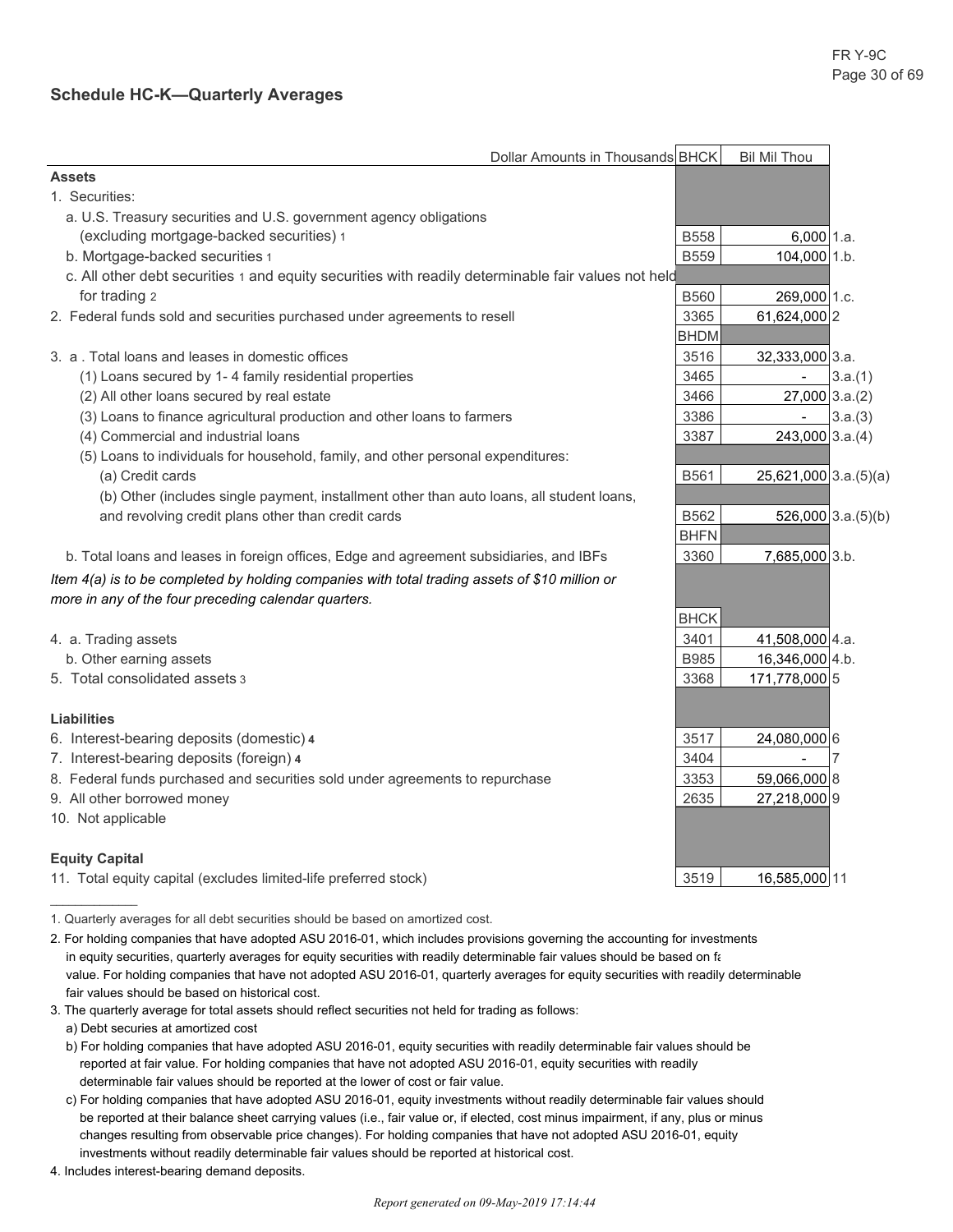$CLL$ 

## **Schedule HC-L—Derivatives and Off-Balance-Sheet Items**

**(Report only transactions with nonrelated institutions)**

| 1. Unused commitments (report only the unused portions of commitments that are fee paid or<br>otherwise legally binding):<br>a. Revolving, open-end loans secured by 1-4 family residential properties, (e.g., home equity line 3814<br>1.a.<br>1.b.(1) and 1.b.(2) are to be completed semiannually in the June and December<br>reports only.<br>J455<br>b. (1) Unused consumer credit card lines<br>86,429,000 1.b.(1)<br>J456<br>676,000 1.b.(2)<br>(2) Other unused credit card lines<br>c. (1) Commitments to fund commercial real estate, construction, and land development loans<br>3816<br>$1,000$ 1.c.(1)<br>secured by real estate (sum of items $1.c.(1)(a)$ and (b) must equal item $1.c.(1)$ )<br>F164<br>(a) 1-4 family residential construction loan commitments<br>1.c.(1)(a)<br>$\overline{a}$<br>(b) Commercial real estate, other construction loan, and land<br>F165<br>development loan commitments<br>1,000<br>1.c.(1)(b)<br>(2) Commitments to fund commercial real estate, construction, and land development loans<br>NOT secured by real estate<br>6550<br>1.c.(2)<br>$\sim$<br>3817<br>d. Securities underwriting<br>1.d.<br>$\overline{a}$<br>e. Other unused commitments:<br>(1) Commercial and industrial loans<br>J457<br>$1,000$ 1.e.(1)<br>J458<br>1.e.(2)<br>(2) Loans to financial institutions<br>$\overline{a}$<br>(3) All other unused commitments<br>J459<br>$3,090,000$   1.e.(3)<br>2. Financial standby letters of credit and foreign office guarantees<br>6566<br>3.000 2<br>Item 2.a is to be completed by holding companies with \$1 billion or more in total assets.1<br>3820<br>$3,000$ 2.a.<br>a. Amount of financial standby letters of credit conveyed to others<br>3. Performance standby letters of credit and foreign office guarantees<br>6570<br>3<br>Item 3.a is to be completed by holding companies with \$1 billion or more in total assets.1<br>a. Amount of performance standby letters of credit conveyed to others<br>3822<br>3.a.<br>$\blacksquare$<br>4. Commercial and similar letters of credit<br>3411<br>4<br>5. Not applicable<br>6. Securities:<br>a.Securities lent<br>3433<br>47,305,000 6.a.<br>3432<br>46,940,000 6.b.<br>b.Securities borrowed<br>(Column A)<br>(Column B)<br>Sold Protection<br>7. Credit derivatives:<br><b>Purchased Protection</b><br><b>BHCK</b><br><b>Bil Mil Thou</b><br><b>BHCK</b><br><b>Bil Mil Thou</b><br>a. Notional amounts: | Dollar Amounts in Thousands BHCK | <b>Bil Mil Thou</b> |  |
|-----------------------------------------------------------------------------------------------------------------------------------------------------------------------------------------------------------------------------------------------------------------------------------------------------------------------------------------------------------------------------------------------------------------------------------------------------------------------------------------------------------------------------------------------------------------------------------------------------------------------------------------------------------------------------------------------------------------------------------------------------------------------------------------------------------------------------------------------------------------------------------------------------------------------------------------------------------------------------------------------------------------------------------------------------------------------------------------------------------------------------------------------------------------------------------------------------------------------------------------------------------------------------------------------------------------------------------------------------------------------------------------------------------------------------------------------------------------------------------------------------------------------------------------------------------------------------------------------------------------------------------------------------------------------------------------------------------------------------------------------------------------------------------------------------------------------------------------------------------------------------------------------------------------------------------------------------------------------------------------------------------------------------------------------------------------------------------------------------------------------------------------------------------------------------------------------------------------------------------------------------------------------------------------------------------------------------------------------------------------------------------------------------------------------------------------|----------------------------------|---------------------|--|
|                                                                                                                                                                                                                                                                                                                                                                                                                                                                                                                                                                                                                                                                                                                                                                                                                                                                                                                                                                                                                                                                                                                                                                                                                                                                                                                                                                                                                                                                                                                                                                                                                                                                                                                                                                                                                                                                                                                                                                                                                                                                                                                                                                                                                                                                                                                                                                                                                                         |                                  |                     |  |
|                                                                                                                                                                                                                                                                                                                                                                                                                                                                                                                                                                                                                                                                                                                                                                                                                                                                                                                                                                                                                                                                                                                                                                                                                                                                                                                                                                                                                                                                                                                                                                                                                                                                                                                                                                                                                                                                                                                                                                                                                                                                                                                                                                                                                                                                                                                                                                                                                                         |                                  |                     |  |
|                                                                                                                                                                                                                                                                                                                                                                                                                                                                                                                                                                                                                                                                                                                                                                                                                                                                                                                                                                                                                                                                                                                                                                                                                                                                                                                                                                                                                                                                                                                                                                                                                                                                                                                                                                                                                                                                                                                                                                                                                                                                                                                                                                                                                                                                                                                                                                                                                                         |                                  |                     |  |
|                                                                                                                                                                                                                                                                                                                                                                                                                                                                                                                                                                                                                                                                                                                                                                                                                                                                                                                                                                                                                                                                                                                                                                                                                                                                                                                                                                                                                                                                                                                                                                                                                                                                                                                                                                                                                                                                                                                                                                                                                                                                                                                                                                                                                                                                                                                                                                                                                                         |                                  |                     |  |
|                                                                                                                                                                                                                                                                                                                                                                                                                                                                                                                                                                                                                                                                                                                                                                                                                                                                                                                                                                                                                                                                                                                                                                                                                                                                                                                                                                                                                                                                                                                                                                                                                                                                                                                                                                                                                                                                                                                                                                                                                                                                                                                                                                                                                                                                                                                                                                                                                                         |                                  |                     |  |
|                                                                                                                                                                                                                                                                                                                                                                                                                                                                                                                                                                                                                                                                                                                                                                                                                                                                                                                                                                                                                                                                                                                                                                                                                                                                                                                                                                                                                                                                                                                                                                                                                                                                                                                                                                                                                                                                                                                                                                                                                                                                                                                                                                                                                                                                                                                                                                                                                                         |                                  |                     |  |
|                                                                                                                                                                                                                                                                                                                                                                                                                                                                                                                                                                                                                                                                                                                                                                                                                                                                                                                                                                                                                                                                                                                                                                                                                                                                                                                                                                                                                                                                                                                                                                                                                                                                                                                                                                                                                                                                                                                                                                                                                                                                                                                                                                                                                                                                                                                                                                                                                                         |                                  |                     |  |
|                                                                                                                                                                                                                                                                                                                                                                                                                                                                                                                                                                                                                                                                                                                                                                                                                                                                                                                                                                                                                                                                                                                                                                                                                                                                                                                                                                                                                                                                                                                                                                                                                                                                                                                                                                                                                                                                                                                                                                                                                                                                                                                                                                                                                                                                                                                                                                                                                                         |                                  |                     |  |
|                                                                                                                                                                                                                                                                                                                                                                                                                                                                                                                                                                                                                                                                                                                                                                                                                                                                                                                                                                                                                                                                                                                                                                                                                                                                                                                                                                                                                                                                                                                                                                                                                                                                                                                                                                                                                                                                                                                                                                                                                                                                                                                                                                                                                                                                                                                                                                                                                                         |                                  |                     |  |
|                                                                                                                                                                                                                                                                                                                                                                                                                                                                                                                                                                                                                                                                                                                                                                                                                                                                                                                                                                                                                                                                                                                                                                                                                                                                                                                                                                                                                                                                                                                                                                                                                                                                                                                                                                                                                                                                                                                                                                                                                                                                                                                                                                                                                                                                                                                                                                                                                                         |                                  |                     |  |
|                                                                                                                                                                                                                                                                                                                                                                                                                                                                                                                                                                                                                                                                                                                                                                                                                                                                                                                                                                                                                                                                                                                                                                                                                                                                                                                                                                                                                                                                                                                                                                                                                                                                                                                                                                                                                                                                                                                                                                                                                                                                                                                                                                                                                                                                                                                                                                                                                                         |                                  |                     |  |
|                                                                                                                                                                                                                                                                                                                                                                                                                                                                                                                                                                                                                                                                                                                                                                                                                                                                                                                                                                                                                                                                                                                                                                                                                                                                                                                                                                                                                                                                                                                                                                                                                                                                                                                                                                                                                                                                                                                                                                                                                                                                                                                                                                                                                                                                                                                                                                                                                                         |                                  |                     |  |
|                                                                                                                                                                                                                                                                                                                                                                                                                                                                                                                                                                                                                                                                                                                                                                                                                                                                                                                                                                                                                                                                                                                                                                                                                                                                                                                                                                                                                                                                                                                                                                                                                                                                                                                                                                                                                                                                                                                                                                                                                                                                                                                                                                                                                                                                                                                                                                                                                                         |                                  |                     |  |
|                                                                                                                                                                                                                                                                                                                                                                                                                                                                                                                                                                                                                                                                                                                                                                                                                                                                                                                                                                                                                                                                                                                                                                                                                                                                                                                                                                                                                                                                                                                                                                                                                                                                                                                                                                                                                                                                                                                                                                                                                                                                                                                                                                                                                                                                                                                                                                                                                                         |                                  |                     |  |
|                                                                                                                                                                                                                                                                                                                                                                                                                                                                                                                                                                                                                                                                                                                                                                                                                                                                                                                                                                                                                                                                                                                                                                                                                                                                                                                                                                                                                                                                                                                                                                                                                                                                                                                                                                                                                                                                                                                                                                                                                                                                                                                                                                                                                                                                                                                                                                                                                                         |                                  |                     |  |
|                                                                                                                                                                                                                                                                                                                                                                                                                                                                                                                                                                                                                                                                                                                                                                                                                                                                                                                                                                                                                                                                                                                                                                                                                                                                                                                                                                                                                                                                                                                                                                                                                                                                                                                                                                                                                                                                                                                                                                                                                                                                                                                                                                                                                                                                                                                                                                                                                                         |                                  |                     |  |
|                                                                                                                                                                                                                                                                                                                                                                                                                                                                                                                                                                                                                                                                                                                                                                                                                                                                                                                                                                                                                                                                                                                                                                                                                                                                                                                                                                                                                                                                                                                                                                                                                                                                                                                                                                                                                                                                                                                                                                                                                                                                                                                                                                                                                                                                                                                                                                                                                                         |                                  |                     |  |
|                                                                                                                                                                                                                                                                                                                                                                                                                                                                                                                                                                                                                                                                                                                                                                                                                                                                                                                                                                                                                                                                                                                                                                                                                                                                                                                                                                                                                                                                                                                                                                                                                                                                                                                                                                                                                                                                                                                                                                                                                                                                                                                                                                                                                                                                                                                                                                                                                                         |                                  |                     |  |
|                                                                                                                                                                                                                                                                                                                                                                                                                                                                                                                                                                                                                                                                                                                                                                                                                                                                                                                                                                                                                                                                                                                                                                                                                                                                                                                                                                                                                                                                                                                                                                                                                                                                                                                                                                                                                                                                                                                                                                                                                                                                                                                                                                                                                                                                                                                                                                                                                                         |                                  |                     |  |
|                                                                                                                                                                                                                                                                                                                                                                                                                                                                                                                                                                                                                                                                                                                                                                                                                                                                                                                                                                                                                                                                                                                                                                                                                                                                                                                                                                                                                                                                                                                                                                                                                                                                                                                                                                                                                                                                                                                                                                                                                                                                                                                                                                                                                                                                                                                                                                                                                                         |                                  |                     |  |
|                                                                                                                                                                                                                                                                                                                                                                                                                                                                                                                                                                                                                                                                                                                                                                                                                                                                                                                                                                                                                                                                                                                                                                                                                                                                                                                                                                                                                                                                                                                                                                                                                                                                                                                                                                                                                                                                                                                                                                                                                                                                                                                                                                                                                                                                                                                                                                                                                                         |                                  |                     |  |
|                                                                                                                                                                                                                                                                                                                                                                                                                                                                                                                                                                                                                                                                                                                                                                                                                                                                                                                                                                                                                                                                                                                                                                                                                                                                                                                                                                                                                                                                                                                                                                                                                                                                                                                                                                                                                                                                                                                                                                                                                                                                                                                                                                                                                                                                                                                                                                                                                                         |                                  |                     |  |
|                                                                                                                                                                                                                                                                                                                                                                                                                                                                                                                                                                                                                                                                                                                                                                                                                                                                                                                                                                                                                                                                                                                                                                                                                                                                                                                                                                                                                                                                                                                                                                                                                                                                                                                                                                                                                                                                                                                                                                                                                                                                                                                                                                                                                                                                                                                                                                                                                                         |                                  |                     |  |
|                                                                                                                                                                                                                                                                                                                                                                                                                                                                                                                                                                                                                                                                                                                                                                                                                                                                                                                                                                                                                                                                                                                                                                                                                                                                                                                                                                                                                                                                                                                                                                                                                                                                                                                                                                                                                                                                                                                                                                                                                                                                                                                                                                                                                                                                                                                                                                                                                                         |                                  |                     |  |
|                                                                                                                                                                                                                                                                                                                                                                                                                                                                                                                                                                                                                                                                                                                                                                                                                                                                                                                                                                                                                                                                                                                                                                                                                                                                                                                                                                                                                                                                                                                                                                                                                                                                                                                                                                                                                                                                                                                                                                                                                                                                                                                                                                                                                                                                                                                                                                                                                                         |                                  |                     |  |
|                                                                                                                                                                                                                                                                                                                                                                                                                                                                                                                                                                                                                                                                                                                                                                                                                                                                                                                                                                                                                                                                                                                                                                                                                                                                                                                                                                                                                                                                                                                                                                                                                                                                                                                                                                                                                                                                                                                                                                                                                                                                                                                                                                                                                                                                                                                                                                                                                                         |                                  |                     |  |
|                                                                                                                                                                                                                                                                                                                                                                                                                                                                                                                                                                                                                                                                                                                                                                                                                                                                                                                                                                                                                                                                                                                                                                                                                                                                                                                                                                                                                                                                                                                                                                                                                                                                                                                                                                                                                                                                                                                                                                                                                                                                                                                                                                                                                                                                                                                                                                                                                                         |                                  |                     |  |
|                                                                                                                                                                                                                                                                                                                                                                                                                                                                                                                                                                                                                                                                                                                                                                                                                                                                                                                                                                                                                                                                                                                                                                                                                                                                                                                                                                                                                                                                                                                                                                                                                                                                                                                                                                                                                                                                                                                                                                                                                                                                                                                                                                                                                                                                                                                                                                                                                                         |                                  |                     |  |
|                                                                                                                                                                                                                                                                                                                                                                                                                                                                                                                                                                                                                                                                                                                                                                                                                                                                                                                                                                                                                                                                                                                                                                                                                                                                                                                                                                                                                                                                                                                                                                                                                                                                                                                                                                                                                                                                                                                                                                                                                                                                                                                                                                                                                                                                                                                                                                                                                                         |                                  |                     |  |
|                                                                                                                                                                                                                                                                                                                                                                                                                                                                                                                                                                                                                                                                                                                                                                                                                                                                                                                                                                                                                                                                                                                                                                                                                                                                                                                                                                                                                                                                                                                                                                                                                                                                                                                                                                                                                                                                                                                                                                                                                                                                                                                                                                                                                                                                                                                                                                                                                                         |                                  |                     |  |
|                                                                                                                                                                                                                                                                                                                                                                                                                                                                                                                                                                                                                                                                                                                                                                                                                                                                                                                                                                                                                                                                                                                                                                                                                                                                                                                                                                                                                                                                                                                                                                                                                                                                                                                                                                                                                                                                                                                                                                                                                                                                                                                                                                                                                                                                                                                                                                                                                                         |                                  |                     |  |
|                                                                                                                                                                                                                                                                                                                                                                                                                                                                                                                                                                                                                                                                                                                                                                                                                                                                                                                                                                                                                                                                                                                                                                                                                                                                                                                                                                                                                                                                                                                                                                                                                                                                                                                                                                                                                                                                                                                                                                                                                                                                                                                                                                                                                                                                                                                                                                                                                                         |                                  |                     |  |
|                                                                                                                                                                                                                                                                                                                                                                                                                                                                                                                                                                                                                                                                                                                                                                                                                                                                                                                                                                                                                                                                                                                                                                                                                                                                                                                                                                                                                                                                                                                                                                                                                                                                                                                                                                                                                                                                                                                                                                                                                                                                                                                                                                                                                                                                                                                                                                                                                                         |                                  |                     |  |
|                                                                                                                                                                                                                                                                                                                                                                                                                                                                                                                                                                                                                                                                                                                                                                                                                                                                                                                                                                                                                                                                                                                                                                                                                                                                                                                                                                                                                                                                                                                                                                                                                                                                                                                                                                                                                                                                                                                                                                                                                                                                                                                                                                                                                                                                                                                                                                                                                                         |                                  |                     |  |
|                                                                                                                                                                                                                                                                                                                                                                                                                                                                                                                                                                                                                                                                                                                                                                                                                                                                                                                                                                                                                                                                                                                                                                                                                                                                                                                                                                                                                                                                                                                                                                                                                                                                                                                                                                                                                                                                                                                                                                                                                                                                                                                                                                                                                                                                                                                                                                                                                                         |                                  |                     |  |
|                                                                                                                                                                                                                                                                                                                                                                                                                                                                                                                                                                                                                                                                                                                                                                                                                                                                                                                                                                                                                                                                                                                                                                                                                                                                                                                                                                                                                                                                                                                                                                                                                                                                                                                                                                                                                                                                                                                                                                                                                                                                                                                                                                                                                                                                                                                                                                                                                                         |                                  |                     |  |
|                                                                                                                                                                                                                                                                                                                                                                                                                                                                                                                                                                                                                                                                                                                                                                                                                                                                                                                                                                                                                                                                                                                                                                                                                                                                                                                                                                                                                                                                                                                                                                                                                                                                                                                                                                                                                                                                                                                                                                                                                                                                                                                                                                                                                                                                                                                                                                                                                                         |                                  |                     |  |
|                                                                                                                                                                                                                                                                                                                                                                                                                                                                                                                                                                                                                                                                                                                                                                                                                                                                                                                                                                                                                                                                                                                                                                                                                                                                                                                                                                                                                                                                                                                                                                                                                                                                                                                                                                                                                                                                                                                                                                                                                                                                                                                                                                                                                                                                                                                                                                                                                                         |                                  |                     |  |
|                                                                                                                                                                                                                                                                                                                                                                                                                                                                                                                                                                                                                                                                                                                                                                                                                                                                                                                                                                                                                                                                                                                                                                                                                                                                                                                                                                                                                                                                                                                                                                                                                                                                                                                                                                                                                                                                                                                                                                                                                                                                                                                                                                                                                                                                                                                                                                                                                                         |                                  |                     |  |
|                                                                                                                                                                                                                                                                                                                                                                                                                                                                                                                                                                                                                                                                                                                                                                                                                                                                                                                                                                                                                                                                                                                                                                                                                                                                                                                                                                                                                                                                                                                                                                                                                                                                                                                                                                                                                                                                                                                                                                                                                                                                                                                                                                                                                                                                                                                                                                                                                                         |                                  |                     |  |
| (1) Credit default swaps<br>C968<br>C969<br>$900,000$ 7.a.(1)<br>$\blacksquare$                                                                                                                                                                                                                                                                                                                                                                                                                                                                                                                                                                                                                                                                                                                                                                                                                                                                                                                                                                                                                                                                                                                                                                                                                                                                                                                                                                                                                                                                                                                                                                                                                                                                                                                                                                                                                                                                                                                                                                                                                                                                                                                                                                                                                                                                                                                                                         |                                  |                     |  |
| C970<br>C971<br>55,378,000 7.a.(2)<br>(2) Total return swaps<br>$\overline{\phantom{a}}$                                                                                                                                                                                                                                                                                                                                                                                                                                                                                                                                                                                                                                                                                                                                                                                                                                                                                                                                                                                                                                                                                                                                                                                                                                                                                                                                                                                                                                                                                                                                                                                                                                                                                                                                                                                                                                                                                                                                                                                                                                                                                                                                                                                                                                                                                                                                                |                                  |                     |  |
| C972<br>C973<br>(3) Credit options<br>7.a.(3)<br>$\overline{\phantom{a}}$<br>$\overline{\phantom{a}}$                                                                                                                                                                                                                                                                                                                                                                                                                                                                                                                                                                                                                                                                                                                                                                                                                                                                                                                                                                                                                                                                                                                                                                                                                                                                                                                                                                                                                                                                                                                                                                                                                                                                                                                                                                                                                                                                                                                                                                                                                                                                                                                                                                                                                                                                                                                                   |                                  |                     |  |
| C974<br>C975<br>(4) Other credit derivatives<br>7.a.(4)<br>$\blacksquare$<br>$\overline{\phantom{a}}$                                                                                                                                                                                                                                                                                                                                                                                                                                                                                                                                                                                                                                                                                                                                                                                                                                                                                                                                                                                                                                                                                                                                                                                                                                                                                                                                                                                                                                                                                                                                                                                                                                                                                                                                                                                                                                                                                                                                                                                                                                                                                                                                                                                                                                                                                                                                   |                                  |                     |  |

- b. Gross fair values:
- (1) Gross positive fair value
- (2) Gross negative fair value  $\frac{1}{2}$  ,  $\frac{1}{2}$  ,  $\frac{1}{2}$  ,  $\frac{1}{2}$  ,  $\frac{1}{2}$

|             | Sold Protection     |                  | <b>Purchased Protection</b> |         |  |  |  |
|-------------|---------------------|------------------|-----------------------------|---------|--|--|--|
| <b>BHCK</b> | <b>Bil Mil Thou</b> | <b>BHCK</b>      | <b>Bil Mil Thou</b>         |         |  |  |  |
| C968        |                     | C969             | $900,000$ 7.a.(1)           |         |  |  |  |
| C970        |                     | C971             | 55,378,000 7.a.(2)          |         |  |  |  |
| C972        |                     | C973             |                             | 7.a.(3) |  |  |  |
| C974        |                     | C975             |                             | 7.a.(4) |  |  |  |
|             |                     |                  |                             |         |  |  |  |
| C219        |                     | C <sub>221</sub> | 55,000 7.b.(1)              |         |  |  |  |
| C220        |                     | C222             | $32,000$ 7.b.(2)            |         |  |  |  |

1. The \$1 billion asset size test is generally based on the total assets reported as of June 30, 2018.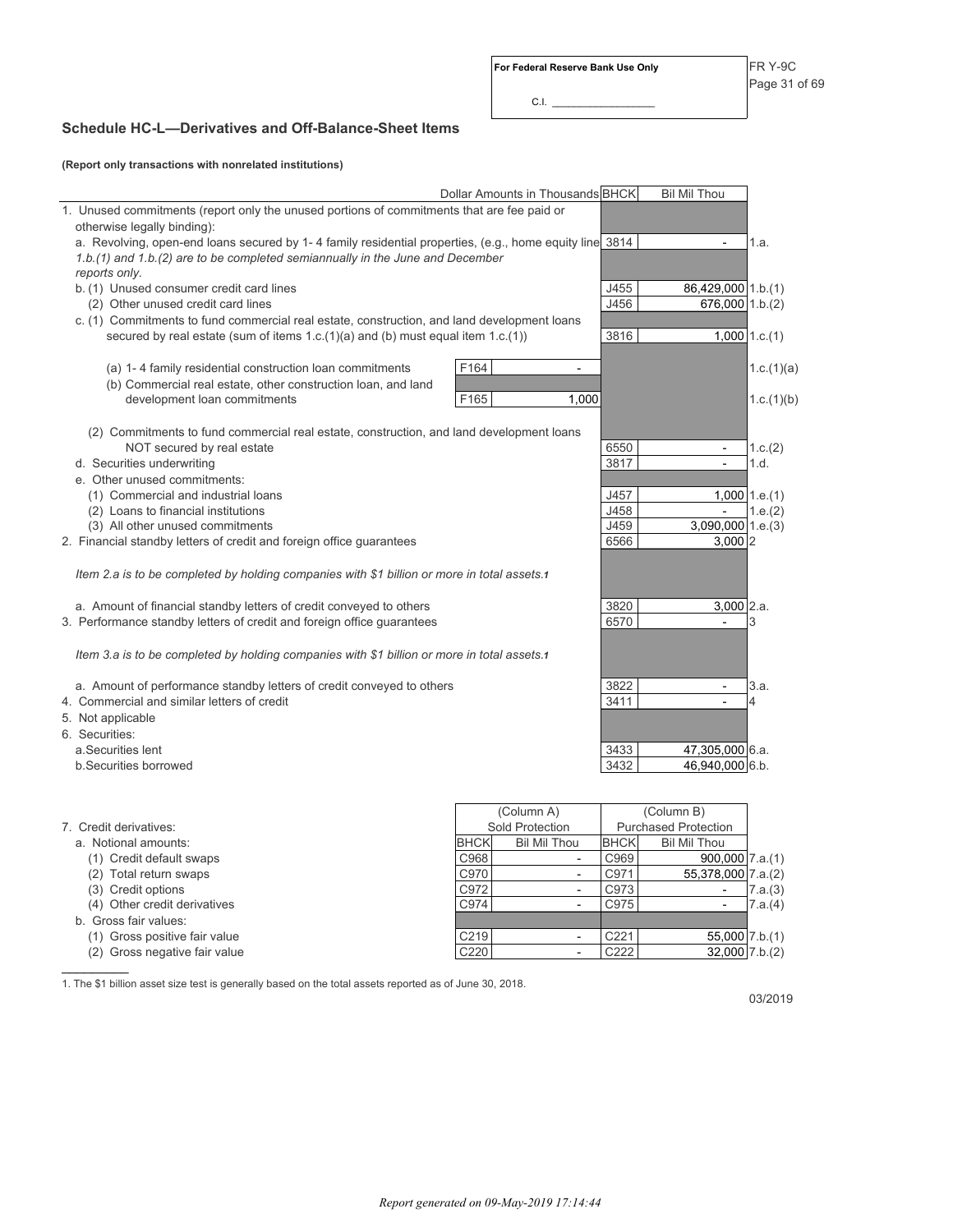#### **(Report only transactions with nonrelated institutions)**

|                                                                                          |      | Dollar Amounts in Thousands BHCK<br><b>Bil Mil Thou</b> |             |                          |                 |                          |                         |  |  |
|------------------------------------------------------------------------------------------|------|---------------------------------------------------------|-------------|--------------------------|-----------------|--------------------------|-------------------------|--|--|
| c. Notional amounts by regulatory capital treatment:                                     |      |                                                         |             |                          |                 |                          |                         |  |  |
| (1) Positions covered under the Market Risk Rule:                                        |      |                                                         |             |                          |                 |                          |                         |  |  |
| (a) Sold protection                                                                      |      |                                                         |             |                          | G401            | 7.c.(1)(a)               |                         |  |  |
| (b) Purchased protection                                                                 |      |                                                         |             |                          | G402            |                          | $33,000$ 7.c. $(1)(b)$  |  |  |
| All other positions:<br>(2)                                                              |      |                                                         |             |                          |                 |                          |                         |  |  |
| (a) Sold protection                                                                      |      |                                                         |             |                          | G403            | $\overline{\phantom{a}}$ | 7.c.(2)(a)              |  |  |
| Purchased protection that is recognized as a guarantee for regulatory capital<br>(b)     |      |                                                         |             |                          |                 |                          |                         |  |  |
| purposes                                                                                 |      |                                                         |             |                          | G404            |                          | $900,000$ 7.c. $(2)(b)$ |  |  |
| Purchased protection that is not recognized as a guarantee for regulatory capital<br>(C) |      |                                                         |             |                          |                 |                          |                         |  |  |
| purposes                                                                                 |      |                                                         |             |                          | G405            | $55,345,000$ 7.c.(2)(c)  |                         |  |  |
|                                                                                          |      |                                                         |             |                          |                 |                          |                         |  |  |
|                                                                                          |      |                                                         |             | Remaining Maturity of:   |                 |                          |                         |  |  |
|                                                                                          |      | (Column A)                                              |             | (Column B)               |                 | (Column C)               |                         |  |  |
|                                                                                          |      | One year or less                                        |             | Over One Year Through    | Over Five Years |                          |                         |  |  |
|                                                                                          |      |                                                         |             | <b>Five Years</b>        |                 |                          |                         |  |  |
| Dollar Amounts in Thousands BHCK                                                         |      | <b>Bil Mil Thou</b>                                     | <b>BHCK</b> | <b>Bil Mil Thou</b>      | <b>BHCK</b>     | <b>Bil Mil Thou</b>      |                         |  |  |
| d. Notional amounts by remaining maturity:                                               |      |                                                         |             |                          |                 |                          |                         |  |  |
| (1) Sold credit protection:                                                              |      |                                                         |             |                          |                 |                          |                         |  |  |
| (a) Investment grade                                                                     | G406 | $\overline{\phantom{a}}$                                | G407        | $\overline{\phantom{a}}$ | G408            |                          | 7.d.(1)(a)              |  |  |

| (a) Investment grade             | G406 | $\overline{\phantom{0}}$ | G407 | $\overline{\phantom{0}}$ | G408 | $\overline{\phantom{0}}$   | 7.d.(1)(a) |
|----------------------------------|------|--------------------------|------|--------------------------|------|----------------------------|------------|
| (b) Subinvestment grade          | G409 | -                        | G410 | $\overline{\phantom{0}}$ | G411 | $\overline{\phantom{0}}$   | 7.d.(1)(b) |
| (2) Purchased credit protection: |      |                          |      |                          |      |                            |            |
| (a) Investment grade             | G412 | 1.402.000 G413           |      | 1.226.000 G414           |      | $53,651,000$ 7.d. $(2)(a)$ |            |
| (b) Subinvestment grade          | G415 | $\overline{\phantom{0}}$ | G416 | $\overline{\phantom{0}}$ | G417 |                            | 7.d.(2)(b) |

#### *Item 8 is to be completed by holding companies with foreign offices and by holding companies with domestic offices only and \$100 billion or more in total consolidated assets<sup>1</sup> BHCK Bil Mil Thou*

8. Spot foreign exchange contracts and the state of the state of the state of the state of the state of the state of the state of the state of the state of the state of the state of the state of the state of the state of t

9. All other off-balance-sheet items (exclude derivatives) (include in item 9 the aggregate amount all other off-balance-sheet items item 27.a, "Total holding company equity 9.f only amounts that exceed 25 percent of Schedule HC, item 27.a) 3430 35611,000 9 a. Commitments to purchase when-issued securities 3434 - 9.a. b. Commitments to sell when-issued securities 3435 3435 - 9.b. TEXT c. 6561 - 9.c. - 9.c. - 9.c. - 9.c. - 9.c. - 9.c. - 9.c. - 9.c. - 9.c. - 9.c. - 9.c. - 9.c. - 9.c. - 9.c. - 9.c TEXT

| amount all other off-balance-sheet items that individually exceed 10 percent of Schedule HC.  |      |                          |       |
|-----------------------------------------------------------------------------------------------|------|--------------------------|-------|
| item 27.a, "Total holding company equity capital") (itemize and describe in items 9.a through |      |                          |       |
| 9.f only amounts that exceed 25 percent of Schedule HC, item 27.a)                            | 3430 | 3,611,000 9              |       |
| a. Commitments to purchase when-issued securities                                             | 3434 | $\overline{\phantom{a}}$ | 9.a.  |
| b. Commitments to sell when-issued securities                                                 | 3435 |                          | 9.b.  |
| <b>TEXT</b>                                                                                   |      |                          |       |
| c. 6561                                                                                       | 6561 |                          | 9.c.  |
| <b>TEXT</b>                                                                                   |      |                          |       |
| d. 6562                                                                                       | 6562 |                          | 9.d.  |
| <b>TEXT</b>                                                                                   |      |                          |       |
| e. 6568                                                                                       | 6568 | $\overline{\phantom{0}}$ | 19.e. |
| <b>TFXT</b>                                                                                   |      |                          |       |

f. 6586 6586 - 9.f.

10. Not applicable  $\mathcal{L}_\text{max}$  . The set of  $\mathcal{L}_\text{max}$ 

TEXT

1. The \$100 billion asset-size test is based on the total assets reported as of June 30, 2018.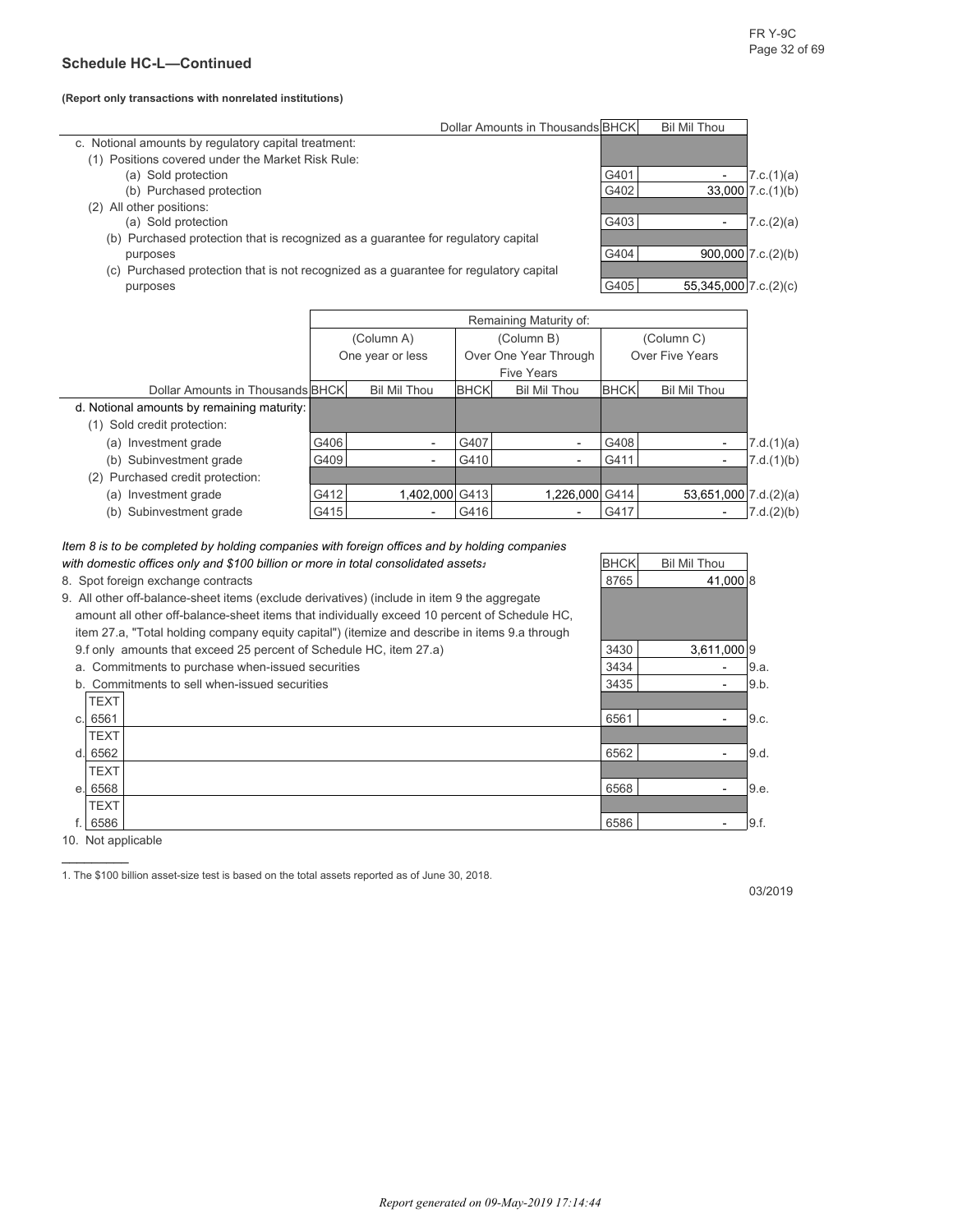|                                        | (Column A)           | (Column B)        | (Column C)               | (Column D)             |          |
|----------------------------------------|----------------------|-------------------|--------------------------|------------------------|----------|
|                                        | <b>Interest Rate</b> | Foreign Exchange  | <b>Equity Derivative</b> | Commodity and          |          |
| Dollar Amounts in Thousands            | Contracts            | Contracts         | Contracts                | <b>Other Contracts</b> |          |
| <b>Derivatives Position Indicators</b> | Tril Bil Mil Thou    | Tril Bil Mil Thou | Tril Bil Mil Thou        | Tril Bil Mil Thou      |          |
| 11. Gross amounts (e.g.,               |                      |                   |                          |                        |          |
| notional amounts) (for each            |                      |                   |                          |                        |          |
| column, sum of items 11.a              |                      |                   |                          |                        |          |
| through 11.e must equal                |                      |                   |                          |                        |          |
| sum of items 12 and 13):               | <b>BHCK 8693</b>     | <b>BHCK 8694</b>  | <b>BHCK 8695</b>         | <b>BHCK 8696</b>       |          |
| a. Futures contracts                   | 14,985,000           |                   | 13,648,000               |                        | 11.a.    |
|                                        | <b>BHCK 8697</b>     | <b>BHCK 8698</b>  | <b>BHCK 8699</b>         | <b>BHCK 8700</b>       |          |
| b. Forward contracts                   | 336,507,000          |                   | L.                       | $\sim$                 | 11.b.    |
| c. Exchange-traded                     |                      |                   |                          |                        |          |
| option contracts:                      | <b>BHCK 8701</b>     | <b>BHCK 8702</b>  | <b>BHCK 8703</b>         | <b>BHCK 8704</b>       |          |
| (1) Written options                    |                      |                   | 180, 197, 000            |                        | 11.c.(1) |
|                                        | <b>BHCK 8705</b>     | <b>BHCK 8706</b>  | <b>BHCK 8707</b>         | <b>BHCK 8708</b>       |          |
| (2) Purchased options                  | ä,                   | ä,                | 166,844,000              | $\blacksquare$         | 11.c.(2) |
| d. Over-the-counter                    |                      |                   |                          |                        |          |
| option contracts:                      | <b>BHCK 8709</b>     | <b>BHCK 8710</b>  | <b>BHCK 8711</b>         | <b>BHCK 8712</b>       |          |
| (1) Written options                    |                      |                   |                          |                        | 11.d.(1) |
|                                        | <b>BHCK 8713</b>     | <b>BHCK 8714</b>  | <b>BHCK 8715</b>         | <b>BHCK 8716</b>       |          |
| (2) Purchased options                  | L.                   |                   |                          |                        | 11.d.(2) |
|                                        | <b>BHCK 3450</b>     | <b>BHCK 3826</b>  | <b>BHCK 8719</b>         | <b>BHCK 8720</b>       |          |
| e. Swaps                               | 23,472,000           | ÷,                |                          | $\blacksquare$         | 11.e.    |
| 12. Total gross notional               |                      |                   |                          |                        |          |
| amount of derivative con-              | BHCK A126            | <b>BHCK A127</b>  | <b>BHCK 8723</b>         | <b>BHCK 8724</b>       |          |
| tracts held for trading                | 351,492,000          |                   | 360,689,000              | L.                     | 12       |
| 13. Total gross notional               |                      |                   |                          |                        |          |
| amount of derivative con-              |                      |                   |                          |                        |          |
| tracts held for purposes               | <b>BHCK 8725</b>     | <b>BHCK 8726</b>  | <b>BHCK 8727</b>         | <b>BHCK 8728</b>       |          |
| other than trading                     | 23,472,000           | ÷,                | $\overline{a}$           | $\overline{a}$         | 13       |
| 14. Gross fair values of               |                      |                   |                          |                        |          |
| derivative contracts:                  |                      |                   |                          |                        |          |
| a. Contracts held for                  |                      |                   |                          |                        |          |
| trading:                               |                      |                   |                          |                        |          |
| (1) Gross positive fair                | <b>BHCK 8733</b>     | <b>BHCK 8734</b>  | <b>BHCK 8735</b>         | <b>BHCK 8736</b>       |          |
| value                                  | 867,000              | $\overline{a}$    | 3,742,000                | $\blacksquare$         | 14.a.(1) |
| (2) Gross negative fair                | <b>BHCK 8737</b>     | <b>BHCK 8738</b>  | <b>BHCK 8739</b>         | <b>BHCK 8740</b>       |          |
| value                                  | 928,000              |                   | 3,622,000                | $\overline{a}$         | 14.a.(2) |
| b. Contracts held for pur-             |                      |                   |                          |                        |          |
| poses other than                       |                      |                   |                          |                        |          |
| trading:                               |                      |                   |                          |                        |          |
| (1) Gross positive fair                | <b>BHCK 8741</b>     | <b>BHCK 8742</b>  | <b>BHCK 8743</b>         | <b>BHCK 8744</b>       |          |
| value                                  | 7,000                |                   |                          | $\sim$                 | 14.b.(1) |
| (2) Gross negative fair                | <b>BHCK 8745</b>     | <b>BHCK 8746</b>  | <b>BHCK 8747</b>         | <b>BHCK 8748</b>       |          |
| value                                  | 11,000               |                   |                          |                        | 14.b.(2) |
|                                        |                      |                   |                          |                        |          |

*Report generated on 09-May-2019 17:14:44*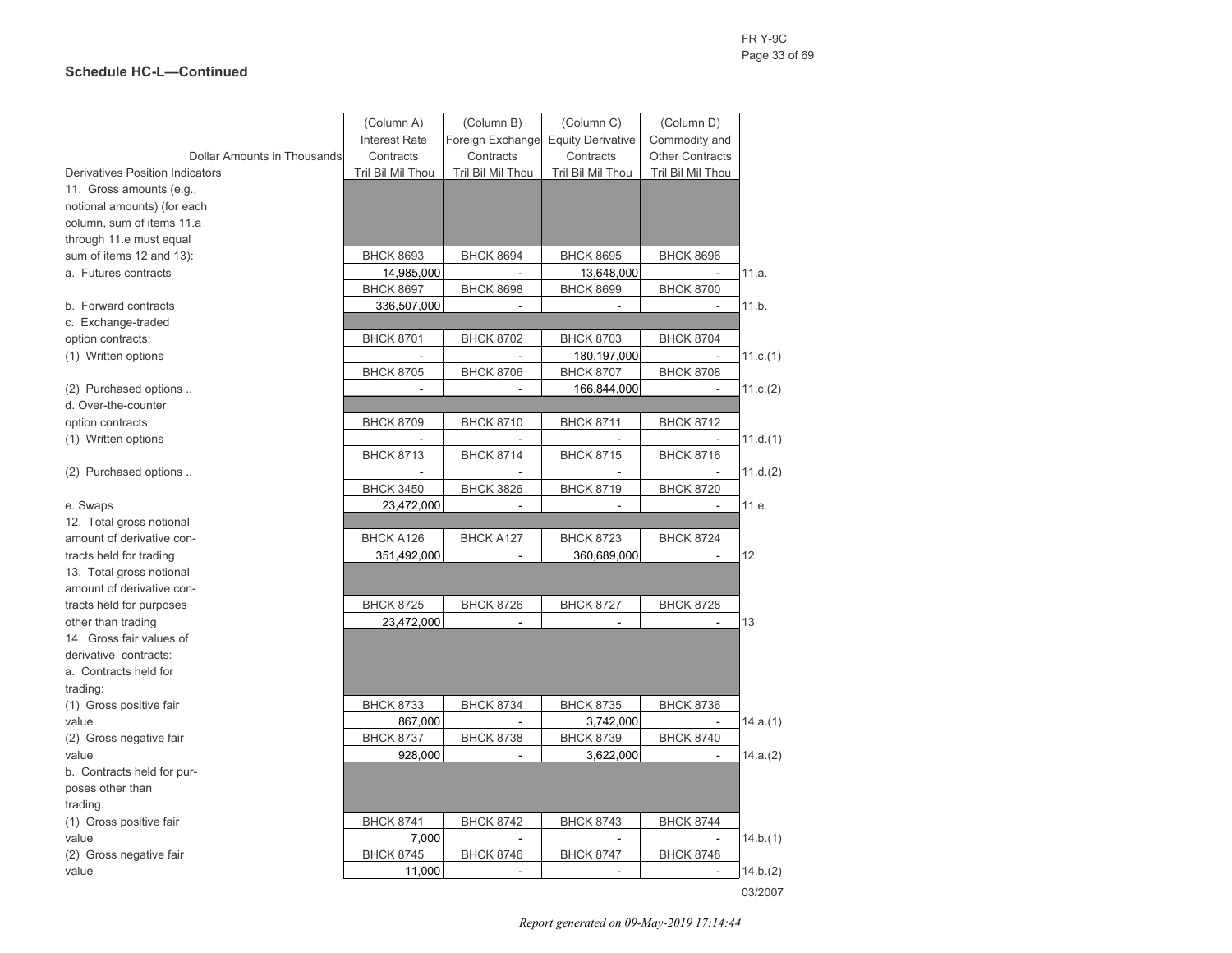Item 15 is to be completed only by holding companies with total assets of \$10 billion or more. **1**

|                                                      | (Column A)                  |                     | (Column B)     |             | (Column C)               |             | (Column D)                  |             |                          | (Column E) |  |  |
|------------------------------------------------------|-----------------------------|---------------------|----------------|-------------|--------------------------|-------------|-----------------------------|-------------|--------------------------|------------|--|--|
|                                                      | <b>Banks and Securities</b> |                     | Not applicable |             | <b>Hedge Funds</b>       |             | <b>Sovereign Government</b> |             | Corporations and         |            |  |  |
|                                                      | Firms                       |                     |                |             |                          |             |                             |             | All Other Counterparties |            |  |  |
| Dollar Amounts in Thousands                          | <b>BHCK</b>                 | <b>Bil Mil Thou</b> |                | <b>BHCK</b> | Bil Mil Thou             | <b>BHCK</b> | Bil Mil Thou                | <b>BHCK</b> | Bil Mil Thou             |            |  |  |
| Item 15 is to be completed only by holding companies |                             |                     |                |             |                          |             |                             |             |                          |            |  |  |
| with total assets of \$10 billion or more.           |                             |                     |                |             |                          |             |                             |             |                          |            |  |  |
| 15. Over-the-counter derivatives:                    |                             |                     |                |             |                          |             |                             |             |                          |            |  |  |
| a. Net current credit exposure                       | G418                        | 679,000             |                | G420        | 85,000 G421              |             |                             | 9,000 G422  | 104,000 15.a.            |            |  |  |
| b. Fair value of collateral:                         |                             |                     |                |             |                          |             |                             |             |                          |            |  |  |
| (1) Cash-U.S. dollar                                 | G423                        | 970,000             |                | G425        | $\overline{\phantom{a}}$ | G426        | $\sim$                      | G427        | $\overline{\phantom{a}}$ | 15.b.(1)   |  |  |
| (2) Cash-Other currencies                            | G428                        | ۰                   |                | G430        |                          | G431        | $\overline{\phantom{a}}$    | G432        | $\overline{\phantom{a}}$ | 15.b.(2)   |  |  |
| (3) U.S. Treasury securities                         | G433                        |                     |                | G435        |                          | G436        | $\overline{\phantom{a}}$    | G437        | $\overline{\phantom{a}}$ | 15.b.(3)   |  |  |
| (4) U.S. government agency and U.S.                  |                             |                     |                |             |                          |             |                             |             |                          |            |  |  |
| government-sponsored agency debt                     |                             |                     |                |             |                          |             |                             |             |                          |            |  |  |
| securities                                           | G438                        |                     |                | G440        |                          | G441        | $\sim$                      | G442        | $\overline{\phantom{a}}$ | 15.b.(4)   |  |  |
| (5) Corporate bonds                                  | G443                        | ٠                   |                | G445        | $\sim$                   | G446        | $\sim$                      | G447        | $\sim$                   | 15.b.(5)   |  |  |
| (6) Equity securities                                | G448                        |                     |                | G450        | $\sim$                   | G451        | $\sim$                      | G452        | $\overline{\phantom{a}}$ | 15.b.(6)   |  |  |
| (7) All other collateral                             | G453                        | ۰                   |                | G455        | $\overline{\phantom{a}}$ | G456        | $\sim$                      | G457        | $\sim$                   | 15.b.(7)   |  |  |
| (8) Total fair value of collateral                   |                             |                     |                |             |                          |             |                             |             |                          |            |  |  |
| (sum of items $15.b.(1)$ through $(7)$ )             | G458                        | 970,000             |                | G460        |                          | G461        | $\blacksquare$              | G462        | $\sim$                   | 15.b.(8)   |  |  |

1. The \$10 billion asset-size test is based on the total assets reported as of June 30, 2018.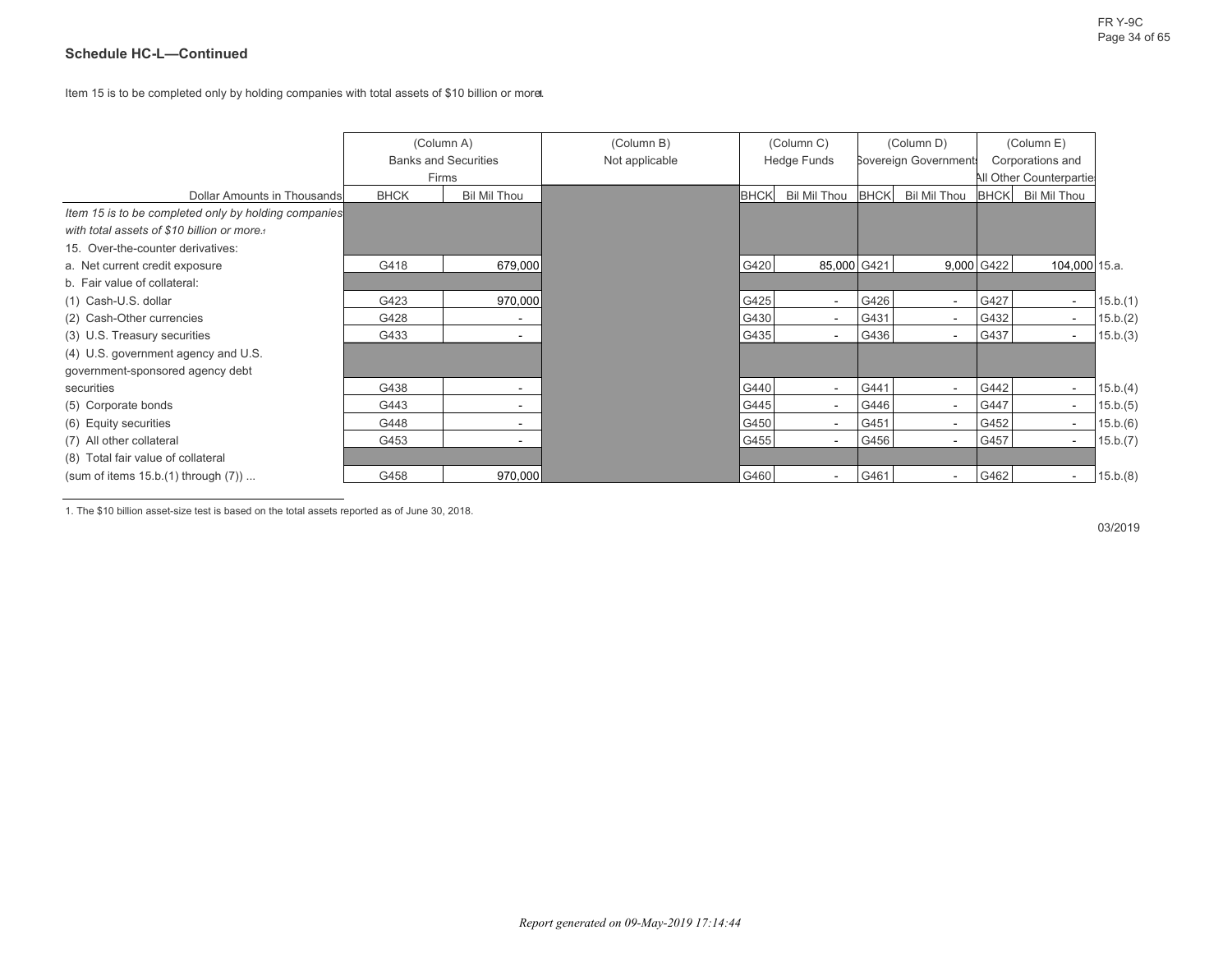#### **Schedule HC-M—Memoranda**

|                                                                                             | Dollar Amounts in Thousands BHCK<br><b>Bil Mil Thou</b> |
|---------------------------------------------------------------------------------------------|---------------------------------------------------------|
| 1. Total number of holding company common shares                                            | Number (Unrounded)                                      |
| outstanding                                                                                 | 3459<br>18,182,593                                      |
| 2. Debt maturing in one year or less (included in Schedule HC, items 16 and 19.a) that is   |                                                         |
| issued to unrelated third parties by bank subsidiaries                                      | 6555<br>2<br>$\overline{\phantom{a}}$                   |
| 3. Debt maturing in more than one year (included in Schedule HC, items 16 and 19.a) that is |                                                         |
| issued to unrelated third parties by bank subsidiaries                                      | 6556<br>3<br>$\overline{\phantom{a}}$                   |
| 4. Other assets acquired in satisfaction of debts previously contracted                     | 6557<br>4                                               |
| 5. Securities purchased under agreements to resell offset against securities sold under     |                                                         |
| agreements to repurchase on Schedule HC                                                     | A288<br>48,015,000 5                                    |
| 6. Assets covered by loss-sharing agreements with the FDIC:                                 |                                                         |
| a. Loans and leases (included in Schedule HC, items 4.a and 4.b):                           |                                                         |
| (1) Loans secured by real estate in domestic offices:                                       |                                                         |
| (a) Construction, land development, and other land loans:                                   | <b>BHDM</b>                                             |
| (1) 1-4 family residential construction loans                                               | K169<br>6.a.(1)(a)(1)<br>$\overline{\phantom{a}}$       |
| (2) Other construction loans and all land development and other land loans                  | K170<br>6.a.(1)(a)(2)                                   |
| (b) Secured by farmland                                                                     | K171<br>6.a.(1)(b)<br>$\overline{\phantom{a}}$          |
| (c) Secured by 1-4 family residential properties:                                           |                                                         |
| (1) Revolving, open-end loans secured by 1-4 family residential properties and              |                                                         |
| extended under lines of credit                                                              | K172<br>6.a.(1)(c)(1)<br>$\qquad \qquad \blacksquare$   |
| (2) Closed-end loans secured by 1-4 family residential properties:                          |                                                         |
| (a) Secured by first liens                                                                  | K173<br>6.a.(1)(c)(2)(a)                                |
| (b) Secured by junior liens                                                                 | K174<br>6.a.(1)(c)(2)(b)<br>$\sim$                      |
| (d) Secured by multifamily (5 or more) residential properties                               | K175<br>6.a.(1)(d)<br>$\overline{\phantom{0}}$          |
| (e) Secured by nonfarm nonresidential properties:                                           |                                                         |
| (1) Loans secured by owner-occupied nonfarm nonresidential properties                       | K176<br>6.a.(1)(e)(1)<br>$\overline{\phantom{a}}$       |
| (2) Loans secured by other nonfarm nonresidential properties                                | K177<br>6.a.(1)(e)(2)                                   |
|                                                                                             | <b>BHCK</b>                                             |
| (2)-(4) Not applicable.                                                                     |                                                         |
| (5) All other loans and leases                                                              | K183<br>6.a.(5)<br>$\overline{\phantom{a}}$             |
| b. Other real estate owned (included in Schedule HC, item 7):                               | <b>BHDM</b>                                             |
| (1) Construction, land development, and other land in domestic offices                      | K187<br>6.b.(1)<br>$\overline{\phantom{a}}$             |
| (2) Farmland in domestic offices                                                            | K188<br>6.b.(2)<br>$ \,$                                |
| (3) 1-4 family residential properties in domestic offices                                   | K189<br>6.b.(3)<br>$\sim$                               |
| (4) Multifamily (5 or more) residential properties in domestic offices                      | K190<br>6.b.(4)<br>$\sim$                               |
| (5) Nonfarm nonresidential properties in domestic offices                                   | K191<br>6.b.(5)<br>$\overline{\phantom{0}}$             |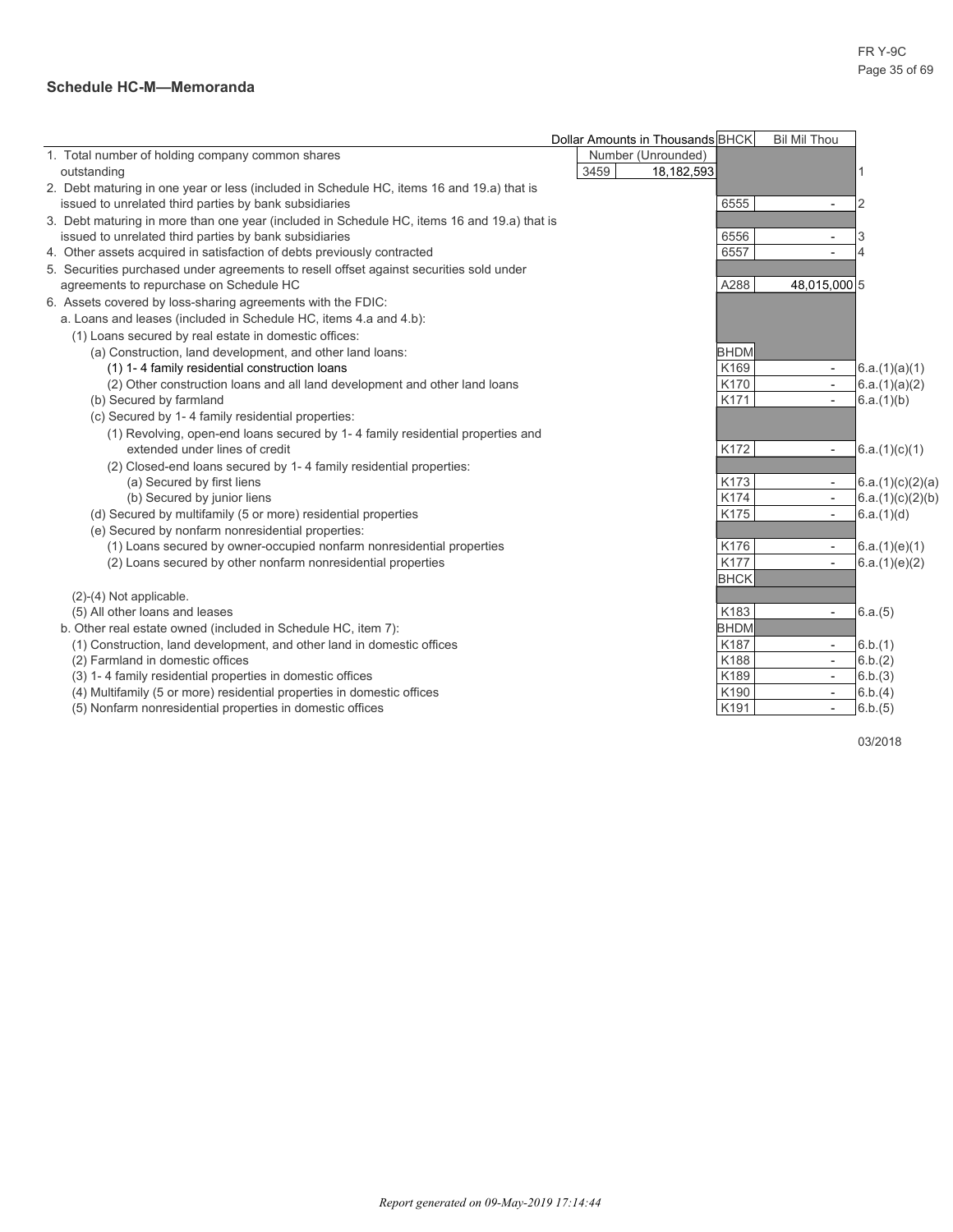l,

|                                                                                                            | Dollar Amounts in Thousands BHFN |           |                  | <b>Bil Mil Thou</b>      |                |
|------------------------------------------------------------------------------------------------------------|----------------------------------|-----------|------------------|--------------------------|----------------|
| 6. b. (6) In foreign offices                                                                               |                                  |           | K260             | $\overline{\phantom{a}}$ | 6.b.(6)        |
| (7) Portion of covered other real estate owned included in items 6.b.(1) through (6) above the             |                                  |           | <b>BHCK</b>      |                          |                |
| is protected by FDIC loss-sharing agreements                                                               |                                  |           | K192             | $\overline{\phantom{a}}$ | 6.b.(7)        |
| c. Debt securities (included in Schedule HC, items 2.a and 2.b)                                            |                                  |           | J461             |                          | 6.c.           |
| d. Other assets (exclude FDIC loss-sharing indemnification assets)                                         |                                  |           | J462             |                          | 6.d.           |
| Items 7.a and 7.b are to be completed annually in the December report only.                                |                                  |           |                  |                          |                |
| 7. Captive insurance and reinsurance subsidiaries:                                                         |                                  |           |                  |                          |                |
| a. Total assets of captive insurance subsidiaries                                                          |                                  |           | K193             |                          | 7.a.           |
| b. Total assets of captive reinsurance subsidiaries                                                        |                                  |           | K194             |                          | 7.b.           |
| 8. Has the holding company entered into a business combination during the calendar year that was           |                                  | $0 = No$  | <b>BHCK</b>      |                          |                |
| accounted for by the purchase method of accounting? (Enter "1" for Yes; enter "0" for No.)                 |                                  | $1 = Yes$ | C <sub>251</sub> |                          | 08             |
| 9. Has the holding company restated its financial statements during the last quarter as a result of new of |                                  | $0 = No$  | <b>BHCK</b>      |                          |                |
| revised Statements of Financial Accounting Standards? (Enter "1" for Yes; enter "0" for No.)               |                                  | $1 = Yes$ | 6689             |                          | 0 <sup>9</sup> |
| 10. Not applicable                                                                                         |                                  |           |                  |                          |                |
| 11. Have all changes in investments and activities been reported to the Federal Reserve on the Report of   |                                  |           |                  |                          |                |
| Changes in Organizational Structure (FR Y-10)? Holding companies must not leave blank or enter             |                                  |           |                  |                          |                |
| "N/A." The holding company must enter "1" for yes or for no changes to report; or enter "0" for no.        |                                  | $0 = No$  | <b>BHCK</b>      |                          |                |
| If the answer to this question is no, complete the FR Y-10                                                 |                                  | $1 = Yes$ | 6416             |                          | 1111           |

6428 Frank Ambrosio 212-320-6636 Name of Holding Company Official Verifying FR Y-10 Reporting (Please Type or Print) Area Code / Phone Number (TEXT 9009)

|     | 12. Intangible assets<br>a. Mortgage servicing assets                                      |      |           | <b>BHCK</b><br>3164 | Amount                   | 12.a.           |
|-----|--------------------------------------------------------------------------------------------|------|-----------|---------------------|--------------------------|-----------------|
|     | (1) Estimated fair value of mortgage servicing assets                                      | 6438 |           |                     |                          | 12.a.(1)        |
|     | b. Goodwill                                                                                |      |           | 3163                | 201,000 12.b.            |                 |
|     | c. All other identifiable intangible assets                                                |      |           | <b>JF76</b>         | 467,000 12.c.            |                 |
|     |                                                                                            |      |           | <b>BHCT</b>         |                          |                 |
|     | d. Total (sum of items 12.a, 12.b, and 12.c) (must equal Schedule HC, item 10.b)           |      |           | 2143                | 668,000 12.d.            |                 |
|     |                                                                                            |      |           |                     |                          |                 |
| 13. | Other real estate owned                                                                    |      |           | 2150                | 17,000 13                |                 |
|     | 14. Other borrowed money:                                                                  |      |           | <b>BHCK</b>         |                          |                 |
|     | a. Commercial paper                                                                        |      |           | 2309                |                          | 14.a.           |
|     | b. Other borrowed money with a remaining maturity of one year or less                      |      |           | 2332                | 7,247,000 14.b.          |                 |
|     | Other borrowed money with a remaining maturity of more than one year                       |      |           | 2333                | 19,521,000 14.c.         |                 |
|     |                                                                                            |      |           | <b>BHCT</b>         |                          |                 |
|     | d. Total (sum of items 14 a, 14 b, and 14 c) (must equal Schedule HC, item 16)             |      |           | 3190                | 26,768,000 14.d.         |                 |
|     |                                                                                            |      |           |                     |                          |                 |
|     | 15. Does the holding company sell private label or third-party mutual funds and annuities? |      | $0 = No$  | <b>BHCK</b>         |                          |                 |
|     | (Enter "1" for Yes; enter "0" for No.)                                                     |      | $1 = Yes$ | <b>B569</b>         |                          | 0 <sup>15</sup> |
|     |                                                                                            |      |           |                     |                          |                 |
|     |                                                                                            |      |           | <b>BHCK</b>         | <b>Bil Mil Thou</b>      |                 |
|     | 16. Assets under management in proprietary mutual funds and annuities                      |      |           | <b>B570</b>         | $\overline{\phantom{a}}$ | 16              |
|     |                                                                                            |      |           |                     |                          |                 |

1. Report total assets before eliminating intercompany transactions between the consolidated insurance or reinsurance subsidiary and other offices or consolidated subsidiaries of the reporting holding company.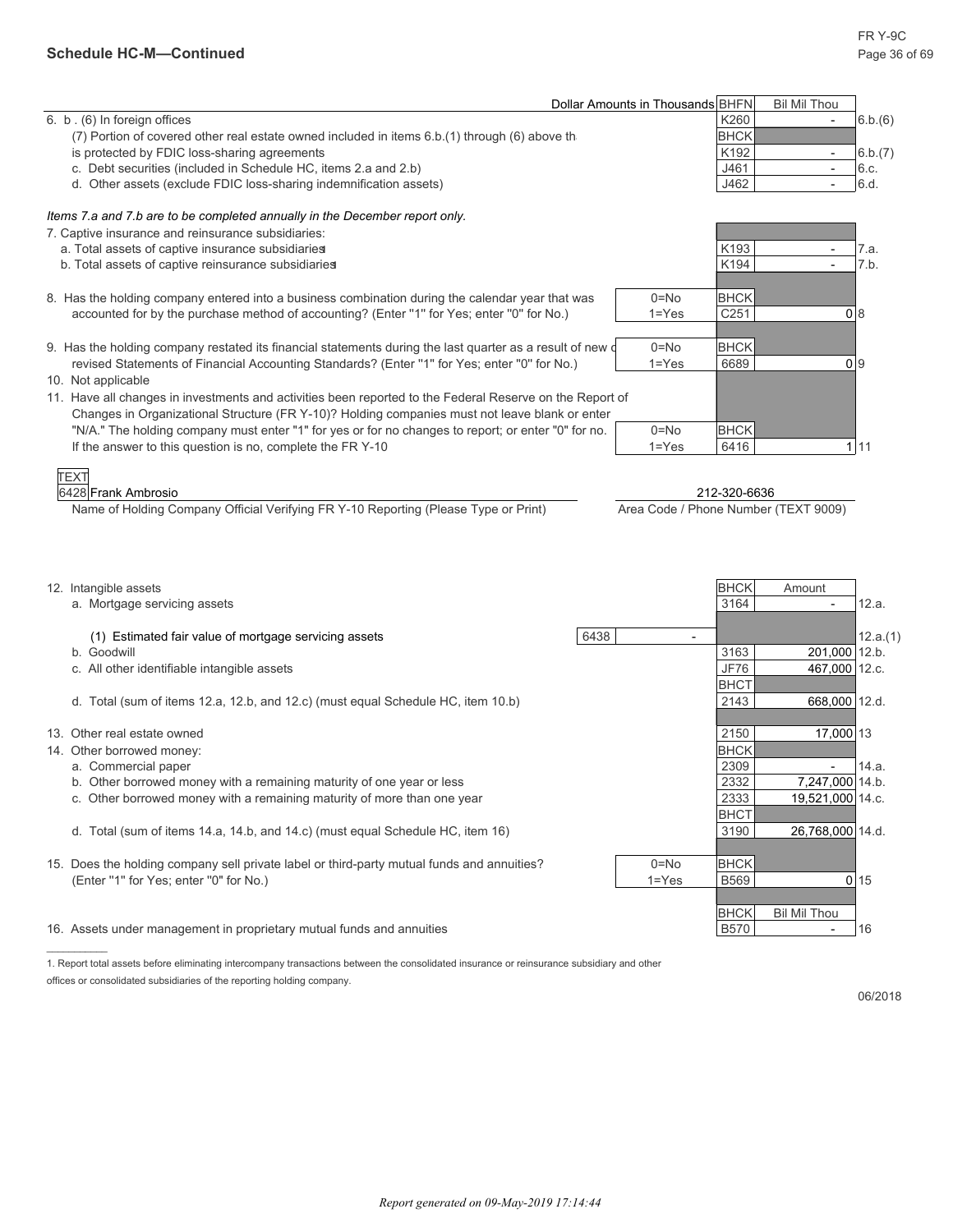#### **Schedule HC-M—Continued** Page 37 of 69

*The following two questions (items 17 and 18) will be used to determine if the reporting holding company must complete the Consolidated Holding Company Report of Equity Investments in Nonfinancial Companies (FR Y-12). See the line item instructions for further details.*

17. Does the holding company hold, either directly or indirectly through a subsidiary or affiliate, any nor financial equity investments (see instructions for definition) within a Small Business Investmen Company (SBIC) structure, or under section  $4(c)(6)$  or  $4(c)(7)$  of the Bank Holding Company Act, or pursuant to the merchant banking authority of section  $4(k)4(H)$  of the Bank Holding Company Act, or pursuant to the investment authority granted by Regulation K? (Enter "1" for Yes; enter "0" for No.

*If the answer to item 17 is no, your organization does not need to complete the FR Y-12. Skip item 18 and proceed to items 19.a and 19.b below. If the answer to item 17 is yes, proceed to item 18.*

| 18. Do your aggregate nonfinancial equity investments (see instructions for definition) equal or exceed the |           |             |  |
|-------------------------------------------------------------------------------------------------------------|-----------|-------------|--|
| lesser of \$100 million (on an acquisition cost basis) or 10 percent of the holding company's               | 0=No      | <b>BHCK</b> |  |
| consolidated Tier 1 capital as of the report date? (Enter "1" for Yes; enter "0" for No.)                   | $1 = Yes$ | C159        |  |

*If the answer to both item 17 and item 18 is yes, your organization must complete the FR Y-12. Skip items 19.a and 19.b and proceed to item 20 below.*

*If the answer to either item 17 or item 18 is no, your organization does not need to complete the FR Y-12. Proceed to items 19.a. and 19.b. below.*

*Items 19.a. and 19.b. are to be completed by all holding companies that are not required to file the FR Y-12.*

- 19. a. Has the holding company sold or otherwise liquidated its holding of any nonfinancial equimple of the No BHCK investment since the previous reporting period? (Enter "1" for Yes; enter "0" for No.)
- b. Does the holding company manage any nonfinancial equity investments for the benefit of others? (Enter "1" for Yes; enter "0" for No.)

| U-INU     | DHUNI |       |
|-----------|-------|-------|
| $1 = Yes$ | C700  | 19.a. |
| $0 = No$  |       |       |
| $1 = Yes$ | C701  | 19.b. |

Dollar Amounts in Thousands BHCK Bil Mil Thou

| эr | $0 = No$  | <b>BHCK</b> |  |
|----|-----------|-------------|--|
|    | $1 = V0c$ | C161        |  |

| or                | U=NO      | <b>BHCK</b>      |  |
|-------------------|-----------|------------------|--|
| . 1               | $1 = Yes$ | C <sub>161</sub> |  |
|                   |           |                  |  |
| <b>CONTRACTOR</b> |           |                  |  |

| <b>U-11</b> | י ישויש          |    |
|-------------|------------------|----|
| $1 = Yes$   | C <sub>159</sub> | 18 |
|             |                  |    |
|             |                  |    |
|             |                  |    |

| Memoranda items 20 and 21 are to be completed only by holding companies who have made an<br>effective election to become a financial holding company. See the line item instructions for further |                  |                        |          |
|--------------------------------------------------------------------------------------------------------------------------------------------------------------------------------------------------|------------------|------------------------|----------|
| details.                                                                                                                                                                                         |                  |                        |          |
| 20. Balances of broker-dealer subsidiaries engaged in underwriting or dealing securities                                                                                                         |                  |                        |          |
| pursuant to Section $4(k)(4)(E)$ of the Bank Holding Company Act as amended by the                                                                                                               |                  |                        |          |
| Gramm-Leach-Bliley Act:                                                                                                                                                                          |                  |                        |          |
| a. Net assets                                                                                                                                                                                    | C <sub>252</sub> | 20,271,000 20.a.       |          |
| b. Balances due from related institutions:                                                                                                                                                       |                  |                        |          |
| (1) Due from the holding company (parent company only), gross                                                                                                                                    | 4832             | $7,000$ 20.b.(1)       |          |
| (2) Due from subsidiary banks of the holding company, gross                                                                                                                                      | 4833             |                        | 20.b.(2) |
| Due from nonbank subsidiaries of the holding company, gross<br>(3)                                                                                                                               | 4834             | $5,000$  20.b.(3)      |          |
| c. Balances due to related institutions:                                                                                                                                                         |                  |                        |          |
| (1) Due to holding company (parent company only), gross                                                                                                                                          | 5041             | $9,402,000$ $20.c.(1)$ |          |
| (2) Due to subsidiary banks of the holding company, gross                                                                                                                                        | 5043             | 3,751,000 20.c.(2)     |          |
| (3) Due to nonbank subsidiaries of the holding company, gross                                                                                                                                    | 5045             | 150,000 20.c.(3)       |          |
| d. Intercompany liabilities reported in items $20 \text{ c}$ . (1), $20 \text{ c}$ . (2), and $20 \text{ c}$ . (3) above that qualify                                                            |                  |                        |          |
| as liabilities subordinated to claims of general creditors                                                                                                                                       | 5047             | 2,500,000 20.d.        |          |
| 21. Net assets of subsidiaries engaged in insurance or reinsurance underwriting pursuant to                                                                                                      |                  |                        |          |
| Section $4(k)(4)(B)$ of the Bank Holding Company Act as amended by the Gramm-                                                                                                                    |                  |                        |          |
| Leach-Bliley Act (12 U.S.C. § 1843(k)(4)(B))1                                                                                                                                                    | C <sub>253</sub> | 6,000 21               |          |
|                                                                                                                                                                                                  |                  |                        |          |

1. A savings and loan holding company that wishes to engage in financial holding company activities must have an effective election to be treated as a financial holding company or conducts activities under section 10(c)(2)(H)(i) of the HOLA (12 U.S.C. 1467a(c)(2)(H)(i)).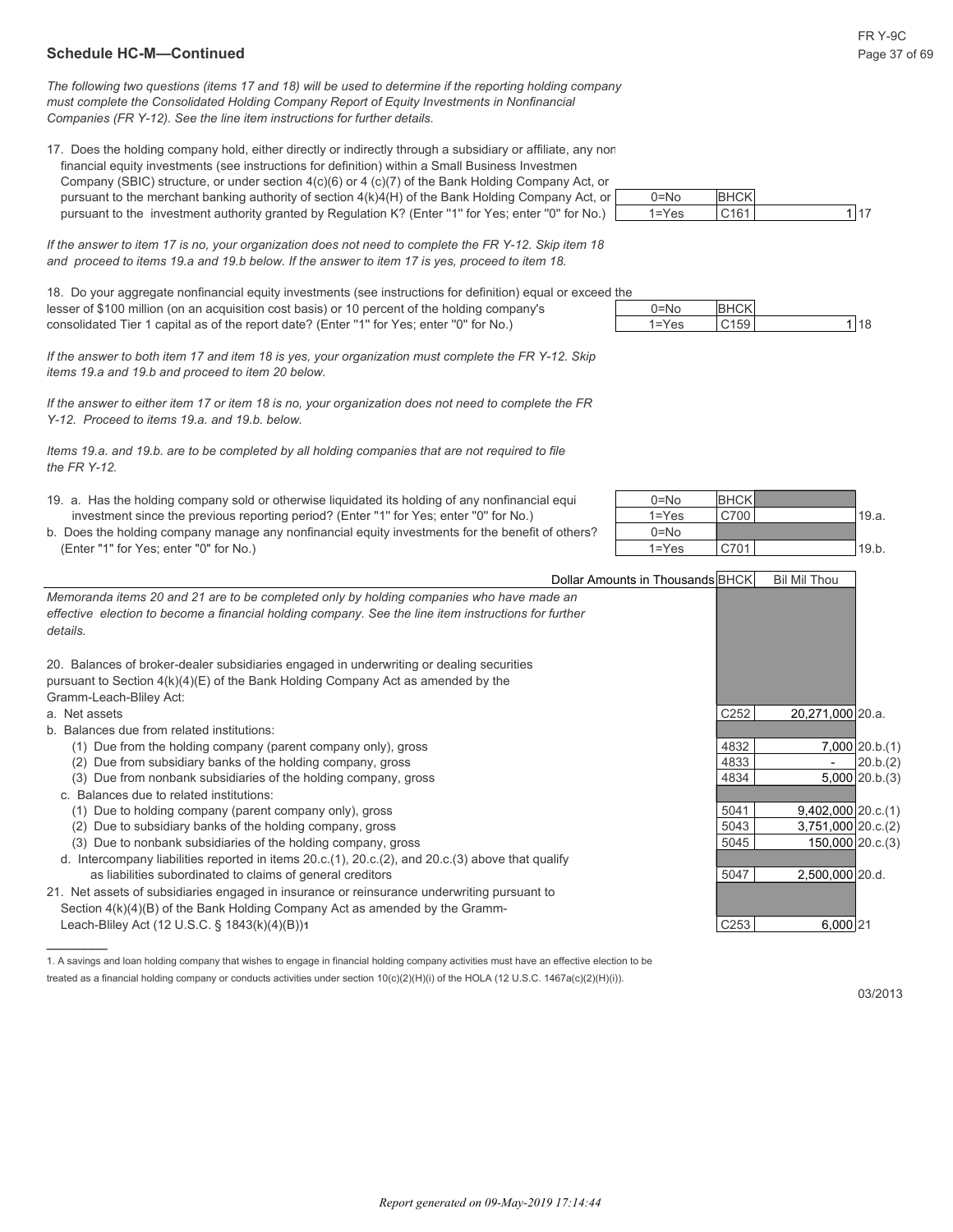*Memoranda item 22 is to be completed by holding companies with total assets of \$30 billion or more.*

22. Address (URL) for the reporting holding company's web page that displays risk disclosures, including those about cre and market risk. (Example: www.examplebhc.com/riskdisclosures)

TEXT

C497 http:// www.Barclays.com 22.

| Dollar Amounts in Thousands BHCK                                                                                                                                                   |      | <b>Bil Mil Thou</b> |       |
|------------------------------------------------------------------------------------------------------------------------------------------------------------------------------------|------|---------------------|-------|
| Memoranda items 23 and 24 are to be completed by all holding companies.                                                                                                            |      |                     |       |
| 23. Secured liabilities:<br>a. Amount of "Federal funds purchased in domestic offices" that are secured                                                                            |      |                     |       |
| (included in Schedule HC, item 14.a)                                                                                                                                               | F064 |                     | 23.a. |
| b. Amount of "Other borrowings" that are secured (included in Schedule HC-M, item 14.d)<br>24. Issuances associated with the U.S. Department of Treasury Capital Purchase Program: | F065 | 3.886.000 23.b.     |       |
| a. Senior perpetual preferred stock or similar items                                                                                                                               | G234 |                     | 24.a. |
| b. Warrants to purchase common stock or similar items                                                                                                                              | G235 |                     | 24.b. |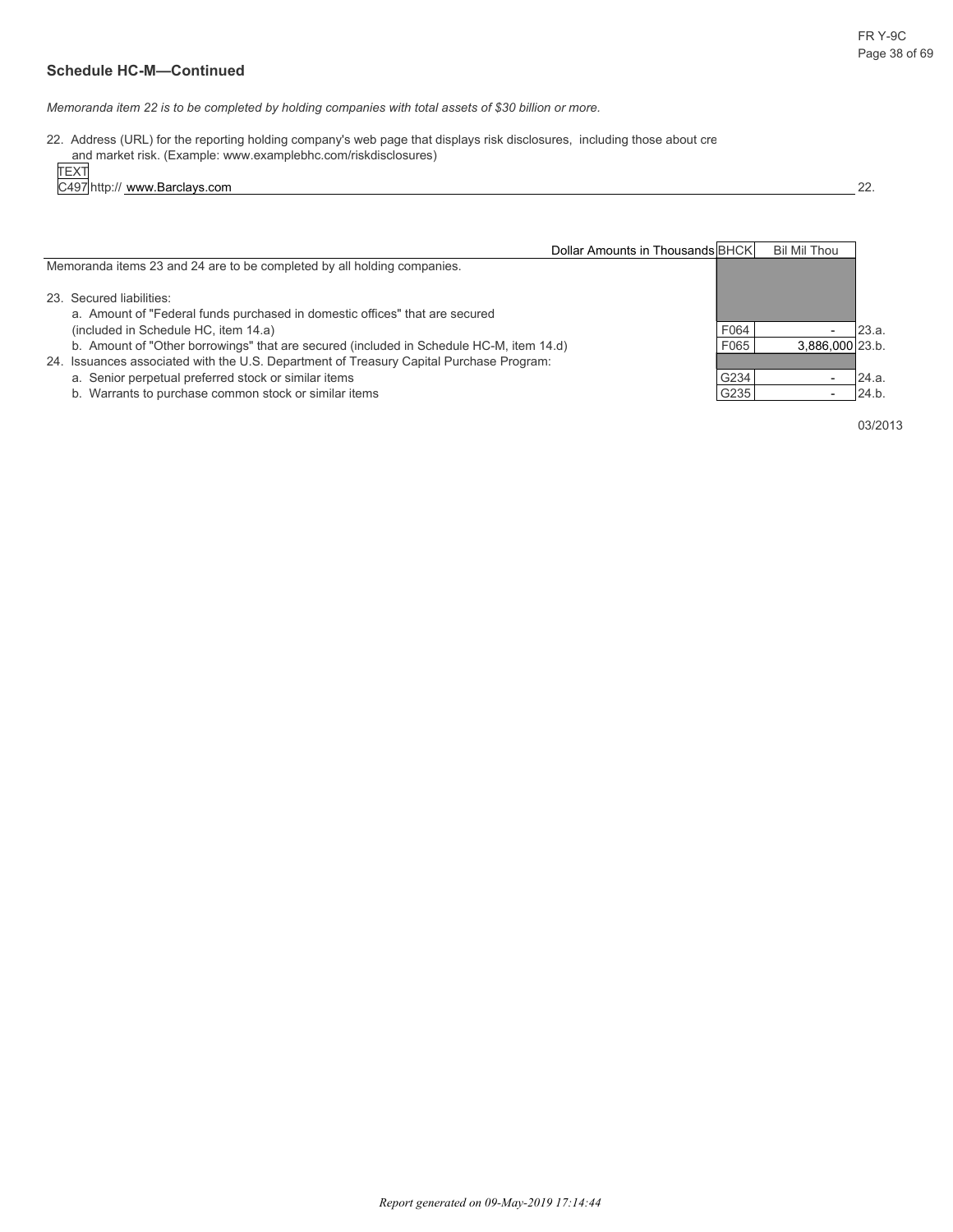C.I.\_\_\_\_\_\_\_\_\_\_\_\_\_\_\_\_\_\_

### **Schedule HC-N—Past Due and Nonaccrual Loans, Leases, and Other Assets**

|                                                        | (Column A)<br>Past due<br>30 through 89 days<br>and still accruing |                          | (Column B)<br>Past due<br>90 days or more<br>and still accruing |                          | (Column C)<br>Nonaccrual |                          |                |
|--------------------------------------------------------|--------------------------------------------------------------------|--------------------------|-----------------------------------------------------------------|--------------------------|--------------------------|--------------------------|----------------|
| Dollar Amounts in Thousands BHCK                       |                                                                    | <b>Bil Mil Thou</b>      | <b>BHCK</b>                                                     | <b>Bil Mil Thou</b>      | <b>BHCK</b>              | <b>Bil Mil Thou</b>      |                |
| 1. Loans secured by real estate:                       |                                                                    |                          |                                                                 |                          |                          |                          |                |
| a. Construction, land development, and other           |                                                                    |                          |                                                                 |                          |                          |                          |                |
| land loans in domestic offices:                        |                                                                    |                          |                                                                 |                          |                          |                          |                |
| (1) 1-4 family residential construction loans F172     |                                                                    | $\overline{a}$           | F174                                                            | $\blacksquare$           | F176                     | $\frac{1}{2}$            | 1.a.(1)        |
| (2) Other construction loans and all land              |                                                                    |                          |                                                                 |                          |                          |                          |                |
| development and other land loans                       | F173                                                               | $\overline{\phantom{a}}$ | F175                                                            | $\overline{\phantom{a}}$ | F177                     | $\overline{\phantom{a}}$ | 1.a.(2)        |
| b. Secured by farmland in domestic offices             | 3493                                                               | $\overline{a}$           | 3494                                                            | $\overline{\phantom{a}}$ | 3495                     | $\overline{a}$           | 1.b.           |
| c. Secured by 1-4 family residential                   |                                                                    |                          |                                                                 |                          |                          |                          |                |
| properties in domestic offices:                        |                                                                    |                          |                                                                 |                          |                          |                          |                |
| (1) Revolving, open-end loans secured by               |                                                                    |                          |                                                                 |                          |                          |                          |                |
| 1-4 family residential properties and                  |                                                                    |                          |                                                                 |                          |                          |                          |                |
| extended under lines of credit                         | 5398                                                               |                          | 5399                                                            |                          | 5400                     |                          | 1.c.(1)        |
| (2) Closed-end loans secured by 1-4                    |                                                                    |                          |                                                                 |                          |                          |                          |                |
| family residential properties:                         |                                                                    |                          |                                                                 |                          |                          |                          |                |
| (a) Secured by first liens                             | C236                                                               | $\blacksquare$           | C237                                                            | $\blacksquare$           | C229                     | $\overline{\phantom{a}}$ | 1.c.(2)(a)     |
| (b) Secured by junior liens                            | C238                                                               | $\overline{\phantom{a}}$ | C239                                                            | $\overline{\phantom{a}}$ | C230                     | $\overline{\phantom{0}}$ | 1.c.(2)(b)     |
| d. Secured by multifamily (5 or more)                  |                                                                    |                          |                                                                 |                          |                          |                          |                |
| residential properties in domestic offices             | 3499                                                               | $\overline{a}$           | 3500                                                            | $\blacksquare$           | 3501                     | $\overline{a}$           | 1.d.           |
| e. Secured by nonfarm nonresidential                   |                                                                    |                          |                                                                 |                          |                          |                          |                |
| properties in domestic offices:                        |                                                                    |                          |                                                                 |                          |                          |                          |                |
| (1) Loans secured by owner-occupied                    |                                                                    |                          |                                                                 |                          |                          |                          |                |
| nonfarm non-residential properties                     | F178                                                               |                          | F180                                                            |                          | F182                     | $\overline{a}$           | 1.e.(1)        |
| (2) Loans secured by other nonfarm                     |                                                                    |                          |                                                                 |                          |                          |                          |                |
| nonresidential properties                              | F179                                                               | $\overline{\phantom{a}}$ | F181                                                            | $\blacksquare$           | F183                     | $\overline{\phantom{0}}$ | 1.e.(2)        |
| f. In foreign offices                                  | <b>B572</b>                                                        | $\overline{\phantom{a}}$ | <b>B573</b>                                                     | $\mathbf{r}$             | <b>B574</b>              | $\overline{\phantom{0}}$ | 1.f.           |
| 2. Loans to depository institutions and                |                                                                    |                          |                                                                 |                          |                          |                          |                |
| acceptances of other banks:                            |                                                                    |                          |                                                                 |                          |                          |                          |                |
| a. U.S. banks and other U.S. depository                |                                                                    |                          |                                                                 |                          |                          |                          |                |
| institutions                                           | 5377                                                               | $\overline{\phantom{a}}$ | 5378                                                            | $\overline{\phantom{a}}$ | 5379                     | $\overline{\phantom{0}}$ | 2.a.           |
| b. Foreign banks                                       | 5380                                                               |                          | 5381                                                            |                          | 5382                     |                          | 2.b.           |
| 3. Loans to finance agricultural production and        |                                                                    |                          |                                                                 |                          |                          |                          |                |
| other loans to farmers                                 | 1594                                                               |                          | 1597                                                            |                          | 1583                     | $\overline{\phantom{0}}$ | 3              |
| 4. Commercial and industrial loans                     | 1606                                                               | 3,000 1607               |                                                                 | 4,000 1608               |                          |                          | $\overline{4}$ |
| 5. Loans to individuals for household, family, and     |                                                                    |                          |                                                                 |                          |                          |                          |                |
| other personal expenditures:                           |                                                                    |                          |                                                                 |                          |                          |                          |                |
| a. Credit cards                                        | <b>B575</b>                                                        | 297,000 B576             |                                                                 | 348,000 B577             |                          | 39,000 5.a.              |                |
| b. Automobile loans                                    | K213                                                               | $\overline{a}$           | K214                                                            |                          | K215                     |                          | 5.b.           |
| c. Other consumer loans (includes single               |                                                                    |                          |                                                                 |                          |                          |                          |                |
| payment, installment, all student loans, and           |                                                                    |                          |                                                                 |                          |                          |                          |                |
| revolving credit plans other than credit cards)        | K216                                                               | 4,000 K217               |                                                                 | 2,000 K218               |                          | $\overline{\phantom{0}}$ | 5.c.           |
| 6. Loans to foreign                                    |                                                                    |                          |                                                                 |                          |                          |                          |                |
| governments and official institutions                  | 5389                                                               | $\overline{\phantom{a}}$ | 5390                                                            |                          | 5391                     | $\overline{\phantom{0}}$ | 6              |
| 7. All other loans                                     | 5459                                                               | $\overline{\phantom{a}}$ | 5460                                                            | $\blacksquare$           | 5461                     |                          | $\overline{7}$ |
| 8. Lease financing receivables:                        |                                                                    |                          |                                                                 |                          |                          |                          |                |
| a. Leases to individuals for household, family,        |                                                                    |                          |                                                                 |                          |                          |                          |                |
| and other personal expenditures                        | F166                                                               | $\overline{\phantom{a}}$ | F167                                                            | $\overline{\phantom{a}}$ | F168                     | $\overline{\phantom{0}}$ | 8.a.           |
| b. All other leases                                    | F169                                                               |                          | F170                                                            |                          | F171                     |                          | 8.b.           |
| 9. Total loans and leases (sum of items 1 through 8.b) | 1406                                                               | 304,000 1407             |                                                                 | 354,000 1403             |                          | 39,000 9                 |                |

Amounts reported by loan and leases category in Schedule HC-N, items 1 through 8, above include guaranteed and unguaranteed portions of past due nonaccrual loans and leases. Report in item 11 and 12 below certain guaranteed loans and leases that have already been included in the amounts reported in items 1 through 8.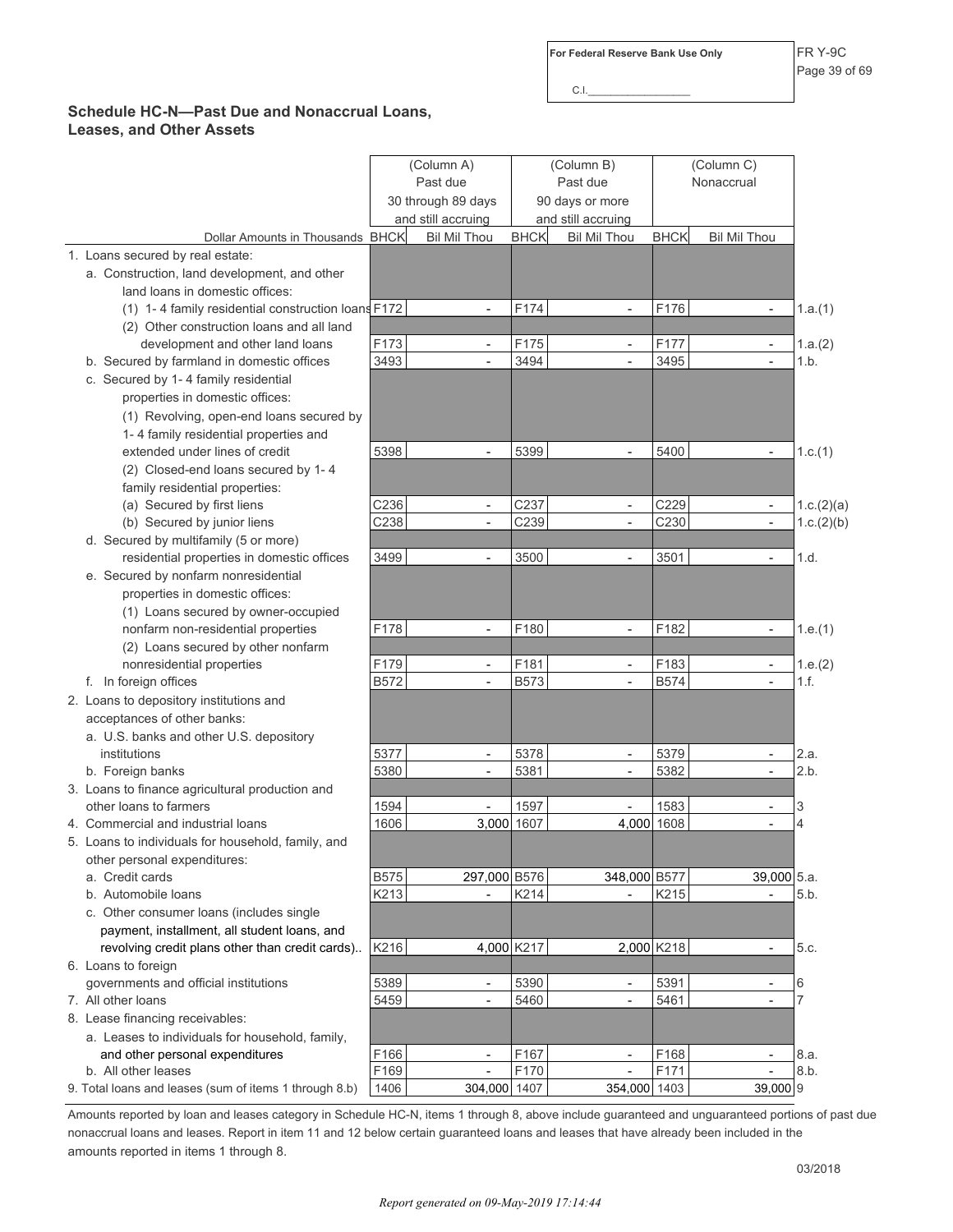|                                               | (Column A)         |                          | (Column B)  |                          | (Column C)  |                          |                |
|-----------------------------------------------|--------------------|--------------------------|-------------|--------------------------|-------------|--------------------------|----------------|
|                                               | Past due           |                          | Past due    |                          | Nonaccrual  |                          |                |
|                                               | 30 through 89 days |                          |             | 90 days or more          |             |                          |                |
|                                               |                    | and still accruing       |             | and still accruing       |             |                          |                |
| Dollar Amounts in Thousands BHCK              |                    | <b>Bil Mil Thou</b>      | <b>BHCK</b> | <b>Bil Mil Thou</b>      | <b>BHCK</b> | <b>Bil Mil Thou</b>      |                |
| 10. Debt securities and other assets (exclude |                    |                          |             |                          |             |                          |                |
| other real estate owned and other             |                    |                          |             |                          |             |                          |                |
| repossessed assets)                           | 3505               | $\overline{\phantom{a}}$ | 3506        |                          | 3507        |                          | 10             |
| 11. Loans and leases reported in items 1      |                    |                          |             |                          |             |                          |                |
| through 8 above which are wholly or parti-    |                    |                          |             |                          |             |                          |                |
| ally guaranteed by the U.S.Government         |                    |                          |             |                          |             |                          |                |
| (excluding loans and leases covered by        |                    |                          |             |                          |             |                          |                |
| loss-sharing agreements with the FDIC)        | K036               | $\overline{\phantom{a}}$ | K037        | $\overline{\phantom{a}}$ | K038        | $\overline{\phantom{a}}$ | 11             |
| a. Guaranteed portion of loans and leases     |                    |                          |             |                          |             |                          |                |
| (exclude rebooked "GNMA loans")               |                    |                          |             |                          |             |                          |                |
| included in item 11 above                     | K039               | $\overline{\phantom{a}}$ | K040        | $\overline{\phantom{a}}$ | K041        | $\overline{\phantom{a}}$ | 11.a.          |
| b. Rebooked "GNMA loans" that have            |                    |                          |             |                          |             |                          |                |
| been repurchased or are eligible for          |                    |                          |             |                          |             |                          |                |
| repurchase included in item 11 above          | K042               | $\overline{\phantom{a}}$ | K043        | $\overline{a}$           | K044        | $\overline{a}$           | 11.b.          |
| 12. Loans and leases in items 1 through 8     |                    |                          |             |                          |             |                          |                |
| above which are covered by                    |                    |                          |             |                          |             |                          |                |
| loss-sharing agreements with the FDIC:        |                    |                          |             |                          |             |                          |                |
| a. Loans secured by real estate in            |                    |                          |             |                          |             |                          |                |
| domestic offices:                             |                    |                          |             |                          |             |                          |                |
| (1) Construction, land development,           |                    |                          |             |                          |             |                          |                |
| and other land loans:                         |                    |                          |             |                          |             |                          |                |
| (a) 1-4 family residential                    | <b>BHDM</b>        |                          | <b>BHDM</b> |                          | <b>BHDM</b> |                          |                |
| construction loans                            | K045               |                          | K046        |                          | K047        | $\overline{\phantom{a}}$ | 12.a.(1)(a)    |
| (b) Other construction loans and              |                    |                          |             |                          |             |                          |                |
| all land development and                      |                    |                          |             |                          |             |                          |                |
| other land loans                              | K048               | $\blacksquare$           | K049        | $\overline{\phantom{a}}$ | K050        | $\blacksquare$           | 12.a.(1)(b)    |
| (2) Secured by farmland                       | K051               | $\overline{\phantom{a}}$ | K052        | $\overline{a}$           | K053        | $\overline{\phantom{a}}$ | 12.a.(2)       |
| (3) Secured by 1-4 family residential         |                    |                          |             |                          |             |                          |                |
| properties:                                   |                    |                          |             |                          |             |                          |                |
| (a) Revolving, open-end loans                 |                    |                          |             |                          |             |                          |                |
| secured by 1-4 family residential             |                    |                          |             |                          |             |                          |                |
| properties and extended under                 |                    |                          |             |                          |             |                          |                |
| lines of credit                               | K054               |                          | K055        |                          | K056        | $\overline{a}$           | 12.a.(3)(a)    |
| (b) Closed-end loans secured by               |                    |                          |             |                          |             |                          |                |
| 1-4 family residential properties:            |                    |                          |             |                          |             |                          |                |
| (1) Secured by first liens                    | K057               | $\blacksquare$           | K058        | $\overline{\phantom{a}}$ | K059        | $\blacksquare$           | 12.a.(3)(b)(1) |
| (2) Secured by junior liens                   | K060               | $\overline{\phantom{a}}$ | K061        | $\overline{a}$           | K062        | $\overline{\phantom{a}}$ | 12.a.(3)(b)(2) |
| (4) Secured by multifamily (5 or              |                    |                          |             |                          |             |                          |                |
| more) residential properties                  | K063               | $\overline{\phantom{a}}$ | K064        | $\overline{a}$           | K065        | $\overline{\phantom{a}}$ | 12.a.(4)       |
| (5) Secured by nonfarm                        |                    |                          |             |                          |             |                          |                |
| nonresidential properties:                    |                    |                          |             |                          |             |                          |                |
| (a) Loans secured by owner-                   |                    |                          |             |                          |             |                          |                |
| occupied nonfarm nonresidential               |                    |                          |             |                          |             |                          |                |
| properties                                    | K066               | $\Box$                   | K067        | $\overline{a}$           | K068        | $\overline{\phantom{a}}$ | 12.a.(5)(a)    |
| (b) Loans secured by other non-farm           |                    |                          |             |                          |             |                          |                |
| nonresidential properties                     | K069               |                          | K070        |                          | K071        | $\frac{1}{2}$            | 12.a.(5)(b)    |

b.–d. Not applicable.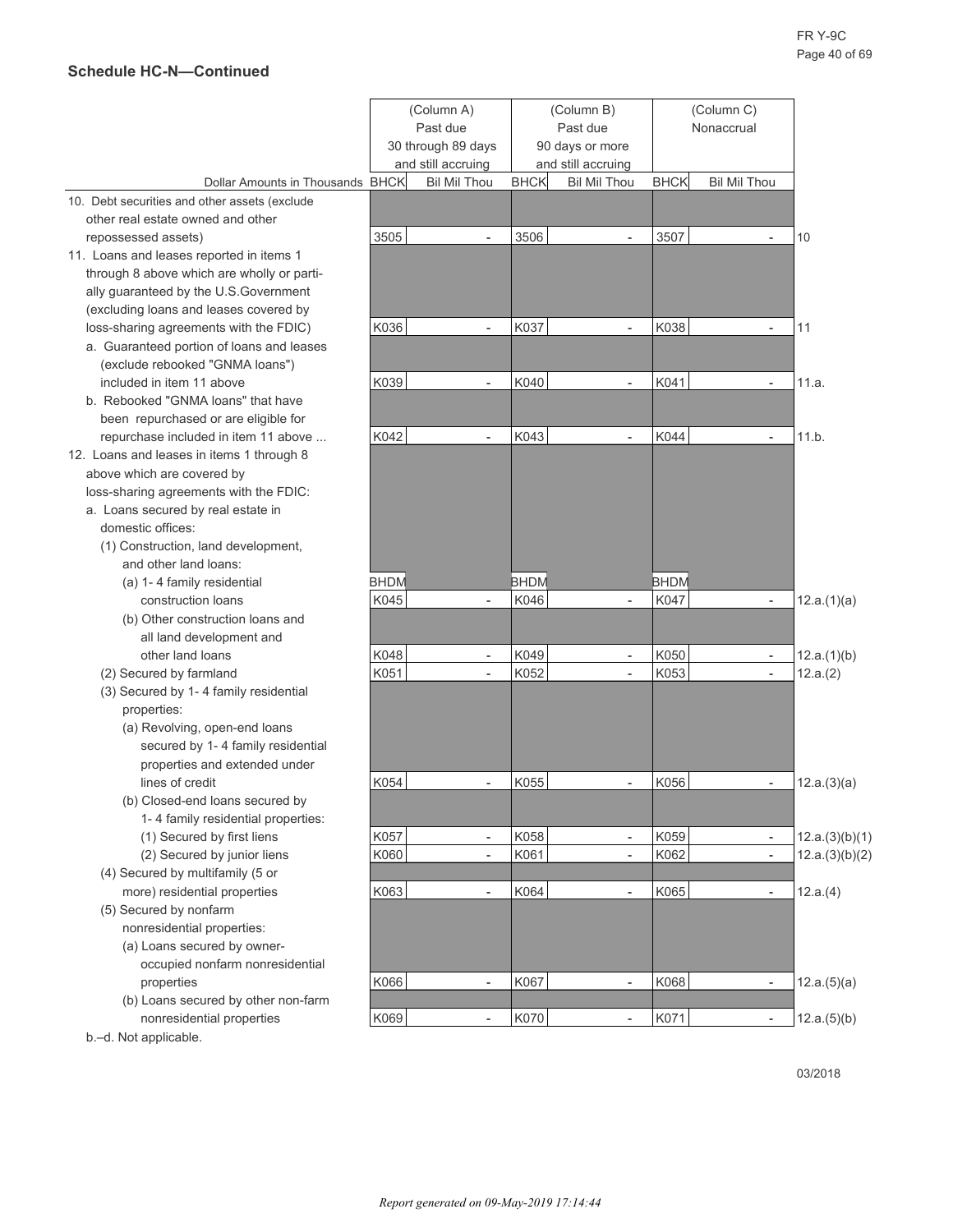|                                        |      | (Column A)          |             | (Column B)          |             | (Column C)   |       |
|----------------------------------------|------|---------------------|-------------|---------------------|-------------|--------------|-------|
|                                        |      | Past due            |             | Past due            |             | Nonaccrual   |       |
|                                        |      | 30 through 89 days  |             | 90 days or more     |             |              |       |
|                                        |      | and still accruing  |             | and still accruing  |             |              |       |
| Dollar Amounts in Thousands BHCK       |      | <b>Bil Mil Thou</b> | <b>BHCK</b> | <b>Bil Mil Thou</b> | <b>BHCK</b> | Bil Mil Thou |       |
| 12 e. All other loans and leases       | K087 |                     | K088        |                     | K089        |              | 12.e. |
| f. Portion of covered loans and leases |      |                     |             |                     |             |              |       |
| included in items 12.a through 12.e    |      |                     |             |                     |             |              |       |
| above that is protected by FDIC loss-  |      |                     |             |                     |             |              |       |
| sharing agreements                     | K102 |                     | K103        |                     | K104        |              | 12.f. |

#### **Memoranda**

| Dollar Amounts in Thousands BHDM              |             | <b>Bil Mil Thou</b>      | <b>BHDM</b> | <b>Bil Mil Thou</b>      | <b>BHDM</b> | <b>Bil Mil Thou</b>      |           |
|-----------------------------------------------|-------------|--------------------------|-------------|--------------------------|-------------|--------------------------|-----------|
| 1. Loans restructured in troubled debt        |             |                          |             |                          |             |                          |           |
| restructurings included in Schedule HC-N,     |             |                          |             |                          |             |                          |           |
| items 1 through 7, above (and not reported in |             |                          |             |                          |             |                          |           |
| Schedule HC-C, Memorandum item 1):            |             |                          |             |                          |             |                          |           |
| a. Construction, land development, and other  |             |                          |             |                          |             |                          |           |
| land loans in domestic offices:               |             |                          |             |                          |             |                          |           |
| (1) 1-4 family residential construction loans | K105        | $\overline{\phantom{a}}$ | K106        | $\overline{\phantom{0}}$ | K107        | $\overline{\phantom{a}}$ | M.1.a.(1) |
| (2) Other construction loans and all land     |             |                          |             |                          |             |                          |           |
| development and other land loans              | K108        |                          | K109        |                          | K110        | $\overline{\phantom{a}}$ | M.1.a.(2) |
| b. Loans secured by 1-4 family residential    | <b>BHCK</b> |                          | <b>BHCK</b> |                          | <b>BHCK</b> |                          |           |
| properties in domestic offices                | F661        |                          | F662        |                          | F663        | $\overline{\phantom{a}}$ | M.1.b.    |
| c. Secured by multifamily (5 or more) resi-   | <b>BHDM</b> |                          | <b>BHDM</b> |                          | <b>BHDM</b> |                          |           |
| dential properties in domestic offices        | K111        | $\overline{\phantom{a}}$ | K112        | $\overline{\phantom{a}}$ | K113        | $\overline{\phantom{a}}$ | M.1.c.    |
| d. Secured by nonfarm nonresidential          |             |                          |             |                          |             |                          |           |
| properties in domestic offices:               |             |                          |             |                          |             |                          |           |
| (1) Loans secured by owner-occupied           |             |                          |             |                          |             |                          |           |
| nonfarm nonresidential properties             | K114        |                          | K115        |                          | K116        | $\overline{\phantom{a}}$ | M.1.d.(1) |
| (2) Loans secured by other nonfarm            |             |                          |             |                          |             |                          |           |
| nonresidential properties                     | K117        | $\overline{\phantom{a}}$ | K118        | $\overline{\phantom{a}}$ | K119        | $\overline{\phantom{a}}$ | M.1.d.(2) |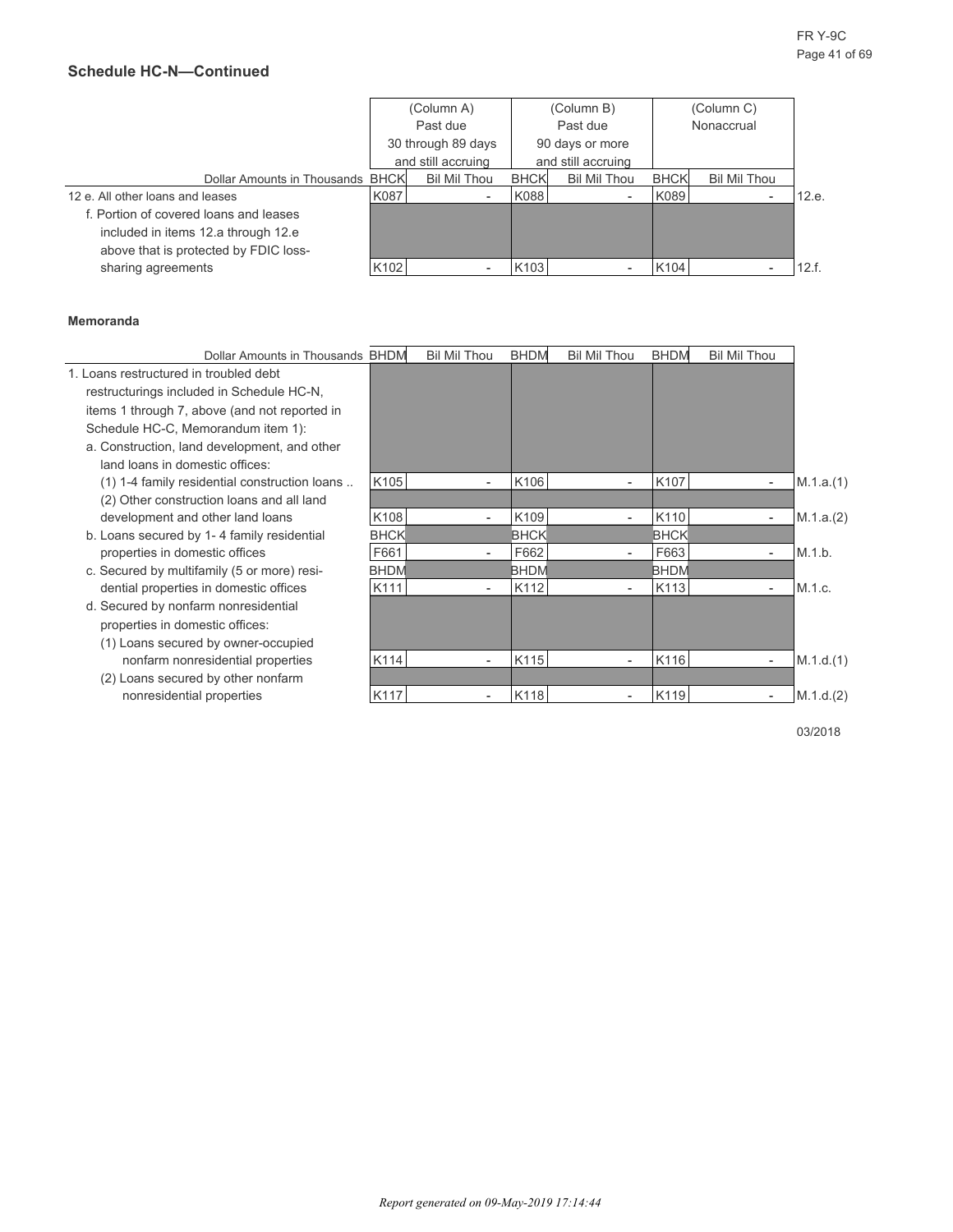## **Schedule HC-N—Continued** FR Y-9C

## **Memoranda-Continued** Page 42 of 69

|                                                                                   |             | (Column A)<br>Past due<br>30 through 89 days<br>and still accruing |             | (Column B)<br>Past due<br>90 days or more<br>and still accruing |             | (Column C)<br>Nonaccrual |              |
|-----------------------------------------------------------------------------------|-------------|--------------------------------------------------------------------|-------------|-----------------------------------------------------------------|-------------|--------------------------|--------------|
| Dollar Amounts in Thousands BHCK                                                  |             | <b>Bil Mil Thou</b>                                                | <b>BHCK</b> | <b>Bil Mil Thou</b>                                             | <b>BHCK</b> | <b>Bil Mil Thou</b>      |              |
| 1. e. Commercial and industrial loans:                                            |             |                                                                    |             |                                                                 |             |                          |              |
| (1) To U.S. addressees (domicile)                                                 | K120        | $\overline{\phantom{a}}$                                           | K121        | $\overline{\phantom{a}}$                                        | K122        | $\overline{\phantom{a}}$ | M.1.e.(1)    |
| (2) To non-U.S. addressees (domicile)                                             | K123        |                                                                    | K124        |                                                                 | K125        |                          | M.1.e.(2)    |
| f. All other loans (include loans to individuals                                  |             |                                                                    |             |                                                                 |             |                          |              |
| for household, family, and other personal                                         |             |                                                                    |             |                                                                 |             |                          |              |
| expenditures)                                                                     | K126        | 33,000 K127                                                        |             | 37,000 K128                                                     |             | $\overline{\phantom{a}}$ | M.1.f.       |
| Itemize and describe loan categories                                              |             |                                                                    |             |                                                                 |             |                          |              |
| included in item 1.f. above that exceed 10                                        |             |                                                                    |             |                                                                 |             |                          |              |
| percent of total loans restructured in troubled                                   |             |                                                                    |             |                                                                 |             |                          |              |
| debt restructurings that are past due 30 days                                     |             |                                                                    |             |                                                                 |             |                          |              |
| or more or in non-accrual status (sum of                                          |             |                                                                    |             |                                                                 |             |                          |              |
| Memorandum items 1.a through 1.f, columns                                         |             |                                                                    |             |                                                                 |             |                          |              |
| A through C):                                                                     |             |                                                                    |             |                                                                 |             |                          |              |
| (1) Loans secured by farmland in domestic                                         | <b>BHDM</b> |                                                                    | <b>BHDM</b> |                                                                 | <b>BHDM</b> |                          |              |
| offices                                                                           | K130        | $\overline{\phantom{a}}$                                           | K131        | $\overline{\phantom{a}}$                                        | K132        | $\blacksquare$           | M.1.f.(1)    |
| (2) Loans to finance agricultural production                                      | <b>BHCK</b> |                                                                    | <b>BHCK</b> |                                                                 | <b>BHCK</b> |                          |              |
| and other loans to farmers                                                        | K138        | $\blacksquare$                                                     | K139        | $\overline{\phantom{a}}$                                        | K140        | $\overline{\phantom{a}}$ | M.1.f.(2)    |
| (3) Loans to individuals for household,                                           |             |                                                                    |             |                                                                 |             |                          |              |
| family, and other personal expenditures:                                          |             |                                                                    |             |                                                                 |             |                          |              |
| (a) Credit cards                                                                  | K274        | 33,000 K275                                                        |             | 37,000 K276                                                     |             | $\overline{\phantom{a}}$ | M.1.f.(3)(a) |
| (b) Automobile Ioan                                                               | K277        |                                                                    | K278        |                                                                 | K279        |                          | M.1.f.(3)(b) |
| (c) Other consumer loans (includes                                                |             |                                                                    |             |                                                                 |             |                          |              |
| single payment, installment, all                                                  |             |                                                                    |             |                                                                 |             |                          |              |
| student loans, and revolving credit                                               |             |                                                                    |             |                                                                 |             |                          |              |
| plans other than credit cards                                                     | K280        | $\blacksquare$                                                     | K281        | $\blacksquare$                                                  | K282        | $\overline{\phantom{a}}$ | M.1.f.(3)(c) |
| g. Total loans restructured in troubled debt                                      |             |                                                                    |             |                                                                 |             |                          |              |
| restructurings included in Schedule HC-N                                          |             |                                                                    |             |                                                                 |             |                          |              |
| items 1 through 7, above (sum of Memo-<br>randum items 1.a.(1) through item 1.f)1 | <b>HK26</b> | 33,000 HK27                                                        |             | 37,000 HK28                                                     |             |                          | M.1.g.       |
| 2. Loans to finance commercial real estate,                                       |             |                                                                    |             |                                                                 |             |                          |              |
| construction, and land development activities                                     |             |                                                                    |             |                                                                 |             |                          |              |
| (not secured by real estate) included in                                          |             |                                                                    |             |                                                                 |             |                          |              |
| Schedule HC-N, items 4 and 7 above                                                | 6558        | $\blacksquare$                                                     | 6559        | $\overline{\phantom{a}}$                                        | 6560        | $\overline{\phantom{a}}$ | M.2.         |
| 3. Loans and leases included in Schedule                                          |             |                                                                    |             |                                                                 |             |                          |              |
| HC-N, items 1, 2, 4, 5, 6, 7, and 8 extended                                      |             |                                                                    |             |                                                                 |             |                          |              |
| to non-U.S. addressees                                                            | 3508        | $\blacksquare$                                                     | 1912        | $\overline{\phantom{a}}$                                        | 1913        | $\overline{a}$           | M.3.         |
| 4. Not applicable                                                                 |             |                                                                    |             |                                                                 |             |                          |              |
| 5. Loans and leases held-for-sale and loans                                       |             |                                                                    |             |                                                                 |             |                          |              |
| measured at fair value (included in                                               |             |                                                                    |             |                                                                 |             |                          |              |
| Schedule HC-N, items 1 through 8 above)                                           | C240        |                                                                    | 2,000 C241  |                                                                 | 1,000 C226  | $\overline{\phantom{0}}$ | M.5.a.       |
|                                                                                   |             |                                                                    |             |                                                                 |             |                          |              |

**1. Exclude amounts reported in Memorandum items 1.f.(1) through 1.f.(3) when calculating the total in Memorandum item 1.g.**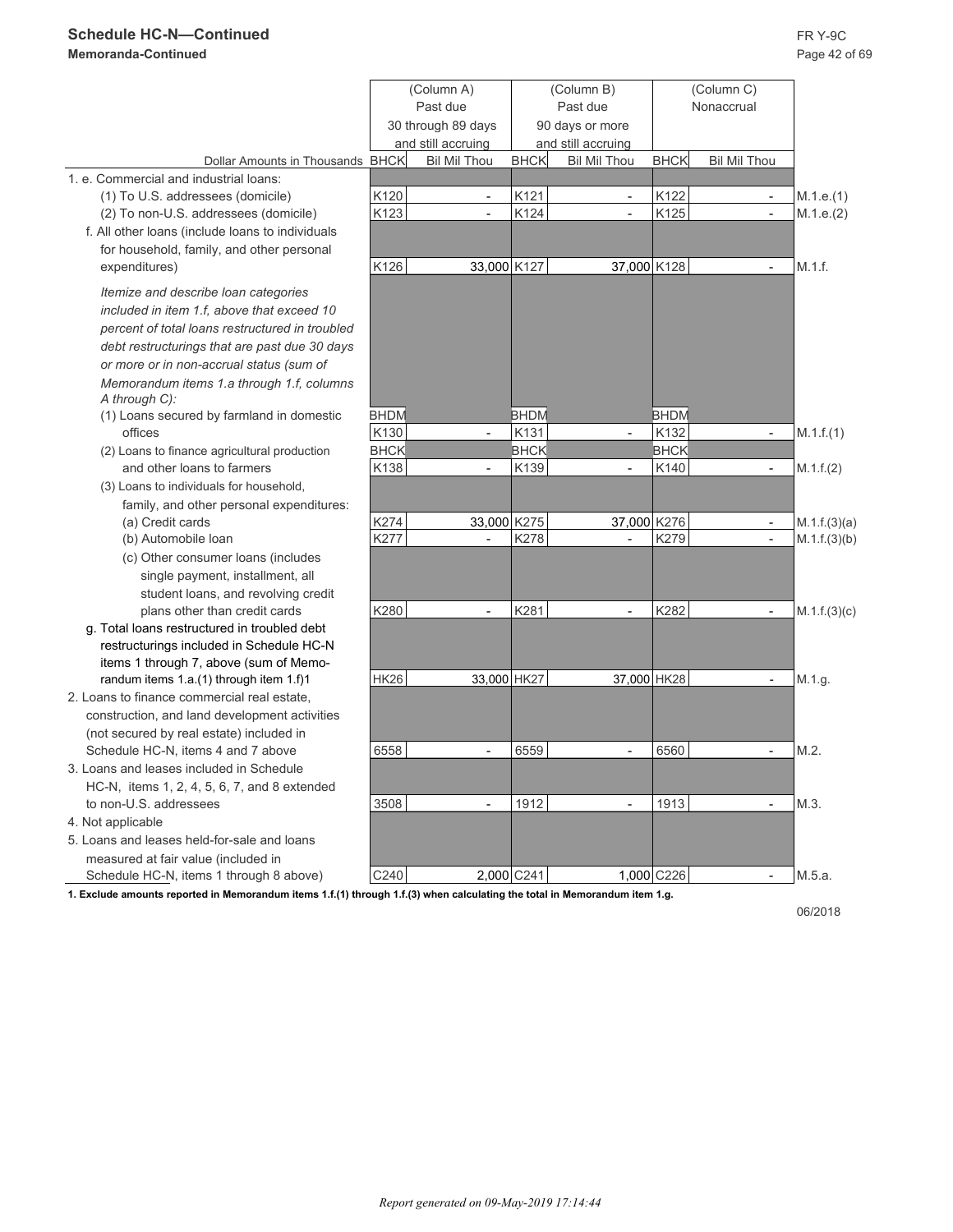#### **Memoranda-Continued**

| Dollar Amounts in Thousands BHCK                       |      | Bil Mil Thou | <b>BHCK</b> | Bil Mil Thou |
|--------------------------------------------------------|------|--------------|-------------|--------------|
| Item 6 is to be reported only by holding companies     |      |              |             |              |
| with total consolidated assets of \$1 billion or more. |      |              |             |              |
| or with \$2 billion or more in par/notional amounts of |      |              |             |              |
| off-balance-sheet derivative contracts (as reported    |      |              |             |              |
| in Schedule HC-L, items 11.a through 11.e).            |      |              |             |              |
| 6. Derivative contracts:                               |      |              |             |              |
| Fair value of amounts carried as assets                | 3529 |              | 3530        | M.6.         |

|                                                                                      | Dollar Amounts in Thousands BHCK |      | Bil Mil Thou |     |
|--------------------------------------------------------------------------------------|----------------------------------|------|--------------|-----|
| Memorandum items 7, 8, 9.a, and 9.b are to be completed semiannually in the June and |                                  |      |              |     |
| December reports only.                                                               |                                  |      |              |     |
| 7. Additions to nonaccrual assets during the previous six months                     |                                  | C410 | -            | M.7 |
| 8. Nonaccrual assets sold during the previous six months                             |                                  | C411 | -            | M.8 |

|                                                     |                  | (Column A)         |                  | (Column B)               |                  |              |        |
|-----------------------------------------------------|------------------|--------------------|------------------|--------------------------|------------------|--------------|--------|
|                                                     |                  | Past due           |                  | Past due                 | Nonaccrual       |              |        |
|                                                     |                  | 30 through 89 days |                  | 90 days or more          |                  |              |        |
|                                                     |                  | and still accruing |                  | and still accruing       |                  |              |        |
| Dollar Amounts in Thousands BHCK                    |                  | Bil Mil Thou       | <b>BHCK</b>      | Bil Mil Thou             | <b>BHCK</b>      | Bil Mil Thou |        |
| 9. Purchased credit-impaired loans accounted for in |                  |                    |                  |                          |                  |              |        |
| accordance with FASB ASC 310-30 (former             |                  |                    |                  |                          |                  |              |        |
| AICPA Statement of Position 03-3) 1:                |                  |                    |                  |                          |                  |              |        |
| a. Outstanding balance                              | L <sub>183</sub> |                    | L <sub>184</sub> | $\overline{\phantom{a}}$ | L <sub>185</sub> |              | M.9.a. |
| b. Carrying amount included in Schedule HC-N.       |                  |                    |                  |                          |                  |              |        |
| items 1 through 7, above                            | L <sub>186</sub> |                    | L <sub>187</sub> | $\overline{\phantom{0}}$ | L <sub>188</sub> |              | M.9.b. |

**1. Memorandum items 9.a and 9.b should be completed only by holding companies that have not yet adopted ASU 2016-13.**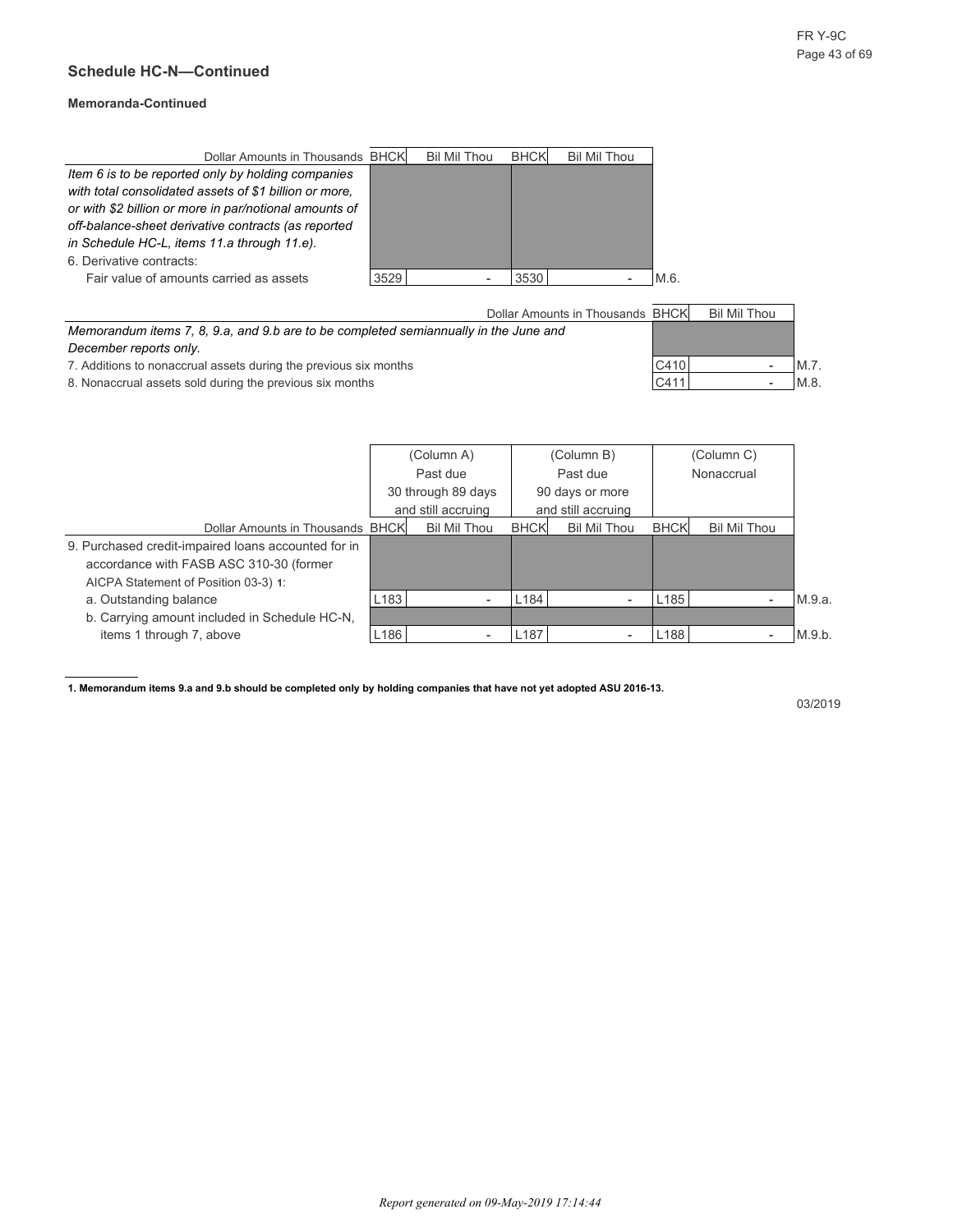#### **Schedule HC-P—1-4 Family Residential Mortgage Banking Activities in Domestic Offices**

Schedule HC-P is to be completed by holding companies at which either 1–4 family residential mortgage loan originations and purchases for resale1 from all sources, loan sales, or quarter-end loans held for sale or trading in domestic offices exceed \$10 million for two consecutive quarters.

| Dollar Amounts in Thousands                                                                           | <b>BHCK</b>      | <b>Bil Mil Thou</b> |      |
|-------------------------------------------------------------------------------------------------------|------------------|---------------------|------|
| 1. Retail originations during the quarter of 1-4 family residential mortgage loans for sale:          | <b>HT81</b>      |                     |      |
| 2. Wholesale originations and purchases during the quarter of 1-4 family residential mortgage         |                  |                     |      |
| loans for sale: 1                                                                                     | <b>HT82</b>      |                     | 2.   |
| 3 1-4 family residential mortgages sold during the quarter:                                           | FT04             |                     | 3.   |
| 4. 1-4 family residential mortgages held for sale or trading at quarter-end (included in Schedule HC, |                  |                     |      |
| items $4.a$ and $5$ ):                                                                                | FT05             |                     | 4.   |
| 5. Noninterest income for the quarter from the sale, securitization, and servicing of 1-4 family      |                  |                     |      |
| residential mortgage loans (included in Schedule HI, items 5.c, 5.f, 5.g, and 5.i):                   | <b>HT85</b>      |                     | 5.   |
| 6. Repurchases and indemnifications of 1-4 family residential mortgage loans during the quarter:      |                  |                     |      |
| 7. Representation and warranty reserves for 1-4 family residential mortgage loans sold:               | <b>HT86</b>      |                     | I 6. |
| a. For representations and warranties made to U.S. government agencies and government-                |                  |                     |      |
| sponsored agencies                                                                                    | L <sub>191</sub> |                     | 7.a. |
| b. For representations and warranties made to other parties                                           | L <sub>192</sub> |                     | 7.b. |
| c. Total representation and warranty reserves (sum of items 7.a and 7.b)                              | M288             |                     | 7.c. |

**1. Exclude originations and purchases of 1– 4 family residential mortgage loans that are held for investment.**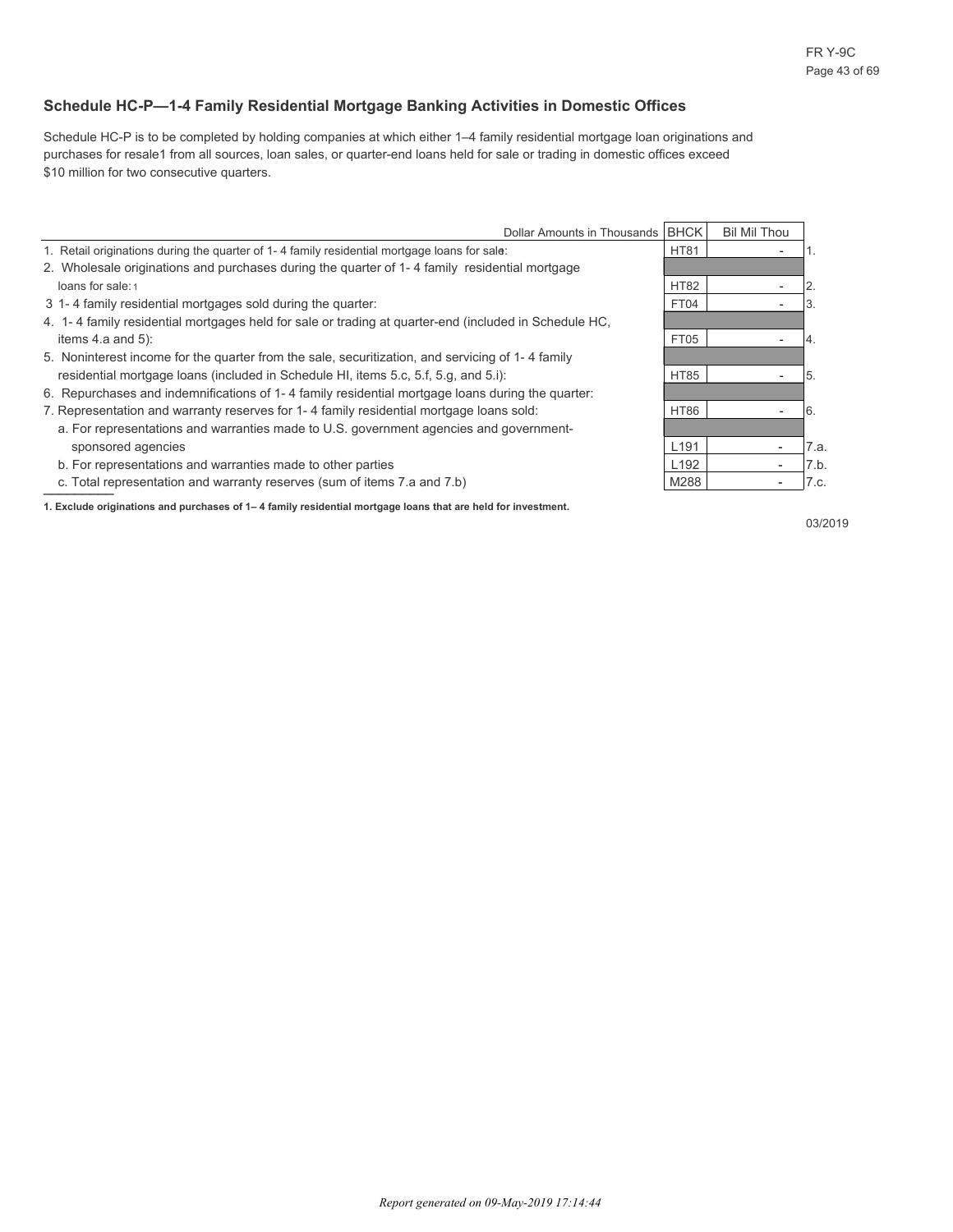FR Y-9C Page 44 of 69

#### **Schedule HC-Q—Assets and Liabilities Measured at Fair Value on a Recurring Basis**

Schedule HC-Q is to be completed by all holding companies that :

(1) Have elected to report financial instruments or servicing assets and liabilities at fair value under a fair value option with changes in fair value recognized in earnings, or

(2) Are required to complete Schedule HC-D, Trading Assets and Liabilities.

|                                                                                                            |             | (Column A)<br><b>Total Fair Value</b><br>Reported on<br>Schedule HC |             | (Column B)<br><b>LESS: Amounts Netted</b><br>in the Determination<br>of Total Fair Value |             | (Column C)<br>Level 1 Fair Value<br>Measurements |             | (Column D)<br>Level 2 Fair Value<br><b>Measurements</b> |             | (Column E)<br>Level 3 Fair Value<br>Measurements |
|------------------------------------------------------------------------------------------------------------|-------------|---------------------------------------------------------------------|-------------|------------------------------------------------------------------------------------------|-------------|--------------------------------------------------|-------------|---------------------------------------------------------|-------------|--------------------------------------------------|
| Dollar Amounts in Thousands BHCY                                                                           |             | <b>Bil Mil Thou</b>                                                 | <b>BHCK</b> | <b>Bil Mil Thou</b>                                                                      | <b>BHCK</b> | <b>Bil Mil Thou</b>                              | <b>BHCK</b> | <b>Bil Mil Thou</b>                                     | <b>BHCK</b> | <b>Bil Mil Thou</b>                              |
| <b>Assets</b>                                                                                              |             |                                                                     |             |                                                                                          |             |                                                  |             |                                                         |             |                                                  |
| 1. Available-for-sale debt and equity securities                                                           |             |                                                                     |             |                                                                                          |             |                                                  |             |                                                         |             |                                                  |
| with readily determinable fair values not held                                                             |             |                                                                     |             |                                                                                          |             |                                                  |             |                                                         |             |                                                  |
| for trading 1                                                                                              | JA36        | 378,000 G474                                                        |             | $\overline{\phantom{a}}$                                                                 | G475        |                                                  | 5,000 G476  | 373,000 G477                                            |             | $\overline{\phantom{a}}$                         |
| 2. Federal funds sold and securities                                                                       | <b>BHCK</b> |                                                                     |             |                                                                                          |             |                                                  |             |                                                         |             |                                                  |
| purchased under agreements to resell                                                                       | G478        | 34,888,000 G479                                                     |             | 44,633,000 G480                                                                          |             | $\sim$                                           | G481        | 79,521,000 G482                                         |             | 2<br>$\sim$                                      |
| 3. Loans and leases held for sale                                                                          | G483        |                                                                     | G484        | $\overline{\phantom{a}}$                                                                 | G485        | $\overline{a}$                                   | G486        |                                                         | G487        |                                                  |
| 4. Loans and leases held for investment                                                                    | G488        | 32,000 G489                                                         |             | $\overline{\phantom{a}}$                                                                 | G490        | $\sim$                                           | G491        | 31,000 G492                                             |             | $1,000$ 4                                        |
| 5. Trading assets:                                                                                         | <b>BHCT</b> |                                                                     |             |                                                                                          |             |                                                  |             |                                                         |             |                                                  |
| a. Derivative assets                                                                                       | 3543        | 954,000 G493                                                        |             | 3,583,000 G494                                                                           |             | 3,670,000 G495                                   |             | 867,000 G496                                            |             | 5.a.<br>$\overline{\phantom{a}}$                 |
|                                                                                                            | <b>BHCK</b> |                                                                     |             |                                                                                          |             |                                                  |             |                                                         |             |                                                  |
| b. Other trading assets                                                                                    | G497        | 27,677,000 G498                                                     |             | $\overline{\phantom{a}}$                                                                 | G499        | 13,501,000 G500                                  |             | 14,062,000 G501                                         |             | 114,000 5.b.                                     |
| (1) Nontrading securities at fair value                                                                    |             |                                                                     |             |                                                                                          |             |                                                  |             |                                                         |             |                                                  |
| with changes in fair value reported                                                                        |             |                                                                     |             |                                                                                          |             |                                                  |             |                                                         |             |                                                  |
| in current earnings (included in                                                                           |             |                                                                     |             |                                                                                          |             |                                                  |             |                                                         |             |                                                  |
| Schedule HC-Q, item 5.b, above)                                                                            | F240        |                                                                     | F684        | $\overline{a}$                                                                           | F692        | $\overline{\phantom{a}}$                         | F241        |                                                         | F242        | 5.b.(1)                                          |
| 6. All other assets                                                                                        | G391        | 363,000 G392                                                        |             | 129,000 G395                                                                             |             | $\overline{\phantom{a}}$                         | G396        | 380,000 G804                                            |             | 112,000 6.                                       |
| 7. Total assets measured at fair value on a                                                                |             |                                                                     |             |                                                                                          |             |                                                  |             |                                                         |             |                                                  |
| recurring basis                                                                                            | G502        | 64.292.000 G503                                                     |             | 48,345,000 G504                                                                          |             | 17.176.000 G505                                  |             | 95.234.000 G506                                         |             | 227.000 7.                                       |
|                                                                                                            |             |                                                                     |             |                                                                                          |             |                                                  |             |                                                         |             |                                                  |
| Liabilities                                                                                                |             |                                                                     |             |                                                                                          |             |                                                  |             |                                                         |             |                                                  |
| 8. Deposits                                                                                                | F252        | 6.086.000 F686                                                      |             | $\overline{\phantom{a}}$                                                                 | F694        | $\overline{\phantom{a}}$                         | F253        | 6,055,000 F254                                          |             | 31,000 8.                                        |
| 9. Federal funds purchased and securities                                                                  |             |                                                                     |             |                                                                                          |             |                                                  |             |                                                         |             |                                                  |
| sold under agreements to repurchase                                                                        | G507        | 34,138,000 G508                                                     |             | 36,802,000 G509                                                                          |             | $\overline{a}$                                   | G510        | 70,940,000 G511                                         |             | 9.<br>$\overline{a}$                             |
| 10. Trading liabilities:                                                                                   | <b>BHCT</b> |                                                                     |             |                                                                                          |             |                                                  |             |                                                         |             |                                                  |
| a. Derivative liabilities                                                                                  | 3547        | 903,000 G512                                                        |             | 3,583,000 G513                                                                           |             | 3,494,000 G514                                   |             | 992,000 G515                                            |             | 10.a.                                            |
|                                                                                                            | <b>BHCK</b> |                                                                     |             |                                                                                          |             |                                                  |             |                                                         |             |                                                  |
| b. Other trading liabilities<br>القريد والمراجع ويروده والمراجع وبالمالية<br>dented AOU 0040.04 control to | G516        | 6,325,000 G517                                                      |             |                                                                                          | G518        | 4.776.000 G519                                   |             | 1,547,000 G520                                          |             | 2,000 10.b.                                      |

**1. For holding companies that have adopted ASU 2016-01, which includes provisions for governing the accounting for investments in equity securities, the amount reported in item 1, column A,**

**must equal the sum of Schedule HC, item 2.b and 2.c. For holding companies that have not adopted ASU 2106-01, the amount reported in item 1, column A, must equal Schedule HC, items 2.b.**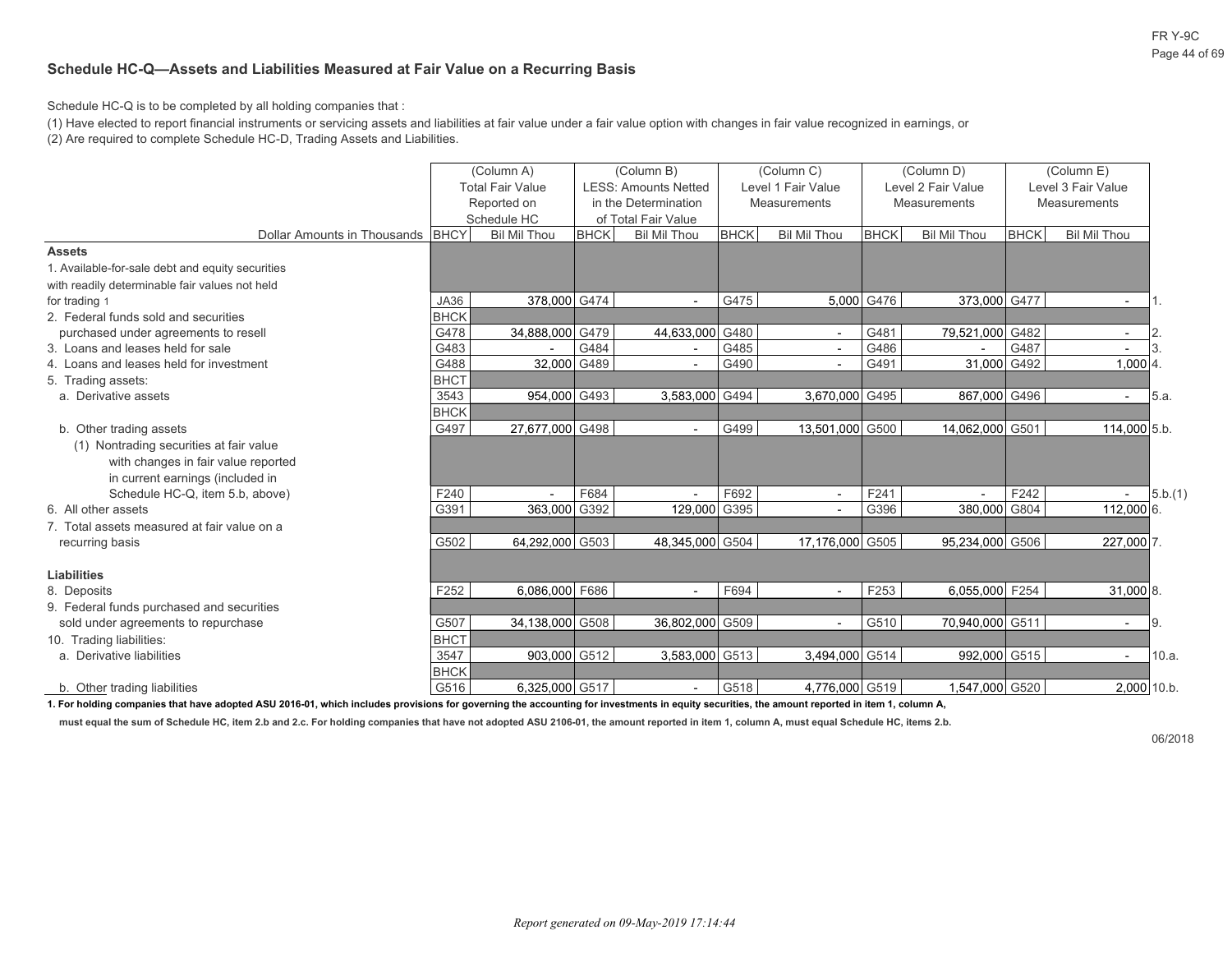|                                                   |      | (Column A)              |      | (Column B)           |      | (Column C)         |      | (Column D)         |      | (Column E)          |      |
|---------------------------------------------------|------|-------------------------|------|----------------------|------|--------------------|------|--------------------|------|---------------------|------|
|                                                   |      | <b>Total Fair Value</b> |      | LESS: Amounts Netted |      | Level 1 Fair Value |      | Level 2 Fair Value |      | Level 3 Fair Value  |      |
|                                                   |      | Reported on             |      | in the Determination |      | Measurements       |      | Measurements       |      | <b>Measurements</b> |      |
| Dollar Amounts in Thousands                       |      | Schedule HC             |      | of Total Fair Value  |      |                    |      |                    |      |                     |      |
| Liabilities(continued)                            |      |                         |      |                      |      |                    |      |                    |      |                     |      |
| 11. Other borrowed money                          | G521 | 131,000 G522            |      |                      | G523 |                    | G524 | 131.000 G525       |      |                     | 111. |
| 12. Subordinated notes and debentures             | G526 |                         | G527 |                      | G528 |                    | G529 |                    | G530 |                     | 12.  |
| 13. All other liabilities                         | G805 | 1.015.000 G806          |      | 129,000 G807         |      |                    | G808 | 1.137.000 G809 L   |      | 7.000 13.           |      |
| 14. Total liabilities measured at fair value on a |      |                         |      |                      |      |                    |      |                    |      |                     |      |
| recurring basis                                   | G531 | 48,598,000 G532         |      | 40,514,000 G533      |      | 8,270,000 G534     |      | 80,802,000 G535    |      | 40.000 14.          |      |

#### **Memoranda**

|                           |                                                   | Dollar Amounts in Thousands BHCK | <b>Bil Mil Thou</b>      | <b>BHCK</b> | <b>Bil Mil Thou</b>      | <b>BHCK</b> | <b>Bil Mil Thou</b>      | <b>BHCK</b> | <b>Bil Mil Thou</b>      | <b>BHCK</b> | <b>Bil Mil Thou</b>      |               |
|---------------------------|---------------------------------------------------|----------------------------------|--------------------------|-------------|--------------------------|-------------|--------------------------|-------------|--------------------------|-------------|--------------------------|---------------|
|                           | 1. All other assets (itemize and describe amounts |                                  |                          |             |                          |             |                          |             |                          |             |                          |               |
|                           | included in Schedule HC-Q, item 6 that are        |                                  |                          |             |                          |             |                          |             |                          |             |                          |               |
|                           | greater than \$100,000 and exceed 25 percent      |                                  |                          |             |                          |             |                          |             |                          |             |                          |               |
| of item $6$ ):            |                                                   |                                  |                          |             |                          |             |                          |             |                          |             |                          |               |
|                           | a. Mortgage servicing assets                      | G536                             | $\blacksquare$           | G537        | $ \,$                    | G538        | $\blacksquare$           | G539        |                          | G540        | $\sim$                   | M.1.a.        |
|                           | b. Nontrading derivative assets                   | G541                             | $\overline{\phantom{a}}$ | G542        | $\sim$                   | G543        | $\overline{\phantom{a}}$ | G544        | $\overline{\phantom{a}}$ | G545        | $\sim$                   | M.1.b.        |
| <b>BHTX</b><br>C.         | G546 Equity Investment                            | G546                             | 97,000 G547              |             | $\overline{\phantom{a}}$ | G548        | $\overline{\phantom{a}}$ | G549        |                          | G550        |                          | 97,000 M.1.c. |
| <b>BHTX</b><br>d.         | G551 Debt Investment                              | G551                             | 150,000 G552             |             | $\overline{\phantom{a}}$ | G553        | $\overline{\phantom{a}}$ | G554        | 137,000 G555             |             |                          | 13,000 M.1.d. |
| <b>BHTX</b><br>G556<br>e. |                                                   | G556                             | $\overline{\phantom{a}}$ | G557        | $\overline{\phantom{a}}$ | G558        | $\overline{\phantom{a}}$ | G559        |                          | G560        | $\overline{a}$           | M.1.e.        |
| <b>BHTX</b><br>G561       |                                                   | G561                             | $\overline{\phantom{a}}$ | G562        | $\overline{\phantom{a}}$ | G563        | $\blacksquare$           | G564        | $\overline{\phantom{a}}$ | G565        | $\sim$                   | M.1.f.        |
|                           | 2. All other liabilities (itemize and describe    |                                  |                          |             |                          |             |                          |             |                          |             |                          |               |
|                           | amounts included in Schedule HC-Q, item 13        |                                  |                          |             |                          |             |                          |             |                          |             |                          |               |
|                           | that are greater than \$100,000 and exceed 25     |                                  |                          |             |                          |             |                          |             |                          |             |                          |               |
|                           | percent of item 13):                              |                                  |                          |             |                          |             |                          |             |                          |             |                          |               |
|                           | a. Loan commitments                               |                                  |                          |             |                          |             |                          |             |                          |             |                          |               |
|                           | (not accounted for as derivatives)                | F261                             | $\overline{\phantom{a}}$ | F689        | $\overline{\phantom{a}}$ | F697        | $\blacksquare$           | F262        | $\overline{\phantom{a}}$ | F263        | $\sim$                   | M.2.a.        |
|                           | b. Nontrading derivative liabilities              | G566                             |                          | G567        | $\overline{\phantom{0}}$ | G568        | $\overline{\phantom{a}}$ | G569        |                          | G570        | $\sim$                   | M.2.b.        |
| G571<br>C.                | <b>BHTX</b><br>Cash collateral liabilities        | G571                             | 945,000 G572             |             | 100,000 G573             |             | $\overline{\phantom{a}}$ | G574        | 1,045,000 G575           |             |                          | M.2.c.        |
| <b>BHTX</b><br>G576<br>d. |                                                   | G576                             | $\overline{\phantom{a}}$ | G577        | $\overline{\phantom{a}}$ | G578        | $\blacksquare$           | G579        |                          | G580        | $\sim$                   | M.2.d.        |
| <b>BHTX</b><br>G581<br>е. |                                                   | G581                             | $\overline{\phantom{a}}$ | G582        | $\overline{\phantom{a}}$ | G583        | $\overline{\phantom{a}}$ | G584        |                          | G585        | $\overline{\phantom{a}}$ | M.2.e.        |
| <b>BHTX</b><br>G586       |                                                   | G586                             | $\overline{\phantom{a}}$ | G587        | $\overline{\phantom{a}}$ | G588        | $\overline{\phantom{a}}$ | G589        |                          | G590        | $\sim$                   | M.2.f.        |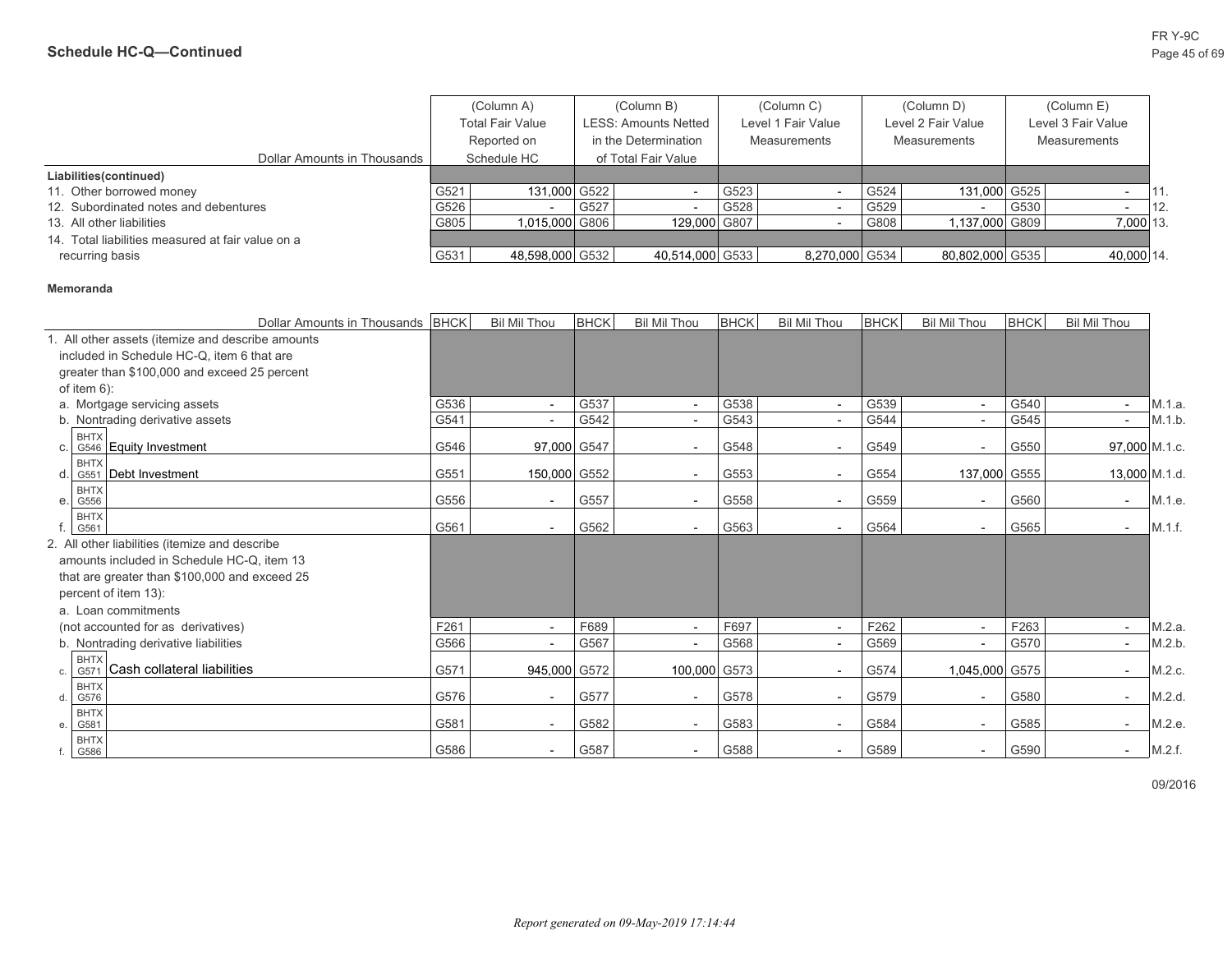## **Schedule HC-Q—Continued** Page 46 of 69

#### **Memoranda—Continued**

|                                                                                                | Dollar Amounts in Thousands BHCK |             | Amount                   |           |
|------------------------------------------------------------------------------------------------|----------------------------------|-------------|--------------------------|-----------|
| Memorandum items 3 and 4 are to be completed by holding companies that have elected to measure |                                  |             |                          |           |
| loans included in Schedule HC-C, items 1 through 9, at fair value under a fair value option.   |                                  |             |                          |           |
| 3. Loans measured at fair value:                                                               |                                  |             |                          |           |
| a. Loans secured by real estate                                                                |                                  |             |                          |           |
| (1) Secured by 1–4 family residential properties                                               |                                  | <b>HT87</b> | $\overline{\phantom{a}}$ | M.3.a.(1) |
| (2) All other loans secured by real estate                                                     |                                  | <b>HT88</b> | $\overline{\phantom{a}}$ | M.3.a.(2) |
| b. Commercial and industrial loans                                                             |                                  | F585        | $\overline{\phantom{a}}$ | M.3.b.    |
| c. Loans to individuals for household, family, and other personal expenditure                  |                                  |             |                          |           |
| (i.e., consumer loans) (includes purchased paper)                                              |                                  | <b>HT89</b> | ۰                        | M.3.c.    |
| d. Other loans                                                                                 |                                  | F589        | 32,000 M.3.d.            |           |
| 4. Unpaid principal balances of loans measured at fair value (reported in memorandum item 3):  |                                  |             |                          |           |
| a. Loans secured by real estate                                                                |                                  |             |                          |           |
| (1) Secured by 1–4 family residential properties                                               |                                  | <b>HT91</b> | $\overline{\phantom{a}}$ | M.4.a.(1) |
| (2) All other loans secured by real estate                                                     |                                  | <b>HT92</b> | $\sim$                   | M.4.a.(2) |
| b. Commercial and industrial loans                                                             |                                  | F597        | $\overline{\phantom{a}}$ | M.4.b.    |
| c. Loans to individuals for household, family, and other personal expenditure                  |                                  |             |                          |           |
| (i.e., consumer loans) (includes purchased paper)                                              |                                  | <b>HT93</b> | ۰                        | M.4.c.    |
| d. Other loans                                                                                 |                                  | F601        | 32,000 M.4.d.            |           |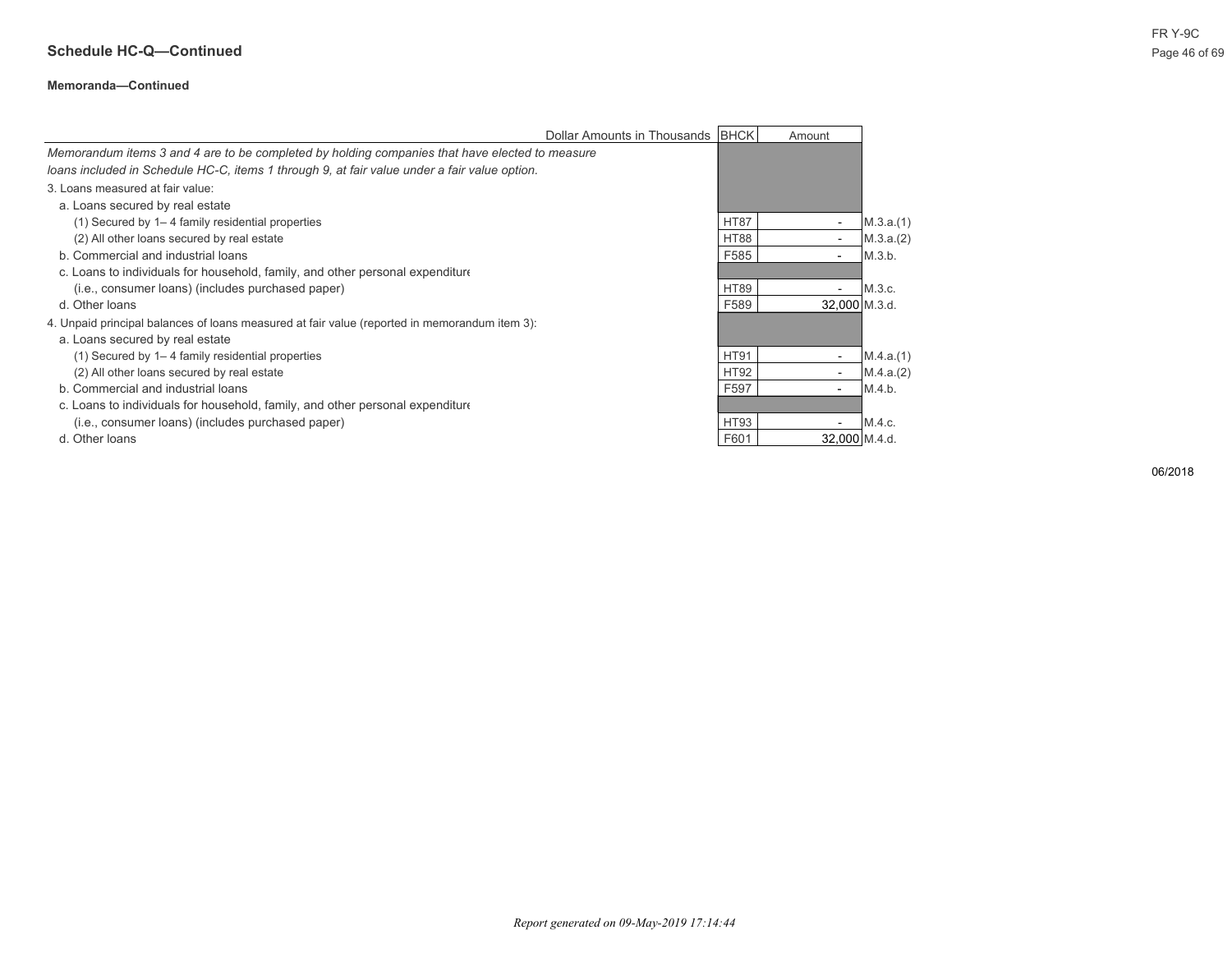### **Schedule HC-R—Regulatory Capital Part I. Regulatory Capital Components and Ratios**

| Dollar Amounts in Thousands                                                                                                         |           | <b>BHCA</b> | <b>Bil Mil Thou</b>      |                |
|-------------------------------------------------------------------------------------------------------------------------------------|-----------|-------------|--------------------------|----------------|
| <b>Common Equity Tier 1 Capital</b>                                                                                                 |           |             |                          |                |
| 1. Common stock plus related surplus, net of treasury stock and unearned employee stock                                             |           |             |                          |                |
| ownership plan (ESOP) shares                                                                                                        |           | P742        | 12,357,000 1.            |                |
| 2. Retained earnings 1                                                                                                              |           | KW00        | $1,857,000$ 2.           |                |
|                                                                                                                                     |           |             |                          |                |
| a. To be completed only by institutions that have adopted ASU 2016-13:                                                              |           |             |                          |                |
| Does your institution have a CECL transition election in effect as of the quarter-end report date                                   | 0=No      | <b>BHCA</b> |                          |                |
| (enter "1" for Yes; enter "0" for No.)                                                                                              | $1 = Yes$ | JJ29        | $\boldsymbol{0}$         |                |
|                                                                                                                                     |           |             |                          |                |
|                                                                                                                                     |           | <b>BHCA</b> |                          |                |
| 3. Accumulated other comprehensive income (AOCI)                                                                                    |           | <b>B530</b> | $(42,000)$ 3.            |                |
|                                                                                                                                     |           |             |                          |                |
| a. AOCI opt-out election (enter "1" for Yes; enter "0" for No.                                                                      | $0 = No$  | <b>BHCA</b> |                          |                |
| (Advanced approaches institutions must enter "0" for No.                                                                            | $1 = Yes$ | P838        |                          | $0 \vert 3.a.$ |
|                                                                                                                                     |           |             |                          |                |
|                                                                                                                                     |           | <b>BHCA</b> | <b>Bil Mil Thou</b>      |                |
| 4. Common equity tier 1 minority interest includable in common equity tier 1 capital                                                |           | P839        |                          | 4.             |
| 5. Common equity tier 1 capital before adjustments and deductions (sum of items 1 through 4)                                        |           | P840        | 14,172,000 5.            |                |
|                                                                                                                                     |           |             |                          |                |
| <b>Common Equity Tier 1 Capital: Adjustments and Deductions</b>                                                                     |           |             |                          |                |
| 6. LESS: Goodwill net of associated deferred tax liabilities (DTLs)                                                                 |           | P841        | 155,000 6.               |                |
| 7. LESS: Intangible assets (other than goodwill and mortgage servicing assets (MSAs)), net of                                       |           |             |                          |                |
| associated DTLs                                                                                                                     |           | P842        | 467,000 7.               |                |
| 8. LESS: Deferred tax assets (DTAs) that arise from net operating loss and tax credit carryforwards,                                |           |             |                          |                |
| net of any related valuation allowances and net of DTLs                                                                             |           | P843        | 279,000 8.               |                |
| 9. AOCI-related adjustments                                                                                                         |           |             |                          |                |
| (if entered "1" for Yes in item 3.a, complete only items 9.a through 9.e; if entered "0" for                                        |           |             |                          |                |
| No in item 3.a, complete only item 9.f):                                                                                            |           |             |                          |                |
| a. LESS: Net unrealized gains (losses) on available-for-sale securitie                                                              |           |             |                          |                |
| (if a gain, report as a positive value; if a loss, report as a negative value) 2                                                    |           | P844        |                          | 9.a.           |
| b. LESS: Net unrealized loss on available-for-sale preferred stock classified as an equity security                                 |           |             |                          |                |
| under GAAP and available-for-sale equity exposures (report loss as a positive value) 3                                              |           | P845        | $\overline{\phantom{a}}$ | 9.b.           |
| c. LESS: Accumulated net gains (losses) on cash flow hedges                                                                         |           |             |                          |                |
| (if a gain, report as a positive value; if a loss, report as a negative value)                                                      |           | P846        | $\overline{a}$           | 9.c.           |
| d. LESS: Amounts recorded in AOCI attributed to defined benefit postretirement plans resulting                                      |           |             |                          |                |
| from the initial and subsequent application of the relevant GAAP standards that pertain to such                                     |           |             |                          |                |
| plans (if a gain, report as a positive value; if a loss, report as a negative value)                                                |           | P847        | $\overline{a}$           | 9.d.           |
| e. LESS: Net unrealized gains (losses) on held-to-maturity securities that are included in AOCI                                     |           |             |                          |                |
| (if a gain, report as a positive value; if a loss, report as a negative value)                                                      |           | P848        | $\blacksquare$           | 9.e.           |
| f. To be completed only by holding companies that entered "0" for No in item 3.a:                                                   |           |             |                          |                |
| LESS: Accumulated net gain (loss) on cash flow hedges included in AOCI, net of applicable                                           |           |             |                          |                |
| income taxes, that relate to the hedging of items that are not recognized at fair value on the                                      |           |             |                          |                |
|                                                                                                                                     |           |             |                          |                |
| balance sheet (if a gain, report as a positive value; if a loss, report as a negative value)                                        |           | P849        | $\overline{\phantom{a}}$ | 9.f.           |
|                                                                                                                                     |           |             |                          |                |
| 1. Institutions that have adopted ASU 2016-13 and have elected to apply the CECL transition provision should include the applicable |           |             |                          |                |
| portion of the CECL transitional amount in this item.                                                                               |           |             |                          |                |

2. Holding companies that entered "1" for Yes in item 3.a and have adopted ASU 2016-01, which includes provisions governing the accounting for investments in equity securities, should report net unrealized gains (losses) on available-for-sale debt securities in item 9.a. Holding companies that entered "1" for Yes in item 3.a and have not adopted ASU 2016-01 should report net unrealized gains (losses) on available-for-sale debt and equity securities in item 9.a.

3. Item 9.b is to be completed only by holding companies that entered "1" for Yes in item 3.a and have not adopted ASU 2016-01. See instructions for further detail on ASU 2016-01.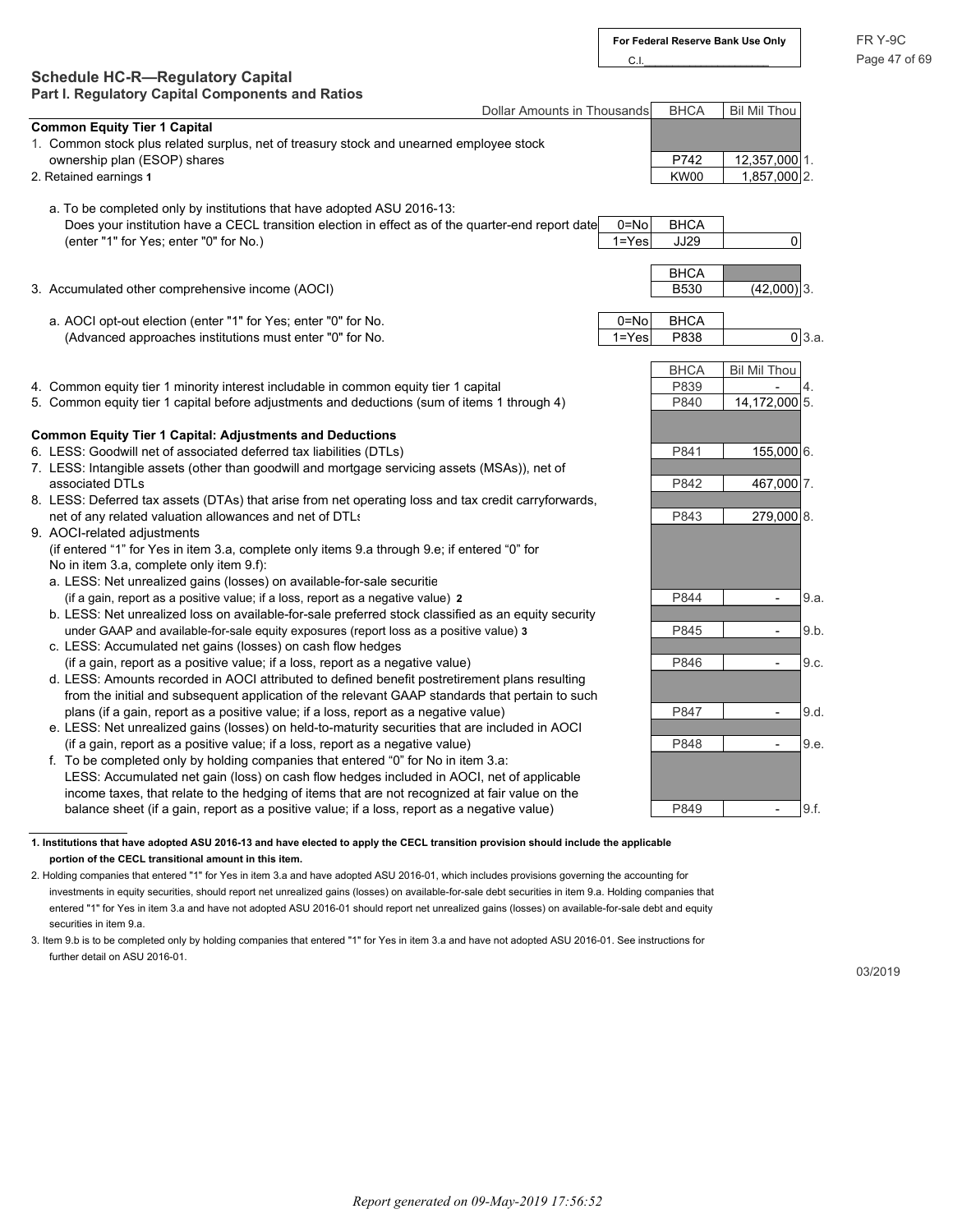#### **Schedule HC-R—Continued Part I.—Continued**

| Dollar Amounts in Thousands                                                                              | <b>BHCA</b> | <b>Bil Mil Thou</b>      |       |
|----------------------------------------------------------------------------------------------------------|-------------|--------------------------|-------|
| 10. Other deductions from (additions to) common equity tier 1 capital before threshold-based deductions: |             |                          |       |
| a. LESS: Unrealized net gain (loss) related to changes in the fair value of liabilities that are due to  |             |                          |       |
| changes in own credit risk (if a gain, report as a positive value; if a loss, report as a                |             |                          |       |
| negative value)                                                                                          | Q258        | $\blacksquare$           | 10.a. |
| b. LESS: All other deductions from (additions to) common equity tier 1 capital                           |             |                          |       |
| before threshold-based deductions                                                                        | P850        | 16,000 10.b.             |       |
| 11 LESS: Non-significant investments in the capital of unconsolidated financial institutions in the form |             |                          |       |
| of common stock that exceed the 10 percent threshold for non-significant investments                     | P851        | ÷,                       | 11.   |
| 12 Subtotal (item 5 minus items 6 through 11)                                                            | P852        | 13,255,000 12.           |       |
| 13 LESS: Significant investments in the capital of unconsolidated financial institutions in the form of  |             |                          |       |
| common stock, net of associated DTLs, that exceed the 10 percent common equity tier 1 capital            |             |                          |       |
| deduction threshold                                                                                      | P853        | $\overline{\phantom{a}}$ | 13.   |
| 14 LESS: MSAs, net of associated DTLs, that exceed the 10 percent common equity tier 1 capital           |             |                          |       |
| deduction threshold                                                                                      | P854        | $\overline{\phantom{a}}$ | 14.   |
| 15 LESS: DTAs arising from temporary differences that could not be realized through net operating        |             |                          |       |
| loss carrybacks, net of related valuation allowances and net of DTLs, that exceed the 10 percent         |             |                          |       |
| common equity tier 1 capital deduction threshold                                                         | P855        | 50,000 15.               |       |
| 16 LESS: Amount of significant investments in the capital of unconsolidated financial institutions in    |             |                          |       |
| the form of common stock, net of associated DTLs; MSAs, net of associated DTLs; and DTAs                 |             |                          |       |
| arising from temporary differences that could not be realized through net operating loss carryback       |             |                          |       |
|                                                                                                          |             |                          |       |
| net of related valuation allowances and net of DTLs; that exceeds the 15 percent common equity           | P856        | $\overline{\phantom{a}}$ | 16.   |
| tier 1 capital deduction threshold                                                                       |             |                          |       |
| 17 LESS: Deductions applied to common equity tier 1 capital due to insufficient amounts of additiona     |             |                          |       |
| tier 1 capital and tier 2 capital to cover deductions                                                    | P857        | 16,000 17.               |       |
| 18. Total adjustments and deductions for common equity tier 1 capital (sum of items 13 through 17)       | P858        | 66,000 18.               |       |
| 19 Common equity tier 1 capital (item 12 minus item 18)                                                  | P859        | 13,189,000 19.           |       |
| <b>Additional Tier 1 Capital</b>                                                                         |             |                          |       |
| 20 Additional tier 1 capital instruments plus related surplus                                            | P860        | 2.616.000 20.            |       |
| 21. Non-qualifying capital instruments subject to phase out from additional tier 1 capital               | P861        | $\mathbf{r}$             | 21.   |
| 22. Tier 1 minority interest not included in common equity tier 1 capital                                | P862        | $\frac{1}{2}$            | 22.   |
| 23 Additional tier 1 capital before deductions (sum of items 20, 21, and 22)                             | P863        | 2,616,000 23.            |       |
| 24 LESS: Additional tier 1 capital deductions                                                            | P864        |                          | 24.   |
| 25 Additional tier 1 capital (greater of item 23 minus item 24, or zero)                                 | P865        | 2,616,000 25.            |       |
|                                                                                                          |             |                          |       |
| <b>Tier 1 Capital</b>                                                                                    |             |                          |       |
| 26 Tier 1 capital (sum of items 19 and 25)                                                               | 8274        | 15,805,000 26.           |       |
|                                                                                                          |             |                          |       |
| <b>Tier 2 Capital</b>                                                                                    |             |                          |       |
| 27 Tier 2 capital instruments plus related surplus                                                       | P866        | 2,077,000 27.            |       |
| 28 Non-qualifying capital instruments subject to phase out from tier 2 capital                           | P867        | $\overline{\phantom{a}}$ | 28.   |
| 29 Total capital minority interest that is not included in tier 1 capital                                | P868        | $\overline{\phantom{a}}$ | 29.   |
| 30 a. Allowance for loan and lease losses includable in tier 2 capital 4, 5                              | 5310        | 915,000 30.a.            |       |
| b. (Advanced approaches holding companies that exit parallel run only): Eligible credit reserves         | <b>BHCW</b> |                          |       |
| includable in tier 2 capital                                                                             | 5310        | $\blacksquare$           | 30.b. |
| 31 Unrealized gains on available-for-sale preferred stock classified as an equity security under         | <b>BHCA</b> |                          |       |
| GAAP and available-for-sale equity exposures includable in tier 2 capital 6                              | Q257        | $\overline{\phantom{a}}$ | 31.   |
|                                                                                                          |             |                          |       |

**4. Institutions that have adopted ASU 2016-13 should report in item 30.a the adjusted allowances for credit losses (AACL), as defined in the regulatory capital rule includable in tier 2 capital in item 30.a.**

**5. Institutions that have adopted ASU 2016-13 and have elected to apply the CECL transition provision should subtract the applicable portion of the AACL transitional amount from the AACL, as defined in the regulatory capital rule, before determining the amount of AACL includable in tier 2 capital. See instructions for further detail on the CECL transition provision.**

6. Item 31 is to be completed only by holding companies that have not adopted ASU 2016-01, which includes provisions governing the accounting for investments in equity securities. See instructions for further detail on ASU 2016-01.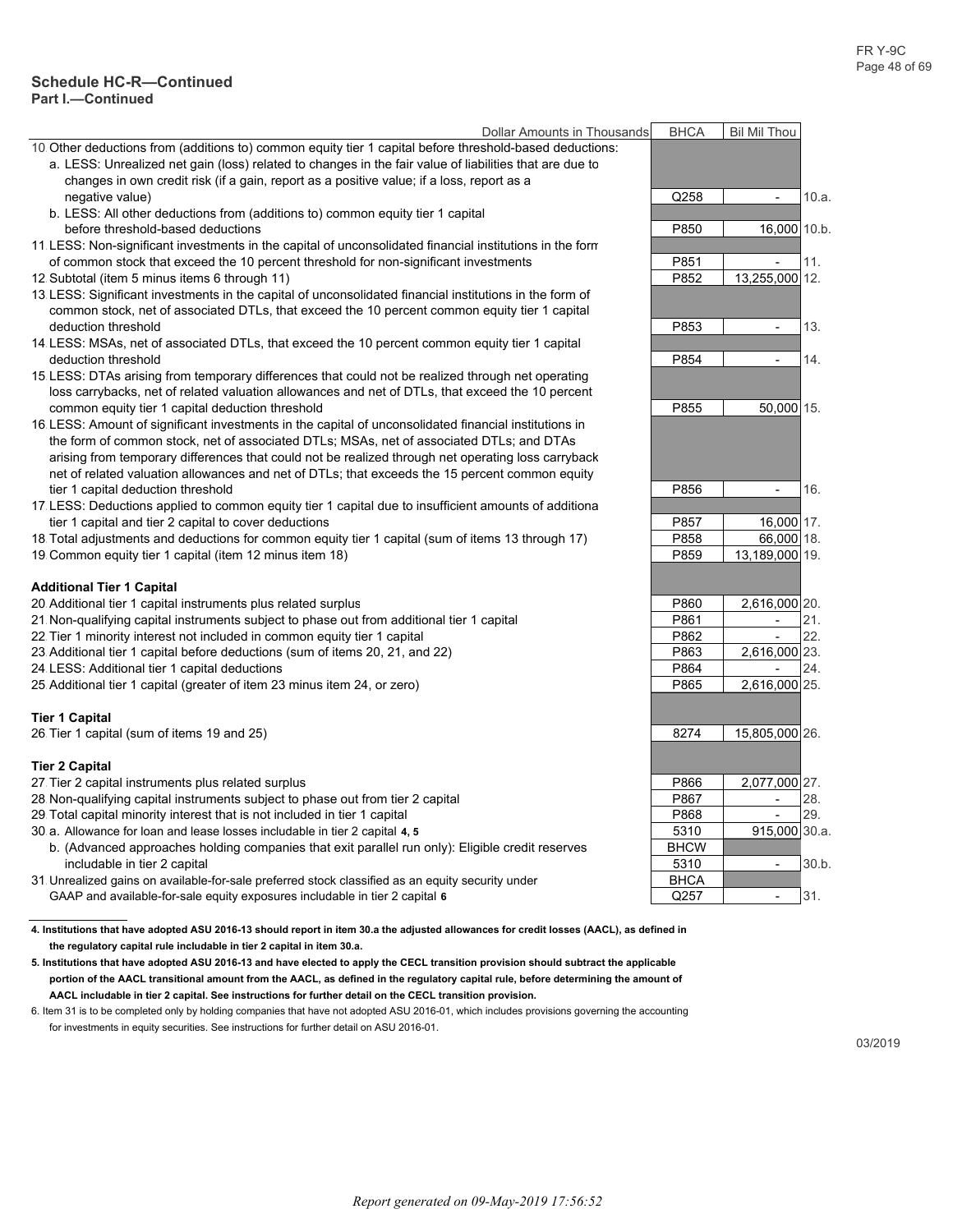|                                                                                                     | Dollar Amounts in Thousands | <b>BHCA</b> | <b>Bil Mil Thou</b>      |             |          |
|-----------------------------------------------------------------------------------------------------|-----------------------------|-------------|--------------------------|-------------|----------|
| 32 a. Tier 2 capital before deductions (sum of items 27 through 30.a, plus item 31)                 |                             | P870        | 2,992,000 32.a.          |             |          |
| b. (Advanced approaches holding companies that exit parallel run only): Tier 2 capital before       |                             | <b>BHCW</b> |                          |             |          |
| deductions (sum of items 27 through 29, plus items 30.b and 31)                                     |                             | P870        |                          | 32.b.       |          |
|                                                                                                     |                             | <b>BHCA</b> |                          |             |          |
| 33 LESS: Tier 2 capital deductions                                                                  |                             | P872        | $\overline{\phantom{a}}$ | 33.         |          |
| 34 a. Tier 2 capital (greater of item 32 a minus item 33, or zero                                   |                             | 5311        | 2,992,000 34.a.          |             |          |
| b. (Advanced approaches holding companies that exit parallel run only): Tier 2 capital              |                             | <b>BHCW</b> |                          |             |          |
| (greater of item 32.b minus item 33, or zero)                                                       |                             | 5311        |                          | 34.b.       |          |
|                                                                                                     |                             |             |                          |             |          |
| <b>Total Capital</b>                                                                                |                             | <b>BHCA</b> |                          |             |          |
| 35 a. Total capital (sum of items 26 and 34.a)                                                      |                             | 3792        | 18,797,000 35.a.         |             |          |
| b. (Advanced approaches holding companies that exit parallel run only): Total capital               |                             | <b>BHCW</b> |                          |             |          |
| (sum of items 26 and 34.b)                                                                          |                             | 3792        |                          | 35.b.       |          |
|                                                                                                     |                             |             |                          |             |          |
| <b>Total Assets for the Leverage Ratio</b>                                                          |                             | <b>BHCA</b> |                          |             |          |
| 36 Average total consolidated assets 7                                                              |                             | KW03        | 171,778,000 36.          |             |          |
| 37 LESS: Deductions from common equity tier 1 capital and additional tier 1 capital                 |                             |             |                          |             |          |
| (sum of items 6, 7, 8, 10.b, 11, 13 through 17, and certain elements of item 24 - see instructions) |                             | P875        | 983,000 37.              |             |          |
| 38 LESS: Other deductions from (additions to) assets for leverage ratio purposes                    |                             | <b>B596</b> |                          | 38.         |          |
| 39 Total assets for the leverage ratio (item 36 minus items 37 and 38)                              |                             | A224        | 170,795,000 39.          |             |          |
|                                                                                                     |                             |             |                          |             |          |
| <b>Total Risk-Weighted Assets</b>                                                                   |                             |             |                          |             |          |
| 40 a. Total risk-weighted assets (from Schedule HC-R, Part II item 31)                              |                             | A223        | 87,505,080 40.a.         |             |          |
| b. (Advanced approaches holding companies that exit parallel run only): Total risk-weighted asset   |                             | <b>BHCW</b> |                          |             |          |
| using advanced approaches rule (from FFIEC 101 Schedule A, item 60)                                 |                             | A223        | $\overline{\phantom{a}}$ | 40.b.       |          |
|                                                                                                     |                             |             |                          |             |          |
|                                                                                                     |                             |             |                          |             |          |
|                                                                                                     |                             |             | Column A                 |             | Column B |
|                                                                                                     |                             | <b>BHCA</b> | Percentage               | <b>BHCW</b> | Percer   |
|                                                                                                     |                             |             |                          |             |          |

|                                                                                                                                                                                    | <b>BHCA</b> | Percentage | <b>BHCW</b> | Percentage |
|------------------------------------------------------------------------------------------------------------------------------------------------------------------------------------|-------------|------------|-------------|------------|
| <b>Risk-Based Capital Ratios*</b>                                                                                                                                                  |             |            |             |            |
| 41 Common equity tier 1 capital ratio (Column A: item 19 divided by item 40.a) (Advanced<br>approaches holding companies that exit parallel run only: Column B: item 19 divided by |             |            |             |            |
| item $40.b$                                                                                                                                                                        | P793        | 15.0723    | P793        | 0.0000     |
| 42 Tier 1 capital ratio (Column A: item 26 divided by item 40.a) (Advanced approaches                                                                                              |             |            |             |            |
| holding companies that exit parallel run only: Column B: item 26 divided by item 40.b)                                                                                             | 7206        | 18.0618    | 7206        | 0.0000     |
| 43. Total capital ratio (Column A: item 35.a divided by item 40.a) (Advanced approaches                                                                                            |             |            |             |            |
| holding companies that exit parallel run only: Column B: item 35 b divided by item 40 b)                                                                                           | 7205        | 21.4810    | 7205        | 0.0000     |
|                                                                                                                                                                                    |             |            |             |            |
|                                                                                                                                                                                    | <b>BHCA</b> | Percentage |             |            |
| Leverage Capital Ratios*                                                                                                                                                           |             |            |             |            |
| 44 Tier 1 leverage ratio (item 26 divided by item 39)                                                                                                                              | 7204        | 9.2538     | 44.         |            |
| 45. Advanced approaches holding companies only: Supplementary leverage ratio                                                                                                       |             |            |             |            |
| (From FFIEC 101 Schedule A, Table 2, item 2.22)                                                                                                                                    | H036        | 7.6274 45. |             |            |

**7. Institutions that have adopted ASU 2016-13 and have elected to apply the CECL transition provision include the applicable portion of the CECL transitional amount in item 36.**

<sup>\*</sup> Report each ratio and buffer as a percentage, rounded to four decimal places, e.g., 12.3456.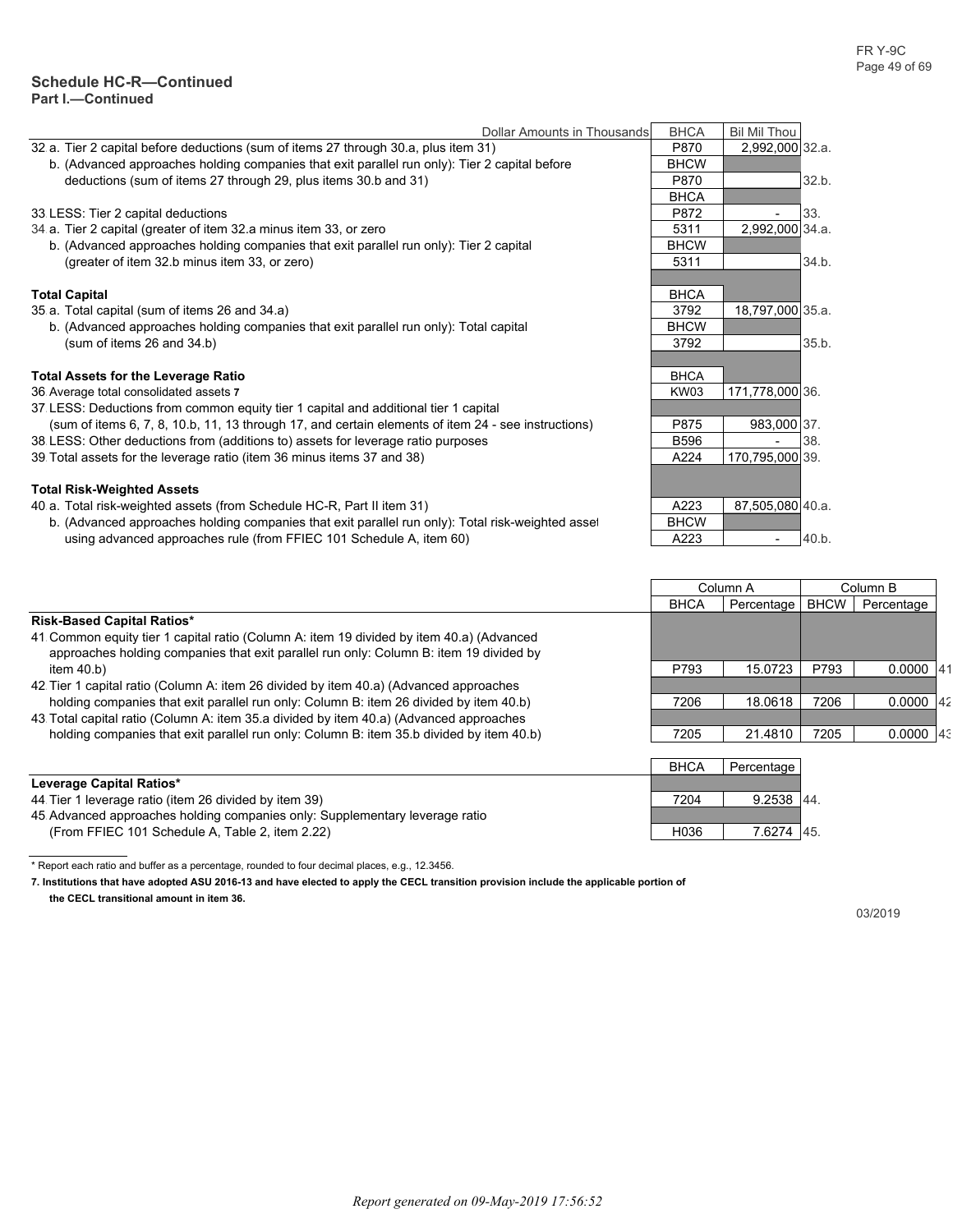#### **Schedule HC-R—Continued Part I.—Continued**

|                                                                                                                                                       | <b>BHCA</b>       | Percentage          |       |
|-------------------------------------------------------------------------------------------------------------------------------------------------------|-------------------|---------------------|-------|
| <b>Capital Buffer*</b>                                                                                                                                |                   |                     |       |
| 46 Institution-specific capital buffer necessary to avoid limitations on distributions and discretionary<br>bonus payments:                           |                   |                     |       |
| a. Capital conservation buffer                                                                                                                        | H311              | 10.5723             | 46.a. |
| b. (Advanced approaches holding companies that exit parallel run only): Total applicable                                                              |                   |                     |       |
| capital buffer                                                                                                                                        | H312              | 0.0000              | 46.b. |
|                                                                                                                                                       |                   |                     |       |
| Dollar Amounts in Thousands                                                                                                                           | <b>BHCA</b>       | <b>Bil Mil Thou</b> |       |
| Institutions must complete items 47 and 48 if the amount in item 46 a is less than or equal to the applicable<br>minimum capital conservation buffer: |                   |                     |       |
| 47 Eligible retained income                                                                                                                           | H313              |                     | 47.   |
| 48 Distributions and discretionary bonus payments during the quartetial-                                                                              | H <sub>3</sub> 14 |                     | 48    |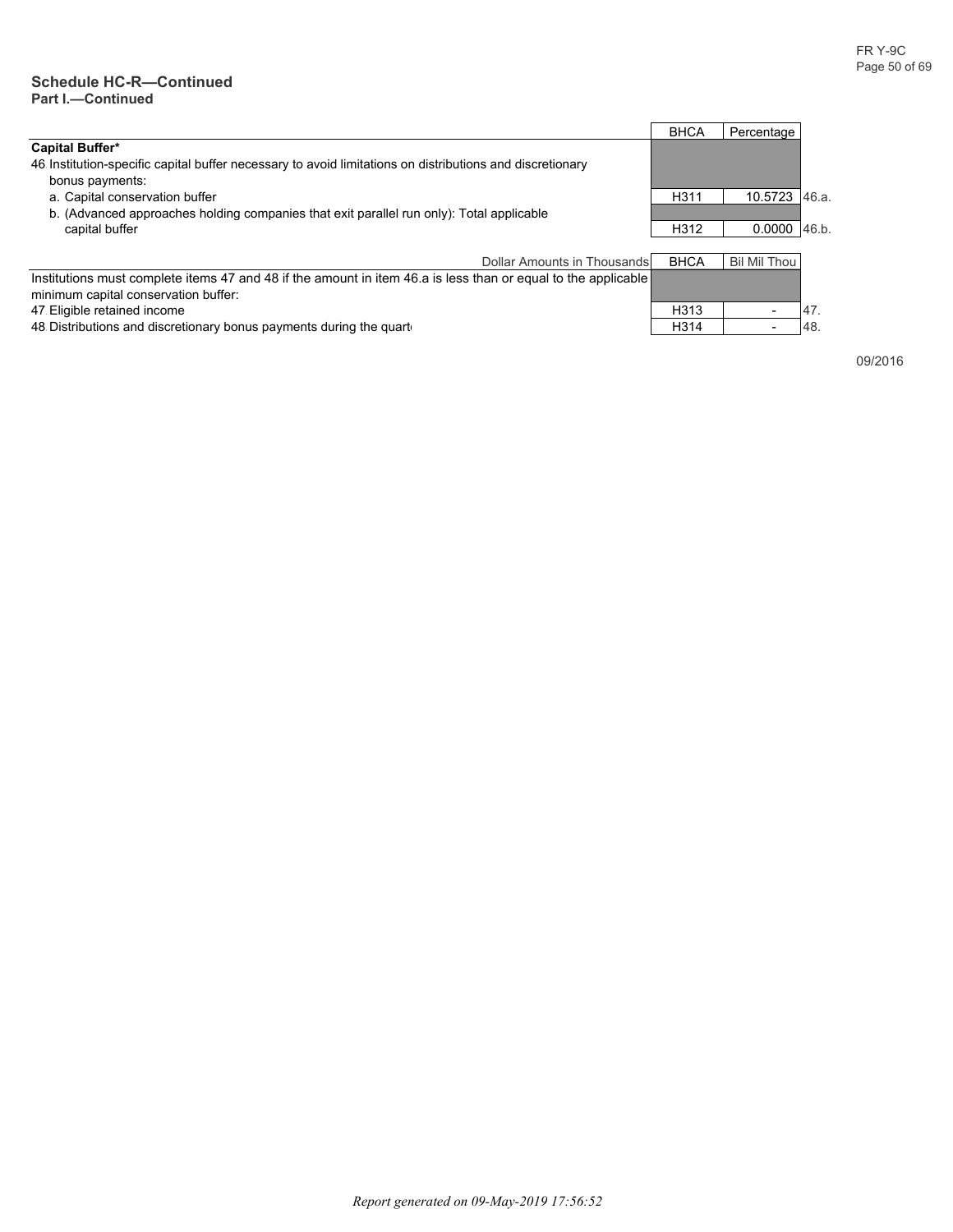#### **Part II. Risk-Weighted Assets**

This schedule is to be submitted on a consolidated basis.

Holding companies (HC) are required to assign a 100 percent risk-weight to all assets not specifically assigned a risk-weight under Subpart D of the Federal Reserve's regulatory capital rules **1** and not deducted from tier 1 or tier 2 capital.

|                              | (Column A)         | (Column B)   |                     |              |              |              |                          | (Column C)   (Column D)   (Column E)   (Column F)   (Column G)   (Column H) | (Column I)          | (Column J)                         | (Column K)   |              | (Column L) (Column M) (Column N) (Column O) (Column P) (Column Q) |              |              |              |              | (Column R)   | (Column S)                 |  |
|------------------------------|--------------------|--------------|---------------------|--------------|--------------|--------------|--------------------------|-----------------------------------------------------------------------------|---------------------|------------------------------------|--------------|--------------|-------------------------------------------------------------------|--------------|--------------|--------------|--------------|--------------|----------------------------|--|
|                              | <b>Totals From</b> | Adjustments  |                     |              |              |              |                          |                                                                             |                     | Allocation by Risk-Weight Category |              |              |                                                                   |              |              |              |              |              | Application of Other Risk- |  |
|                              | Schedule           | to Totals    |                     |              |              |              |                          |                                                                             |                     |                                    |              |              |                                                                   |              |              |              |              |              | Weighting Approaches 4     |  |
|                              | HC                 | Reported in  | 0%                  | 2%           | 4%           | 10%          | 20%                      | 50%                                                                         | 100%                | 150%                               | 250% 5       | 300%         | 400%                                                              | 600%         | 625%         | 937.5%       | 1250%        | Exposure     | Risk-Weighted              |  |
|                              |                    | Column A     |                     |              |              |              |                          |                                                                             |                     |                                    |              |              |                                                                   |              |              |              |              | Amount       | Asset Amount               |  |
| Dollar Amounts in Thousands  | Bil Mil Thou       | Bil Mil Thou | Bil Mil Thou        | Bil Mil Thou | Bil Mil Thou | Bil Mil Thou | Bil Mil Thou             | Bil Mil Thou                                                                | Bil Mil Thou        | Bil Mil Thou                       | Bil Mil Thou | Bil Mil Thou | Bil Mil Thou                                                      | Bil Mil Thou | Bil Mil Thou | Bil Mil Thou | Bil Mil Thou | Bil Mil Thou | Bil Mil Thou               |  |
| <b>Balance Sheet Asset</b>   |                    |              |                     |              |              |              |                          |                                                                             |                     |                                    |              |              |                                                                   |              |              |              |              |              |                            |  |
| <b>Categories 2</b>          |                    |              |                     |              |              |              |                          |                                                                             |                     |                                    |              |              |                                                                   |              |              |              |              |              |                            |  |
| Cash and balances            |                    |              |                     |              |              |              |                          |                                                                             |                     |                                    |              |              |                                                                   |              |              |              |              |              |                            |  |
| due from depository          | BHCK D957          | BHCK S396    | BHCK D958           |              |              |              | BHCK D959                | BHCK S397                                                                   | BHCK D960           | BHCK S398                          |              |              |                                                                   |              |              |              |              |              |                            |  |
| institutions                 | 10.282.000         |              | 2.848.000           |              |              |              | 7.405.000                | 13,000                                                                      | 16,000              |                                    |              |              |                                                                   |              |              |              |              |              |                            |  |
| 2. Securities:               |                    |              |                     |              |              |              |                          |                                                                             |                     |                                    |              |              |                                                                   |              |              |              |              |              |                            |  |
| a. Held-to-maturity          | BHCK D961          | BHCK S399    | BHCK D962           | BHCK HJ74    | BHCK HJ75    |              | BHCK D963                | BHCK D964                                                                   | BHCK D965           | BHCK S400                          |              |              |                                                                   |              |              |              |              |              |                            |  |
| securities 3                 | $\sim$             |              | $\sim$              |              |              |              |                          | $\sim$                                                                      |                     |                                    |              |              |                                                                   |              |              |              |              |              | 2.a.                       |  |
| Available-for-sale debt      |                    |              |                     |              |              |              |                          |                                                                             |                     |                                    |              |              |                                                                   |              |              |              |              |              |                            |  |
| securities and equity        |                    |              |                     |              |              |              |                          |                                                                             |                     |                                    |              |              |                                                                   |              |              |              |              |              |                            |  |
| securities with readily      |                    |              |                     |              |              |              |                          |                                                                             |                     |                                    |              |              |                                                                   |              |              |              |              |              |                            |  |
| determinable fair values     | BHCK JA21          |              | BHCK S402 BHCK D967 | BHCK HJ76    | BHCK HJ77    |              | BHCK D968                | BHCK D969                                                                   | BHCK D970 BHCK S403 |                                    | BHCK H270    | BHCK S405    |                                                                   | BHCK S406    |              |              |              | BHCK H271    | BHCK H272                  |  |
| not held for trading         | 378,000            |              | 79,000              |              |              |              | 29,000                   |                                                                             | 270,000             |                                    |              |              |                                                                   |              |              |              |              |              | 2.b.<br>$\sim$             |  |
| 3. Federal funds sold and    |                    |              |                     |              |              |              |                          |                                                                             |                     |                                    |              |              |                                                                   |              |              |              |              |              |                            |  |
| securities purchased under   |                    |              |                     |              |              |              |                          |                                                                             |                     |                                    |              |              |                                                                   |              |              |              |              |              |                            |  |
| agreements to resell:        |                    |              |                     |              |              |              |                          |                                                                             |                     |                                    |              |              |                                                                   |              |              |              |              |              |                            |  |
| a. Federal funds sold        | BHCK D971          |              | BHCK D972           |              |              |              |                          | BHCK D973 BHCK S410 BHCK D974                                               |                     | BHCK S411                          |              |              |                                                                   |              |              |              |              |              |                            |  |
| (in domestic offices)        | $\sim$             |              |                     |              |              |              |                          | $\sim$                                                                      |                     |                                    |              |              |                                                                   |              |              |              |              |              | 3.a.                       |  |
| b. Securities purchased      |                    |              |                     |              |              |              |                          |                                                                             |                     |                                    |              |              |                                                                   |              |              |              |              |              |                            |  |
| under agreements to          | BHCK H171          | BHCK H172    |                     |              |              |              |                          |                                                                             |                     |                                    |              |              |                                                                   |              |              |              |              |              |                            |  |
| resell                       | 59,983,000         | 59.983.000   |                     |              |              |              |                          |                                                                             |                     |                                    |              |              |                                                                   |              |              |              |              |              | 3.b.                       |  |
| 4. Loans and leases held for |                    |              |                     |              |              |              |                          |                                                                             |                     |                                    |              |              |                                                                   |              |              |              |              |              |                            |  |
|                              |                    |              |                     |              |              |              |                          |                                                                             |                     |                                    |              |              |                                                                   |              |              |              |              |              |                            |  |
| a. Residential mortgage      | BHCK S413          | BHCK S414    | BHCK H173           |              |              |              |                          | BHCK S415 BHCK S416 BHCK S417                                               |                     |                                    |              |              |                                                                   |              |              |              |              | BHCK H273    | BHCK H274                  |  |
| exposures                    | $\sim$             |              |                     |              |              |              | $\overline{\phantom{a}}$ | $\sim$                                                                      |                     |                                    |              |              |                                                                   |              |              |              |              | $\sim$       | 4.a.<br>$\sim$             |  |
| b. High volatility           |                    |              |                     |              |              |              |                          |                                                                             |                     |                                    |              |              |                                                                   |              |              |              |              |              |                            |  |
| commercial real estate       | BHCK S419          | BHCK S420    | BHCK H174           |              |              |              | BHCK H175                | BHCK H176                                                                   | BHCK H177           | BHCK S421                          |              |              |                                                                   |              |              |              |              | BHCK H275    | BHCK H276                  |  |
| exposures                    | $\sim$             |              |                     |              |              |              |                          |                                                                             |                     |                                    |              |              |                                                                   |              |              |              |              |              | 4.b.<br>$\sim$             |  |

1. For bank holding companies, 12 CFR Part 217 and 225; and for covered savings and loan holding companies, 12 CFR Part 217.

2. All securitization exposures held as on-balance sheet assets of the reporting institution are to be excluded from items 1 through 8 and are to be reported instead in item 9.

**3. Institutions that have adopted ASU 2016-13 and have reported held-to-maturity securities net of allowances or credit losses in item 2.a, column A, should report as a negative number**

**in item 2.a, column B, those allowances for credit losses eligible for inclusion in tier 2 capital, which excludes allowances for credit losses on purchased credit-deteriorated assets.**

4. Includes, for example, investments in mutual funds/investment funds, exposures collateralized by securitization exposures or mutual funds, exposures to which the collateral haircut approach

is applied, separate account bank-owned life insurance, and default fund contributions to central counterparties.

5. Column K - 250% risk weight is applicable to advanced approaches holding companies only. The 250% risk weight currently is not applicable to non-advanced approaches

holding companies.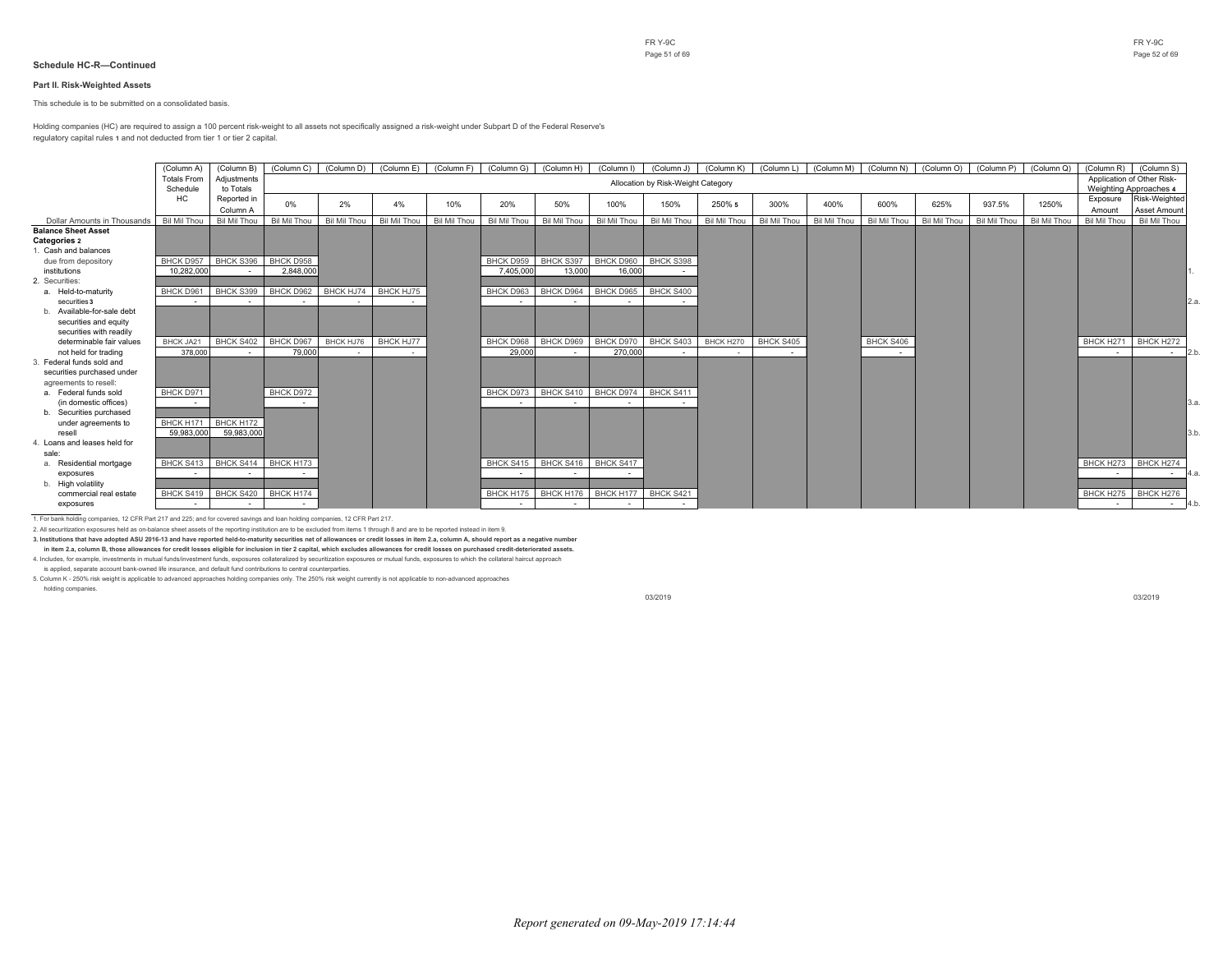| Part II. Risk-Weighted Assets-Continued                                 |                                |                          |              |              |              |              |              |                                                                              |              |                                    |              |              |                                  |              |              |                       |              |                    |                                                       |
|-------------------------------------------------------------------------|--------------------------------|--------------------------|--------------|--------------|--------------|--------------|--------------|------------------------------------------------------------------------------|--------------|------------------------------------|--------------|--------------|----------------------------------|--------------|--------------|-----------------------|--------------|--------------------|-------------------------------------------------------|
|                                                                         | (Column A)                     | (Column B)               | (Column C)   | (Column D)   |              |              |              | (Column E) (Column F) (Column G) (Column H) (Column I) (Column J) (Column K) |              |                                    |              |              | (Column L) (Column M) (Column N) |              | (Column O)   | (Column P) (Column Q) |              | (Column R)         | (Column S)                                            |
|                                                                         | <b>Totals From</b><br>Schedule | Adjustments<br>to Totals |              |              |              |              |              |                                                                              |              | Allocation by Risk-Weight Category |              |              |                                  |              |              |                       |              |                    | Application of Other Risk-<br>Weighting Approaches 10 |
|                                                                         | HC                             | Reported in<br>Column A  | $0\%$        | 2%           | 4%           | 10%          | 20%          | 50%                                                                          | 100%         | 150%                               | 250% 11      | 300%         | 400%                             | 600%         | 625%         | 937.5%                | 1250%        | Exposure<br>Amount | Risk-Weighted<br>Asset Amount                         |
| Dollar Amounts in Thousands                                             | Bil Mil Thou                   | Bil Mil Thou             | Bil Mil Thou | Bil Mil Thou | Bil Mil Thou | Bil Mil Thou | Bil Mil Thou | Bil Mil Thou                                                                 | Bil Mil Thou | Bil Mil Thou                       | Bil Mil Thou | Bil Mil Thou | Bil Mil Thou                     | Bil Mil Thou | Bil Mil Thou | Bil Mil Thou          | Bil Mil Thou | Bil Mil Thou       | Bil Mil Thou                                          |
| Loans and leases held for<br>sale (continued):<br>c. Exposures past due |                                |                          |              |              |              |              |              |                                                                              |              |                                    |              |              |                                  |              |              |                       |              |                    |                                                       |
| 90 days or more or                                                      | BHCK S423                      | BHCK S424                | BHCK S425    | BHCK HJ78    | BHCK HJ79    |              | BHCK S426    | BHCK S427                                                                    | BHCK S428    | BHCK S429                          |              |              |                                  |              |              |                       |              | BHCK H277          | BHCK H278                                             |
| on nonaccrual 6.12                                                      | 2.000                          |                          |              |              |              |              |              |                                                                              |              | 2.000                              |              |              |                                  |              |              |                       |              |                    | 4.c.<br>$\sim$                                        |
| All other                                                               | BHCK S431                      | BHCK S432                | BHCK S433    | BHCK HJ80    | BHCK HJ81    |              | BHCK S434    | BHCK S435                                                                    | BHCK S436    | BHCK S437                          |              |              |                                  |              |              |                       |              | BHCK H279          | BHCK H280                                             |
| exposures                                                               | 189,000                        |                          |              | $\sim$       | $\sim$       |              | $\sim$       | $\sim$                                                                       | 189,000      |                                    |              |              |                                  |              |              |                       |              | $\sim$             | $4d$ .<br>$\sim$                                      |
| 5. Loans and leases                                                     |                                |                          |              |              |              |              |              |                                                                              |              |                                    |              |              |                                  |              |              |                       |              |                    |                                                       |
| held for investment: 7                                                  |                                |                          |              |              |              |              |              |                                                                              |              |                                    |              |              |                                  |              |              |                       |              |                    |                                                       |
| Residential mortgage                                                    | BHCK S439                      | BHCK S440                | BHCK H178    |              |              |              | BHCK S441    | BHCK S442 BHCK S443                                                          |              |                                    |              |              |                                  |              |              |                       |              | BHCK H281          | BHCK H282                                             |
| exposures<br>b. High volatility                                         | 3,000                          |                          |              |              |              |              |              |                                                                              | 3.000        |                                    |              |              |                                  |              |              |                       |              |                    | 15.a.<br>$\sim$                                       |
| commercial real estate                                                  | BHCK S445                      | BHCK S446                | BHCK H179    |              |              |              | BHCK H180    | BHCK H181                                                                    | BHCK H182    | BHCK S447                          |              |              |                                  |              |              |                       |              | BHCK H283          | BHCK H284                                             |
| exposures                                                               |                                |                          |              |              |              |              |              |                                                                              |              |                                    |              |              |                                  |              |              |                       |              | $\sim$             | 5.b.<br>$\sim$                                        |
| c. Exposures past due                                                   |                                |                          |              |              |              |              |              |                                                                              |              |                                    |              |              |                                  |              |              |                       |              |                    |                                                       |
| 90 days or more on                                                      | BHCK S449                      | BHCK S450                | BHCK S451    | BHCK HJ82    | BHCK HJ83    |              | BHCK S452    | BHCK S453                                                                    | BHCK S454    | BHCK S455                          |              |              |                                  |              |              |                       |              | BHCK H285          | BHCK H286                                             |
| nonaccrual 8.13                                                         | 391.000                        |                          |              |              |              |              |              |                                                                              |              | 391.000                            |              |              |                                  |              |              |                       |              |                    | 5.c.<br>$\sim$                                        |
|                                                                         | <b>BHCK S457</b>               | BHCK S458                | BHCK S459    | BHCK HJ84    | BHCK HJ85    |              | BHCK S460    | BHCK S461                                                                    | BHCK S462    | BHCK S463                          |              |              |                                  |              |              |                       |              | BHCK H287          | BHCK H288                                             |
| d. All other exposures                                                  | 39,405,000                     | 3,374,000                | 6,815,000    |              |              |              | 1,755,000    | $\sim$                                                                       | 27.461.000   |                                    |              |              |                                  |              |              |                       |              | $\sim$             | 5d<br>$\sim$                                          |
| LESS: Allowance for loan                                                | <b>BHCX 3123</b>               | <b>BHCY 3123</b>         |              |              |              |              |              |                                                                              |              |                                    |              |              |                                  |              |              |                       |              |                    |                                                       |
| and lease losses9                                                       | 1,144,000                      | 1.144.000                |              |              |              |              |              |                                                                              |              |                                    |              |              |                                  |              |              |                       |              |                    |                                                       |

6. For loans and leases held for sale, exclude residential mortgage exposures, high volatility commercial real estate exposures, or sovereign exposures that are past due 90 days or more or on nonaccrual. **7. Institutions that have adopted ASU 2016-13 should report as a positive number in column B of items 5.a through 5.d, as appropriate, any allowances for credit losses on purchased**

#### **credit-deteriorated assets reported in column A of items 5.a through 5.d, as appropriate.**

8. For loans and leases held for investment, exclude residential mortgage exposures, high volatility commercial real estate exposures, or sovereign exposures that are past due 90 days or more or

on nonaccrual.

9. Institutions that have adopted ASU 2016-13 should report the allowance for credit losses on loans and leases in item 6, columns A and B.

10. Includes, for example, investments in mutual funds/investment funds, exposures collateralized by securitization exposures or mutual funds, exposures to which the collateral haircut approach is applied, separate account bank-owned life insurance, and default fund contributions to central counterparties.

11. Column K - 250% risk weight is applicable to advanced approaches holding companies only. The 250% risk weight currently is not applicable to non-advanced approaches

holding companies.

12. For loans and leases held for sale, exclude residential mortgage exposures, high volatility commercial real estate exposures, or sovereign exposures that are past due 90 days or more or on nonaccru

13. For loans and leases held for investment, exclude residential mortgage exposures, high volatility commercial real estate exposures, or sovereign exposures that are past due 90 days or more or on nonaccrual.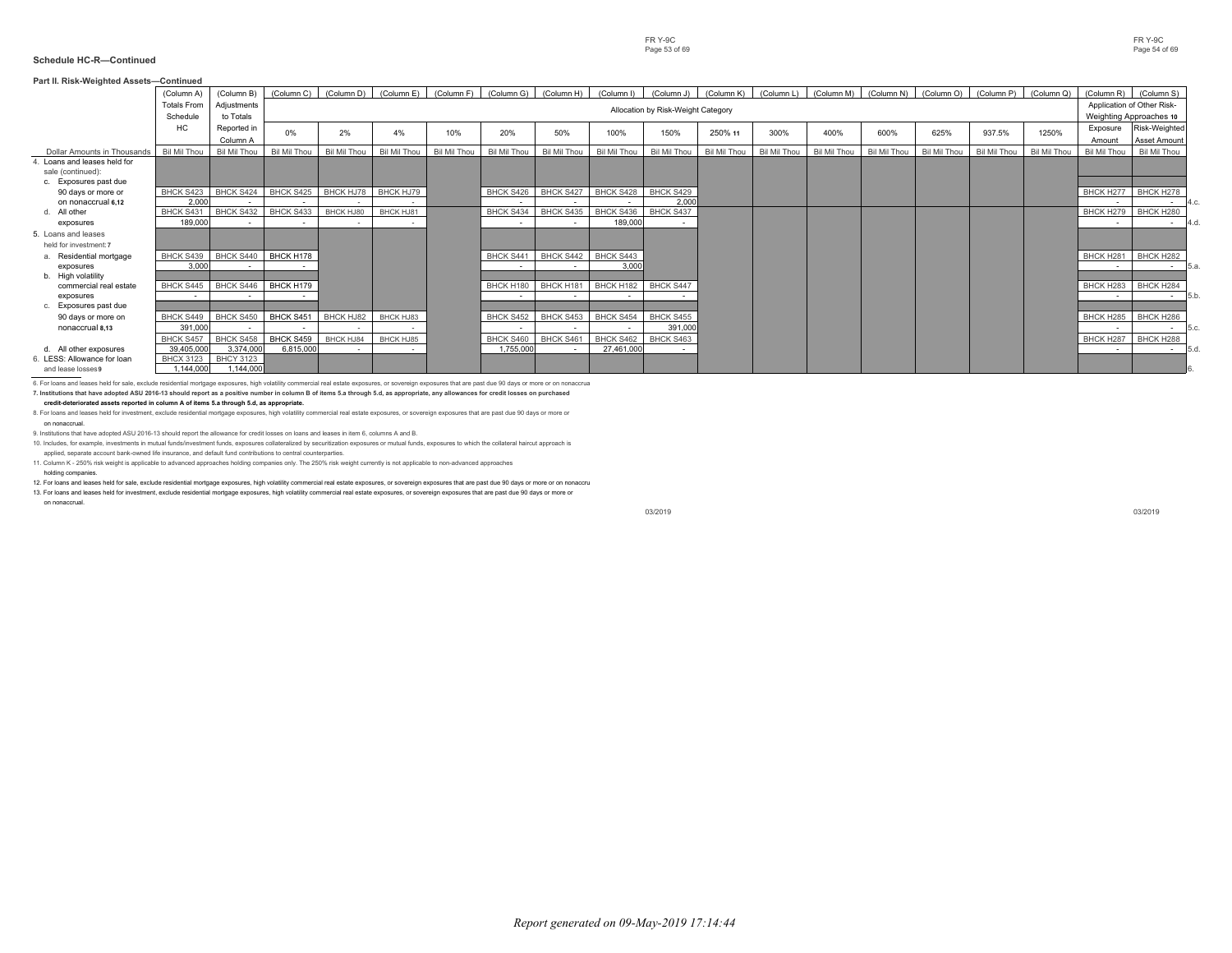#### **Schedule HC-R—Continued** Page 55 of 69 Page 55 of 69 Page 55 of 69 Page 55 of 69 Page 55 of 69

|                                                               | (Column A)                           | (Column B)                           | (Column C)             | (Column D)             | (Column E)             | (Column F)   | (Column G)             | (Column H)                    | (Column I)                       | (Column J)                         | (Column K)             | (Column L)               | (Column M)             | (Column N)             | (Column O) (Column P) |              | (Column Q)   | (Column R) (Column S)                         |                               |
|---------------------------------------------------------------|--------------------------------------|--------------------------------------|------------------------|------------------------|------------------------|--------------|------------------------|-------------------------------|----------------------------------|------------------------------------|------------------------|--------------------------|------------------------|------------------------|-----------------------|--------------|--------------|-----------------------------------------------|-------------------------------|
|                                                               | <b>Totals From</b>                   | Adjustments                          |                        |                        |                        |              |                        |                               |                                  | Allocation by Risk-Weight Category |                        |                          |                        |                        |                       |              |              | Application of Other Risk-                    |                               |
|                                                               | Schedule<br>HC                       | to Totals<br>Reported in<br>Column A | 0%                     | 2%                     | 4%                     | 10%          | 20%                    | 50%                           | 100%                             | 150%                               | 250% 18                | 300%                     | 400%                   | 600%                   | 625%                  | 937.5%       | 1250%        | Weighting Approaches 17<br>Exposure<br>Amount | Risk-Weighted<br>Asset Amount |
| Dollar Amounts in Thousands                                   | Bil Mil Thou                         | Bil Mil Thou                         | Bil Mil Thou           | Bil Mil Thou           | Bil Mil Thou           | Bil Mil Thou | Bil Mil Thou           | <b>Bil Mil Thou</b>           | Bil Mil Thou                     | Bil Mil Thou                       | Bil Mil Thou           | Bil Mil Thou             | Bil Mil Thou           | Bil Mil Thou           | Bil Mil Thou          | Bil Mil Thou | Bil Mil Thou | Bil Mil Thou                                  | Bil Mil Thou                  |
| 7. Trading Assets                                             | BHCK D976<br>27,753,000<br>BHCK D981 | BHCK S466<br>27,732,000<br>BHCK S469 | BHCK D977<br>BHCK D982 | BHCK HJ86<br>BHCK HJ88 | BHCK HJ87<br>BHCK HJ89 |              | BHCK D978<br>BHCK D983 | <b>BHCK D979</b><br>BHCK D984 | BHCK D980<br>21,000<br>BHCK D985 | BHCK S467<br>BHCK H185             | BHCK H289<br>BHCK H293 | BHCK H186<br>BHCK H188   | BHCK H290<br>BHCK S470 | BHCK H187<br>BHCK S471 |                       |              |              | BHCK H291<br>BHCK H294                        | BHCK H292<br>BHCK H295        |
| 8. All other assets 14,15,16,19<br>Separate account           | 17,565,000                           | 5,406,000                            | 3,541,000              |                        |                        |              | 2,693,000              | 150,000                       | 3,590,000                        |                                    | 1,325,000              | $\overline{\phantom{a}}$ |                        |                        |                       |              |              | 30,000                                        | 15,000                        |
| bank-owned life<br>insurance                                  |                                      |                                      |                        |                        |                        |              |                        |                               |                                  |                                    |                        |                          |                        |                        |                       |              |              | BHCK H296 BHCK H297                           | $\sim$                        |
| b. Default fund<br>contributions to central<br>counterparties |                                      |                                      |                        |                        |                        |              |                        |                               |                                  |                                    |                        |                          |                        |                        |                       |              |              | BHCK H298<br>830,000                          | BHCK H299<br>349,000 8.b.     |

intangible assets; and other assets.

**15. Institutions that have adopted ASU 2016-13 and have elected to apply the transition provision should report as a positive number in item 8, column B, the applicable portion of the**

**DTA transitional amount.**

**16. Institutions that have adopted ASU 2016-13 and have reported any assets net of allowances for credit losses in item 8, column A, should report as a negative number in item 8, column B, those allowances for credit losses eligible for inclusion in tier 2 capital, which excludes allowances for credit losses on purchased credit-deteriorated assets.**

17. Includes, for example, investments in mutual funds/investment funds, exposures collateralized by securitization exposures or mutual funds, exposures to which the collateral haircut approach is

applied, separate account bank-owned life insurance, and default fund contributions to central counterparties.

18. Column K - 250% risk weight is applicable to advanced approaches holding companies only. The 250% risk weight currently is not applicable to non-advanced approaches

#### holding companies.

19. Includes premises and fixed assets; other real estate owned; investments in unconsolidated subsidiaries and associated companies; direct and indirect investments in real estate ventures; intangible assets; and other assets.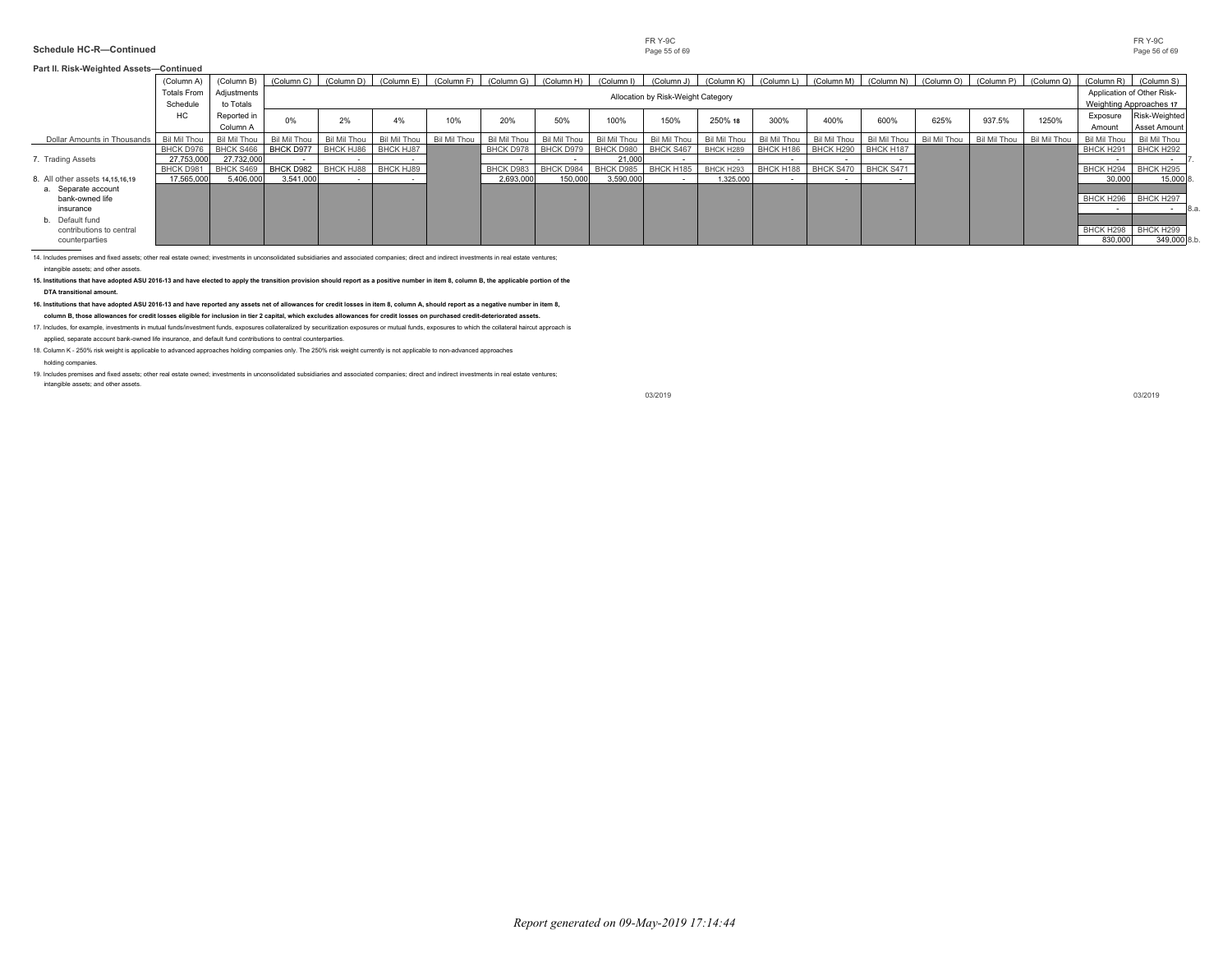#### **Part II. Risk-Weighted Assets—Continued**

|                                                           |                             | (Column A)          | (Column B)   | (Column Q)       | (Column T)          | (Column U)                       |      |
|-----------------------------------------------------------|-----------------------------|---------------------|--------------|------------------|---------------------|----------------------------------|------|
|                                                           |                             | Totals              | Adjustments  | Allocation by    |                     | <b>Total Risk-Weighted Asset</b> |      |
|                                                           |                             |                     | to Totals    | Risk-Weight      |                     | Amount by Calculation            |      |
|                                                           |                             |                     | Reported in  | Category         |                     | Methodology                      |      |
|                                                           |                             |                     | Column A     | 1250%            | SSFA 20             | Gross-Up                         |      |
|                                                           | Dollar Amounts in Thousands | <b>Bil Mil Thou</b> | Bil Mil Thou | Bil Mil Thou     | <b>Bil Mil Thou</b> | Bil Mil Thou                     |      |
| Securitization Exposures: On-and Off-Balance Sheet        |                             |                     |              |                  |                     |                                  |      |
| 9. On-balance sheet securitization exposures:             |                             | BHCK S475           | BHCK S476    | <b>BHCK S477</b> | <b>BHCK S478</b>    | BHCK S479                        |      |
| Held-to-maturity securities21<br>а.                       |                             |                     |              |                  |                     |                                  | 9.a. |
|                                                           |                             | BHCK S480           | BHCK S481    | <b>BHCK S482</b> | BHCK S483           | BHCK S484                        |      |
| Available-for-sale securities<br>b.                       |                             |                     |              | -                |                     | $\sim$                           | 9.b. |
|                                                           |                             | BHCK S485           | BHCK S486    | <b>BHCK S487</b> | <b>BHCK S488</b>    | BHCK S489                        |      |
| Trading assets<br>c.                                      |                             | 878,000             | 878,000      |                  | ۰.                  | <b>.</b>                         | 9.c. |
|                                                           |                             | BHCK S490           | BHCK S491    | BHCK S492        | BHCK S493           | BHCK S494                        |      |
| All other on-balance sheet securitization exposures<br>d. |                             |                     |              | ۰.               | ۰.                  | <b>.</b>                         | 9.d. |
|                                                           |                             | <b>BHCK S495</b>    | BHCK S496    | <b>BHCK S497</b> | <b>BHCK S498</b>    | BHCK S499                        |      |
| 10. Off-balance sheet securitization exposures            |                             | 3.552.000           | 3.552.000    | <b>.</b>         | 710,000             | $\overline{\phantom{a}}$         | 10   |

|                                                            | 'Column A'<br>Totals From<br>Schedule<br>HC | Adiustments<br>to Totals<br>Reported in<br>Column A |              |                  | (Column B)   (Column C)   (Column D)   (Column E)   (Column F)   (Column G)   (Column H)   (Column H)   (Column J)   (Column K)   (Column L)   (Column M)   (Column M)   (Column O)   (Column P)   (Column Q)   (Column R) |              |              |                     |              | Allocation by Risk-Weight Category |           |                               |              |              |                           |        |              | Application of<br>Other Risk-<br>Weighting<br>Approaches |
|------------------------------------------------------------|---------------------------------------------|-----------------------------------------------------|--------------|------------------|----------------------------------------------------------------------------------------------------------------------------------------------------------------------------------------------------------------------------|--------------|--------------|---------------------|--------------|------------------------------------|-----------|-------------------------------|--------------|--------------|---------------------------|--------|--------------|----------------------------------------------------------|
|                                                            |                                             |                                                     |              | 2%               | 4%                                                                                                                                                                                                                         | 10%          | 20%          | 50%                 | 100%         | 150%                               | 250% 23   | 300%                          | 400%         | 600%         | 625%                      | 937.5% | 1250%        | Exposure<br>Amount                                       |
| Dollar Amounts in Thousands Tril Bil Mil Thou Bil Mil Thou |                                             |                                                     | Bil Mil Thou | Bil Mil Thou     | Bil Mil Thou                                                                                                                                                                                                               | Bil Mil Thou | Bil Mil Thou | Bil Mil Thou        | Bil Mil Thou | Bil Mil Thou                       |           | Bil Mil Thou   Bil Mil Thou   | Bil Mil Thou | Bil Mil Thou | Bil Mil Thou Bil Mil Thou |        | Bil Mil Thou | Bil Mil Thou                                             |
| 11. Total balance sheet                                    | <b>BHCT 2170</b>                            | BHCK S500                                           | BHCK D987    | <b>BHCK HJ90</b> | BHCK HJ91                                                                                                                                                                                                                  |              | BHCK D988    | BHCK D989 BHCK D990 |              | BHCK S503                          | BHCK S504 | BHCK S505 BHCK S506 BHCK S507 |              |              |                           |        | BHCK S510    | BHCK H300                                                |
| assets 22                                                  | 155.685.000                                 | 96.229.000                                          | 13.283.000   |                  |                                                                                                                                                                                                                            |              | 11.882.000   | 163,000             | 31.550.000   | 393,000                            | 1,325,000 |                               |              |              |                           |        |              | 860,000 11                                               |

20. Simplified Supervisory Formula Approach.

**21. Institutions that have adopted ASU 2016-13 and have reported held-to-maturity securities net of allowances for credit losses in item 9.a, column A, should report as a negative number**

**in item 9.a, column B, those allowances for credit losses eligible for inclusion in tier 2 capital, which excludes allowances for credit losses on purchased credit-deteriorated assets.**

22. For each of columns A through R of item 11, report the sum of items 1 through 9. For item 11, the sum of columns B through R must equal column A.

23. Column K - 250% risk weight is applicable to advanced approaches holding companies only. The 250% risk weight currently is not applicable to non-advanced approaches holding companies.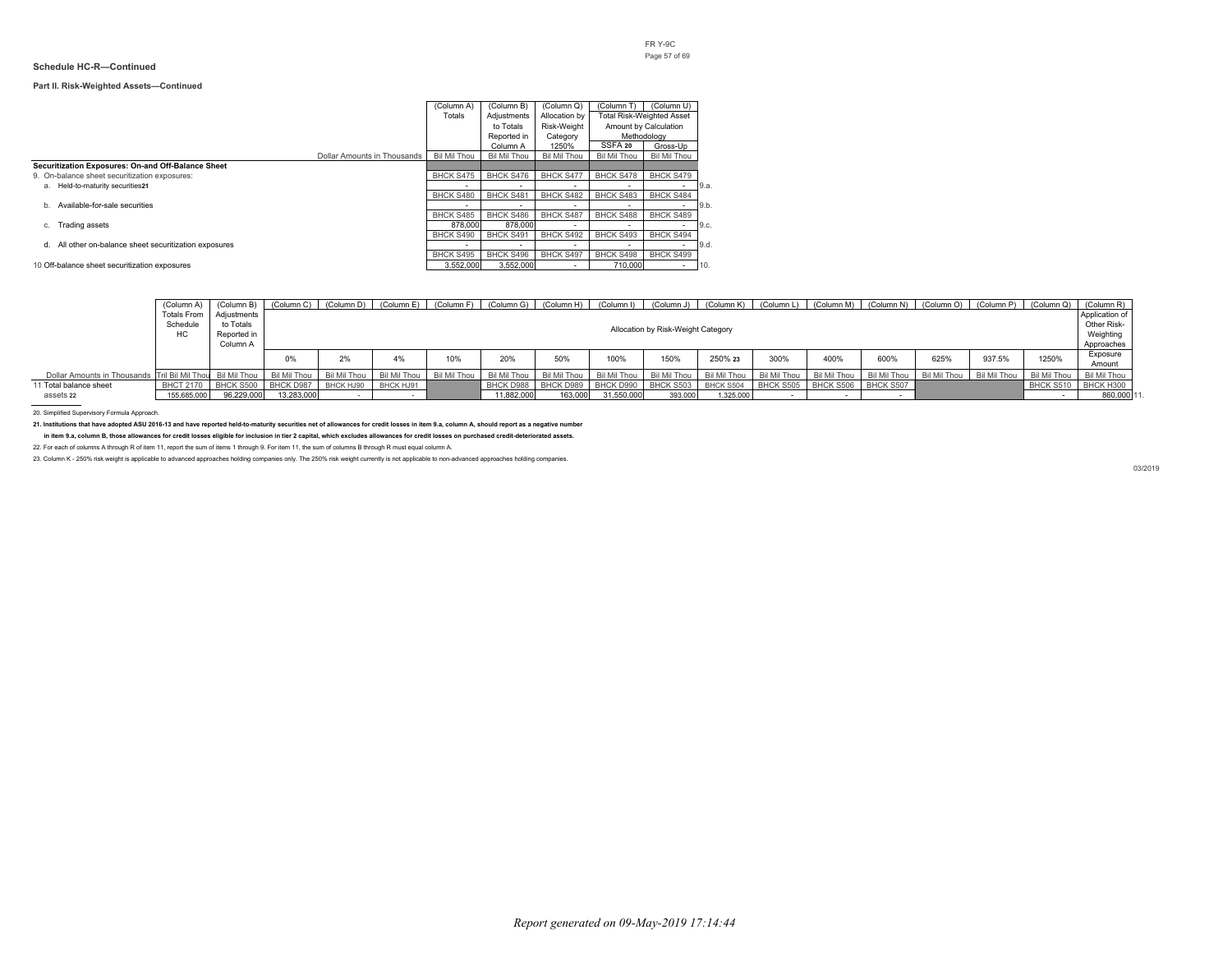#### **Part II. Risk-Weighted Assets—Continued**

|                             | (Column A)      |                   | (Column B)          | (Column C)          | (Column D)   | (Column E)   | (Column F)   | (Column G)                         | (Column H)               | (Column I)          | (Column J)   |     |
|-----------------------------|-----------------|-------------------|---------------------|---------------------|--------------|--------------|--------------|------------------------------------|--------------------------|---------------------|--------------|-----|
|                             | Face, Notional, | CCF <sub>24</sub> | Credit              |                     |              |              |              |                                    |                          |                     |              |     |
|                             | or Other        |                   | Equivalent          |                     |              |              |              | Allocation by Risk-Weight Category |                          |                     |              |     |
|                             | Amount          |                   | Amount 25           |                     |              |              |              |                                    |                          |                     |              |     |
|                             |                 |                   |                     | 0%                  | 2%           | 4%           | 10%          | 20%                                | 50%                      | 100%                | 150%         |     |
| Dollar Amounts in Thousands | Bil Mil Thou    |                   | <b>Bil Mil Thou</b> | <b>Bil Mil Thou</b> | Bil Mil Thou | Bil Mil Thou | Bil Mil Thou | Bil Mil Thou                       | <b>Bil Mil Thou</b>      | <b>Bil Mil Thou</b> | Bil Mil Thou |     |
| Derivatives, Off-Balance    |                 |                   |                     |                     |              |              |              |                                    |                          |                     |              |     |
| Sheet Items, and Other      |                 |                   |                     |                     |              |              |              |                                    |                          |                     |              |     |
| Items Subject to Risk-      |                 |                   |                     |                     |              |              |              |                                    |                          |                     |              |     |
| <b>Weighting (Excluding</b> |                 |                   |                     |                     |              |              |              |                                    |                          |                     |              |     |
| <b>Securitization</b>       |                 |                   |                     |                     |              |              |              |                                    |                          |                     |              |     |
| Exposure) 26                |                 |                   |                     |                     |              |              |              |                                    |                          |                     |              |     |
| 12 Financial standby        | BHCK D991       |                   | BHCK D992           | BHCK D993           | BHCK HJ92    | BHCK HJ93    |              | BHCK D994                          | BHCK D995                | BHCK D996           | BHCK S511    |     |
| letters of credit           | 3,000           | 1.0               | 3,000               |                     | ٠            |              |              | ٠                                  |                          | 3,000               | $\sim$       | 12. |
| 13. Performance standby     |                 |                   |                     |                     |              |              |              |                                    |                          |                     |              |     |
| letters of credit and       |                 |                   |                     |                     |              |              |              |                                    |                          |                     |              |     |
| transaction-related         | BHCK D997       |                   | BHCK D998           | BHCK D999           |              |              |              | BHCK G603                          | BHCK G604                | BHCK G605           | BHCK S512    |     |
| contingent items            | ٠               | 0.5               | ٠                   |                     |              |              |              | $\sim$                             |                          |                     | $\sim$       | 13. |
| 14 Commercial and           |                 |                   |                     |                     |              |              |              |                                    |                          |                     |              |     |
| similar letters of credit   |                 |                   |                     |                     |              |              |              |                                    |                          |                     |              |     |
| with an original            |                 |                   |                     |                     |              |              |              |                                    |                          |                     |              |     |
| maturity of one year        | BHCK G606       |                   | BHCK G607           | BHCK G608           | BHCK HJ94    | BHCK HJ95    |              | BHCK G609                          | BHCK G610                | BHCK G611           | BHCK S513    |     |
| or less                     |                 | 0.2               |                     |                     | $\sim$       |              |              | $\sim$                             |                          |                     | $\sim$       | 14  |
| 15 Retained recourse        |                 |                   |                     |                     |              |              |              |                                    |                          |                     |              |     |
| on small business           |                 |                   |                     |                     |              |              |              |                                    |                          |                     |              |     |
| obligations sold            | BHCK G612       |                   | BHCK G613           | BHCK G614           |              |              |              | BHCK G615                          | BHCK G616                | BHCK G617           | BHCK S514    |     |
| with recourse               | ٠               | 1.0               | ٠                   |                     |              |              |              | ٠                                  | $\overline{\phantom{a}}$ | ۰                   | $\sim$       | 15. |

24. Credit conversion factor.

25. Column A multiplied by credit conversion factor. For each of items 12 through 21, the sum of columns C through J plus column R must equal column B.

26. All derivatives and off-balance sheet items that are securitization exposures are to be excluded from items 12 through 21 and are to be reported instead in item 10.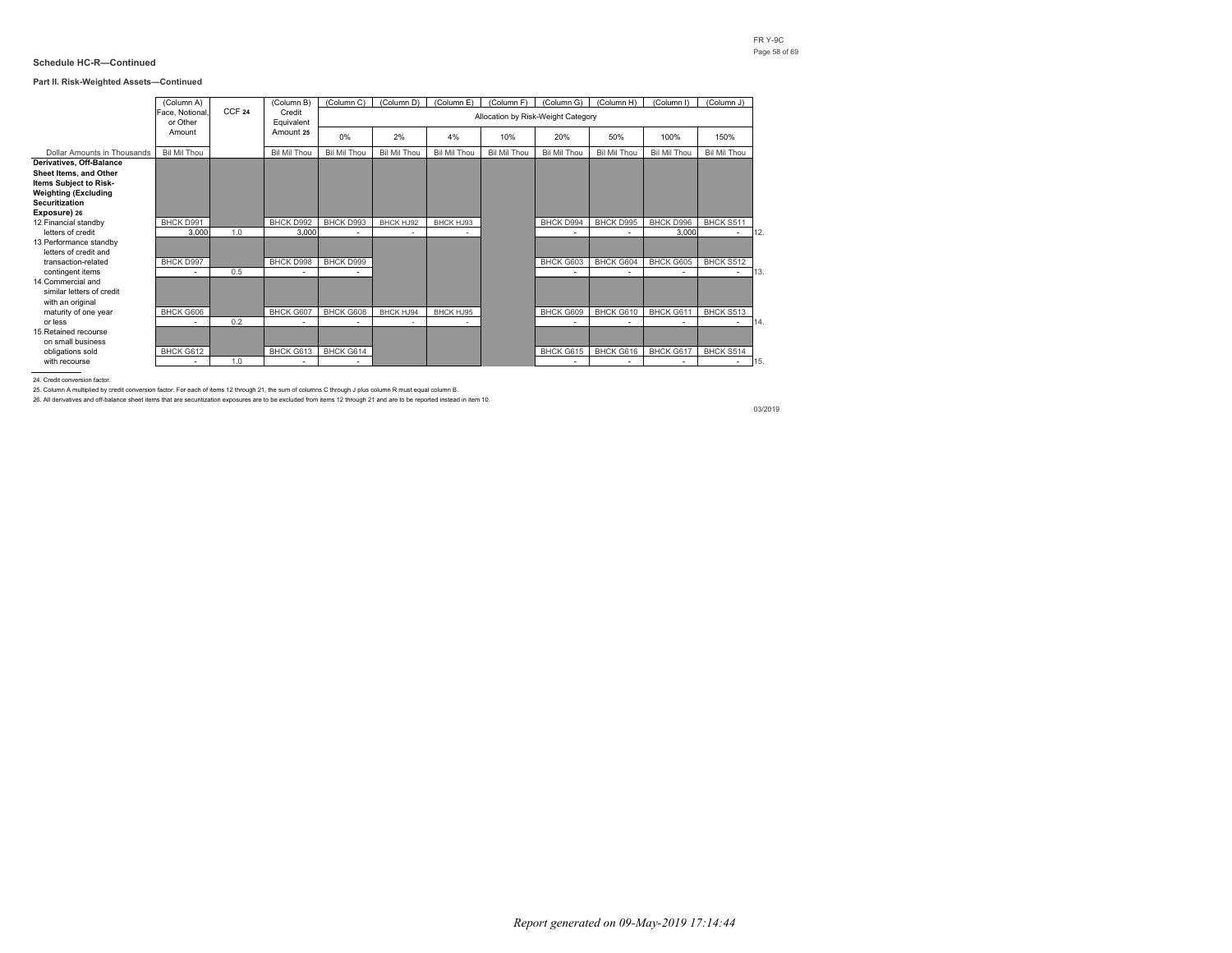#### **Part II. Risk-Weighted Assets—Continued**

|                             | (Column A)     |                   | (Column B)          | (Column C)          | (Column D)   | (Column E)       | (Column F)   | (Column G)          | (Column H)                         | (Column I)   | (Column J)          | (Column O)   | (Column P)   | (Column Q)       | (Column R)          | (Column S)                            |
|-----------------------------|----------------|-------------------|---------------------|---------------------|--------------|------------------|--------------|---------------------|------------------------------------|--------------|---------------------|--------------|--------------|------------------|---------------------|---------------------------------------|
|                             | Face, Notional | CCF <sub>27</sub> | Credit              |                     |              |                  |              |                     | Allocation by Risk-Weight Category |              |                     |              |              |                  |                     | Application of Other Risk-            |
|                             | or Other       |                   | Equivalent          |                     |              |                  |              |                     |                                    |              |                     |              |              |                  |                     | Weighting Approaches 31               |
|                             | Amount         |                   | Amount 28           | 0%                  | 2%           | 4%               | 10%          | 20%                 | 50%                                | 100%         | 150%                | 625%         | 937.5%       | 1250%            |                     | <b>Credit Equivalen Risk-Weighted</b> |
|                             |                |                   |                     |                     |              |                  |              |                     |                                    |              |                     |              |              |                  | Amount              | Asset Amount                          |
| Dollar Amounts in Thousands | Bil Mil Thou   |                   | <b>Bil Mil Thou</b> | <b>Bil Mil Thou</b> | Bil Mil Thou | Bil Mil Thou     | Bil Mil Thou | <b>Bil Mil Thou</b> | Bil Mil Thou                       | Bil Mil Thou | <b>Bil Mil Thou</b> | Bil Mil Thou | Bil Mil Thou | Bil Mil Thou     | <b>Bil Mil Thou</b> | Bil Mil Thou                          |
| 16. Repo-style              | BHCK S515      |                   | BHCK S516           | BHCK S517           | BHCK S518    | BHCK S519        |              | BHCK S520           | BHCK S521                          | BHCK S522    | BHCK S523           |              |              |                  | BHCK H301           | BHCK H302                             |
| transactions 29.32          | 40.726.000     | 1.0               | 40.726.000          | 239,000             | 1.174.000    |                  |              | 13.126.000          | 211,000                            | 25.976.000   |                     |              |              |                  | $\sim$              | $\sim$                                |
| 17. All other off-balance   | BHCK G618      |                   | BHCK G619           | BHCK G620           |              |                  |              | BHCK G621           | BHCK G622                          | BHCK G623    | BHCK S524           |              |              |                  |                     |                                       |
| sheet liabilities           | 3.611.000      | 1.0               | 3.611.000           |                     |              |                  |              |                     |                                    | 3.611.000    |                     |              |              |                  |                     |                                       |
| 18 Unused commitments:      |                |                   |                     |                     |              |                  |              |                     |                                    |              |                     |              |              |                  |                     |                                       |
| (exclude unused             |                |                   |                     |                     |              |                  |              |                     |                                    |              |                     |              |              |                  |                     |                                       |
| commitments to              |                |                   |                     |                     |              |                  |              |                     |                                    |              |                     |              |              |                  |                     |                                       |
| asset-backed                |                |                   |                     |                     |              |                  |              |                     |                                    |              |                     |              |              |                  |                     |                                       |
| commercial paper            |                |                   |                     |                     |              |                  |              |                     |                                    |              |                     |              |              |                  |                     |                                       |
| conduits):                  |                |                   |                     |                     |              |                  |              |                     |                                    |              |                     |              |              |                  |                     |                                       |
| a. Original maturity of     | BHCK S525      |                   | BHCK S526           | BHCK S527           | BHCK HJ96    | BHCK HJ97        |              | BHCK S528           | BHCK S529                          | BHCK S530    | BHCK S531           |              |              |                  | BHCK H303           | BHCK H304                             |
| one year or less            |                | 0.2               |                     |                     |              |                  |              |                     |                                    |              |                     |              |              |                  |                     | $\sim$                                |
| b. Original maturity        |                |                   |                     |                     |              |                  |              |                     |                                    |              |                     |              |              |                  |                     |                                       |
| exceeding one               | BHCK G624      |                   | BHCK G625           | BHCK G626           | BHCK HJ98    | <b>BHCK HJ99</b> |              | BHCK G627           | BHCK G628                          | BHCK G629    | BHCK S539           |              |              |                  | BHCK H307           | BHCK H308                             |
| year                        | 2.000          | 0.5               | 1.000               |                     |              |                  |              |                     |                                    | 1.000        |                     |              |              |                  |                     |                                       |
| 19. Unconditionally         |                |                   |                     |                     |              |                  |              |                     |                                    |              |                     |              |              |                  |                     |                                       |
| cancelable                  | BHCK S540      |                   | BHCK S541           |                     |              |                  |              |                     |                                    |              |                     |              |              |                  |                     |                                       |
| commitments                 | 87.105.000     | 0.0               |                     |                     |              |                  |              |                     |                                    |              |                     |              |              |                  |                     | 19.                                   |
| 20. Over-the-counter        |                |                   | BHCK S542           | BHCK S543           | BHCK HK00    | BHCK HK01        | BHCK S544    | BHCK S545           | BHCK S546                          | BHCK S547    | BHCK S548           |              |              |                  | BHCK H309           | BHCK H310                             |
| derivatives                 |                |                   | 5.306.000           | 906.000             |              |                  |              | 3.857.000           |                                    | 543.000      |                     |              |              |                  | $\sim$              | $\sim$                                |
| 21 Centrally cleared        |                |                   | BHCK S549           | BHCK S550           | BHCK S551    | BHCK S552        |              | <b>BHCK S554</b>    | BHCK S555                          | BHCK S556    | BHCK S557           |              |              |                  |                     |                                       |
| derivatives                 |                |                   | 9.205.000           |                     | 9.205.000    |                  |              |                     |                                    |              |                     |              |              |                  |                     | 21.                                   |
| 22 Unsettled transactions   | BHCK H191      |                   |                     | BHCK H193           |              |                  |              | BHCK H194           | BHCK H195                          | BHCK H196    | BHCK H197           | BHCK H198    | BHCK H199    | <b>BHCK H200</b> |                     |                                       |
| (failed trades) 30.33       | 181.000        |                   |                     | $\sim$              |              |                  |              |                     | $\sim$                             | 169,000      |                     | 2.000        |              | 10,000           |                     | 22.                                   |

27. Credit conversion factor.

28. For items 18.b. and 19, column A multiplied by credit conversion factor.

29. Includes securities purchased under agreements to resell (reverse repos), securities sold under agreements to repurchase (repos), securities borrowed, and securities lent.

30. For item 22, the sum of columns C through Q must equal column A.

31. Includes, for example, exposures collateralized by securitization exposures or mutual funds and exposures to which the collateral haircut approach is applied.

32. Includes securities purchased under agreements to resell (reverse repos), securities sold under agreements to repurchase (repos), securities borrowed, and securities lent.

33. For item 22, the sum of columns C through Q must equal column A.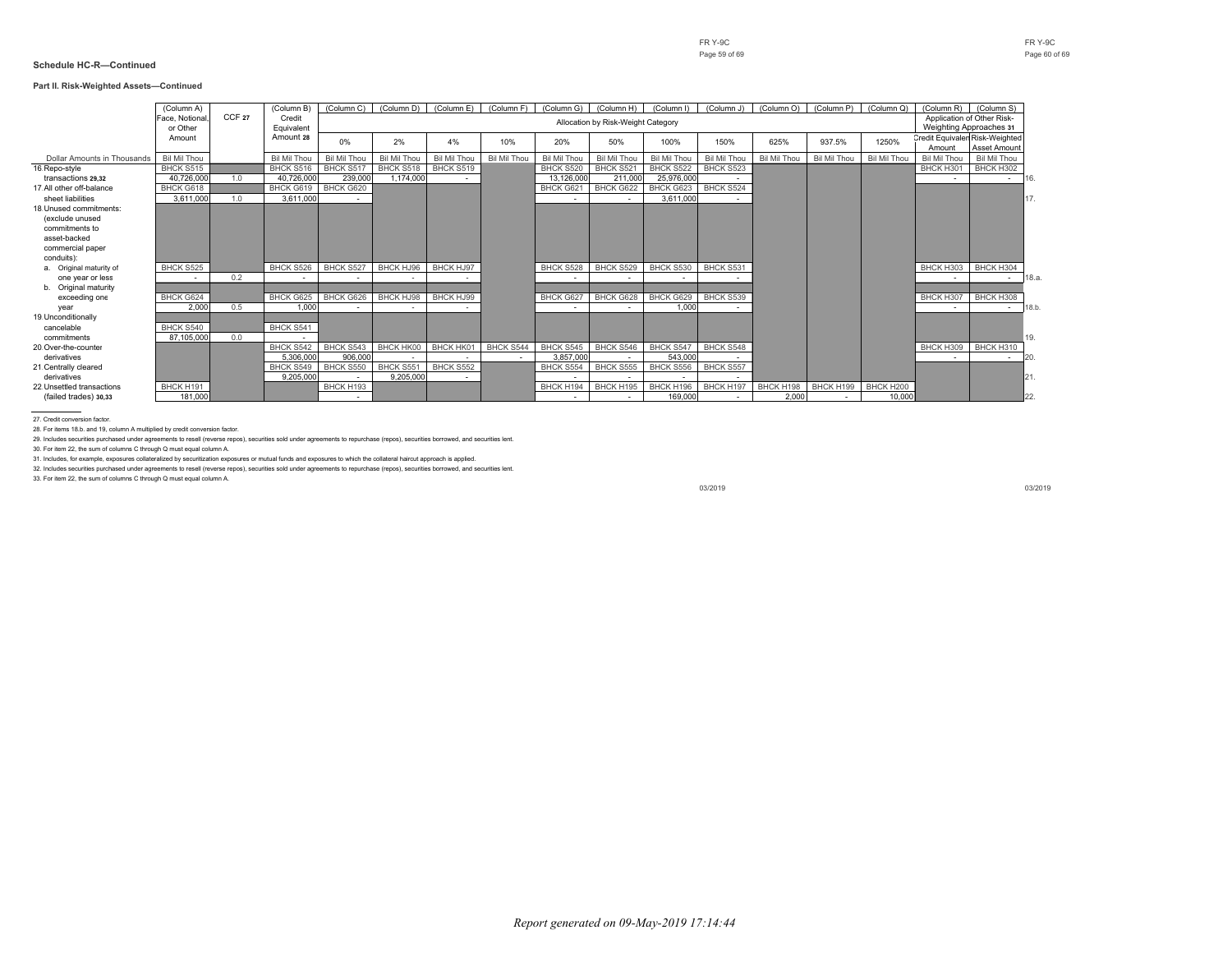#### **Part II. Risk-Weighted Assets—Continued**

|                                                                                                                                                                                                                   |                             | (Column C)          | (Column D)                         | (Column E)   | (Column F)   | (Column G)   | (Column H)   | (Column I)   | (Column J)   | (Column K)   | (Column L)   | (Column M)   | (Column N)   | (Column O)   | (Column P)   | (Column Q)          |
|-------------------------------------------------------------------------------------------------------------------------------------------------------------------------------------------------------------------|-----------------------------|---------------------|------------------------------------|--------------|--------------|--------------|--------------|--------------|--------------|--------------|--------------|--------------|--------------|--------------|--------------|---------------------|
|                                                                                                                                                                                                                   |                             |                     | Allocation by Risk-Weight Category |              |              |              |              |              |              |              |              |              |              |              |              |                     |
|                                                                                                                                                                                                                   |                             | 0%                  | 2%                                 | 4%           | 10%          | 20%          | 50%          | 100%         | 150%         | 250% 34      | 300%         | 400%         | 600%         | 625%         | 937.5%       | 1250%               |
|                                                                                                                                                                                                                   | Dollar Amounts in Thousands | <b>Bil Mil Thou</b> | <b>Bil Mil Thou</b>                | Bil Mil Thou | Bil Mil Thou | Bil Mil Thou | Bil Mil Thou | Bil Mil Thou | Bil Mil Thou | Bil Mil Thou | Bil Mil Thou | Bil Mil Thou | Bil Mil Thou | Bil Mil Thou | Bil Mil Thou | <b>Bil Mil Thou</b> |
| 23. Total assets, derivatives,<br>off-balance sheet items.<br>and other items subject<br>to risk weighting by risk-<br>weight category (for<br>each of columns C<br>through P, sum of items<br>11 through 22; for |                             |                     |                                    |              |              |              |              |              |              |              |              |              |              |              |              |                     |
| column Q, sum of items                                                                                                                                                                                            |                             | BHCK G630           | BHCK S558                          | BHCK S559    | BHCK S560    | BHCK G631    | BHCK G632    | BHCK G633    | BHCK S561    | BHCK S562    | BHCK S563    | BHCK S564    | BHCK S565    | BHCK S566    | BHCK S567    | BHCK S568           |
| 10 through 22)                                                                                                                                                                                                    |                             | 14,428,000          | 10,379,000                         | $\sim$       |              | 28,865,000   | 374,000      | 61,853,000   | 393,000      | 1,325,000    | $\sim$       | $\sim$       | $\sim$       | 2,000        |              | 10,000 23.          |
| 24. Risk weight factor<br>25 Risk-weighted assets<br>by risk-weight<br>category (for each<br>column, item 23                                                                                                      |                             | X0%                 | X 2%                               | X4%          | X 10%        | X 20%        | X 50%        | X 100%       | X 150%       | X 250%       | X 300%       | X 400%       | X 600%       | X 625%       | X 937.5%     | X 1250%             |
| multiplied by                                                                                                                                                                                                     |                             | BHCK G634           | BHCK S569                          | BHCK S570    | BHCK S571    | BHCK G635    | BHCK G636    | BHCK G637    | BHCK S572    | BHCK S573    | BHCK S574    | BHCK S575    | BHCK S576    | BHCK S577    | BHCK S578    | BHCK S579           |
| item 24)                                                                                                                                                                                                          |                             | $\sim$              | 207.580                            |              |              | 5,773,000    | 187,000      | 61,853,000   | 589,500      | 3,312,500    |              |              |              | 12,500       |              | 125,000 25.         |

|                                                                                                                                                                                                |                             |             | Totals            |
|------------------------------------------------------------------------------------------------------------------------------------------------------------------------------------------------|-----------------------------|-------------|-------------------|
|                                                                                                                                                                                                | Dollar Amounts in Thousands | <b>BHCK</b> | Tril Bil Mil Thou |
| 26. Risk-weighted assets for purposes of calculating the allowance for loan and lease losses 1.25 percent threshold 5                                                                          |                             | S580        | 73.200.000 26.    |
| 27. Standardized market-risk weighted assets (applicable only to holding companies that are covered by the market risk capital rule                                                            |                             | S581        | 14.600.000 27.    |
| 28. Risk-weighted assets before deductions for excess allowance of loan and lease losses and allocated risk transfer risk reserves6,37                                                         |                             | <b>B704</b> | 87.734.080 28.    |
| 29. LESS: Excess allowance for loan and lease losses38.39                                                                                                                                      |                             | A222        | 229,000 29.       |
| 30 LESS: Allocated transfer risk reserve                                                                                                                                                       |                             | 3128        | 30<br>۰.          |
| 31. Total risk-weighted assets (item 28 minus items 29 and 30)                                                                                                                                 |                             | G641        | 87.505.080 31.    |
| 34. Column K - 250% risk weight is applicable to advanced approaches holding companies only. The 250% risk weight currently is not applicable to non-advanced approaches<br>holding companies. |                             |             |                   |

**35. For institutions that have adopted ASU 2016-13, the risk-weighted assets reported in item 26 is for purposes of calculating the adjusted allowances for credit losses (AACL) 1.25 percent threshold.**

36. Sum of items 2.b through 20, column S; items 9.a, 9.b, 9.c, 9.d, and 10, columns T and U; item 25, columns C through Q; and item 27 (if applicable).

**37. For institutions that have adopted ASU 2016-13, the risk-weighted assets reported in item 28 represents the amount of risk-weighted assets before deductions for excess AACL and allocated transfer risk reserve.**

**38. Institutions that have adopted ASU 2016-13 should report the excess AACL.**

**39. Institutions that have adopted ASU 2016-13 and have elected to apply the CECL transition provision should subtract the applicable portion of the AACL transitional amount from**

**the AACL, as defined in the regulatory capital rule, before determining the amount of excess AACL.**

03/2015 03/2019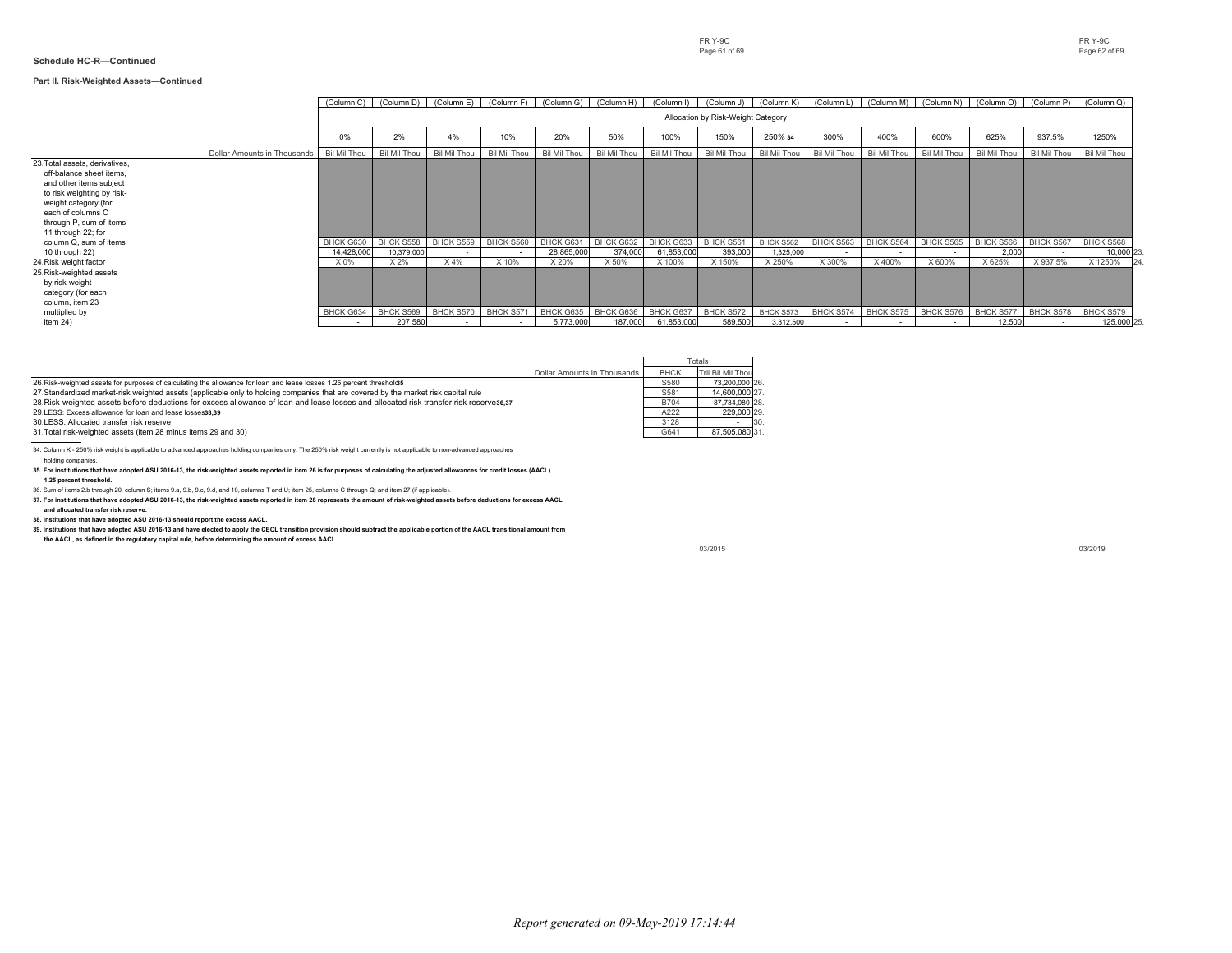#### **Part II. Risk-Weighted Assets—Continued**

#### **Memoranda**

| Dollar Amounts in Thousands                                                                     | <b>BHCK</b> | Bil Mil Thou<br>-MII      |
|-------------------------------------------------------------------------------------------------|-------------|---------------------------|
| Current credit exposure across all derivative contracts covered by the regulatory capital rules | G642        | $3.013.000 \, \text{M}$ . |

|                                                                          |                             | With a remaining maturity of |                   |                    |                   |             |                                    |
|--------------------------------------------------------------------------|-----------------------------|------------------------------|-------------------|--------------------|-------------------|-------------|------------------------------------|
|                                                                          |                             | (Column A)                   |                   |                    | (Column B)        | (Column C)  |                                    |
|                                                                          |                             |                              | One year or less  |                    | Over one year     |             | Over 5 years                       |
|                                                                          |                             |                              |                   | through five years |                   |             |                                    |
|                                                                          | Dollar Amounts in Thousands | <b>BHCK</b>                  | Tril Bil Mil Thou | <b>BHCK</b>        | Tril Bil Mil Thou | <b>BHCK</b> | Tril Bil Mil Thou                  |
| 2. Notional principal amounts of over-the-counter derivative contracts:  |                             |                              |                   |                    |                   |             |                                    |
| a. Interest rate                                                         |                             | S582                         | 6.743.162.000     | S583               | 3.086.049.000     | S584        | 1.028.858.000 M.2.a.               |
| Foreign exchange rate and gold<br>b.                                     |                             | S585                         | 9.483.000         | S586               |                   | S587        | 41.000 M.2.b.                      |
| Credit (investment grade reference asset)                                |                             | S588                         | 1.837.000         | S589               | 2.753.000         | S590        | 3.465.000 M.2.c.                   |
| Credit (non-investment grade reference asset)<br>d.                      |                             | S591                         | 814.000           | S592               | 47.756.000        | S593        | 35,419,000 M.2.d.                  |
| Equity<br>e.                                                             |                             | S594                         | 288.774.000       | S595               | 13.286.000        | S596        | 49.000 M.2.e.                      |
| Precious metals (except gold)                                            |                             | S597                         | 3,877,000         | S598               | 62,000            | S599        | M.2.f.<br>$\overline{\phantom{a}}$ |
| Other<br>g.                                                              |                             | S600                         | 36.651.000        | S601               | 7.327.000         | S602        | 21,000 M.2.g.                      |
| 3. Notional principal amounts of centrally cleared derivative contracts: |                             |                              |                   |                    |                   |             |                                    |
| Interest rate<br>а.                                                      |                             | S603                         | 216.080.000       | S604               | 17.501.000        | S605        | 17.000 M.3.a.                      |
| Foreign exchange rate and gold<br>b.                                     |                             | S606                         | $\sim$            | S607               |                   | S608        | M.3.b.                             |
| Credit (investment grade reference asset)<br>c.                          |                             | S609                         | ۰                 | S610               | ۰                 | S611        | M.3.c.<br>$\overline{\phantom{a}}$ |
| Credit (non-investment grade reference asset)<br>d.                      |                             | S612                         | ٠                 | S613               | $\sim$            | S614        | M.3.d.<br><b>.</b>                 |
| Equity<br>e.                                                             |                             | S615                         | 323.256.000       | S616               | 17.094.000        | S617        | M.3.e.<br>$\overline{\phantom{a}}$ |
| Precious metals (except gold)                                            |                             | S618                         | ٠                 | S619               |                   | S620        | M.3.f.                             |
| Other<br>g.                                                              |                             | S621                         | $\sim$            | S622               |                   | S623        | M.3.g.<br><b>.</b>                 |

| Dollar Amounts in Thousands                                                                                    | <b>BHCK</b> | Bil Mil Thou   |        |
|----------------------------------------------------------------------------------------------------------------|-------------|----------------|--------|
| 4. Standardized market risk-weighted assets attributable to specific risk (included in Schedule HC-R, item 27) | S624        | 8.275.000 M.4. |        |
| 5. Amount of allowances for credit losses on purchased credit-deteriorated assets:1                            |             |                |        |
| a. Loans and leases held for investment                                                                        | JJ30        |                | M.5.a. |
| b. Held-to-maturity debt securities                                                                            | JJ31        |                | M.5.b. |
| c. Other financial assets measured at amortized cost                                                           | JJ32        |                | M.5.c. |

**1. Memorandum items 5.a through 5.c should be completed only by institutions that have adopted ASU 2016-13.**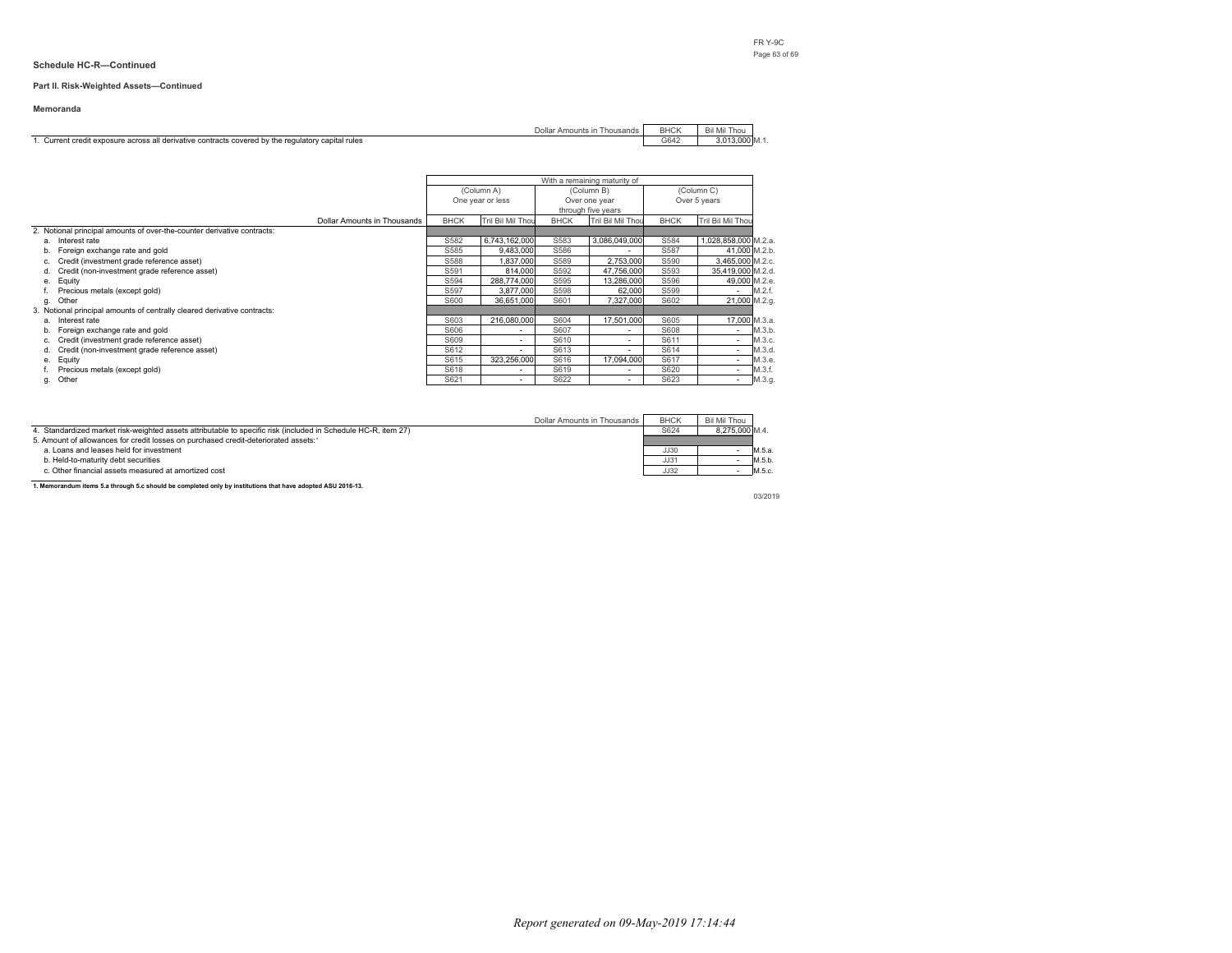For Federal Reserve Bank Use Only Page 64 of 69

C.I.

## **Schedule HC-S—Servicing, Securitization, and Asset Sale Activities**

|                                                |                          |                          |                          |                     |                     |                          | $C000$ $\blacktriangleleft$      |
|------------------------------------------------|--------------------------|--------------------------|--------------------------|---------------------|---------------------|--------------------------|----------------------------------|
|                                                | (Column A)               | (Column B)               | (Column C)               | (Column D)          | (Column E)          | (Column F)               | (Column G)                       |
|                                                | 1-4 Family               | Home                     | Credit                   | Auto                | Other               | Commercial               | All Other Loans,                 |
|                                                | Residential              | Equity                   | Card                     | Loans               | Consumer            | and Industrial           | All Leases, and                  |
|                                                | Loans                    | Lines                    | <b>Receivables</b>       |                     | Loans               | Loans                    | All Other Assets                 |
| Dollar Amounts in Thousands                    | <b>Bil Mil Thou</b>      | <b>Bil Mil Thou</b>      | <b>Bil Mil Thou</b>      | <b>Bil Mil Thou</b> | <b>Bil Mil Thou</b> | <b>Bil Mil Thou</b>      | <b>Bil Mil Thou</b>              |
| <b>Securitization Activities</b>               |                          |                          |                          |                     |                     |                          |                                  |
| 1. Outstanding principal balance of assets     |                          |                          |                          |                     |                     |                          |                                  |
| sold and securitized with servicing retained   |                          |                          |                          |                     |                     |                          |                                  |
| or with recourse or other seller-provided      | <b>BHCK B705</b>         | BHCK B706                | <b>BHCK B707</b>         | BHCK B708           | BHCK B709           | BHCK B710                | BHCK B711                        |
| credit enhancements                            |                          |                          |                          |                     |                     |                          |                                  |
| 2. Maximum amount of credit exposure           |                          |                          |                          |                     |                     |                          |                                  |
| arising from recourse or other seller-         |                          |                          |                          |                     |                     |                          |                                  |
| provided credit enhancements provided to       | <b>BHCK HU09</b>         | BHCK HU10                | <b>BHCK HU11</b>         | <b>BHCK HU12</b>    | BHCK HU13           | <b>BHCK HU14</b>         | <b>BHCK HU15</b>                 |
| structures reported in item 1                  | $\overline{a}$           |                          |                          | $\sim$              |                     |                          | 2.                               |
| Item 3 is to be completed by holding companies |                          |                          |                          |                     |                     |                          |                                  |
| with \$100 billion or more in total assets. 1  |                          |                          |                          |                     |                     |                          |                                  |
| 3. Reporting institution's unused commitments  |                          |                          |                          |                     |                     |                          |                                  |
| to provide liquidity to structures reported in | <b>BHCK B726</b>         | <b>BHCK B727</b>         | <b>BHCK B728</b>         | BHCK B729           | BHCK B730           | BHCK B731                | BHCK B732                        |
| item 1                                         |                          |                          |                          |                     |                     |                          | 3.                               |
| 4. Past due loan amounts included in item 1:   | BHCK B733                | BHCK B734                | <b>BHCK B735</b>         | BHCK B736           | BHCK B737           | BHCK B738                | BHCK B739                        |
| a. 30-89 days past due                         |                          |                          |                          |                     |                     | $\overline{\phantom{a}}$ | 4.a.                             |
|                                                | BHCK B740                | BHCK B741                | <b>BHCK B742</b>         | BHCK B743           | <b>BHCK B744</b>    | <b>BHCK B745</b>         | BHCK B746                        |
| b. 90 days or more past due                    |                          |                          | $\overline{\phantom{a}}$ |                     |                     |                          | 4.b.                             |
| 5. Charge-offs and recoveries on assets sold   |                          |                          |                          |                     |                     |                          |                                  |
| and securitized with servicing retained or     |                          |                          |                          |                     |                     |                          |                                  |
| with recourse or other seller-provided credit  |                          |                          |                          |                     |                     |                          |                                  |
| enhancements (calendar year-to-date):          |                          |                          |                          |                     |                     |                          |                                  |
|                                                | BHCK B747                | BHCK B748                | BHCK B749                | BHCK B750           | BHCK B751           | BHCK B752                | BHCK B753                        |
| a. Charge-offs                                 | $\overline{a}$           | $\sim$                   |                          | $\sim$              |                     | $\overline{a}$           | 5.a.                             |
|                                                | <b>BHCK B754</b>         | BHCK B755                | BHCK B756                | <b>BHCK B757</b>    | <b>BHCK B758</b>    | <b>BHCK B759</b>         | BHCK B760                        |
| b. Recoveries                                  | $\overline{\phantom{a}}$ | $\overline{\phantom{a}}$ | $\overline{\phantom{a}}$ |                     |                     | $\overline{\phantom{a}}$ | 5.b.<br>$\overline{\phantom{a}}$ |

1. The \$100 billion asset-size test is based on the total assets reported on the June 30, 2018 report.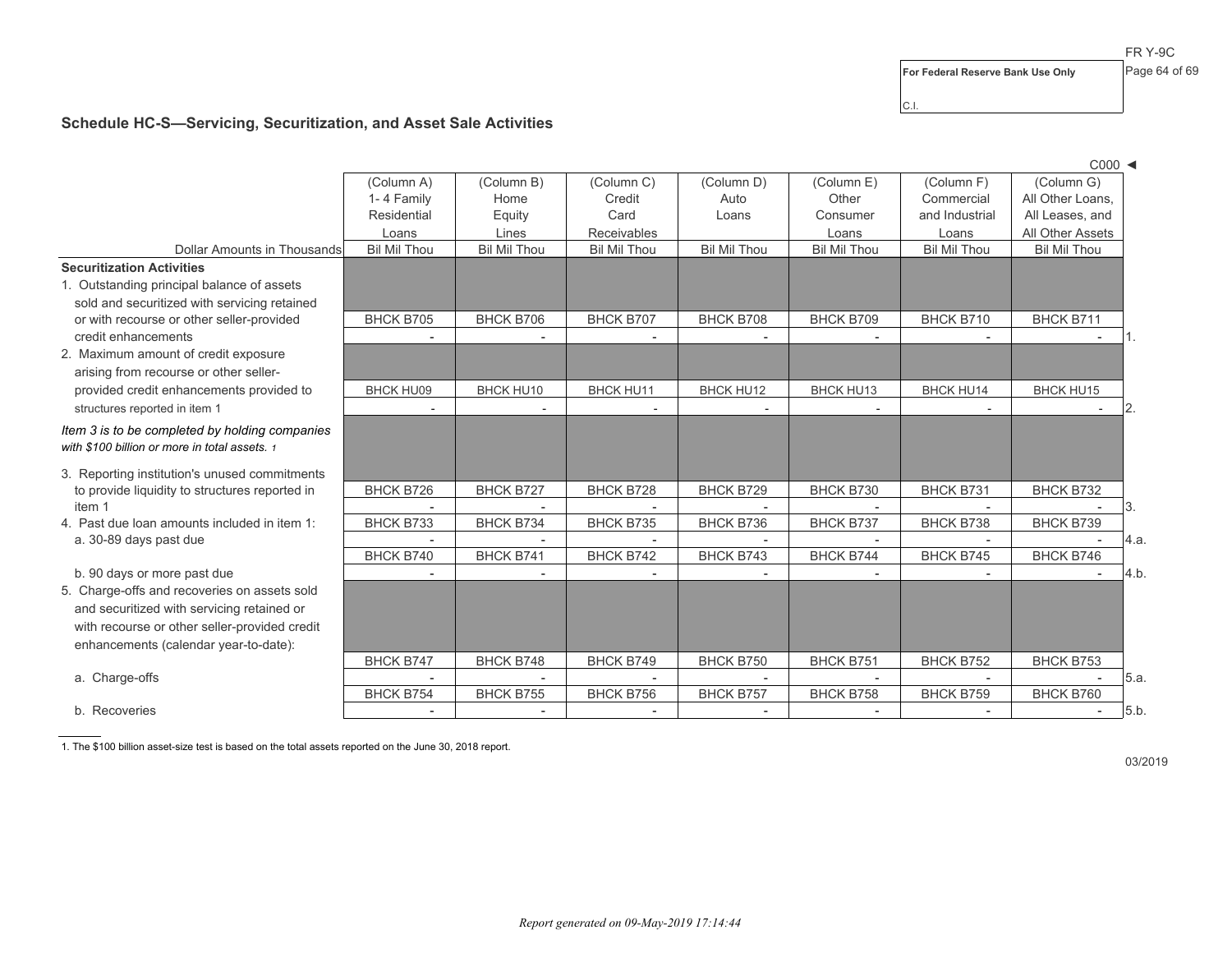|                                                | (Column A)          | (Column B)          | (Column C)          | (Column D)          | (Column E)          | (Column F)          | (Column G)          |     |
|------------------------------------------------|---------------------|---------------------|---------------------|---------------------|---------------------|---------------------|---------------------|-----|
|                                                | 1-4 Family          | Home                | Credit              | Auto                | Other               | Commercial          | All Other Loans,    |     |
|                                                | Residential         | Equity              | Card                | Loans               | Consumer            | and Industrial      | All Leases, and     |     |
|                                                | Loans               | Lines               | Receivables         |                     | Loans               | Loans               | All Other Assets    |     |
| Dollar Amounts in Thousands                    | <b>Bil Mil Thou</b> | <b>Bil Mil Thou</b> | <b>Bil Mil Thou</b> | <b>Bil Mil Thou</b> | <b>Bil Mil Thou</b> | <b>Bil Mil Thou</b> | <b>Bil Mil Thou</b> |     |
| Items 6 and 10 are to be completed by          |                     |                     |                     |                     |                     |                     |                     |     |
| holding companies with \$10 billion or more in |                     |                     |                     |                     |                     |                     |                     |     |
| total assets. 2                                |                     |                     |                     |                     |                     |                     |                     |     |
| 6. Total amount of ownership (or seller's)     |                     | <b>BHCK HU16</b>    | <b>BHCK HU17</b>    |                     |                     | BHCK HU18           |                     |     |
| interest carried as securities or loans        |                     |                     |                     |                     |                     |                     |                     | 6.  |
| 7.-8. Not Applicable                           |                     |                     |                     |                     |                     |                     |                     |     |
|                                                |                     |                     |                     |                     |                     |                     |                     |     |
|                                                |                     |                     |                     |                     |                     |                     |                     |     |
| For Securitization Facilities Sponsored By     |                     |                     |                     |                     |                     |                     |                     |     |
| or Otherwise Established By Other              |                     |                     |                     |                     |                     |                     |                     |     |
| <b>Institutions</b>                            |                     |                     |                     |                     |                     |                     |                     |     |
| 9. Maximum amount of credit exposure           |                     |                     |                     |                     |                     |                     |                     |     |
| arising from credit enhancements               |                     |                     |                     |                     |                     |                     |                     |     |
| provided by the reporting institution to       |                     |                     |                     |                     |                     |                     |                     |     |
| other institutions' securitization structures  |                     |                     |                     |                     |                     |                     |                     |     |
| in the form of standby letters of credit,      |                     |                     |                     |                     |                     |                     |                     |     |
| purchased subordinated securities, and         | BHCK B776           |                     |                     | BHCK B779           | BHCK B780           | BHCK B781           | BHCK B782           |     |
| other enhancements                             |                     |                     |                     |                     |                     |                     |                     | 9.  |
| 10. Reporting institution's unused             |                     |                     |                     |                     |                     |                     |                     |     |
| commitments to provide liquidity to other      | BHCK B783           |                     |                     | <b>BHCK B786</b>    | BHCK B787           | BHCK B788           | BHCK B789           |     |
| institutions' securitization structures        |                     |                     |                     |                     |                     |                     |                     | 10. |
| <b>Asset Sales</b>                             |                     |                     |                     |                     |                     |                     |                     |     |
| 11. Assets sold with recourse or other seller- |                     |                     |                     |                     |                     |                     |                     |     |
| provided credit enhancements and not           | BHCK B790           |                     |                     |                     |                     |                     | BHCK B796           |     |
| securitized                                    |                     |                     |                     |                     |                     |                     |                     | 11. |
| 12. Maximum amount of credit exposure          |                     |                     |                     |                     |                     |                     |                     |     |
| arising from recourse or other seller-         |                     |                     |                     |                     |                     |                     |                     |     |
| provided credit enhancements provided to       | <b>BHCK B797</b>    |                     |                     |                     |                     |                     | BHCK B803           |     |
| assets reported in item 11                     |                     |                     |                     |                     |                     |                     |                     | 12. |

2. The \$10 billion asset-size tests are based on the total assets reported on the June 30, 2018 report.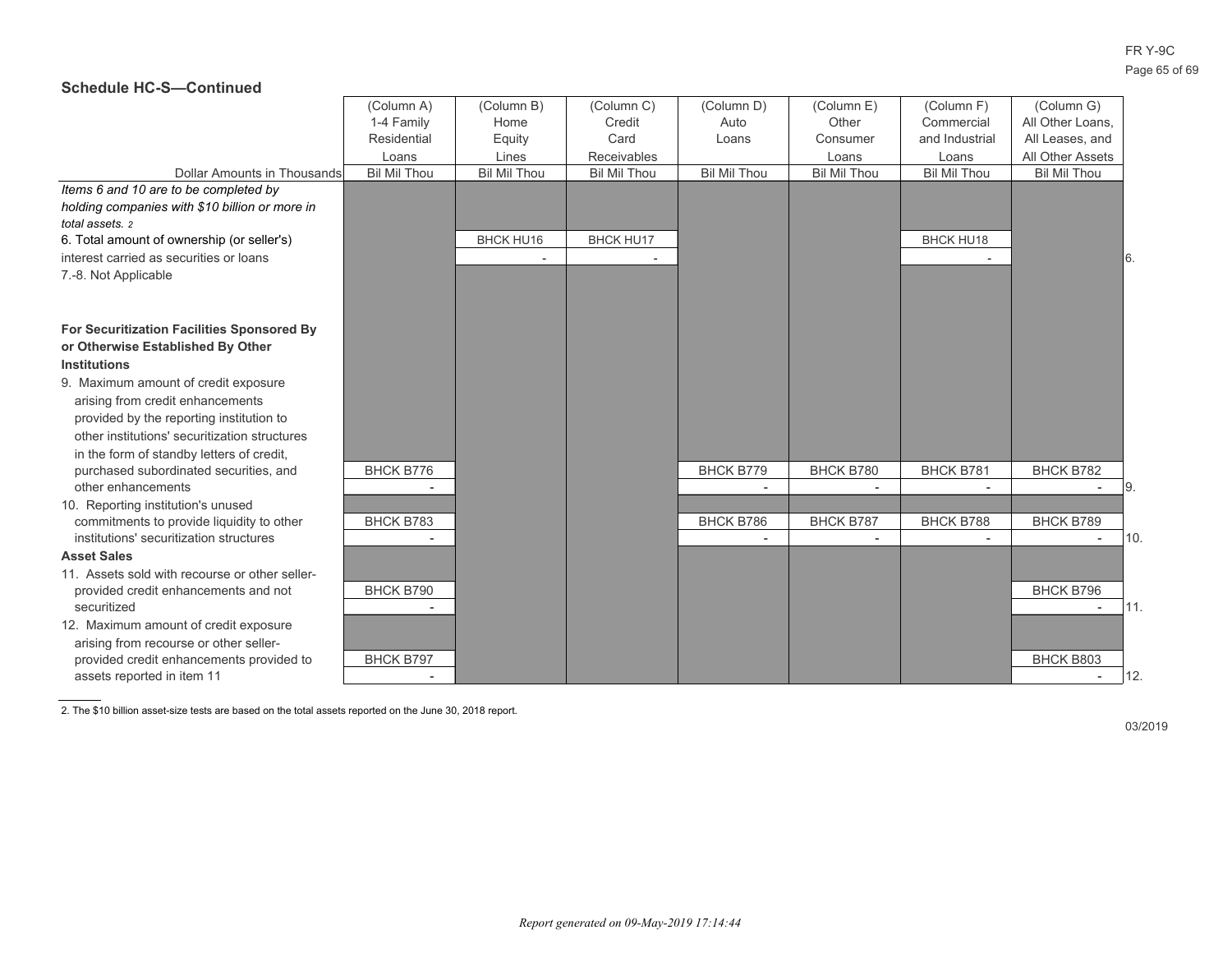#### **Memoranda**

 $\overline{\phantom{a}}$  , where  $\overline{\phantom{a}}$ 

|                                                                                                                                        | Dollar Amounts in Thousands | <b>BHCK</b> | <b>Bil Mil Thou</b> |           |
|----------------------------------------------------------------------------------------------------------------------------------------|-----------------------------|-------------|---------------------|-----------|
| 1. Not applicable                                                                                                                      |                             |             |                     |           |
| 2. Outstanding principal balance of assets serviced for others (includes participations serviced for others):                          |                             |             |                     |           |
| a. 1-4 family residential mortgages serviced with recourse or other servicer-provided credit enhancements                              |                             | <b>B804</b> |                     | M.2.a.    |
| b. 1-4 family residential mortgages serviced with no recourse or other servicer-provided credit enhancements                           |                             | <b>B805</b> |                     | M.2.b.    |
| c. Other financial assets 1                                                                                                            |                             | A591        |                     | M.2.c.    |
| d. 1-4 family residential mortgages serviced for others that are in process of foreclosure at guarter-end (includes closed-end ar      |                             |             |                     |           |
| open-end loans)                                                                                                                        |                             | F699        |                     | M.2.d.    |
|                                                                                                                                        |                             |             |                     |           |
| Memorandum item 3 is to be completed by holding companies with \$10 billion or more in total assets. 2                                 |                             |             |                     |           |
| 3. Asset-backed commercial paper conduits:                                                                                             |                             |             |                     |           |
| a. Maximum amount of credit exposure arising from credit enhancements provided to conduit structures in the form of standby letters of |                             |             |                     |           |
| credit, subordinated securities, and other enhancements:                                                                               |                             |             |                     |           |
| (1) Conduits sponsored by the bank, a bank affiliate, or the holding companyz                                                          |                             | <b>B806</b> |                     | M.3.a.(1) |
| (2) Conduits sponsored by other unrelated institutions2                                                                                |                             | <b>B807</b> |                     | M.3.a.(2) |
| b. Unused commitments to provide liquidity to conduit structures:                                                                      |                             |             |                     |           |
| (1) Conduits sponsored by the bank, a bank affiliate, or the holding company                                                           |                             | <b>B808</b> |                     | M.3.b.(1) |
| (2) Conduits sponsored by other unrelated institutions                                                                                 |                             | <b>B809</b> |                     | M.3.b.(2) |
| 4. Outstanding credit card fees and finance charges (included in Schedule HC-S, item 1, column C) 2,3                                  |                             | C407        |                     | M.4.      |

1. Memorandum item 2.c is to be completed if the principal balance of other financial assets serviced for others is more than \$10 million.

2. The \$10 billion asset-size test is based on the total assets reported on the June 30, 2018 report.

3. Memorandum item 4 is to be completed by holding companies with \$10 billion or more in total assets that (1) together with affiliated institutions, have outstanding credit card receivables

(as defined in the instructions) that exceed \$500 million as of the report date or (2) holding companies that on a consolidated basis are credit card specialty holding companies (as defined in the instructions).